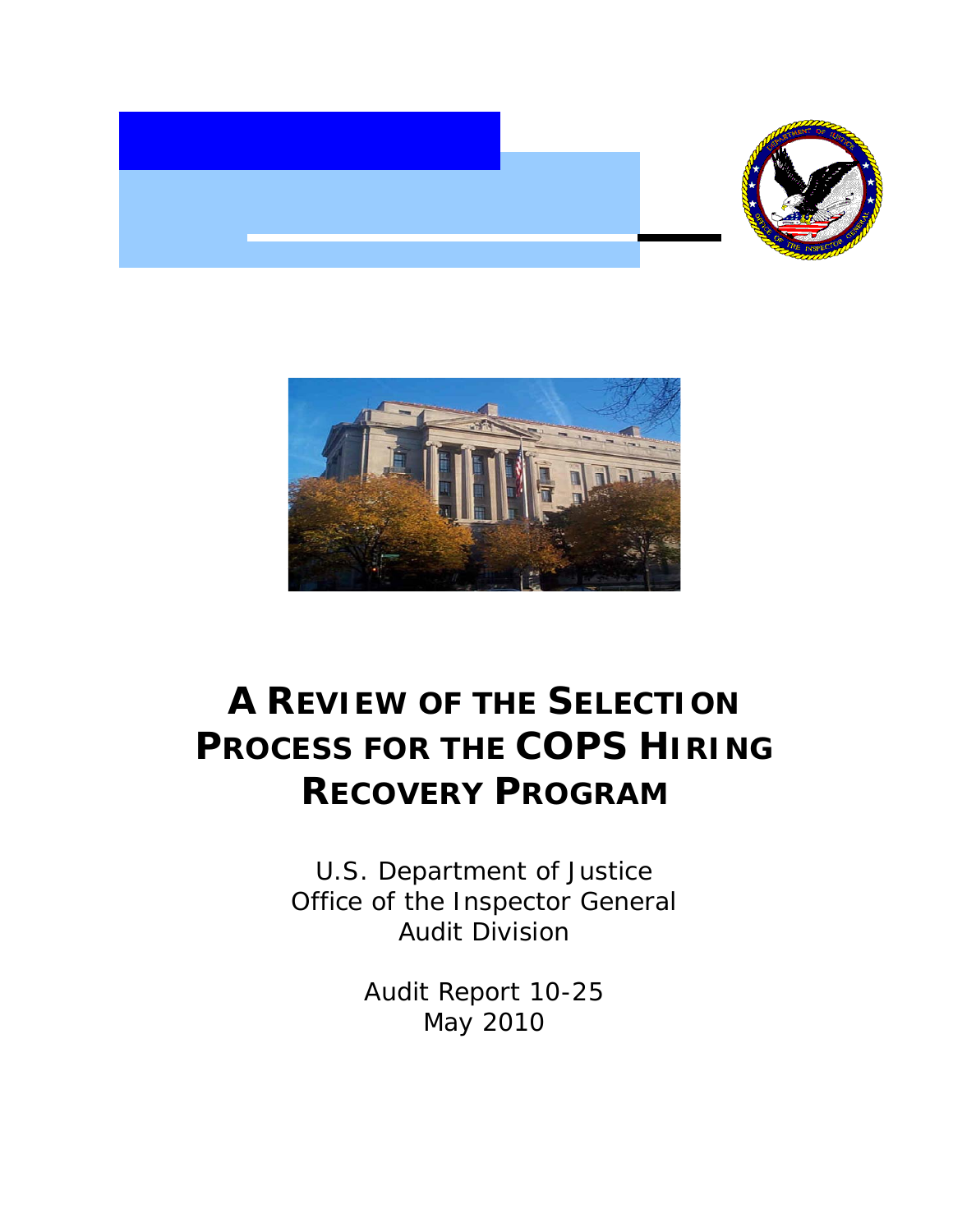# **HIRING RECOVERY PROGRAM A REVIEW OF THE SELECTION PROCESS FOR THE COPS**

# **EXECUTIVE SUMMARY**

The American Recovery and Reinvestment Act of 2009 (Recovery Act), enacted on February 17, 2009, provides approximately \$4 billion to the Department of Justice (Department) in grant funding to be used to enhance state, local, and tribal law enforcement efforts. Of these funds, \$1 billion was provided to the Office of Community Oriented Policing Services (COPS) to award as grants to state, local, and tribal governments to hire or retain police officers.

To distribute the Recovery Act money, COPS established the COPS Hiring Recovery Program (CHRP), a grant program for the hiring, rehiring, and retention of career law enforcement officers. COPS created CHRP to provide 100 percent of the funding for approved entry-level salaries and benefits (for 3 years) for newly-hired, full-time sworn officer positions, for rehired officers who had been laid off, or for officers who were scheduled to be laid off on a future date. COPS received 7,272 applications requesting funding for approximately 39,000 officer positions. On July 28, 2009, COPS announced its selection of 1,046 law enforcement agencies as recipients of the \$1 billion CHRP funding to hire, rehire, and retain 4,699 officers.

#### **OIG Audit Approach**

 $\overline{a}$ 

The Department of Justice Office of the Inspector General (OIG) is performing reviews of the Department's overall implementation of the Recovery Act. This audit examines COPS' implementation of CHRP. Other audits are reviewing programs funded by the Recovery Act for grants from the Office of Justice Programs (OJP) and the Office on Violence Against Women. The OIG also is reviewing the Bureau of Alcohol, Tobacco, Firearms, and Explosives' use of Recovery Act funds.<sup>1</sup>

The objectives of this audit were to evaluate COPS' design and implementation of the CHRP grant program, including whether legal and administrative requirements established by the Recovery Act, as well as guidance issued on the Recovery Act's implementation, were satisfied. The

<sup>&</sup>lt;sup>1</sup> The OIG Recovery Act reports can be found on the Internet at www.justice.gov/oig/RecoveryAct.htm.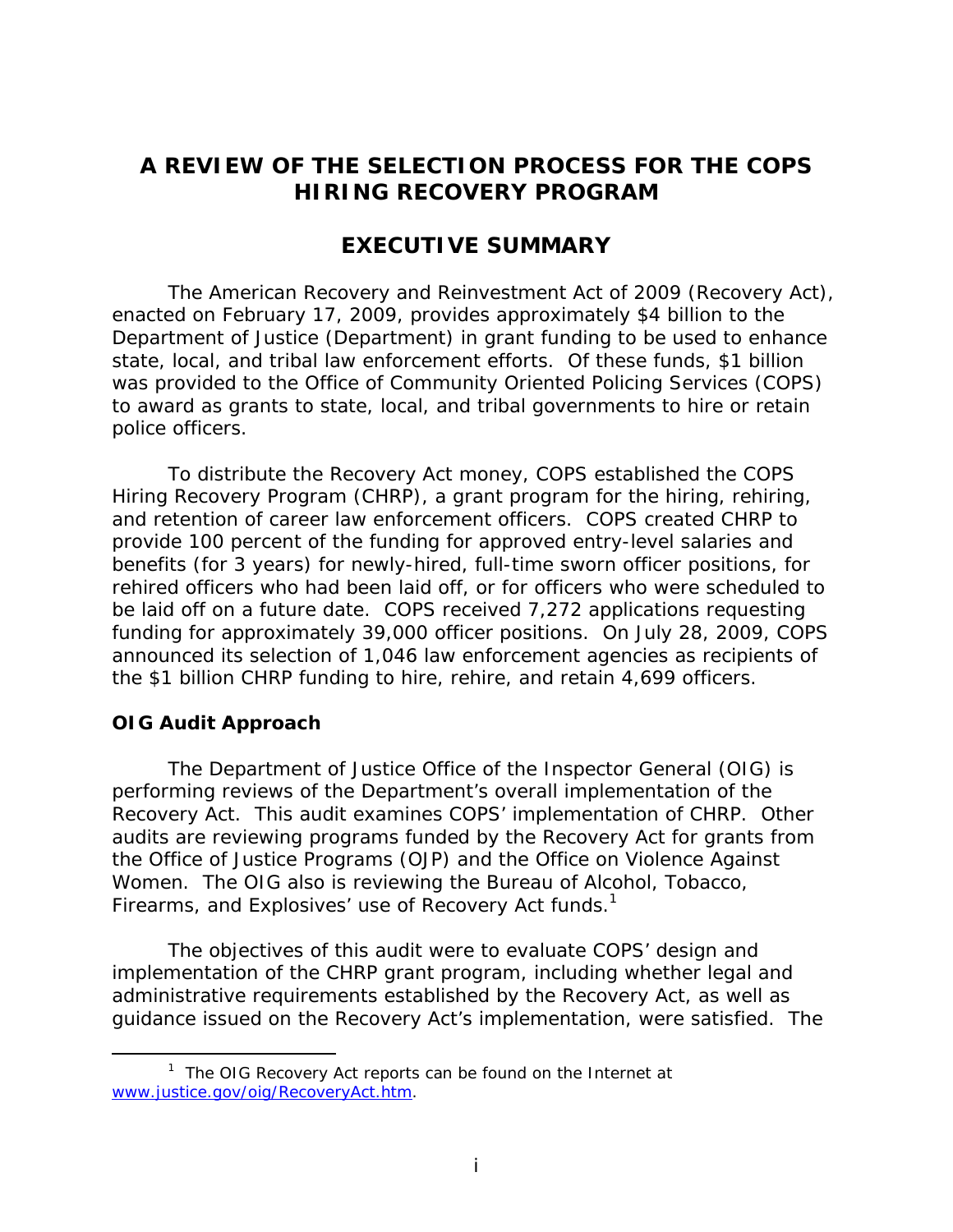during the creation of CHRP. $2$ scope of this audit covered the period from CHRP's creation in February 2009 through December 2009. Our audit also examined issues relating to COPS grant management activities and CHRP that were reported to COPS in 2009,

Our audit work was performed at COPS headquarters in Washington, D.C., and included interviews of the COPS officials responsible for the creation and implementation of the CHRP program. We also collected and reviewed documentation and data from COPS regarding CHRP, and from the 7,272 submitted applications from those agencies that applied for CHRP funding. Appendix I contains a more detailed description of our audit objectives, scope, and methodology.

#### **OIG Results in Brief**

 $\overline{a}$ 

We found that COPS issued the \$1 billion in grant funds for the COPS Hiring Recovery Program in a timely, transparent, and merit-based manner, and generally met the requirements established in the Recovery Act. COPS received a total of 7,272 applications for the grant funds and granted funding to 1,046, or about 14 percent of the applicants.

As we detail in this report, however, in our examination of the implementation of the CHRP program we identified inaccuracies in some of the formulas that COPS used to score and rank grant applications. These inaccuracies resulted in the allocation of grants to 45 agencies that should not have received grants, while another 34 agencies that should have received grants did not. In addition, we identified six grantees that, because of the inaccuracies in the formulas used by COPS, received more officer positions than they should have, and six grantees that received fewer officer positions than they should have.

In response to our findings, COPS has agreed to remedy these inaccuracies by applying the corrected scoring formulas to the CHRP application list and incorporate additional steps to its grantee selection process for FY 2010 grants to ensure those applicants and grantees that were negatively affected by the inaccurate formulas are awarded appropriate FY 2010 funds.

Additionally, we found that the validation process COPS used to ensure the accuracy of the crime data submitted by applicants was inadequate. As

<sup>&</sup>lt;sup>2</sup> This report is one of a series of reports that we will issue during our ongoing review of the Department's management and oversight of Recovery Act funds allocated to COPS' CHRP program.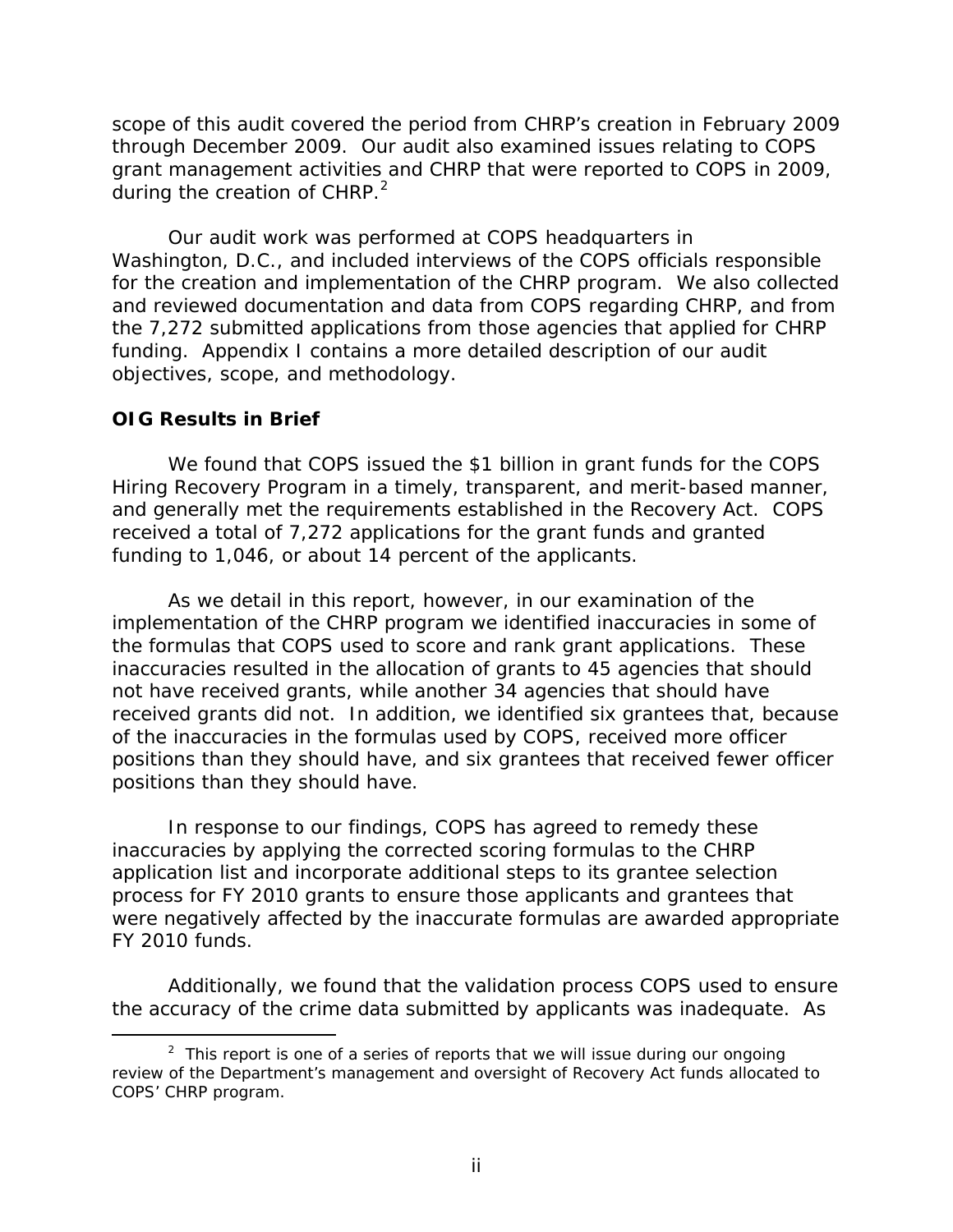a result, we found that some agencies may have received grant funds based on inaccurate applications. However, we were unable to determine the number of applications that included inaccurate data. We did not disagree with COPS' decision that it would not retroactively determine which of the awarded grants contained inaccurate information in the grant application because it was not practical. COPS officials agreed with our concerns regarding the applicant data, and COPS intends to correct the issue in future grant awards.

This report makes seven recommendations to COPS to improve the grant award process, including to implement a remedy for those applicants and grantees negatively affected by the inaccurate formulas, to improve COPS' evaluation and management of applicant data, and to address concerns related to CHRP administration. Our report also recommends that COPS increase coordination with OJP to improve information sharing and avoid duplication of grant programs, improve grantee evaluation and training, ensure that grantees comply with officer retention requirements, and ensure that CHRP recipients implement programs in a timely manner and in accordance with program terms and conditions.

The remaining sections of this Executive Summary provide a further discussion of our audit findings.

# **Development of the COPS Hiring Recovery Program**

COPS developed the COPS Hiring Recovery Program to distribute \$1 billion in Recovery Act grant funding to state, local, and tribal law enforcement agencies to hire, rehire, and retain police officers. We found that COPS took steps in the development of the CHRP program to meet the requirements of the Recovery Act. We also found that COPS developed a scoring framework that sought to balance the objectives of the Recovery Act, which include job creation, assisting those most impacted by the recession, and stabilizing state and local government budgets, with objectives related to COPS' authorizing statutes related to allocating equal funding to both small and large jurisdictions, as well as ensuring that each state or territory receives the funding dictated by law.

To enable CHRP funding to be distributed widely, COPS developed a methodology to establish the maximum number of officers any grantee could be awarded. This capping methodology limited the number of funded officer positions for each grantee to 5 percent of the agency's actual sworn force or 50 officers, whichever was less. We reviewed COPS' methodology and did not find errors in its application.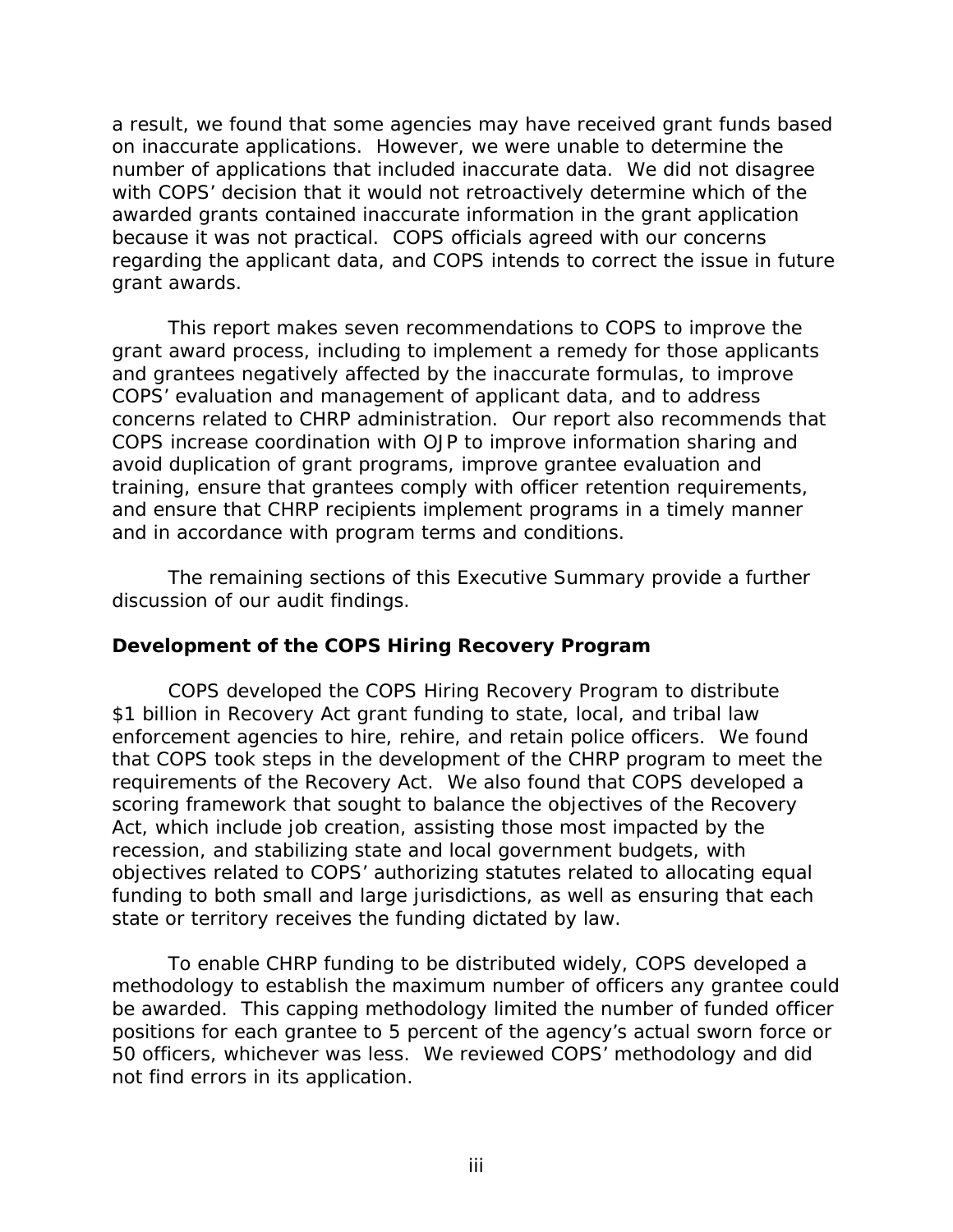COPS was required to ensure CHRP complied with two major requirements contained in COPS' authorizing statutes. The first required that at least 0.5 percent of program funding, or \$5 million in the case of CHRP, be allocated to each state or territory with eligible applicants. $3$  The second required that CHRP program funding be evenly split between grantees serving populations greater than 150,000 and grantees serving populations of  $150,000$  or less.<sup>4</sup> We reviewed the listing of CHRP award recipients and determined COPS met both of these requirements.

To select CHRP grantees, COPS developed a methodology that scored and ranked each applicant based on data related to their fiscal and economic conditions, rates of crime, and community policing activities. In general, the applicants experiencing more fiscal and economic distress, higher crime rates and that had more established community policing plans received higher scores and were more likely to receive a grant.

We reviewed how COPS translated the data provided by the CHRP applicants in each of these categories into the scores of the applicants. We determined that there were technical inaccuracies with some of the formulas COPS used that resulted in inaccurate scores for some applicants. For example, the CHRP program was intended to provide grants based on economic need, but the formulas used in the scoring methodology did not allocate points for some economic categories as COPS had anticipated. As a result, some agencies that reported data indicating a higher need did not receive grants.<sup>5</sup>

Based on a recalculation of the scoring and ranking performed by COPS after we brought these inaccuracies to its attention, we determined that the inaccuracies in the selection process resulted in the misallocation of grant funds. Specifically, 45 grantees received grants when they should not have, representing \$14,647,267 in CHRP funding (1.46 percent of all awards). In addition, six grantees received funding for too many officer positions. At the same time, 34 applicants that should have scored higher, but did not because of the inaccuracies, were denied grants, representing about 3.25 percent of the 1,046 CHRP award recipients. In addition, six grantees received fewer officer positions than they should have as a result of

 $\overline{a}$ 

 $3$  42 U.S.C. § 3796 dd(f) (2008) applies to the amount of funding received collectively by all the grantees from a particular state or territory, not individual grantees.

<sup>4</sup> 42 U.S.C. § 3793 (a)11(B) (2008).

<sup>&</sup>lt;sup>5</sup> See Appendix II for a full discussion on the formulaic inaccuracies.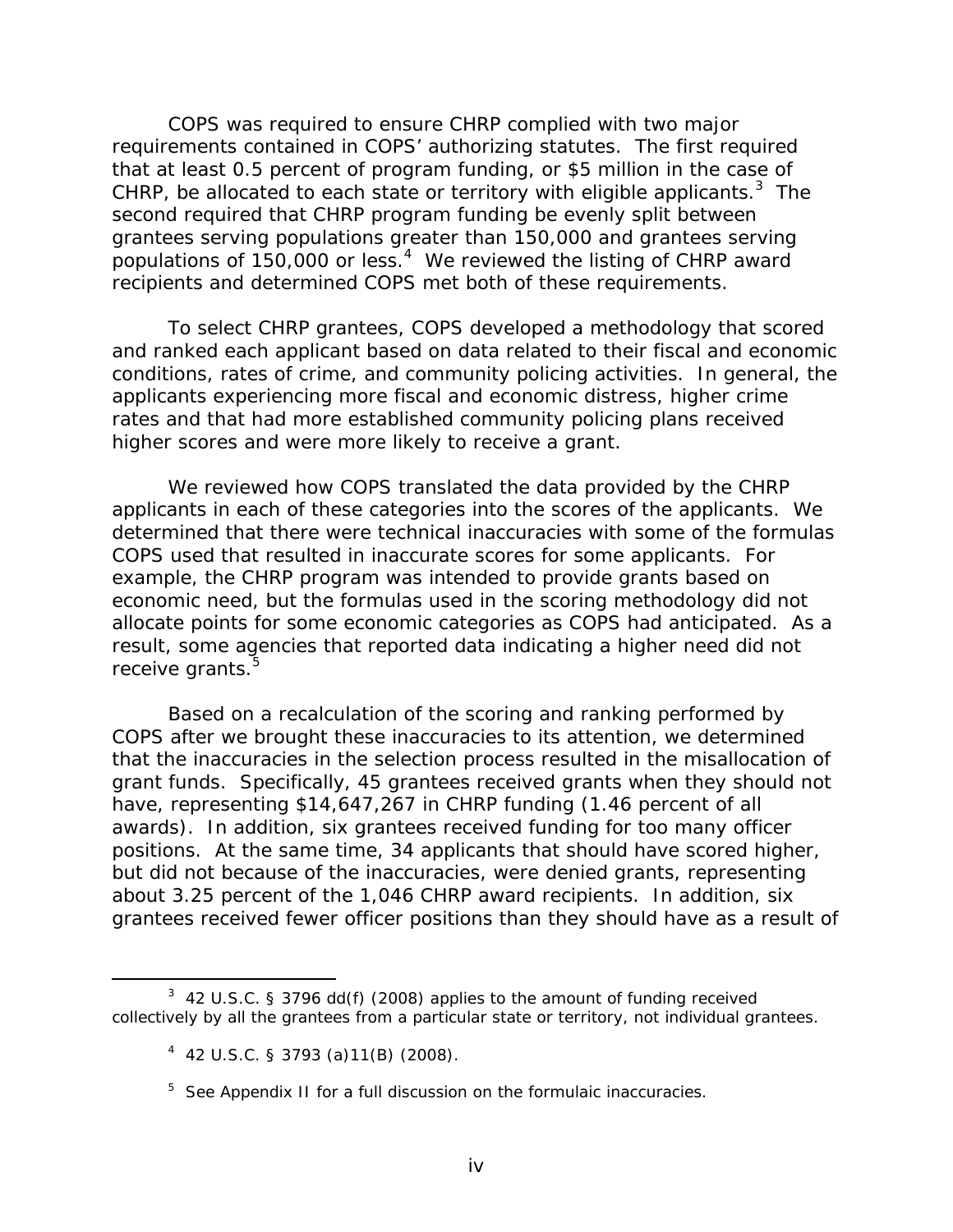these formulaic inaccuracies. The lists of the agencies affected by the inaccuracies and the recalculated formulas are included in Appendix III.

In response to our audit, COPS corrected the formulaic inaccuracies in its scoring methodology that we identified, which should prevent similar inaccuracies from occurring for future awards. However, because CHRP awards were already made by the time the inaccuracies were identified, we believe COPS should implement a remedy for the 34 applicants that should have been awarded CHRP grants, but were not, and for the 6 grantees that were provided fewer officer positions because of the inaccurate formulas.

In its response to this finding, COPS has proposed to remedy the negatively affected applicants and grantees with FY 2010 grants. Specifically, COPS stated that it will apply the corrected scoring formulas to the CHRP application list and incorporate additional steps to its grantee selection process for FY 2010 grants to ensure those applicants and grantees that were negatively affected by the inaccurate formulas are awarded appropriate FY 2010 funds. $^6$  We believe this is a reasonable approach, given the effects of COPS' original inaccurate formulas.

In addition to the inaccuracies with the scoring of applicants, we identified shortcomings in the procedures COPS used to identify whether applicants had overstated their crime statistics in CHRP applications. Rather than using crime rates to identify potentially overstated crime data, COPS only used the actual number of crimes. Because COPS did not identify and verify applications that possibly overstated statistics, we believe it is likely there were agencies that received CHRP awards based on inflated statistics, over other agencies that were denied funding. Unlike the fiscal scoring formulas, it was not practical for us or COPS to correct for all the possible overstatements, and to identify a revised list of grantees. However, COPS agreed with our analysis and told us that new methods for identifying overstated data would be developed in the future.

# *Follow-up of OIG Concerns Previously Reported to COPS*

 $\overline{a}$ 

In addition, we reviewed various issues that had come to our attention during our audit work and were related to previous advice provided to COPS. $7$  In the previous work, we noted several issues related to meeting Recovery Act objectives and improving coordination with the Office of Justice

<sup>&</sup>lt;sup>6</sup> COPS was appropriated \$298 million for its FY 2010 COPS Hiring Program.

 $7$  Our previous advice was provided in the following: (1) Improving COPS Grant Awarding, Monitoring, and Program Evaluation Processes FYs 2005 through 2008, June 2009 and (2) Improving COPS Management of Recovery Act Funds for CHRP, June 2009.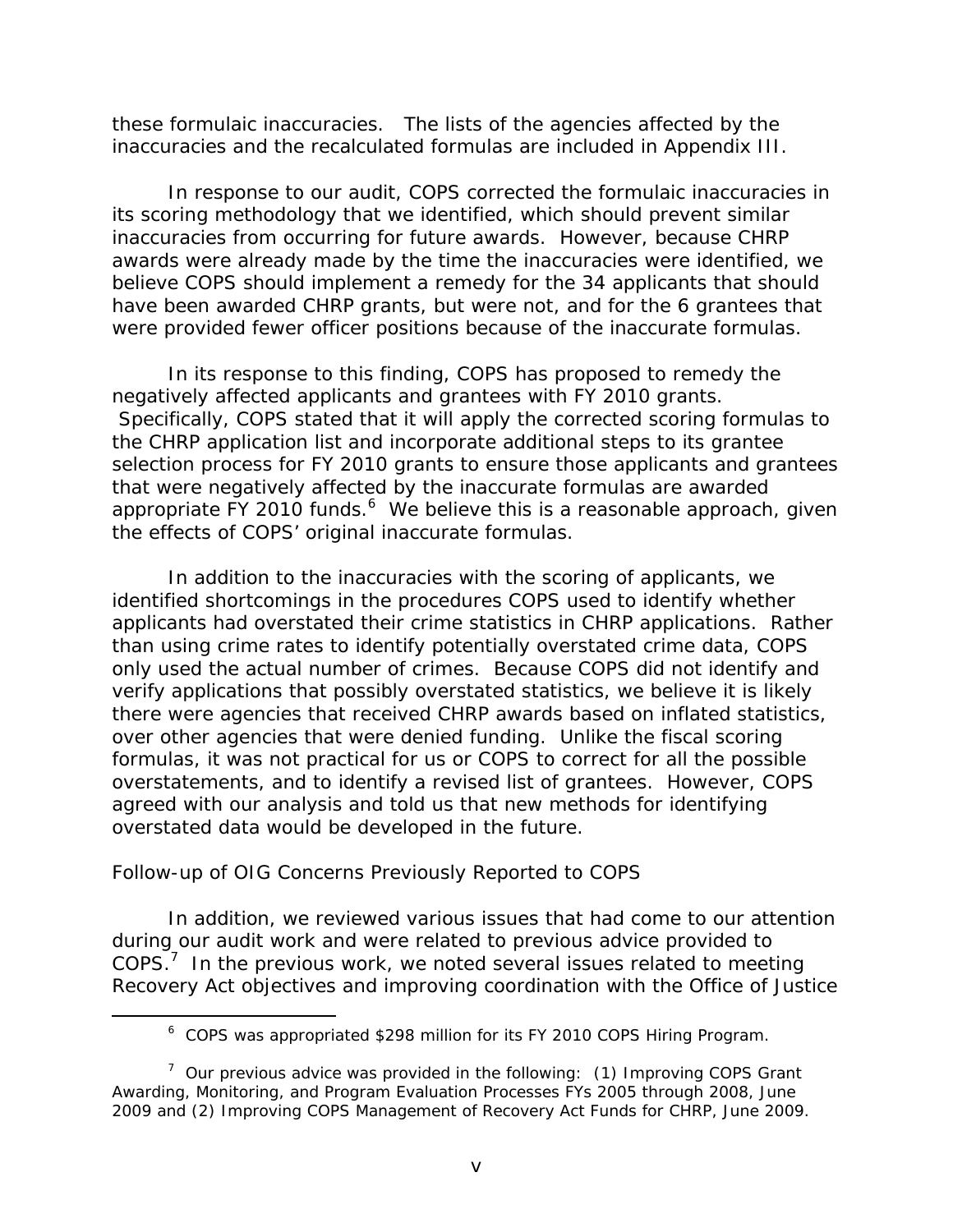Programs (OJP) on various grant administration issues. Specifically, we encouraged COPS to engage in more information sharing with OJP, to identify and work with grantees at greater risk of failing to meet officer retention requirements, to ensure award recipients implement CHRP programs in a timely manner, to consider providing its OJP partners with remote access to the COPS Management System for oversight and monitoring, and to make grantee training mandatory with accompanying testing requirements. Based on our review of the steps taken by COPS regarding these issues, as discussed below, we recommend that further actions be taken.

#### **Conclusion and Recommendations**

In developing the CHRP grant program, COPS generally met the requirements established in the Recovery Act and related guidance issued by the President and the Office of Management and Budget (OMB). However, we identified inaccuracies in the scoring process that affected whether grants were awarded, and the size of grants awarded to some applicants. In total, because of the inaccuracies 34 agencies that should have received grants did not, and 6 grantees received fewer officer positions than they should have. At the same time, 45 grantees should not have received grants and 6 grantees received too many officer positions.

In response to our finding, COPS intends to remedy these inaccuracies by ensuring those agencies that were negatively affected will be provided funding from the FY 2010 Hiring Program. We believe this is a reasonable approach, given the effects of COPS' original inaccurate formulas.

In addition, we identified shortcomings in the procedures COPS used to identify inflated crime statistics in CHRP applications. Because COPS did not identify and correct these overstated statistics, we believe it is likely that some agencies' scores were inflated, and as a result they may have been awarded grants based on inflated statistics over other agencies that were denied funding. However, we could not define the number of recipients whose scores were inflated. COPS agreed with our analysis and told us that new methods for identifying overstated data would be developed in the future.

Finally, we noted issues related to COPS' adherence to Recovery Act objectives and to improving coordination with the Office of Justice Programs (OJP) on various grant administration issues. We continue to recommend that COPS engage in more information sharing with OJP; identify and work with grantees at greater risk of failing to meet officer retention requirements; ensure timely implementation of CHRP grants; provide to OJP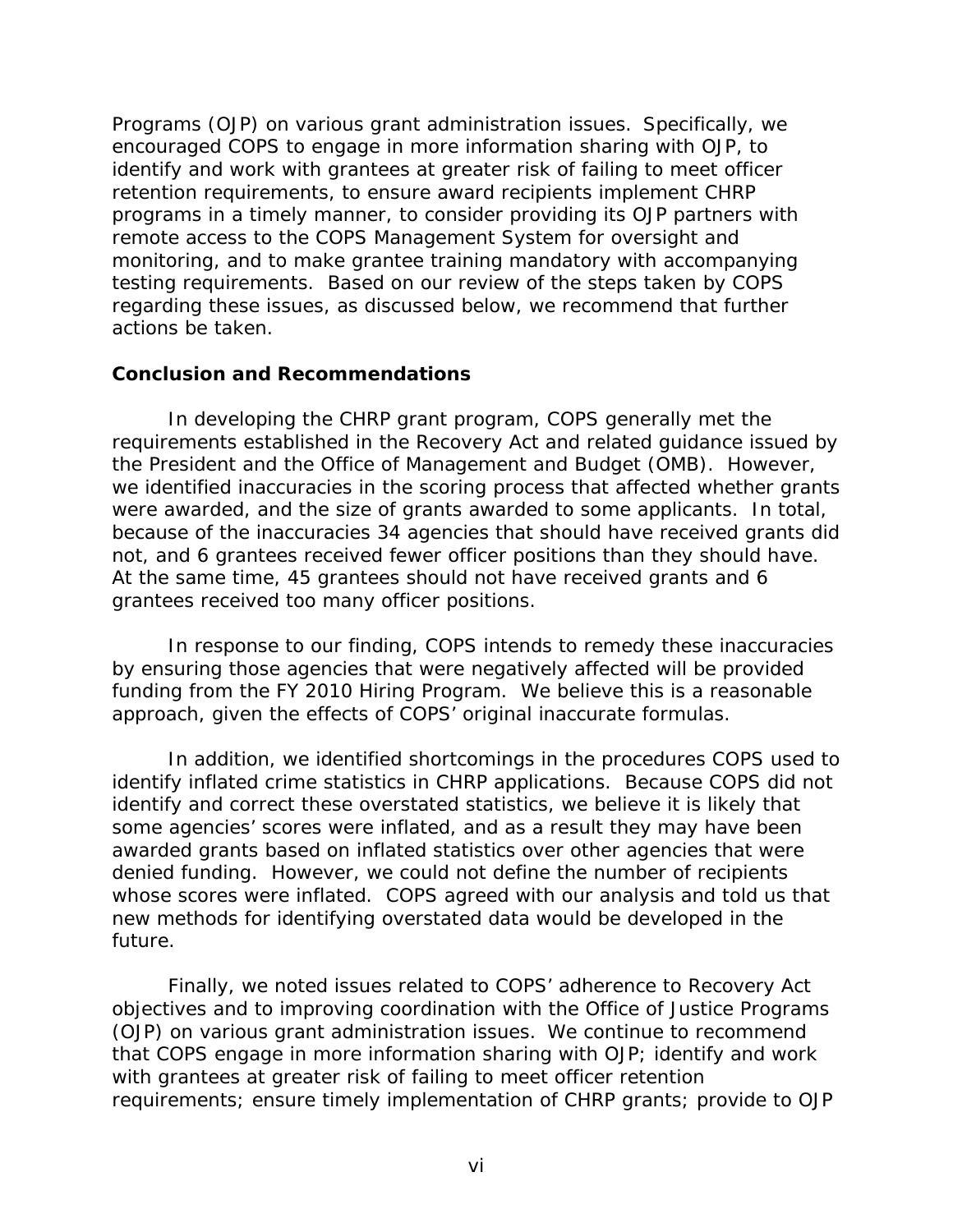additional grants management documentation for oversight and monitoring, such as remote access to the COPS Management System; and encourage CHRP grantees to participate in grant management training.

Our report contains seven recommendations to COPS, including recommendations to remedy the effects of the inaccuracies in the scoring of CHRP applicants, to improve COPS grantee selection processes, and to improve coordination with the Office of Justice Programs relating to oversight of DOJ grantees.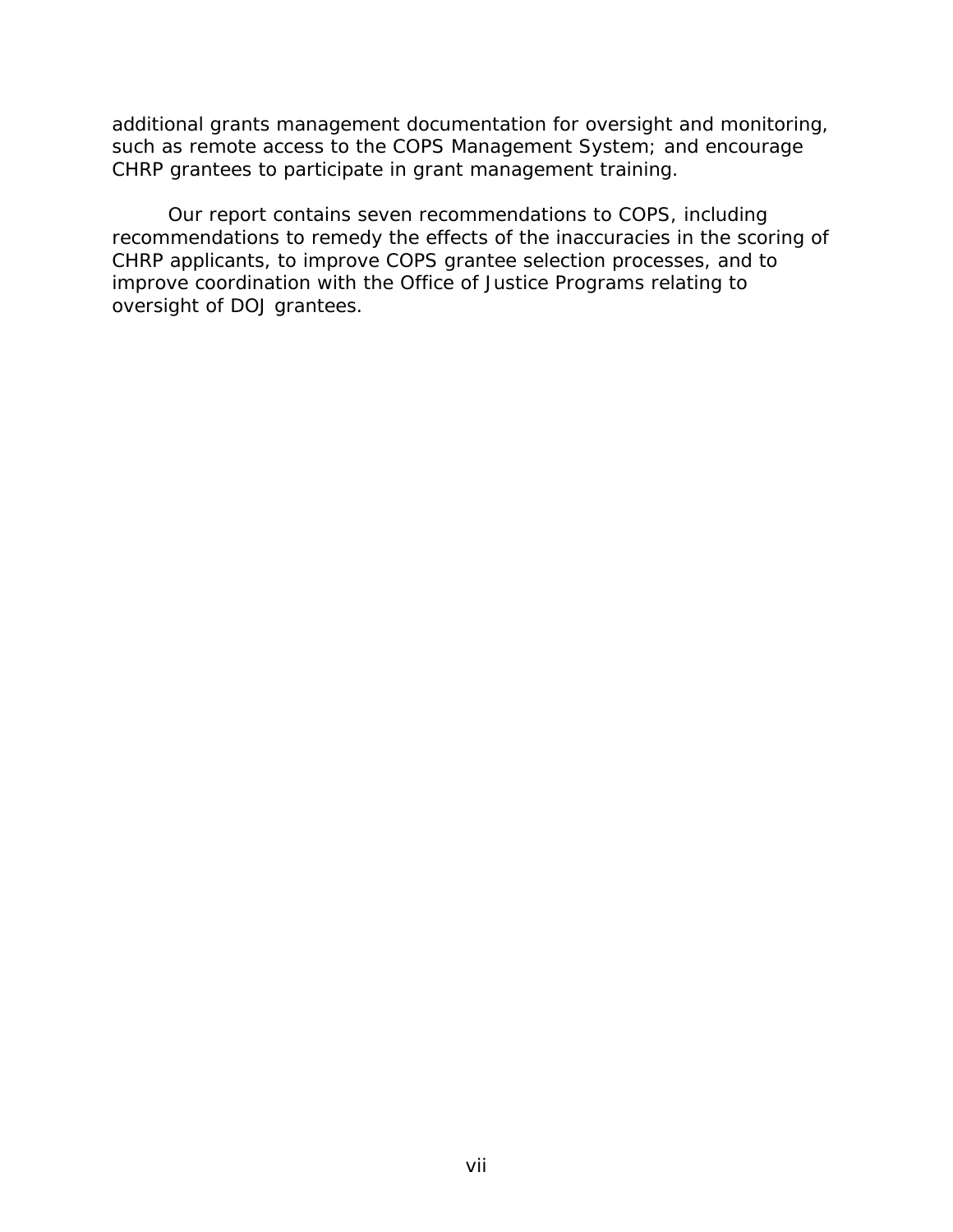# **TABLE OF CONTENTS**

| Guidance from the Office of Management and Budget  9                                       |
|--------------------------------------------------------------------------------------------|
|                                                                                            |
| Funding Allocation Requirement Based on Population Size  13                                |
|                                                                                            |
|                                                                                            |
|                                                                                            |
|                                                                                            |
|                                                                                            |
|                                                                                            |
|                                                                                            |
| Potential Overlap with Other Recovery Act Programs 32                                      |
| Ensuring Compliance with Retention Requirement  33                                         |
| Ensuring Timely Implementation of Programs  34                                             |
| Allowing OJP Remote Access to Grant Documentation  35                                      |
|                                                                                            |
|                                                                                            |
|                                                                                            |
|                                                                                            |
|                                                                                            |
| STATEMENT ON COMPLIANCE WITH LAWS AND REGULATIONS  41                                      |
| OBJECTIVES, SCOPE, AND METHODOLOGY  42<br>APPENDIX I:                                      |
| APPENDIX II: TECHNICAL REVIEW OF FORMULAS USED<br>IN THE GRANTEE SELECTION METHODOLOGY  43 |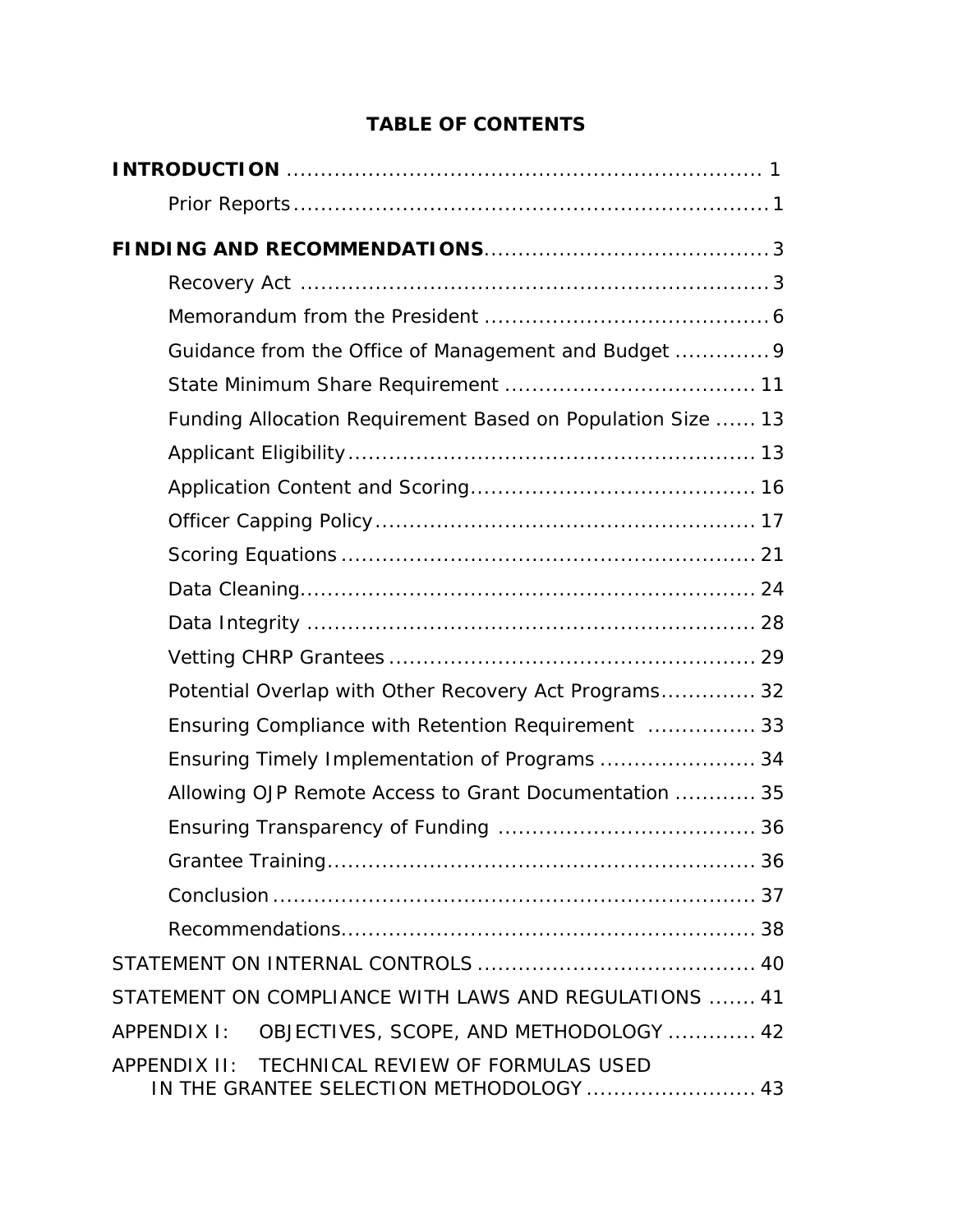| APPENDIX III: AGENCIES AFFECTED BY CHRP RESCORING  46                                      |  |
|--------------------------------------------------------------------------------------------|--|
| APPENDIX IV: AGENCIES THAT WITHDREW FROM CHRP  50                                          |  |
| APPENDIX V: COPS HIRING RECOVERY PROGRAM APPLICATION  51                                   |  |
| APPENDIX VI: THE OFFICE OF COMMUNITY ORIENTED POLICING                                     |  |
| APPENDIX VII: OFFICE OF THE INSPECTOR GENERAL<br>ANALYSIS AND SUMMARY OF ACTIONS NECESSARY |  |
|                                                                                            |  |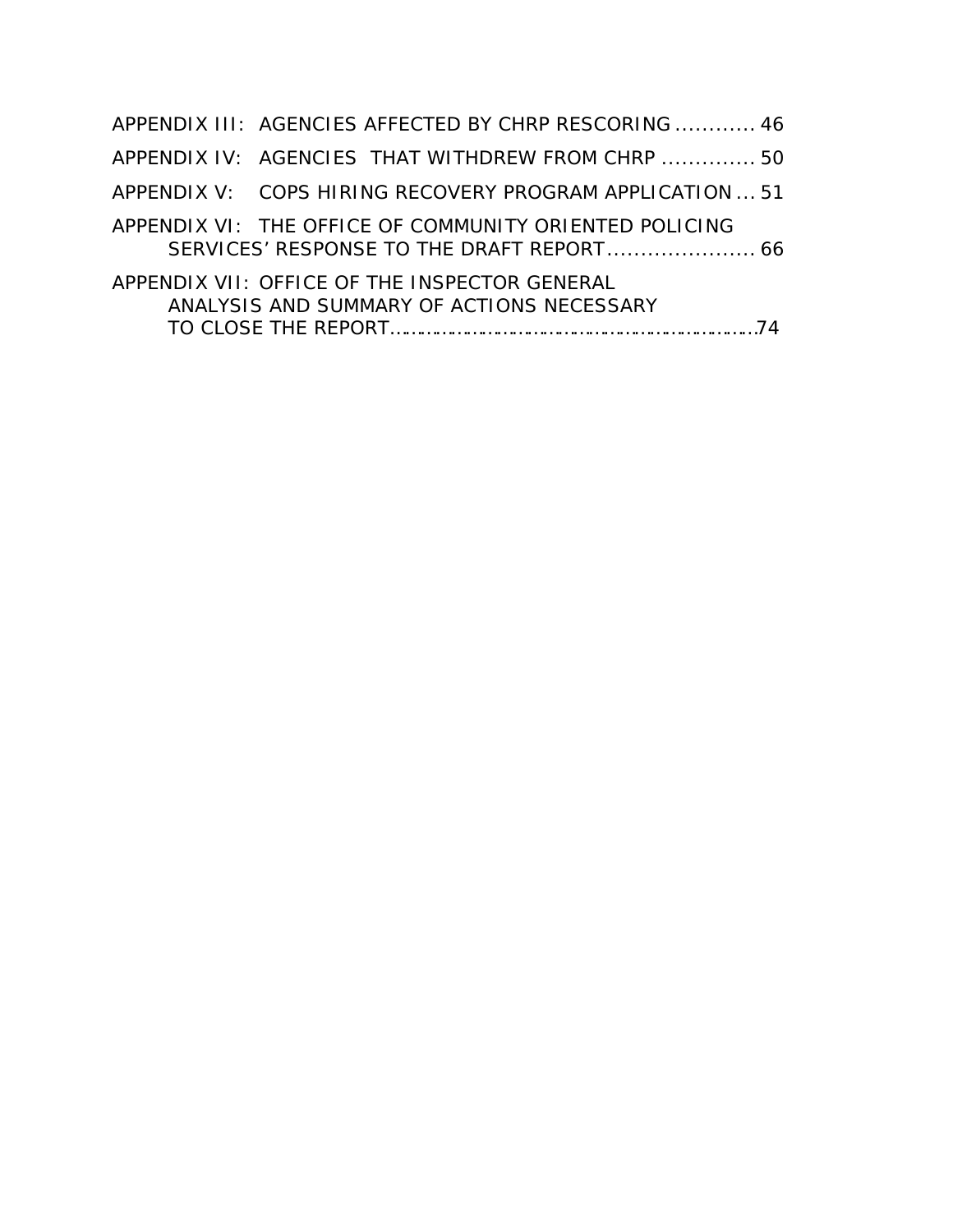#### **INTRODUCTION**

<span id="page-10-0"></span>The Department of Justice (DOJ) Office of Community Oriented Policing Services (COPS), established with the passage of the 1994 Crime Bill, is responsible for advancing community policing as a strategy to improve public safety.<sup>8</sup> According to COPS, since the passage of the Crime Bill it has awarded over \$12 billion in grants to state, local, tribal, and other organizations to hire police officers, acquire law enforcement-related communication technology, produce training materials for law enforcement agencies, and fund other related initiatives. Although the amount of funding for grants to hire police officers was significantly reduced after fiscal year (FY) 2002, hiring grants represent more than 67 percent - \$7.6 billion - of the all grants awarded by COPS through FY 2008.

In February 2009, Congress enacted the American Recovery and Reinvestment Act of 2009 (Recovery Act) to provide a \$787 billion stimulus to the economy. One of the goals of the Recovery Act is to preserve and create jobs. The Department received \$4 billion of Recovery Act funds to enhance state, local, and tribal law enforcement efforts, of which \$1 billion went to COPS for a grant program to hire and retain career law enforcement officers.

Soon after the enactment of the Recovery Act, COPS began collecting applications for grant funding. Between March 16, 2009, and April 14, 2009, COPS collected applications from more than 7,000 law enforcement agencies from around the country and U.S. territories. These agencies requested about 39,000 officer positions totaling more than \$8.3 billion, or more than 8 times the available Recovery Act funding. On July 28, 2009, COPS announced the selection of the 1,046 grantees (approximately 14 percent of the total applicants), funding 4,699 officer positions.

#### **Prior Reports**

 $\overline{a}$ 

In the fall of 2008, prior to the passage of the Recovery Act, the OIG initiated a performance audit of COPS. That audit was designed to examine COPS' overall grant-making processes, including detailed testing of COPS awards and monitoring efforts for FYs 2005 through 2008. However, in light of the significant amount of COPS' Recovery Act funds and the shift in focus on the COPS programs that would be funded, the OIG shifted the focus of its audit to Recovery Act issues.

<sup>&</sup>lt;sup>8</sup> The Violent Crime Control and Law Enforcement Act of 1994, Pub. L. No. 103-322 (1994).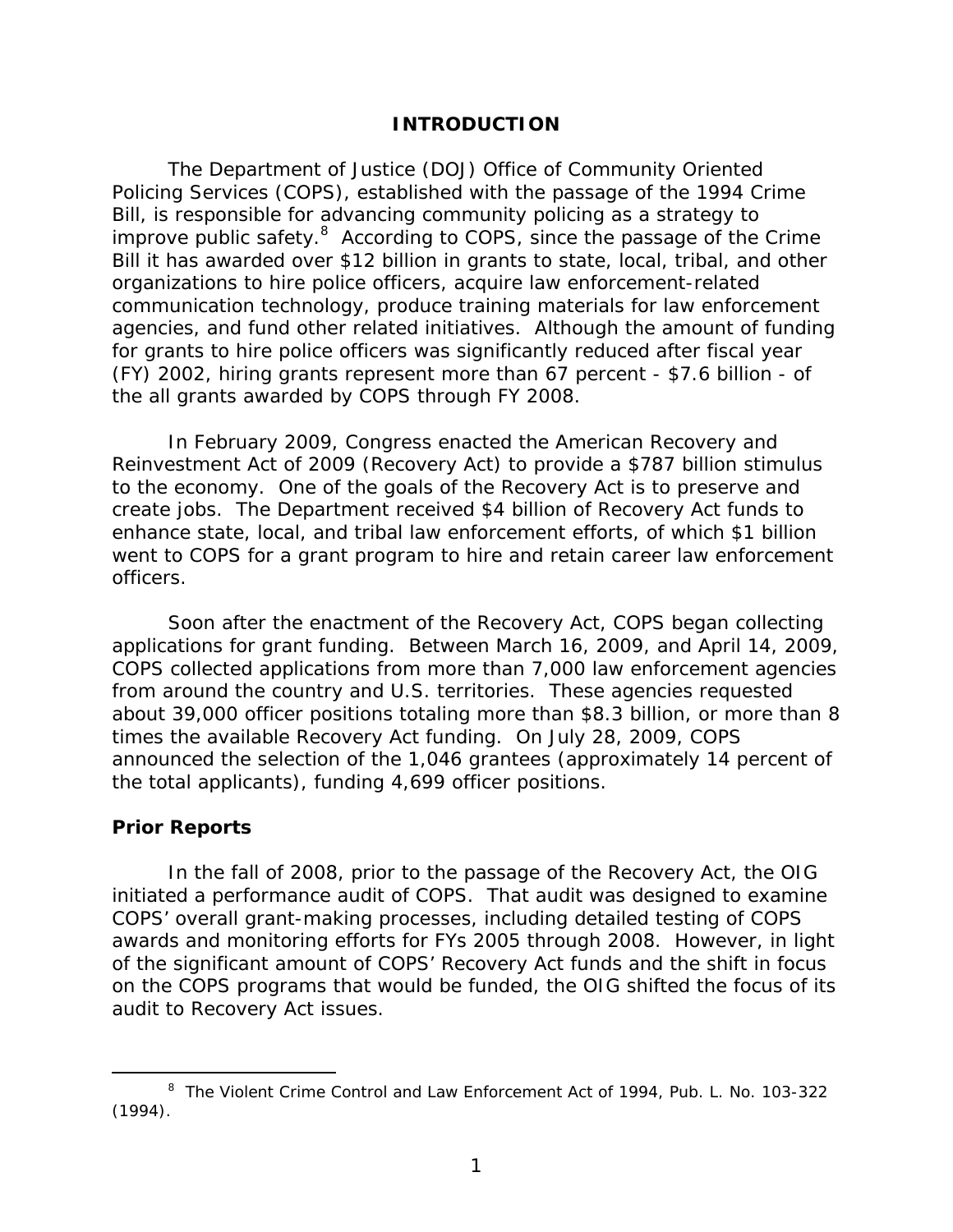In June 2009, we issued a report memorandum that summarized our work on the COPS program prior to the enactment of the Recovery Act and provided COPS with feedback concerning COPS' grant administration practices.

Also in June 2009, before COPS completed its grantee selection process for CHRP, we provided COPS with a memorandum that outlined our concerns related to its use of Recovery Act funds. Specifically, the memorandum provided an overview of our concerns relating to the vetting of grantees, timely implementation of the CHRP, the overall transparency of CHRP, potential duplication with other DOJ grant programs, and ensuring grantees were able to retain officers after federal funding ended.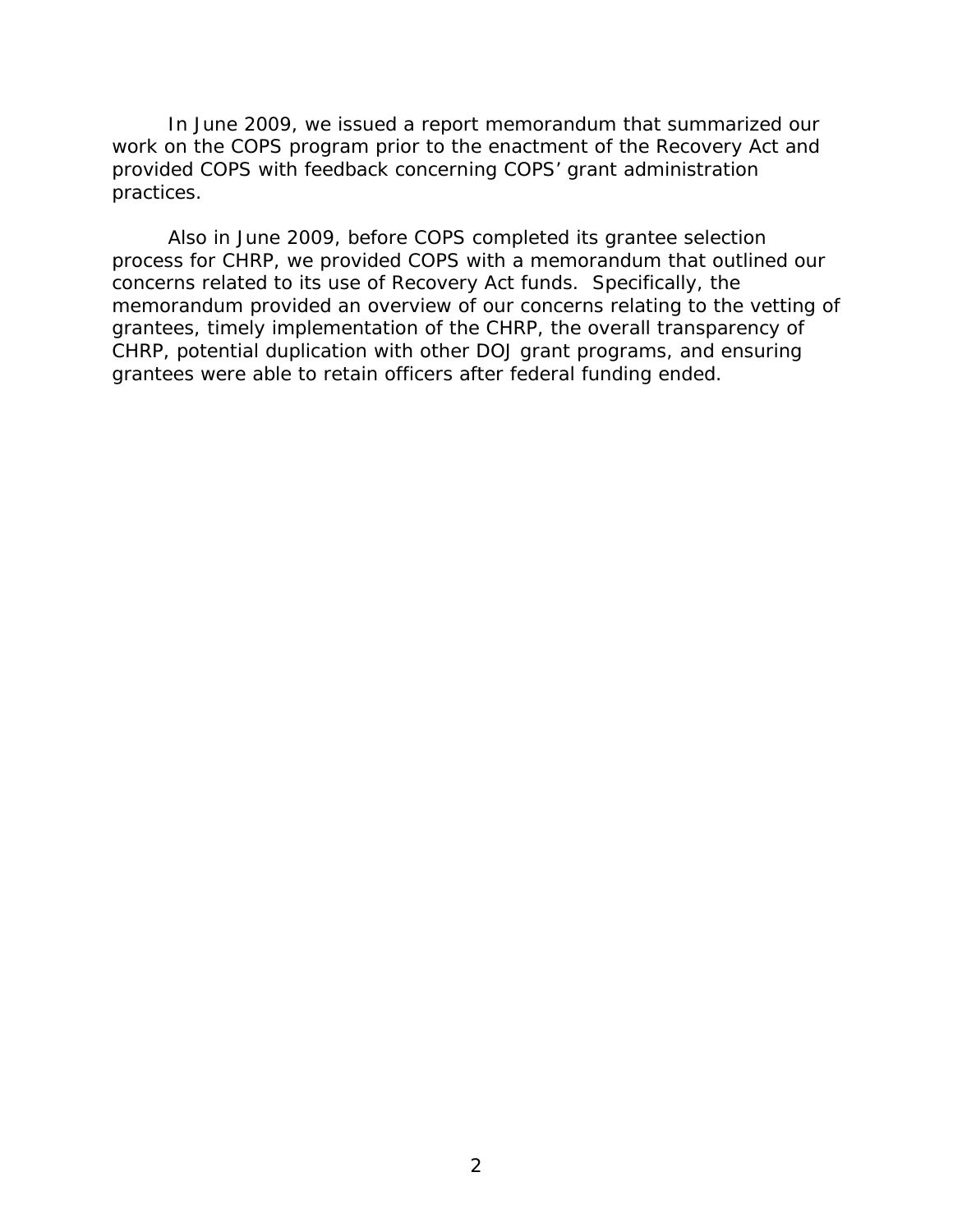#### **FINDING AND RECOMMENDATIONS**

<span id="page-12-0"></span>We determined that in developing the CHRP grant program, COPS generally met the requirements established in the Recovery Act and its related guidance issued by the President and the Office of Management and Budget (OMB). COPS also met its statutory requirements related to minimum allocations to states and territories and the distribution of funding based on the size of a recipient's population. In selecting CHRP grantees, COPS developed a methodology that scored and ranked applicants based on data related to fiscal and economic conditions, rates of crime, and community policing activities. We determined that there were inaccuracies with some of the formulas COPS used to translate the data provided by the grantees into scores for some applicants. These inaccurate scores resulted in the allocation of grants to 45 agencies that should not have received grants, while another 34 agencies that should have received grants did not. In addition, we identified six grantees that received more officer positions than they should have, and six grantees that received fewer officer positions than they should have. We also identified shortcomings in the validation procedures COPS used to ensure the data in applications was correct, and we concluded that it was likely that agencies that used inaccurate data in their applications had inflated scores which could have resulted in them receiving CHRP awards while other agencies were denied funding. Finally, despite our prior recommendations regarding COPS' grant administration, we continue to have concerns related to COPS' efforts to share information on potential grantees with other Department components.

#### **Recovery Act**

 $\overline{a}$ 

state and local tax increases.<sup>9</sup> The three purposes listed in Section 3 of the Recovery Act that we believe are most relevant to CHRP are: (1) to preserve and create jobs and promote economic recovery, (2) to assist those most impacted by the recession, and (3) to stabilize state and local government budgets, in order to minimize and avoid reductions in essential services and counterproductive

<sup>&</sup>lt;sup>9</sup> Pub.L. No. 111-5, Section 3(a)1, 2, and 5. (2009). The remaining two purposes listed in Section 3 of the Recovery Act are to: (1) provide investments needed to increase economic efficiency by spurring technological advances in science and health; and (2) invest in transportation, environmental protection, and other infrastructure that will provide longterm economic benefits.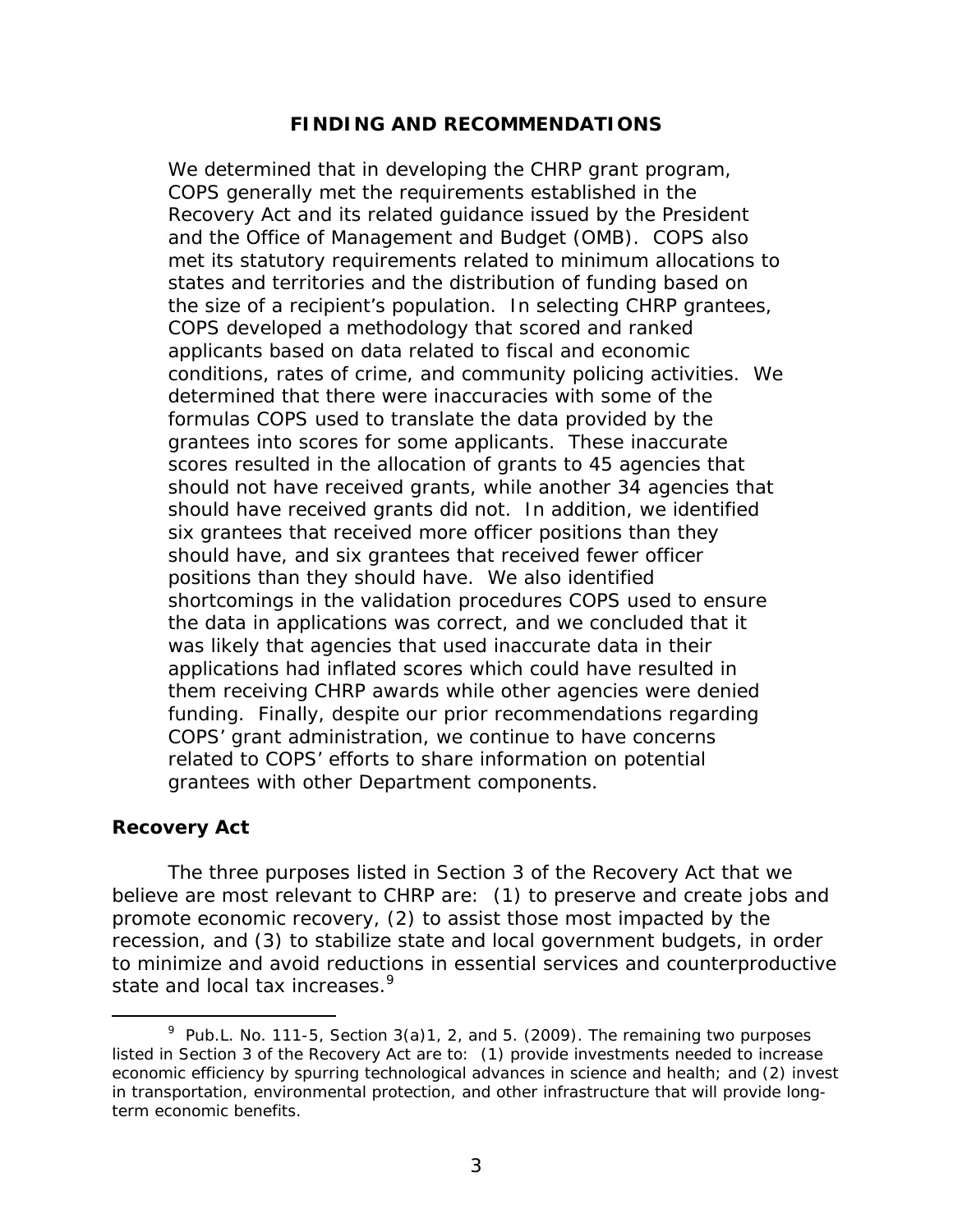The Recovery Act directed COPS to implement a \$1 billion grant program to fund the hiring and rehiring of law enforcement officers.<sup>10</sup> In response, COPS developed the CHRP, which permitted grantees to use funding to hire new officers and re-hire officers previously laid off. In addition to funding new hires and rehires, COPS designed CHRP to permit the use of funds to retain officers scheduled to be laid off.

 funded from CHRP grants as of December 2009. The following table reflects the distribution of the types of officers

| <b>Type of Officer</b>   | <b>Number</b><br>of Officers | Percentage<br>of Total CHRP-<br><b>Funded Officers</b> |
|--------------------------|------------------------------|--------------------------------------------------------|
| New hires                | 3,688                        | 78%                                                    |
| Rehires                  | 145                          | 3%                                                     |
| <b>Scheduled Layoffs</b> | 866                          | 18%                                                    |
| Total                    |                              | $100\%$ <sup>a</sup>                                   |

#### **Distribution of the Types of Officers Funded from CHRP Grants**

a) Total off due to rounding.

 $\overline{a}$ 

Source: COPS as of December 29, 2009

Hiring new officers addresses the purposes of the Recovery Act. In addition, rehiring previously laid-off officers and continuing the employment of existing officers scheduled to be laid off also addresses the purpose of the Recovery Act to preserve jobs. However, we initially had concerns that COPS was exceeding its authority because the underlying COPS statute only allows for hiring and rehiring officers and forbids the substitution of local funds with COPS grants, also known as supplanting.

We discussed this issue with COPS officials, who noted that the statute does not define what a rehired officer is, nor does it require a minimum time period that an officer must be separated from the grantee to be considered a rehired officer. They also stated that COPS has significant discretion in terms of implementing its programs and considers positions "scheduled for layoff" as eligible rehires, provided the grantee is able to document that the officer would have been laid off without the COPS grant. COPS officials stated that using this definition of a rehire is more efficient, because using a

<sup>&</sup>lt;sup>10</sup> For an additional amount for "Community Oriented Policing Services", for grants under section 1701 of title I of the 1968 Omnibus Crime Control and Safe Streets Act (42 U.S.C. § 3796dd) for hiring and rehiring of additional career law enforcement officers under part Q of such title, notwithstanding subsection (i) of such section, \$1,000,000,000.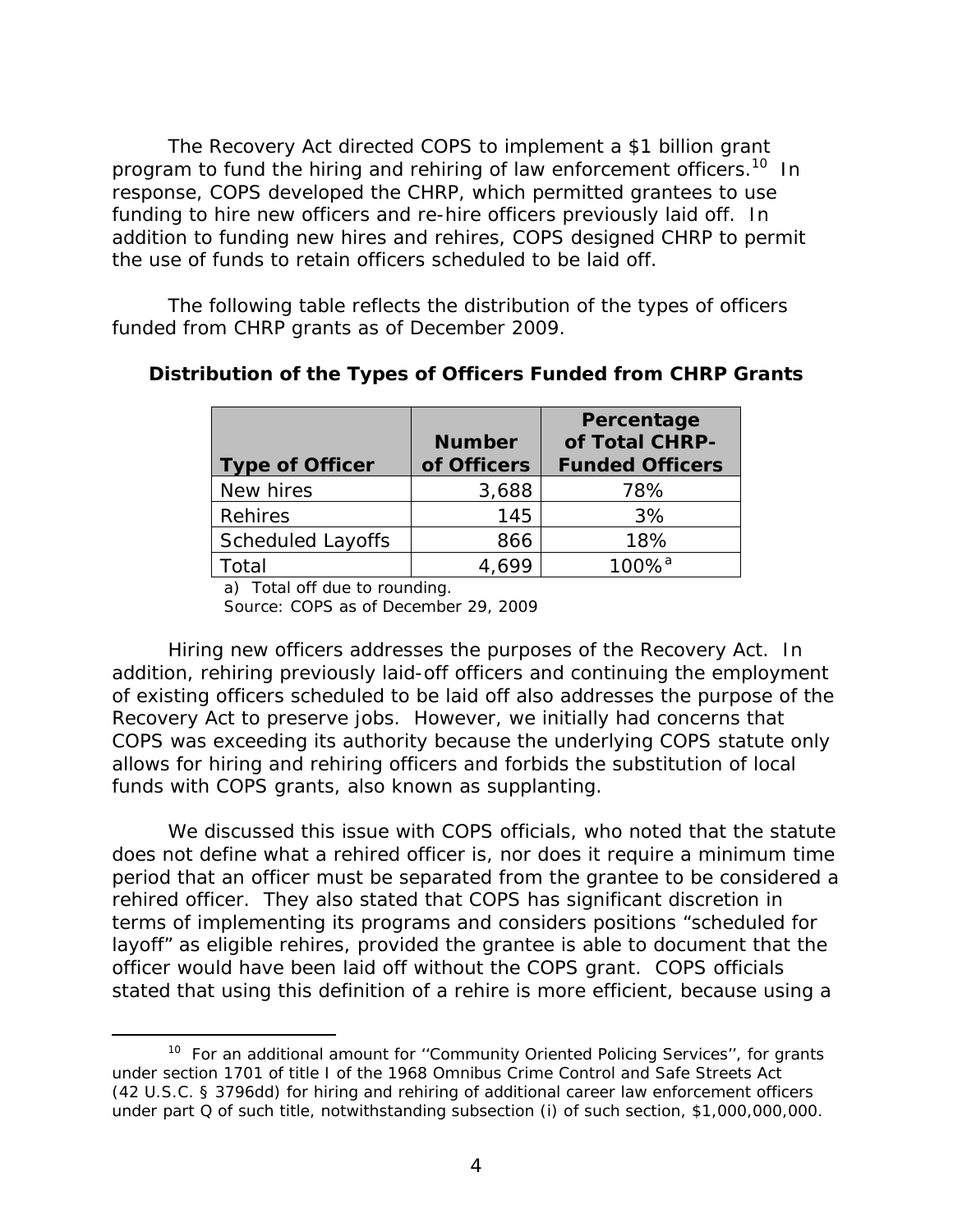grant award to keep an officer scheduled to be laid off avoids the time and paperwork associated with laying off an officer 1 day, just to rehire that officer the next day.

We also reviewed the special conditions in the CHRP application regarding the use of CHRP grants to pay for officers scheduled to be laid off. These conditions required CHRP applicants to certify that their agency had and would maintain documentation showing the date of the scheduled layoff and that the scheduled layoff would occur for fiscal reasons unrelated to the availability or receipt of CHRP grant funds.<sup>11</sup> Applicants were also required to certify that their agencies would use their own funds to continue funding these officers until the scheduled date of the layoff and would use CHRP funds to rehire these officers only on or after the scheduled date of the layoff.

Although we remain concerned about the potential for supplanting local funding with CHRP funding, we do not object to COPS using CHRP grants to fund officers scheduled to be laid off, for the reasons provided by COPS and because of the inclusion of the certifications contained in the CHRP application. We also note that 78 percent of the CHRP funding went for the hiring of new officers.

After the CHRP grants were awarded in July 2009, some grantees that have experienced an adverse change in their local fiscal and economic condition have requested to modify their original CHRP award to reallocate funding to the category of rehiring officers that have been laid off since their application was submitted. This category also included rehiring officers who were officially laid off after the CHRP application was submitted or any officers who were scheduled for layoff that the grantee seeks to prevent with CHRP funding.

compliance.  $11$  According to COPS, documentation that may be used to prove that scheduled layoffs are occurring for local economic reasons that are unrelated to the availability of CHRP grant funds may include, but is not limited to, council or departmental meeting minutes, memoranda, notices, or orders discussing the layoffs; notices provided to the individual officers regarding the dates of the layoffs; and/or budget documents ordering departmental and/or jurisdiction-wide budget cuts. These records must be maintained with an agency's CHRP grant records during the grant period and for 3 years following the official closeout of the CHRP grant in the event of an audit, monitoring, or other evaluation of grant compliance. 5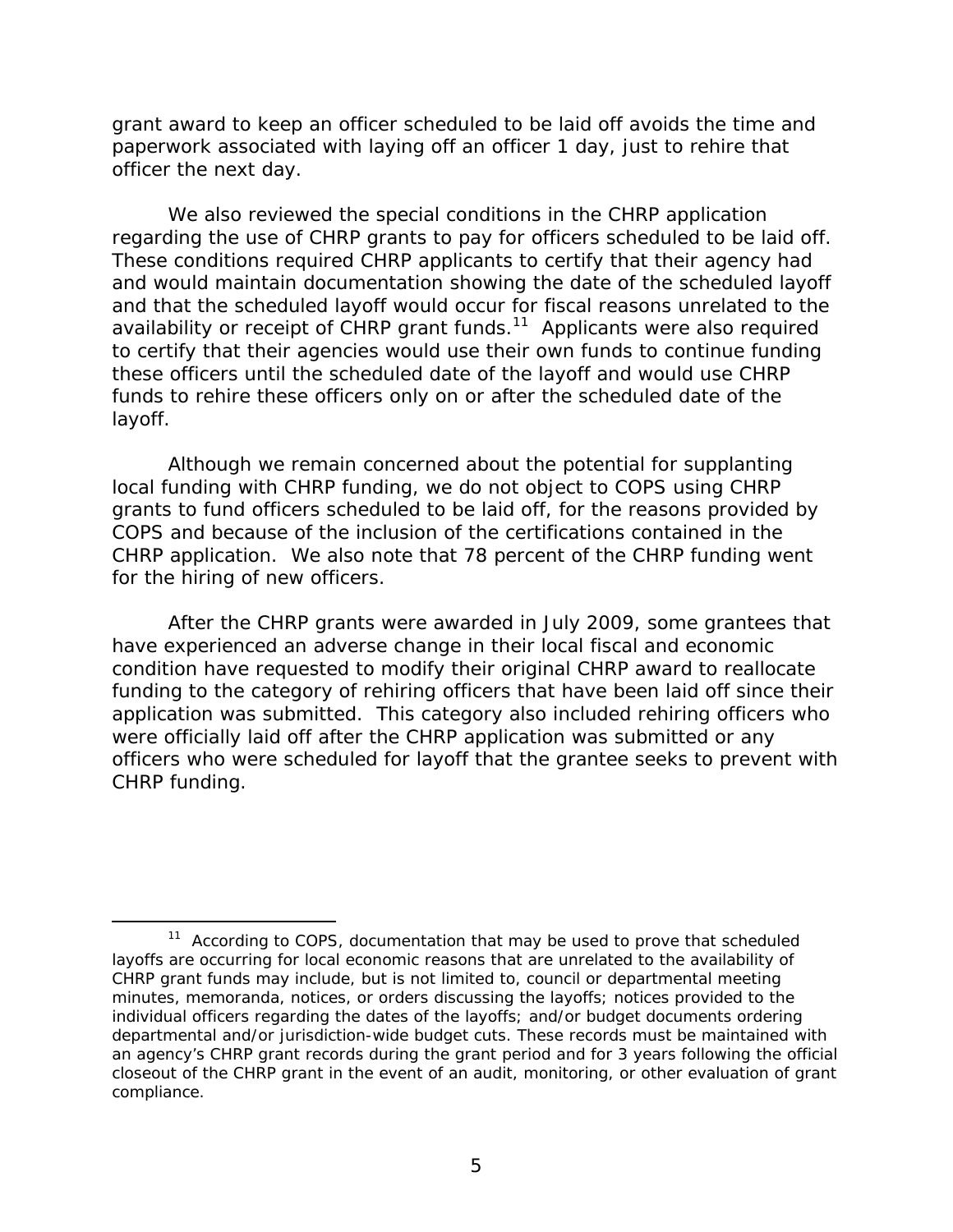<span id="page-15-0"></span>to the scheduled layoff category, for a total of 130 officer positions.<sup>12</sup> As of December 29, 2009, a COPS official told us that it approved 29 of the 33 modification requests to move funding from the new hire category

#### **Memorandum from the President**

 $\overline{a}$ 

On March 20, 2009, the President issued a memorandum to the heads of executive departments and agencies regarding the spending of Recovery Act funds.<sup>13</sup> This memorandum covered the following three topics: (1) awarding grants using merit-based decision-making, (2) avoiding imprudent projects, and (3) ensuring transparency of registered lobbyist communications.

We determined COPS generally complied with the President's directive to use transparent, merit-based selection criteria to guide its available discretion as the basis for awarding CHRP grants. In addition to data on local economic conditions and the fiscal health of applicants already mentioned, the criteria COPS used included crime-related statistics and information regarding each agency's community policing practices and plans.

The President's directive required that "no considerations contained in oral or written communications from any person or entity concerning particular projects, applications, or applicants for funding shall supersede or supplant consideration by executive departments and agencies of such projects, applications, or applicants for funding pursuant to applicable meritbased criteria."

Prior to announcing the grant recipients, COPS staff met with officials representing at least 33 local and state law enforcement agencies regarding CHRP grant funding and also held individual meetings with some applicants. In addition, COPS staff participated in conference calls and workshops sponsored or attended by members of Congress. Thus, COPS had more contact with those grantees that attended the information sessions and meetings than those that did not. However, after reviewing the COPS selection process, we concluded that COPS objectively selected the CHRP

 $12$  Three requests were withdrawn because the grantees determined they would be able to maintain funding for existing officers and wanted to stay in the new hire category. One request was denied because the agency was not able to document that the one officer it was seeking to move to the rehire category had been laid off or had been scheduled for layoff.

 $13$  Executive Memorandum for Heads of Executive Departments and Agencies: Ensuring Responsible Spending of Recovery Act Funds, March 20, 2009.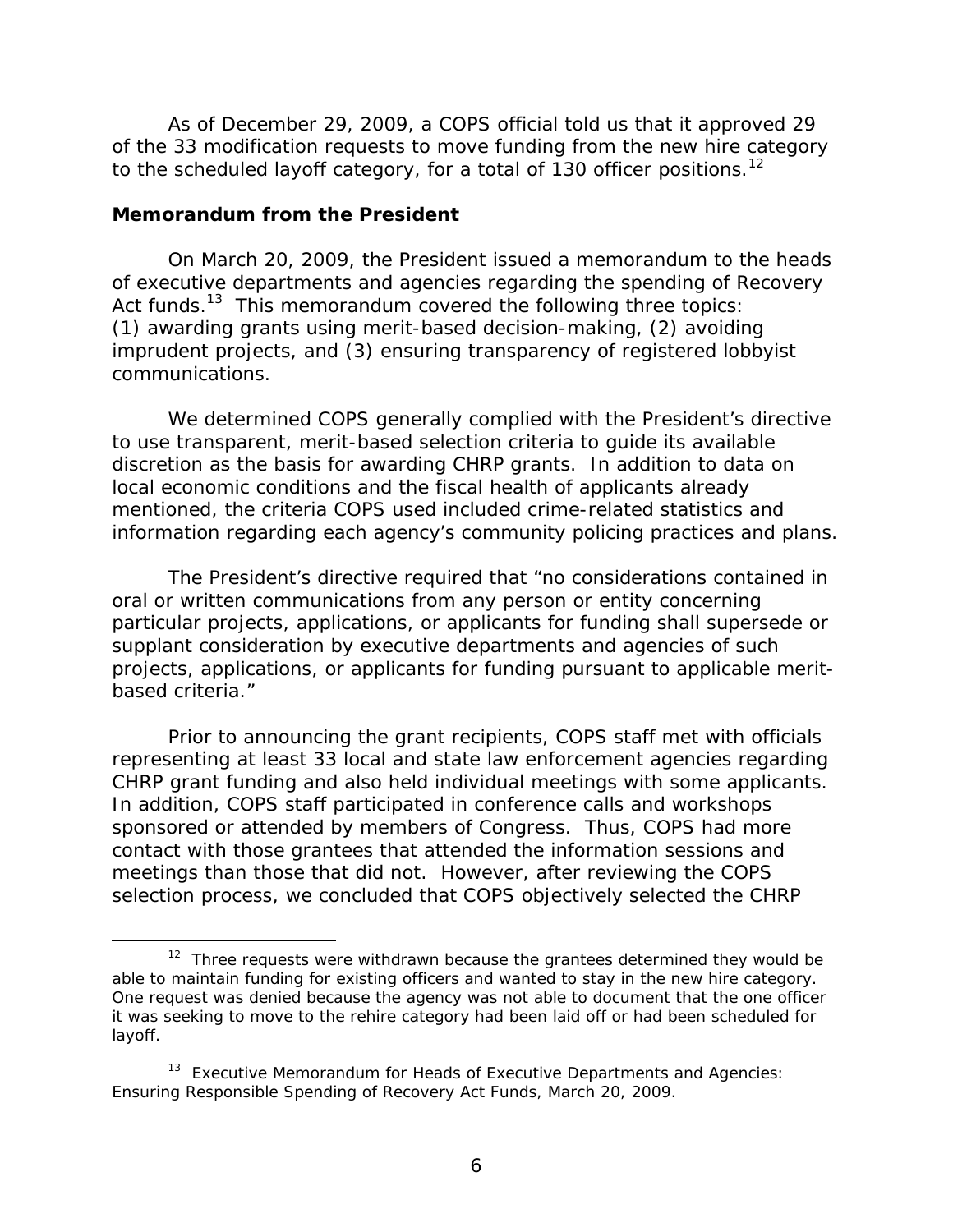award recipients and that communication with applicants beyond the information contained in grant applications did not affect COPS' decisionmaking process.

COPS decided not to make public its methodology for scoring and ranking all of the data contained in the CHRP application because it was considering using the same methodologies in the future. Although this reduced the transparency of COPS decision making, COPS provided us with complete access to these methodologies. We discuss our review of the entire scoring and ranking process and other issues related to transparency later in this report.

We also determined that COPS established eligibility standards for CHRP applicants and completed COPS routine vetting procedures on all applicants. We believe COPS reduced the risk that CHRP grants would fund imprudent projects by not considering applications from certain types of applicants, such as start-up law enforcement agencies, agencies without primary law enforcement authority, and agencies without legislation that authorized sworn officers with full arrest authority and full police powers.

COPS also completed its normal vetting procedures on all CHRP applicants. These vetting procedures included contacting Department of Justice (Department or DOJ) offices for any information they had indicating that awarding a grant to a particular agency may be inadvisable.<sup>14</sup> This topic is also discussed later in this report.

Finally, the President's directive was intended to promote transparency in the communications between agencies and federally registered lobbyists.15 On April 13, 2009, the DOJ Assistant Attorney General for Administration issued a memorandum to the Acting COPS Director and the heads of other Department components administering Recovery Act funds that expanded on the guidance contained in the President's memorandum and included frequently asked questions and a sample lobbyist contact disclosure form. The memorandum outlined the actions DOJ components were required to take whenever receiving or participating in oral or written communication with federally registered lobbyists.

Integrity Section, and the Criminal Division. <sup>14</sup> These Department offices include the U.S. Attorneys' Offices, the Civil Rights Division, the OIG Investigations Division, the OJP Office of Civil Rights, the DOJ Public

 $15$  OMB Memorandum M-09-16, Interim Guidance Regarding Communications with Registered Lobbyists About Recovery Act Funds dated April 7, 2009, provided further clarification concerning communications with lobbyists.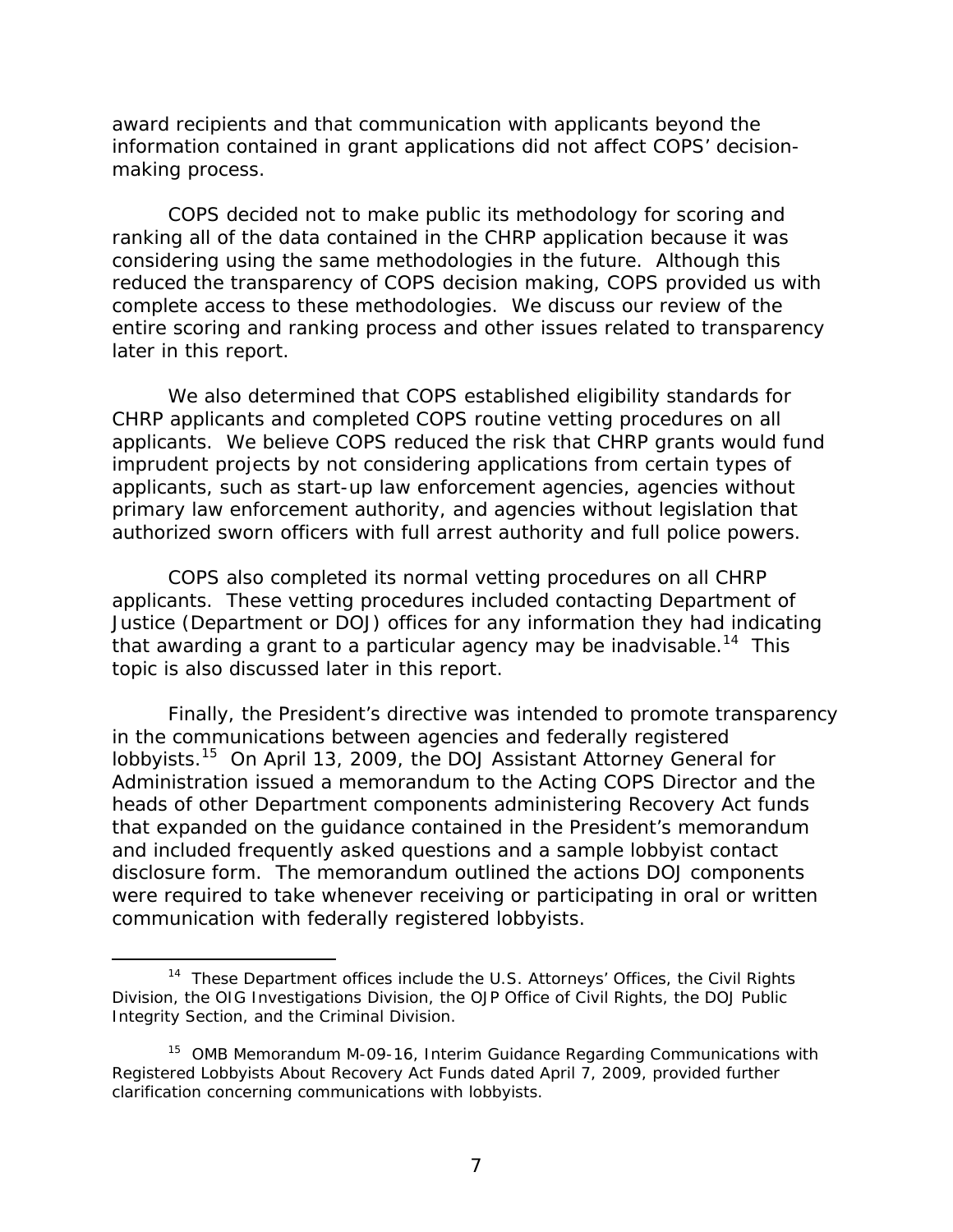refer the lobbyist to COPS' External Affairs Division.<sup>16</sup> Instructions from COPS' General Counsel to all COPS staff on April 27, 2009, included a copy of the memorandum from the Assistant Attorney General and detailed instructions to COPS staff that they could not communicate with registered lobbyists about a specific project, application, or applicant. These instructions noted to COPS staff that communications with lobbyists could only address specific projects in writing and any such communications must be noted publicly on the COPS website. Additionally, if a federally registered lobbyist sought to discuss a specific project, COPS staff must stop communication, inform the lobbyist of the requirements, and

these new polices in a separate instruction specifically for the team.<sup>17</sup> Finally, because COPS believed the members of its Executive Management Team were the most likely staff to be contacted by lobbyists, the COPS General Counsel emphasized the importance of complying with

We reviewed the Department's registered lobbyist contact disclosure form and found that COPS staff reported three contacts with registered lobbyists prior to the announcement of CHRP grant recipients. Two of these contacts involved members of COPS' Executive Management Team while the third contact was made with Response Center staff. COPS also reported a fourth contact with a lobbyist after the CHRP grant awards were announced on July 28, 2009. According to COPS, the issues discussed with lobbyists prior to the announcement of CHRP grantees were general in nature. In addition, we determined during our review that the grantee selection process was data-driven, and we found no evidence that these types of contacts influenced the selection decisions by COPS officials. Based on our review we did not identify concerns with COPS' contact with registered lobbyists.

 unlikely that Response Center staff would engage in any prohibited communication with <sup>16</sup> COPS also issued specific quidance for staff working in the COPS Office Response Center. The Response Center served as the initial contact point and clearinghouse for those seeking general information on COPS grants, training, and publications. Because the Response Center was designed to provide general and logistical information and refer questions regarding specific grants to the appropriate COPS divisions, COPS considered it federally registered lobbyists. Although COPS considered it unlikely that the Response Center would field calls from lobbyists, Response Center staff were provided additional guidance from the COPS General Counsel on identifying lobbyists, documenting the contact, and referring the contact to the COPS External Affairs Division.

<sup>&</sup>lt;sup>17</sup> The COPS Executive Management Team includes the COPS Office Director (or Acting Director, when appropriate), Chief of Staff, Deputy Director for Operations, Deputy Director for Support, Deputy Director for Management, and General Counsel.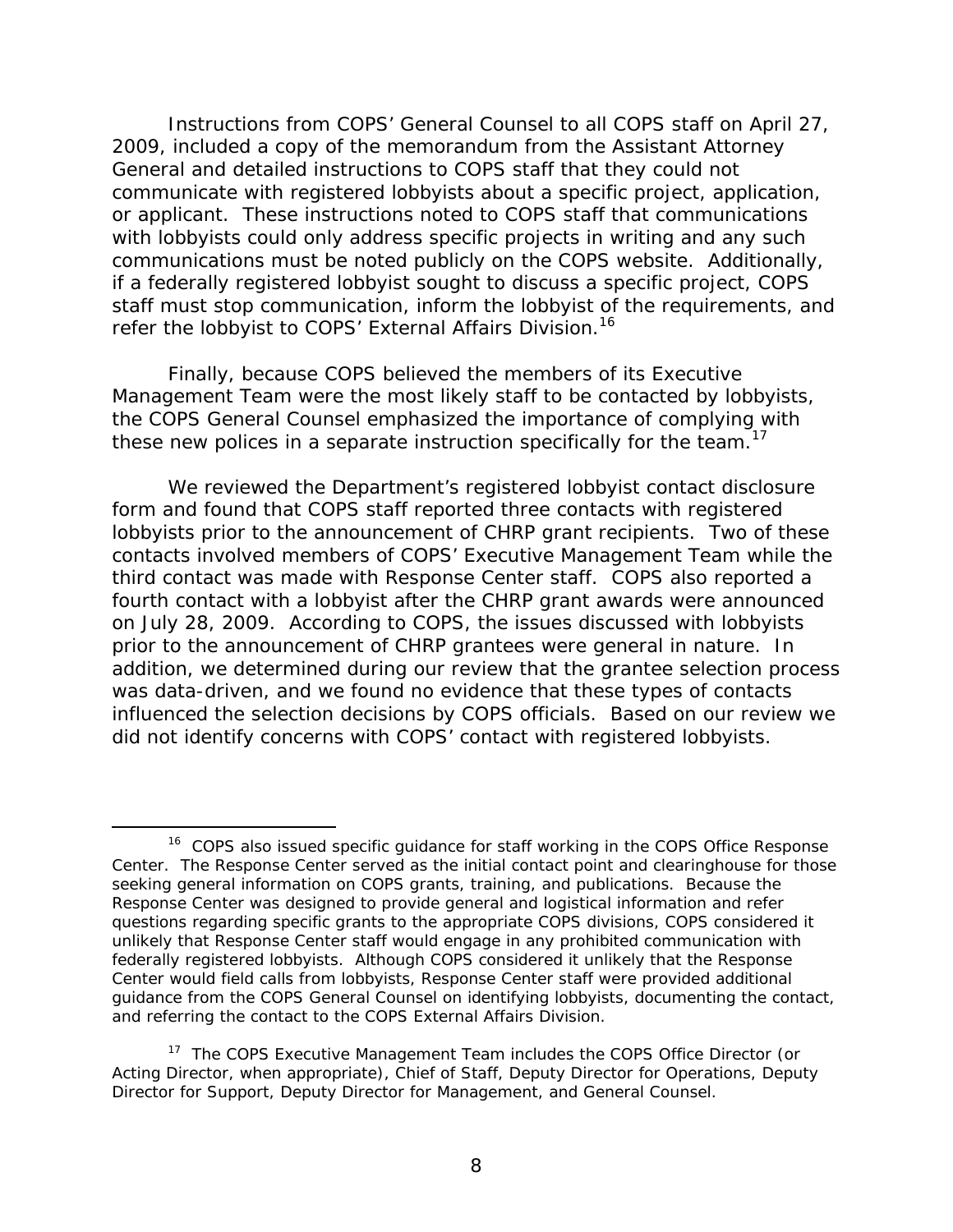#### <span id="page-18-0"></span>**Guidance from the Office of Management and Budget**

(3) ensuring recipients and uses of all funds are transparent to the public.<sup>19</sup> In addition to the Recovery Act purposes and requirements set out in the President's memorandum, COPS was required to adhere to governmentwide guidelines established by the Office of Management and Budget (OMB).18 These guidelines provided specific steps for all federal agencies to implement, or prepare to implement, in order to effectively manage activities under the Recovery Act. We reviewed COPS' compliance with the requirements in these guidelines that we considered the most relevant to administering CHRP grants, including: (1) ensuring funds are awarded and distributed in a prompt, fair, and reasonable manner, (2) engaging in aggressive outreach to potential applicants, including posting grant announcements to Grants.gov and its own website in a timely manner, and

We concluded that COPS awarded CHRP funding in a prompt and reasonable manner given the large number of applicants and large volume of data considered under a relatively short period of time. Specifically, COPS developed and implemented an objective, data-driven methodology for scoring and ranking 7,203 applicants, and announced the decisions to CHRP grantees within 6 months after the Recovery Act was enacted.<sup>20</sup> We also believe the CHRP grantee selection methodology and funding allocation rules established by COPS were generally fair to applicants, with the exception of the problems related to the applicant scoring and ranking issue that affected a relatively small percentage of CHRP funding. These issues are detailed later in this report.

<sup>&</sup>lt;sup>18</sup> These quidelines were issued initially on February 18, 2009, in memorandum M-09-10 Initial Implementing Guidance for the American Recovery and Reinvestment Act of 2009 and subsequently updated on April 3, 2009, with memorandum M-09-15 Updated Implementing Guidance for the American Recovery and Reinvestment Act of 2009.

 Implementation – Improving Grants.gov and Other Critical Systems. This memorandum  $19$  Grants.gov is managed by the U.S. Department of Health and Human Services and is the federal government's central storehouse for information on grant programs and provides access to approximately \$500 billion in annual awards. Due to concerns over the capacity of Grants.gov, on March 9, 2009, OMB issued memorandum M-09-14 Recovery Act instructed agencies to identify alternative methods for accepting grant applications to reduce demand on Grants.gov's limited resources during the expected peak period for Recovery Act award applications.

 $20$  COPS scored all but 69 of the 7,272 CHRP applications it received, or 7,203 applications. In this report we detail the reasons why 71 agencies were not considered for funding, including 2 agencies that were scored but that either withdrew their applications or were vetted off during the scoring process.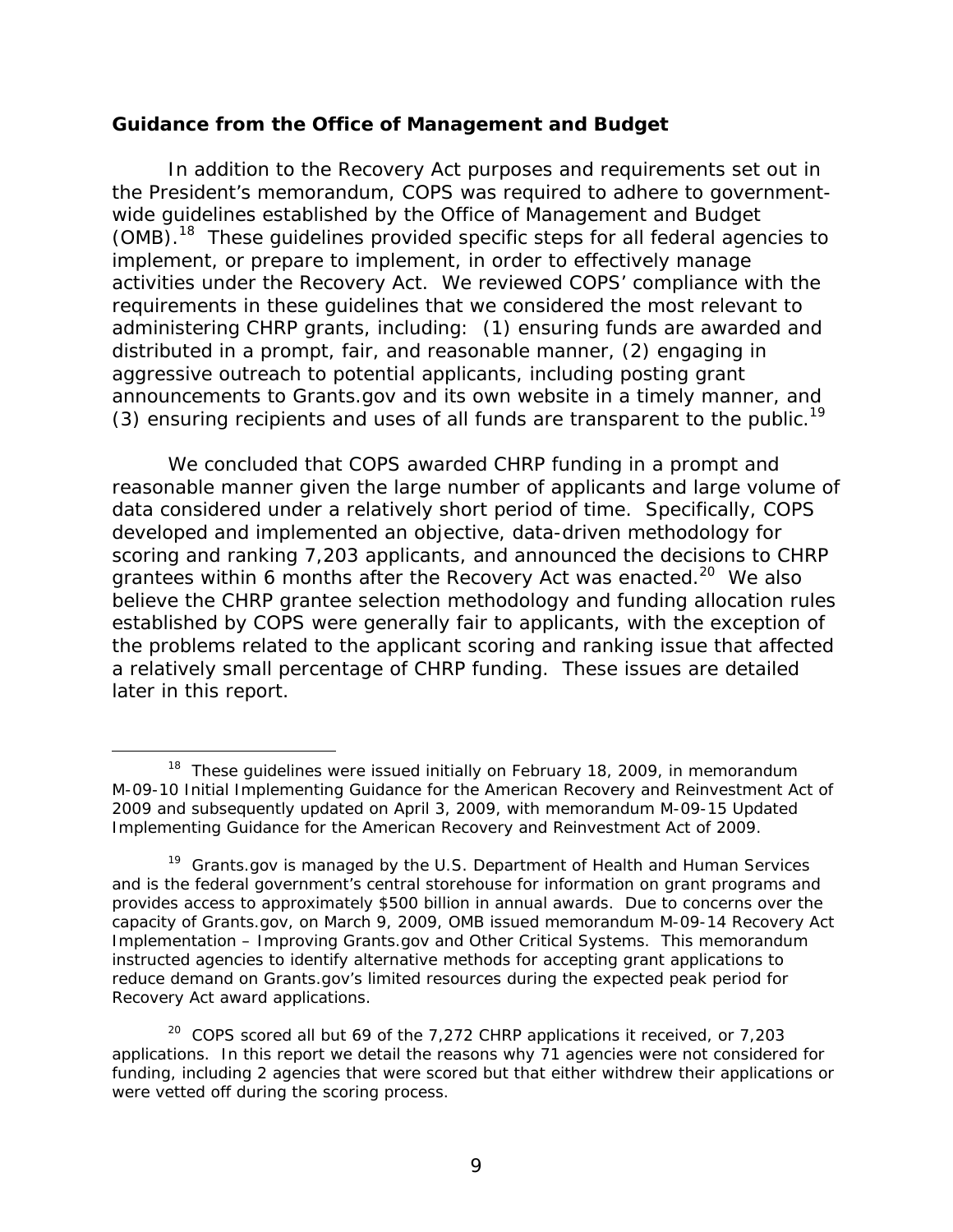To enhance the timely awarding of grants, the OMB guidance required agencies to engage in outreach to potential applicants to begin application planning activities, including the process for Central Contractor Registration (CCR) and obtaining a Dun and Bradstreet Data Universal Numbering System (DUNS) number.<sup>21</sup> Agencies were also required to post funding opportunity announcements to Grants.gov within 20 days of the enactment of the Recovery Act, with a link to the full announcement on the COPS website within 30 days of enactment.

COPS posted an outreach letter to its website on February 17, 2009, which included general CHRP information and encouraged potential applicants to check that their CCR and DUNS information was current in order to ensure that they could complete their applications in a timely manner.

outreach efforts by COPS were reasonable. The Recovery Act was enacted on February 17, 2009, and required COPS to post announcements on Grants.gov within 20 days, or by March 9, 2009. COPS' announcements were posted on March 16, 2009, or 7 days late. COPS began accepting CHRP applications through its website on March 16, or 3 days prior to the deadline of 30 days following enactment of the Recovery Act. According to a COPS official, the reason for the late posting was a result of issues COPS had in transmitting information to Grants.gov. Based on the significant number of applications submitted for the CHRP grants, we believe that the slight delay in posting of the CHRP announcement did not have a negative impact on the program and that the

We next reviewed information on CHRP recipients and the uses of CHRP funding that COPS made public immediately following the announcement of CHRP grant awards to determine whether COPS met the transparency requirements of the OMB guidance. COPS developed a CHRP Announcement Toolkit providing details on how the application was created and general information on the selection process. COPS posted the Toolkit to its website along with applicant rankings by state, state summaries, frequently asked questions (FAQs), and an interactive map for the public to view CHRP funding data by state. Based on our review, we concluded that COPS satisfied the transparency requirements that we examined.

 $\overline{a}$ 

<sup>&</sup>lt;sup>21</sup> Data Universal Numbering System numbers are unique nine-digit identification numbers Dun and Bradstreet assigns to commercial and government entities. It is a tool of the federal government to track how federal money is distributed.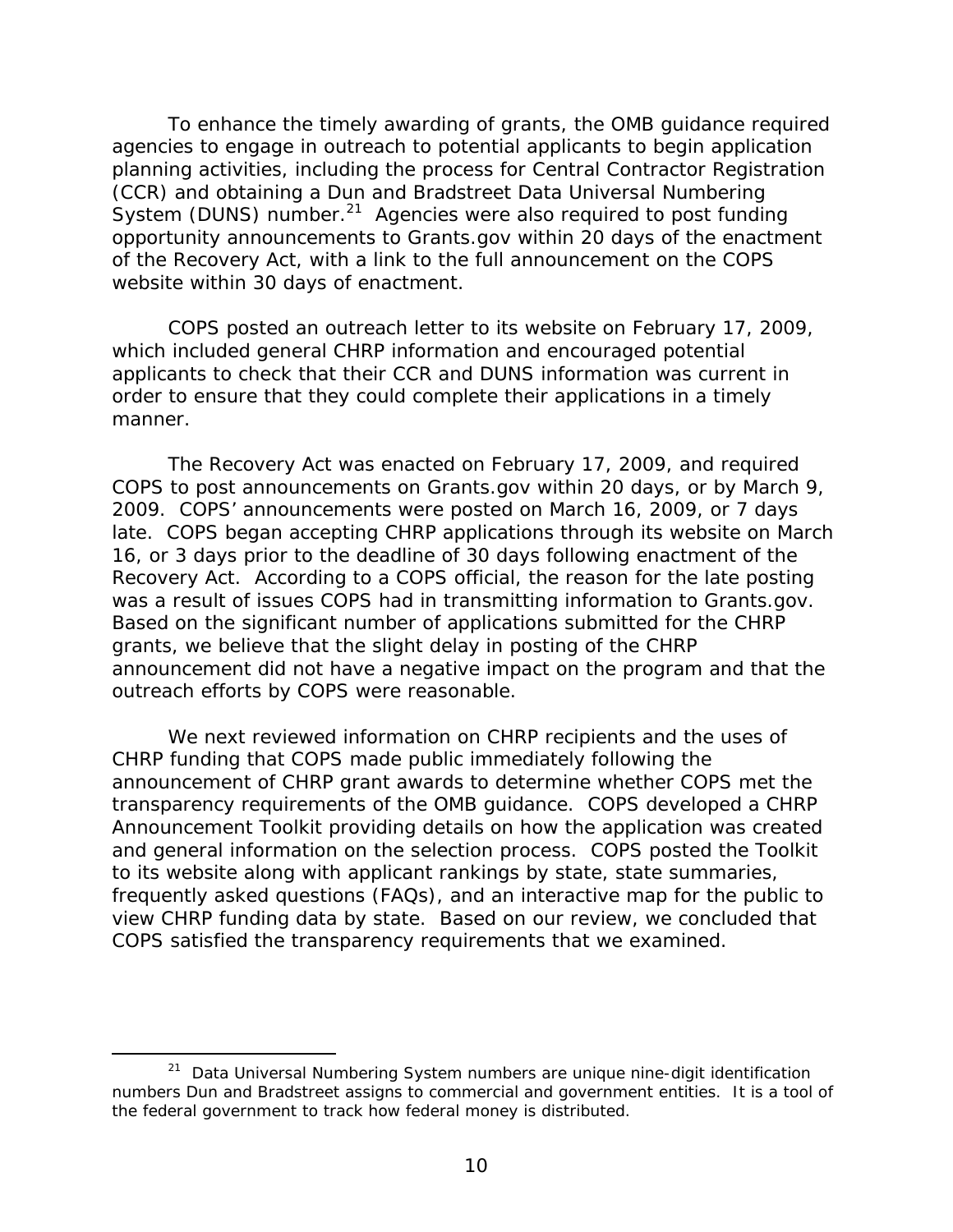#### <span id="page-20-0"></span> **State Minimum Share Requirement**

receive at least \$5 million unless a lesser amount was requested. $^{22}$ One of the most important aspects of the Recovery Act is the requirement for agencies use merit-based decision-making when selecting recipients. COPS was also required to satisfy a requirement to ensure that agencies from each state and territory that submitted applications received at least 0.5 percent of grant program funding. For CHRP, this meant that a grantee or group of grantees from each state or territory would collectively

We found that for COPS to ensure that grantees from each state and territory collectively received the minimum amount of CHRP funding, some lower-ranked applicants from states under the required minimum received grants, while other higher-ranked applicants from states exceeding the minimum did not receive grants.<sup>23</sup> COPS efforts to meet the state minimum share requirement affected approximately \$77 million, or nearly 8 percent of total CHRP funding. Of the 54 states and territories from which agencies applied, applicants from 25 states with higher-ranked applicants did not receive funding while lower-ranked applicants from another 25 states received funding as a result of meeting this requirement. In all, to meet the state minimum requirement, 200 applicants were funded for a total of 420 officers, while another 113 higher ranked applicants did not receive awards for 394 officers.

As shown in the following table, we found that without the state minimum requirement four states and one territory would not have received CHRP funding.

<sup>-</sup> $22$  The statutory requirement states that unless all applications submitted by any state have been funded, each state shall receive not less than 0.5 percent of the total amount appropriated. 42 U.S.C. § 3796dd(f) (2008).

 $23$  Later in this report we detail the merit-based applicant ranking methodology.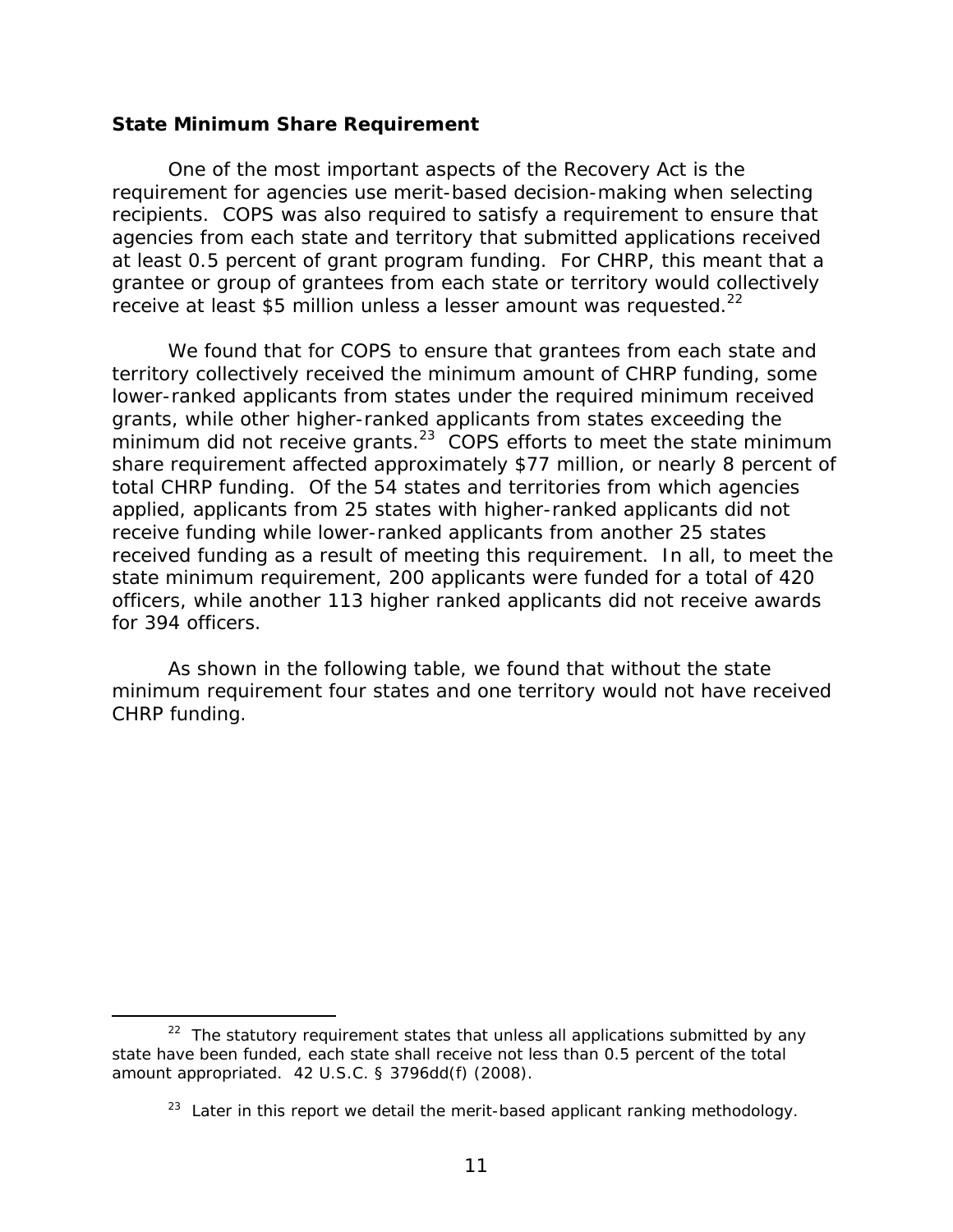|                             |                   |                 | <b>Amount of</b>        |
|-----------------------------|-------------------|-----------------|-------------------------|
| <b>State or Territory</b>   | <b>Applicants</b> | <b>Officers</b> | <b>Funding Received</b> |
| 1. Hawaii                   |                   | 21              | \$5,197,353             |
| 2. Wyoming                  | 23                | 27              | \$5,150,327             |
| 3. South Dakota             |                   | 30              | \$5,103,052             |
| 4. Maine                    | 18                | 30              | \$5,098,572             |
| 5. Northern Mariana Islands |                   |                 | \$519,048               |
| Total                       | 60                | 117             | \$21,068,352            |

# **States and Territories Receiving CHRP Funding Only Due to the State Minimum Requirement**

Source: OIG analysis of COPS data

In addition to these 4 states and 1 territory that received all of their CHRP funding as a result of the state minimum rule listed in the table above, applicants from another 20 states received between \$216,000 and \$4.9 million to ensure they received at least \$5 million.

To ensure that each state received the mandatory minimum share of at least \$5 million, COPS was required to reduce funding from agencies in other states that would have been selected using the merit-based selection process. The following table shows the six states that did not receive the most CHRP funding as a result of the minimum share requirement.

# **Top Six States Not Receiving Potential CHRP Funding Resulting From State Minimum Requirements**

| <b>State</b>      | <b>Applicants</b> | <b>Officers</b> | <b>Amount of Potential</b><br><b>Funding Reduced</b> |
|-------------------|-------------------|-----------------|------------------------------------------------------|
| 1. Tennessee      | 5                 | 67              | \$10,796,778                                         |
| 2. California     | 10                | 30              | 9,752,445                                            |
| 3. North Carolina | 6                 | 47              | 7,082,374                                            |
| 4. Massachusetts  | 5                 | 30              | 6,763,328                                            |
| 5. Florida        | 8                 | 32              | 5,778,596<br>\$                                      |
| 6. New Jersey     | 4                 | 21              | 5,193,261<br>\$                                      |
| Total             | 38                | つつフ             | \$45,366,782                                         |

Source: OIG analysis of COPS data

In addition to these six states, applicants from another two states did not receive between \$120,000 and \$4.3 million to ensure the state minimum requirement was met.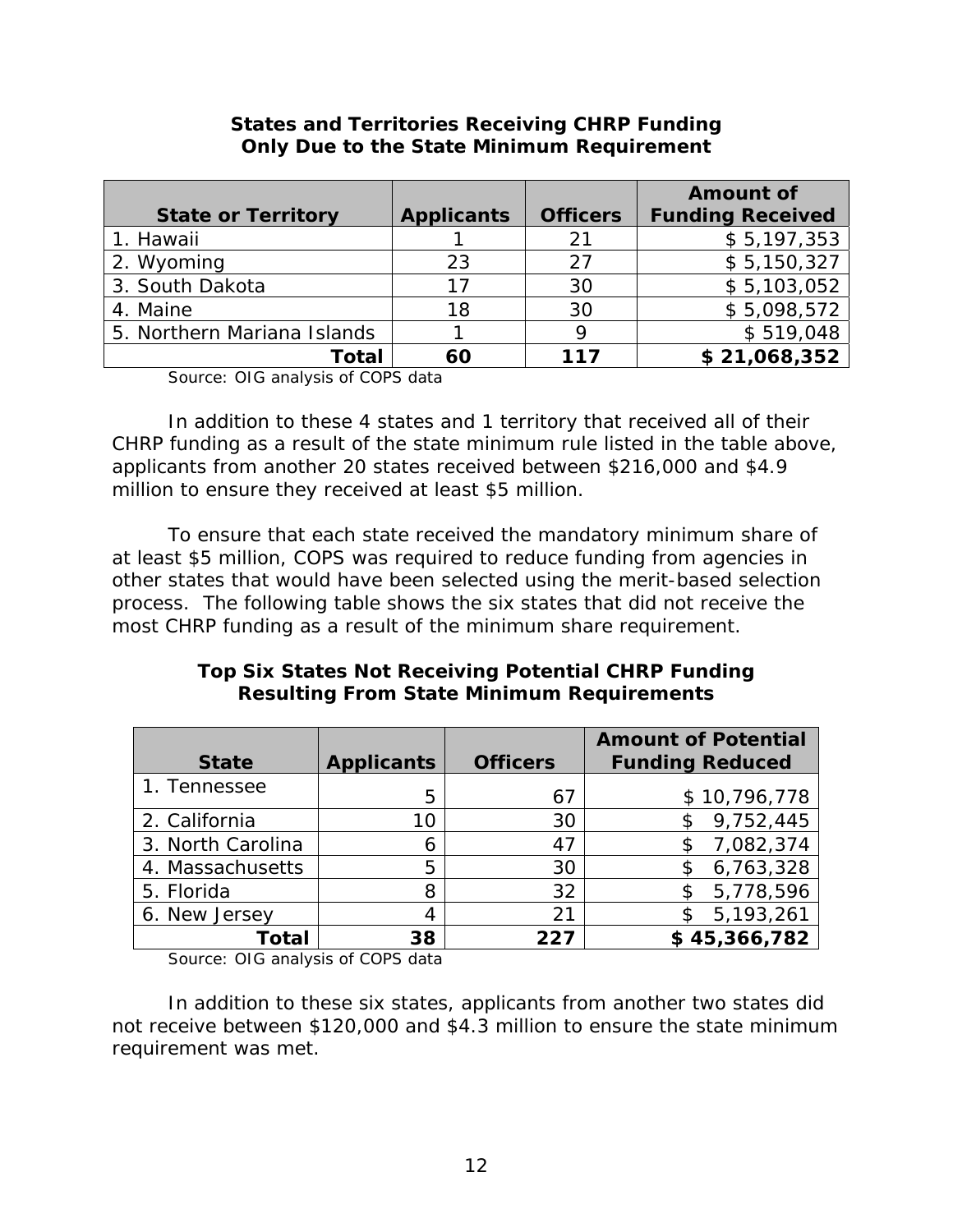#### **Funding Allocation Requirement Based on Population Size**

A second major requirement contained in the COPS statute required that grant funding be equally distributed between agencies that have primary law enforcement jurisdiction over populations of greater than 150,000 and those that have populations of  $150,000$  or less.<sup>24</sup> In effect, this requirement created two separate grant programs, one for large agencies that serve populations over 150,000 and another for small agencies serving populations below 150,000.

We reviewed the grants COPS awarded to agencies according to their size, either large or small, and determined COPS properly allocated CHRP funding allocation according to the size of the grantees. The following table summarizes CHRP grants based on size of populations served.

| <b>Grants by size of population served</b>    | Number of<br><b>Grantees</b> | <b>Value of Grants</b> |
|-----------------------------------------------|------------------------------|------------------------|
| Grants for Agencies serving small populations | 961                          | \$499,857,510          |
| Grants for Agencies serving large populations | 85                           | \$500,097,924          |
| Total                                         | $1.046^{25}$                 | $$999,955,434^{26}$    |

#### **Number and Value of CHRP Grants by Size of Population Served**

Source: COPS

 $\overline{a}$ 

# **Applicant Eligibility**

COPS established eligibility requirements for CHRP funding based on the characteristics of the law enforcement agencies that were expected to apply. Using these eligibility standards, COPS estimated the number of potentially eligible applicants at approximately 15,000, or about twice the number of jurisdictions that applied for CHRP grants (7,272). The following table summarizes the CHRP eligibility worksheet COPS posted on its internet

 $24$  42 U.S.C. § 3793(a)(11)(b) (2008).

 $25$  According to COPS, 13 of the original 1,046 announced CHRP recipients have officially declined to accept their CHRP grant as of January 2010. The total amount of these awards is approximately \$5.5 million. Because one of these agencies, Windsor, Vermont, brought Vermont's cumulative grant total under \$5 million, COPS awarded one additional grant to Randolph, Vermont for \$136,033. No decision on how to use the remaining funds was made as of January 2010.

<sup>&</sup>lt;sup>26</sup> As of July 28, 2009, \$44,566 of the \$1 billion in CHRP funding remained unobligated because it was an insufficient amount to fund an entire grant. No decision on how to use the funds was made as of January 2010.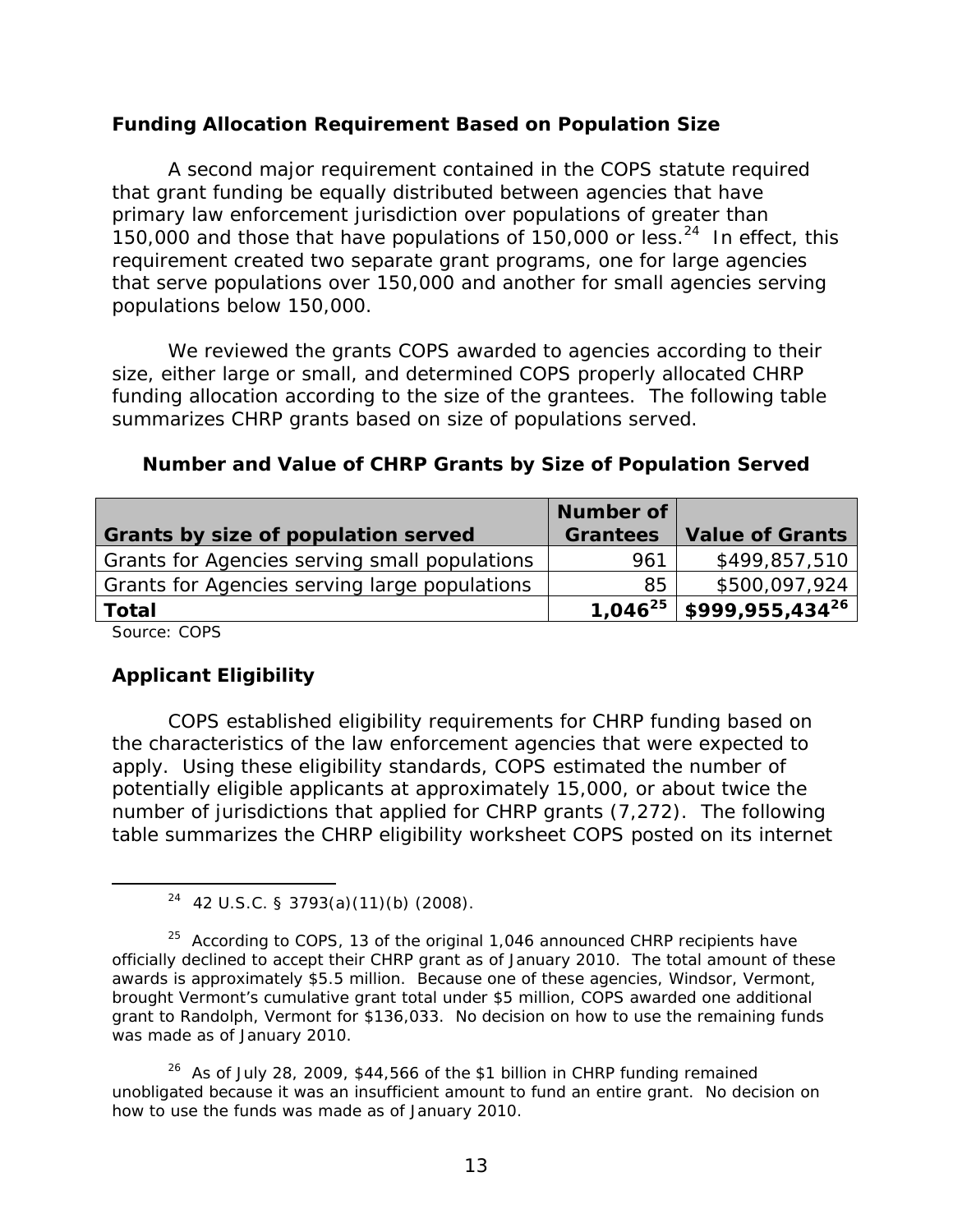website to allow agencies to determine whether they should submit an application for a CHRP grant.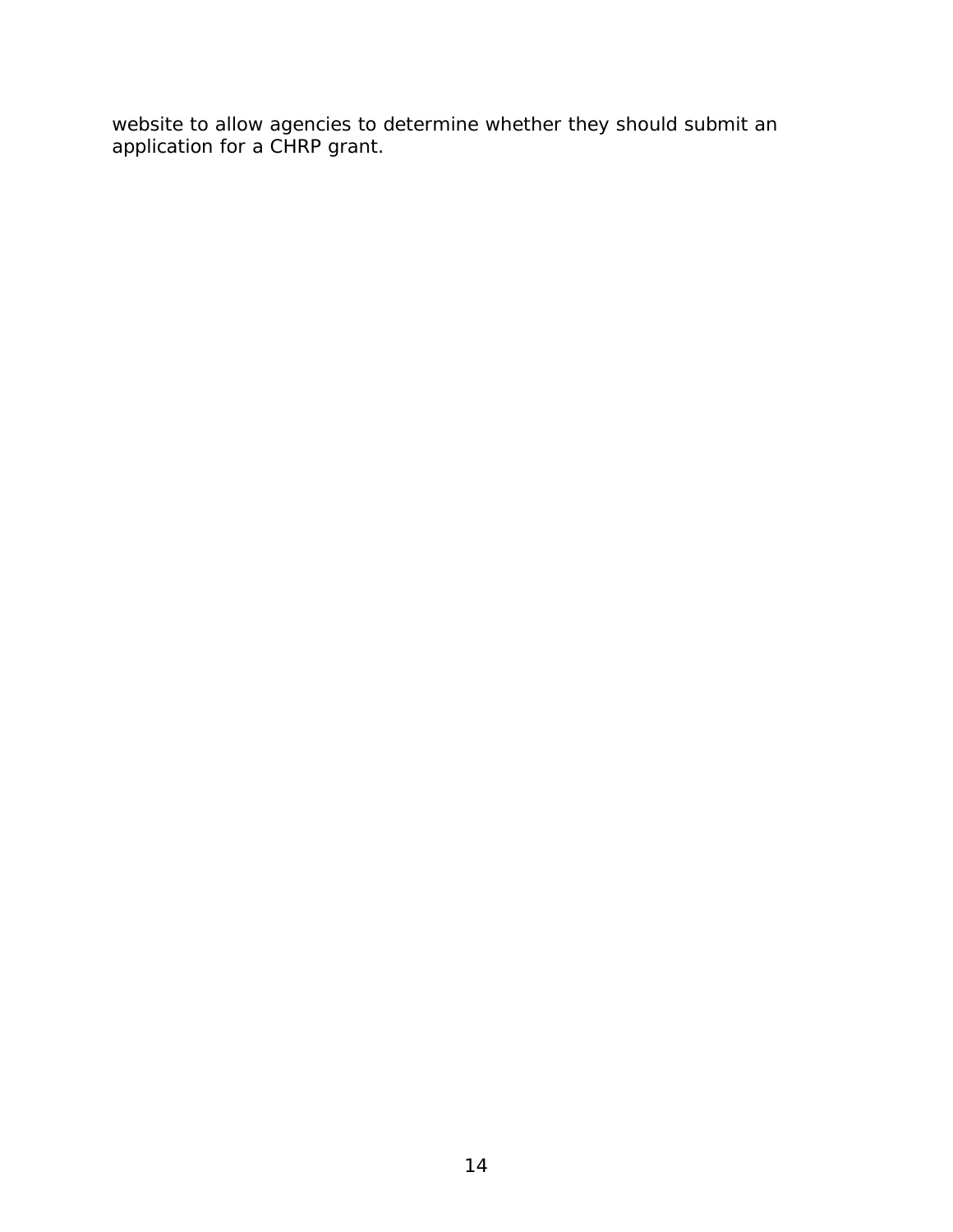# **CHRP Eligibility Worksheet**

| <b>Eligibility Worksheet Question</b>                                                                                                                                                         | <b>Eligibility Defined</b>                                                                                                                                                                                                                                                                                                                                                                                                                                                                    |
|-----------------------------------------------------------------------------------------------------------------------------------------------------------------------------------------------|-----------------------------------------------------------------------------------------------------------------------------------------------------------------------------------------------------------------------------------------------------------------------------------------------------------------------------------------------------------------------------------------------------------------------------------------------------------------------------------------------|
| Is your law enforcement agency a start-<br>up agency?                                                                                                                                         | Start-up agencies are not eligible for funding<br>under this program. If you select YES, the<br>system will prevent you from completing the<br>rest of the grant application.                                                                                                                                                                                                                                                                                                                 |
| Is your agency applying for this grant as<br>part of a consortium of agencies?                                                                                                                | Agencies applying for funds as a consortium<br>are not eligible for funding under this<br>program. However, agencies within that<br>consortium are encouraged to apply<br>individually. If you select YES, the system will<br>prevent you from completing the rest of the<br>grant application.                                                                                                                                                                                               |
| Is your agency a Tribal law enforcement<br>agency?                                                                                                                                            | Only Federally Recognized Tribes are eligible<br>to apply for funding under this grant<br>program. If you select NO, the system will<br>prevent you from completing the rest of the<br>grant application.                                                                                                                                                                                                                                                                                     |
| Is your agency applying for funds under<br>this grant to contract for law enforcement<br>services?                                                                                            | Only Federally Recognized Tribes that either<br>have their own established law enforcement<br>agency or plan to use the grant funds to pay<br>for contract services with the BIA are eligible<br>to apply for funding under this grant<br>program. If you select NO, the system will<br>prevent you from completing the rest of the<br>grant application.                                                                                                                                     |
| Does the law enforcement agency have<br>primary law enforcement authority for the<br>population served?                                                                                       | Only agencies that have primary law<br>enforcement authority are eligible to apply for<br>funding under this grant program. An agency<br>with primary law enforcement authority is<br>defined as the first responder to calls for<br>service, and has ultimate and final<br>responsibility for the prevention, detection,<br>and/or investigation of crime within its<br>jurisdiction. If you select NO, the system will<br>prevent you from completing the rest of the<br>grant application. |
| Is your law enforcement agency a type<br>other than a local, state, or tribal agency<br>(e.g., Transit, School, University/College,<br>Public Housing, Natural Resources, Parks,<br>$etc.$ )? | Agencies that do not have legislation that<br>authorizes sworn law enforcement officers<br>with full arrest authority and full police<br>powers are not eligible for funding under this<br>grant program. If you select NO, the system<br>will prevent you from completing the rest of<br>the grant application.                                                                                                                                                                              |
| Has your agency planned to retain all<br>position(s) awarded under this grant<br>program for at least 12 months following<br>the conclusion of 36 months of grant<br>funding?                 | Agencies that do not plan to retain all<br>position(s) awarded under CHRP for at least<br>12 months are not eligible for funding under<br>this grant program. If you select NO, the<br>system will prevent you from completing the<br>rest of the grant application                                                                                                                                                                                                                           |

Source: COPS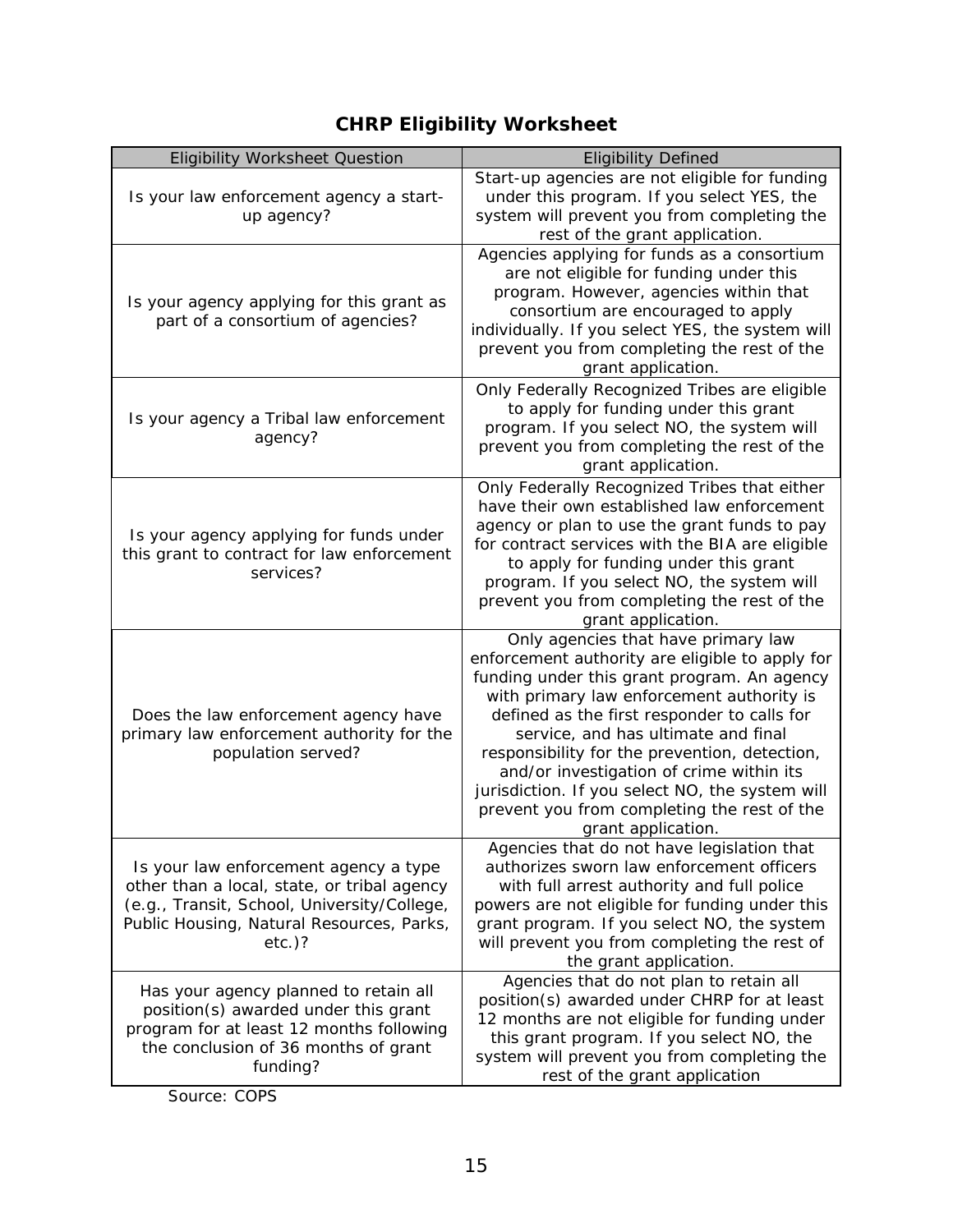Although COPS designed the CHRP online application system to prevent ineligible applicants from applying, COPS determined that 42 agencies incorrectly completed the eligibility worksheet and submitted applications. As part of the procedures used to ensure accurate data was submitted by applicants, COPS identified and removed the 42 agencies from consideration. The following table summarizes the reasons why these agencies were deemed ineligible.

| <b>Reasons Why Applicants Were</b><br><b>Ineligible</b> | <b>Number of</b><br><b>Applicants</b> |
|---------------------------------------------------------|---------------------------------------|
| Not Primary Law Enforcement -                           |                                       |
| <b>Attorney Offices</b>                                 |                                       |
| Not Primary Law Enforcement -                           |                                       |
| <b>Motor Vehicle Agencies</b>                           |                                       |
| Not Primary Law Enforcement -                           |                                       |
| <b>Task Forces</b>                                      |                                       |
| <b>Start-Up Agencies</b>                                |                                       |
| Not Primary Law Enforcement -                           |                                       |
| <b>Various Agency Types</b>                             | 24                                    |
| <b>Total</b><br>Caussa, CODC                            |                                       |

# **Ineligible CHRP Applicants**

Source: COPS

# **Application Content and Scoring**

Since the CHRP grantee selection process was objective and datadriven, we considered the most critical elements of the process to have been: (1) the type of information COPS collected in the application, and (2) how this information was scored to identify those agencies that would receive funding.

As described earlier in this report, COPS balanced the statutory requirements of the Recovery Act relating to economic priorities with crime and community policing related priorities contained in its authorizing legislation. This balance, reflected in the three sections of the CHRP application, is presented in the following table.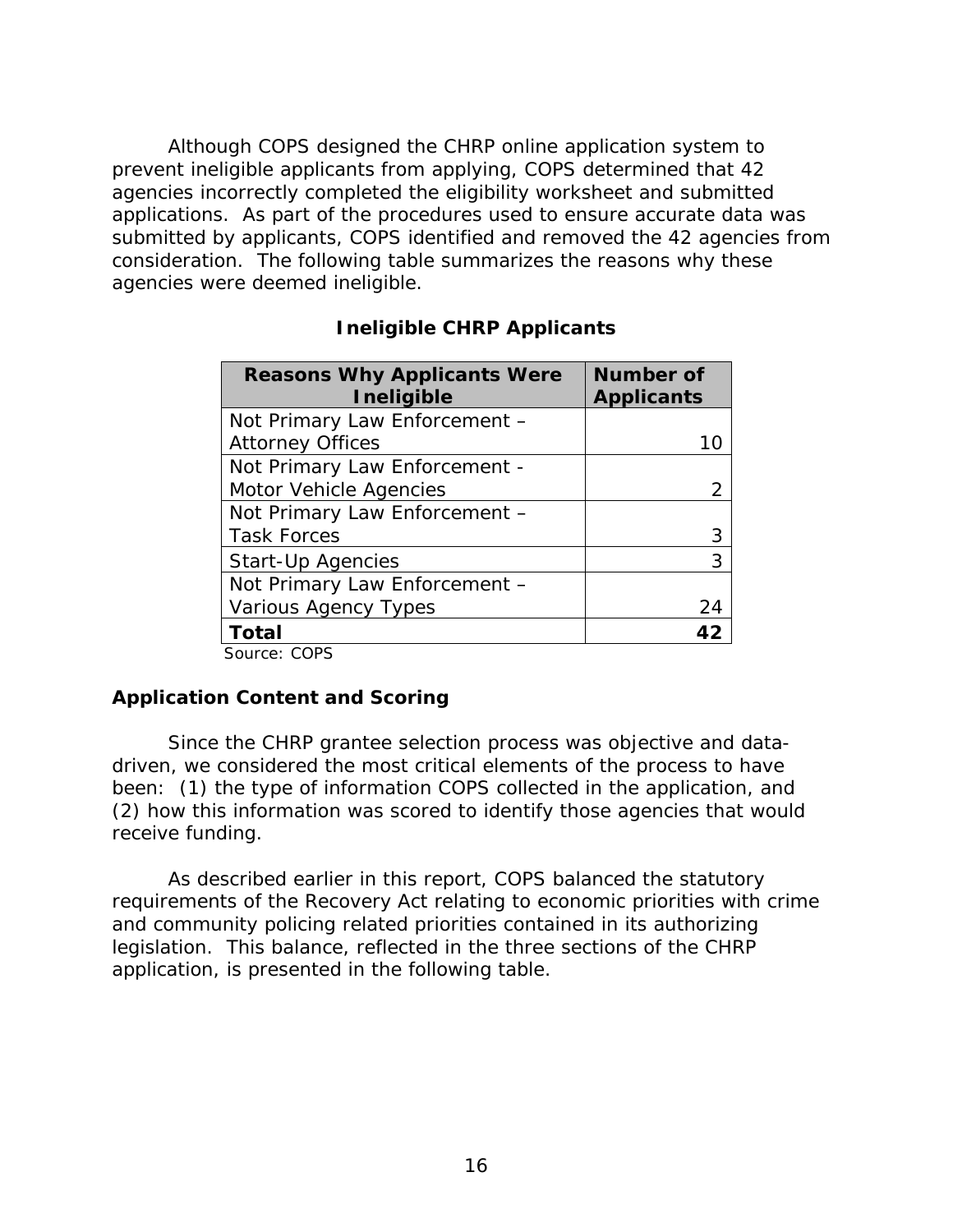#### **Related Statute Recovery Act Priorities COPS Related Statute and Historical Mission Priority Crime and Crime and Crime and Crime and Crime and Crime and Crime and Crime and Crime and Crime and Crime and Crime and Crime and Crime and Crime and Crime and Crime and Crime and Crime and Crime and Crime and** Community Policing **Examples of Application Data Considered in the Development of Scores**  Changes in fiscal health of the agency over FYs 2007, 2008, and 2009, such as unemployment and poverty rates, recent layoffs and furloughs For Crime: FY 2008 data for major types of crime For Community Policing: Responses to multiple choice questions regarding community policing plans and strategies **Percent of Overall Score 50%** 50% 50%

# **Related Statute, Priority, Data, and Scoring**

Source: COPS

According to COPS, its program development staff consulted with experts in the fields of policing, criminology, and public finance to develop the individual application questions that attempted to measure the relative fiscal health of law enforcement agencies and their local governments, as well as the levels of crime and community policing activities within their jurisdictions. Generally speaking, the CHRP scoring process was designed to favor applicants in poorer economic areas with high rates of crime and more developed community policing plans.

In our view, while the data COPS collected to score applicants in the areas of crime and community policing appears fairly straightforward, evaluating an applicant's fiscal health is more complex. The CHRP application included a variety of fiscal health questions to permit COPS to obtain a more complete view of the fiscal distress being experienced by applicants through objective and verifiable indicators that all agencies, from rural communities to large cities, could report. However, we identified problems in some of the formulas COPS used to calculate these indicators. As detailed below, these problems resulted in the erroneous allocation of approximately \$14.8 million of CHRP grants.

# **Officer Capping Policy**

COPS initially anticipated the \$1 billion in grant program funds would pay for the full salary and benefits of approximately 5,500 law enforcement officers for 3 years. $2^7$  However, COPS initially did not place a limit on the

 $\overline{a}$ <sup>27</sup> The actual number of officers funded was  $4,699$  or approximately 15 percent less than the 5,500 COPS initially expected. COPS officials told us this was caused by fringe benefit costs that were much higher than they anticipated.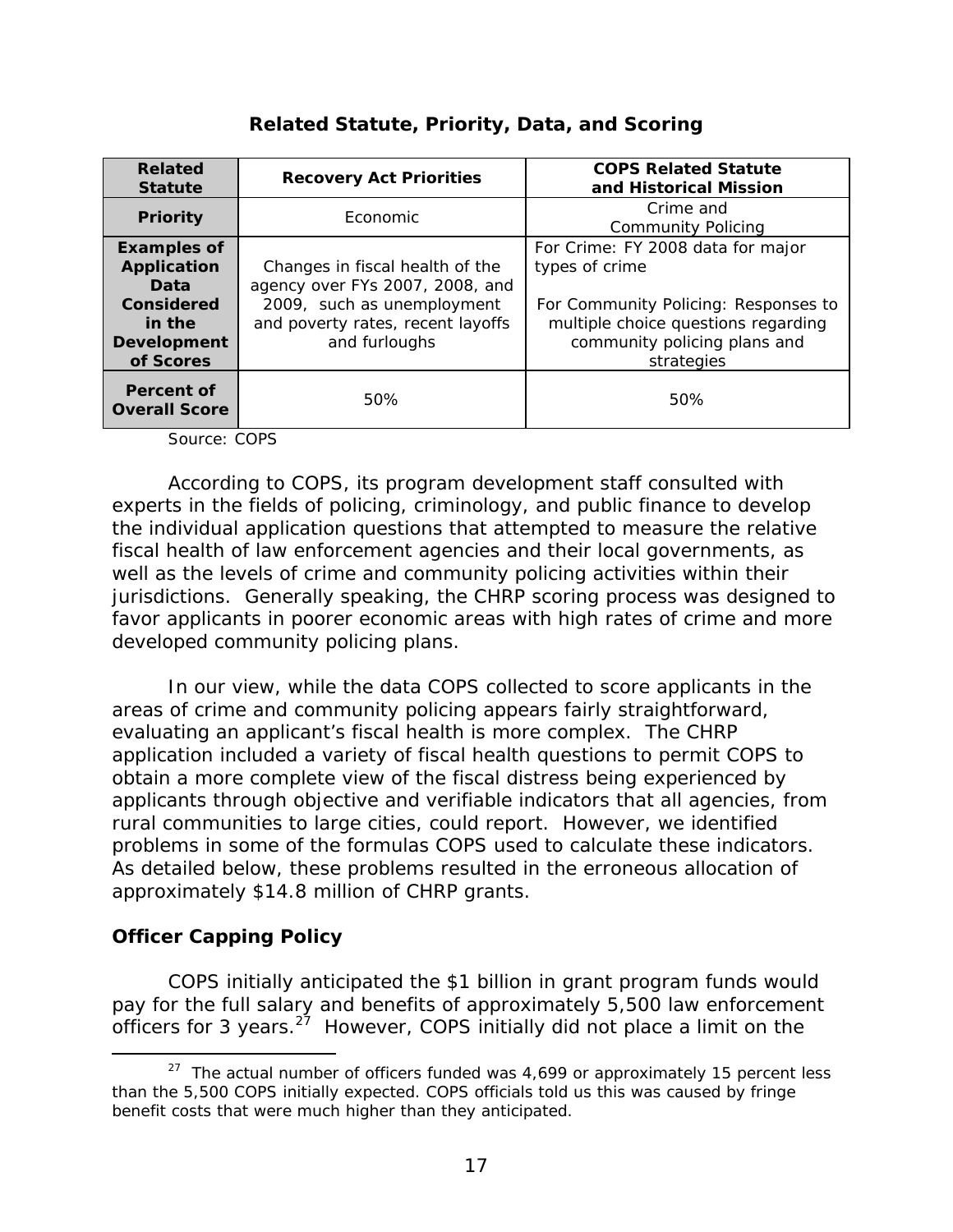number of officers any one agency could request for funding in the CHRP application because it was uncertain of how much interest the law enforcement community would have in this grant program. However, the response from law enforcement agencies was larger than expected, with 7,272 agencies requesting \$8.3 billion in grants to fund approximately 40,000 officers, or more than 7 times the 5,500 officers COPS originally estimated.

officers to more jurisdictions."<sup>28</sup> COPS recognized that without a limit or "cap" on the number of the officers that any one grantee could receive funding for, less than 300 agencies could share the entire \$1 billion of CHRP funding. COPS concluded that "the breadth of needs across the country would be best served by a capping system that would limit the size of awards and, thus, distribute

After a preliminary ranking of applicants was conducted, COPS considered different possible capping methodologies to gauge the effect various caps would have on the number of grantees. Of these methodologies, COPS considered options using a combination of caps that limited the number of grant-funded officers equal to a certain percentage of an agency's existing force, while also limiting the number of officers using an absolute number. For example a 10 percent cap on an agency with an existing force of 100 officers would restrict the number of grant funded officers to 10, while adding an absolute number of grant funded officers limitation would further cap the number of officers, such as limiting funding to 10 officers per requesting agency. As discussed earlier in this report, COPS was also required to evenly split the CHRP funding among grantees serving large and small populations. As a result, a combination of the capping methodologies was examined, using both a percent and an absolute number cap.

The following chart presents COPS' estimates for the impact on the number of grantees resulting from three scenarios: (1) no cap, (2) a cap of 10 percent of the existing force with a maximum of 100 officers, (3) a cap of 5 percent of the existing force with a maximum of 50 officers.

 $\overline{a}$ 

<sup>&</sup>lt;sup>28</sup> Timothy J. Quinn, Acting Director, Office of Community Oriented Policing Services (COPS), memorandum to Attorney General, COPS Hiring Recovery Program Application Policies, June 3, 2009.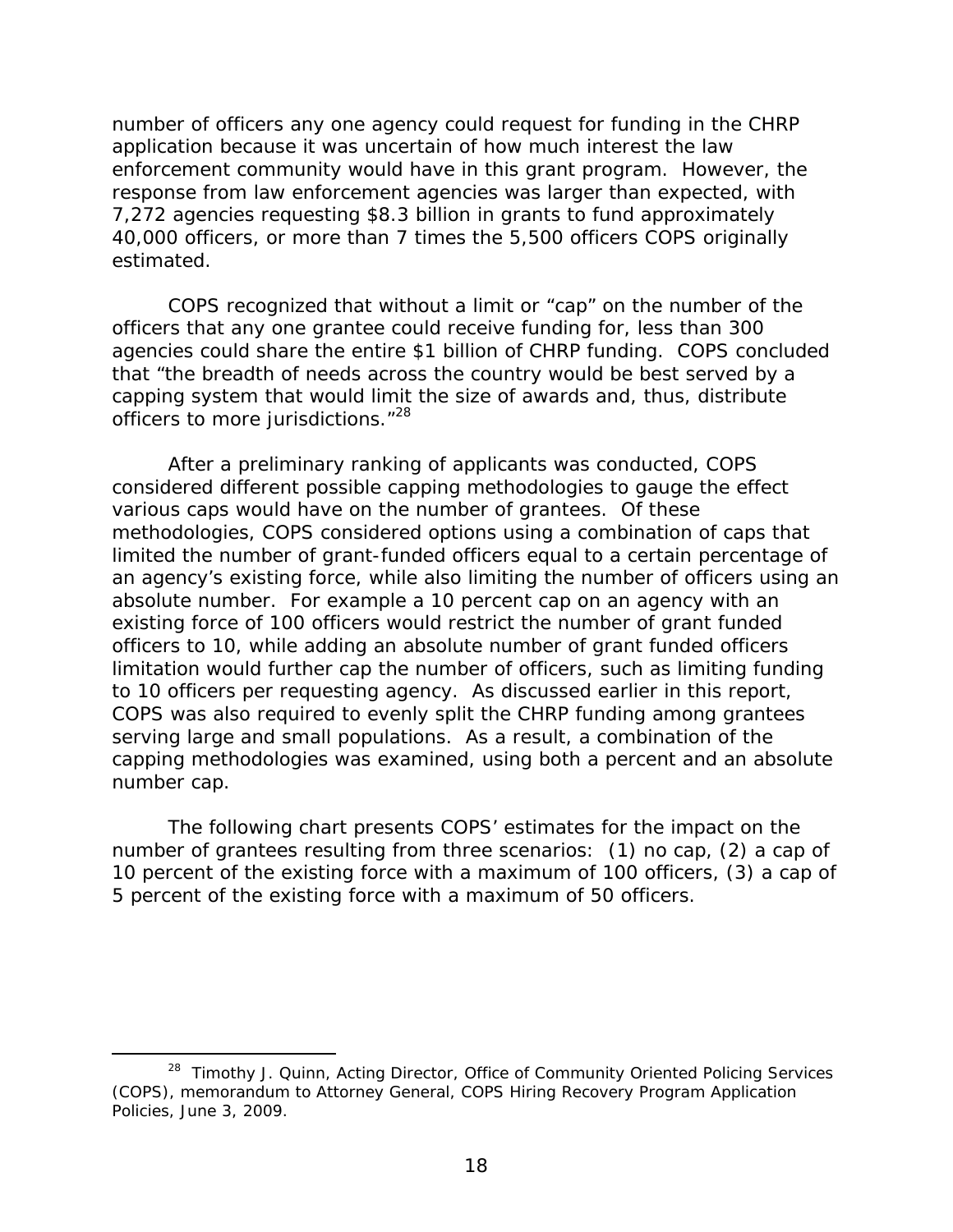

# **Estimated Impact (Number of Officers Funded) of CHRP Officer Capping Scenarios**

 $\overline{a}$ 

result, COPS chose this formula to broaden the distribution of funds.<sup>29</sup> As the chart shows, COPS estimated that the 5 percent of existing sworn force and 50 officer cap would result in doubling the total number of grantees compared to the same number resulting from a 10 percent of existing sworn force and 100 officer cap. The 5 percent of existing sworn force and 50 officer cap would also provide three times the number of total grantees compared to no cap at all, while ensuring that CHRP funding was evenly split between agencies serving small and large populations. As a According to COPS, this cap ensured the maximum number of agencies would be funded without reducing any particular agency's award to a level that would no longer make the funding a meaningful increase to force strength.

We assessed the effects of using this cap and found that 697 of the 1,046 grantees – approximately 67 percent - had their requests for officers

Source: COPS

<sup>&</sup>lt;sup>29</sup> COPS consulted with and received approval from the Associate Attorney General and the Deputy Attorney General to use this capping methodology.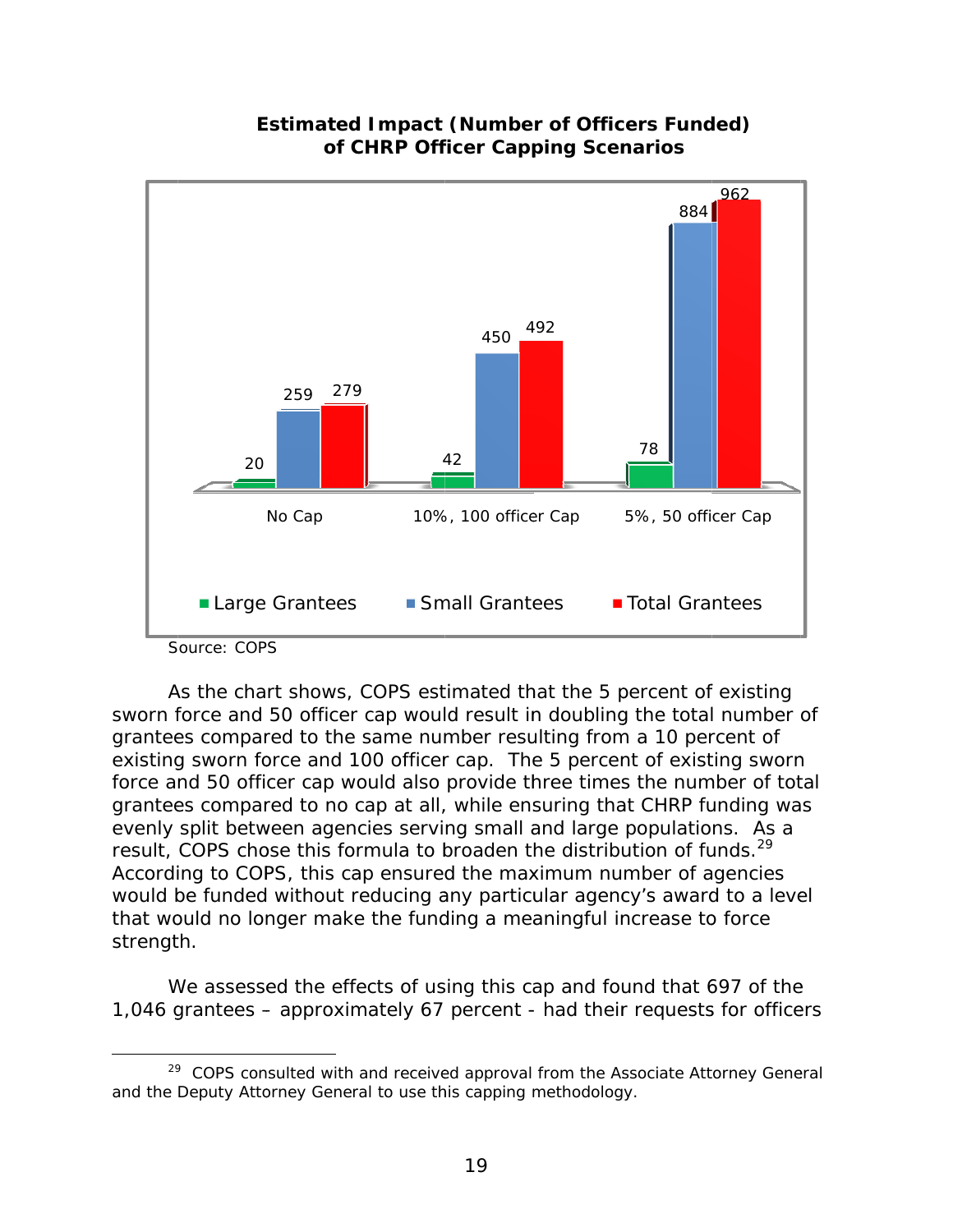reduced by at least one officer. In total, these agencies' requests were reduced by 6,814 officers. Of those affected by the cap, 75 percent, or 533 grantees, had their requests reduced by at least 5 officers. Although the majority of agencies were affected by the cap, just 15 grantees combined to account for nearly 40 percent of all officers reduced. The following table includes information on those grantees.

| City, State                   | <b>Positions</b><br><b>Requested</b> | <b>Actual</b><br>Sworn<br>Force | 5%<br>Cap | 50<br><b>Officer</b><br>Cap | <b>Officers</b><br>Awarded | <b>Officers</b><br><b>Requested</b><br><b>But Not</b><br><b>Awarded</b> |
|-------------------------------|--------------------------------------|---------------------------------|-----------|-----------------------------|----------------------------|-------------------------------------------------------------------------|
| Los Angeles, CA               | 450                                  | 9,867                           | 493       | 50                          | 50                         | 400                                                                     |
| Chicago, IL                   | 400                                  | 13,128                          | 656       | 50                          | 50                         | 350                                                                     |
| Memphis, TN <sup>30</sup>     | 300                                  | 2,100                           | 105       | 50                          | 37                         | 263                                                                     |
| San Francisco, CA             | 268                                  | 2,376                           | 119       | 50                          | 50                         | 218                                                                     |
| Guam                          | 200                                  | 289                             | 14        | 50                          | 14                         | 186                                                                     |
| Caguas, PR                    | 176                                  | 169                             | 8         | 50                          | 8                          | 168                                                                     |
| Atlanta, GA                   | 200                                  | 1,649                           | 82        | 50                          | 50                         | 150                                                                     |
| Philadelphia, PA              | 200                                  | 6,827                           | 341       | 50                          | 50                         | 150                                                                     |
| Honolulu, HI <sup>31</sup>    | 150                                  | 2,112                           | 106       | 50                          | 21                         | 129                                                                     |
| Toledo, OH                    | 150                                  | 628                             | 31        | 50                          | 31                         | 119                                                                     |
| Cincinnati, OH                | 157                                  | 1,115                           | 56        | 50                          | 50                         | 107                                                                     |
| Columbus, OH                  | 151                                  | 1,894                           | 95        | 50                          | 50                         | 101                                                                     |
| Charlotte-<br>Mecklenburg, NC | 150                                  | 1,672                           | 84        | 50                          | 50                         | 100                                                                     |
| Dallas, TX                    | 150                                  | 3,474                           | 174       | 50                          | 50                         | 100                                                                     |
| Washington, DC                | 150                                  | 4,050                           | 203       | 50                          | 50                         | 100                                                                     |
| Total                         | 3,252                                |                                 |           |                             | 611                        | 2,641                                                                   |

# **CHRP Grantees with the Largest Reductions in the Number of Officers Awarded as a Result of the Cap**

Source: COPS

 $\overline{a}$ 

The table above also includes 12 of the 24 grantees with sworn forces greater than 1,000 officers for whom the 50 officer cap reduced the maximum number of officers they could be awarded to less than 5 percent, potentially an insignificant percentage increase in officers. Specifically, for

<sup>&</sup>lt;sup>30</sup> As part of the July 2009 CHRP award announcement, the Memphis Police Department received fewer officers than its 50-officer cap because it was not funded for some officers as a result of the state minimum requirement.

 $31$  The Honolulu Police Department received 21 officers only as a result of the state minimum requirement. The fewest possible number of officers necessary to meet the state minimum requirement was 21, so neither cap was applied.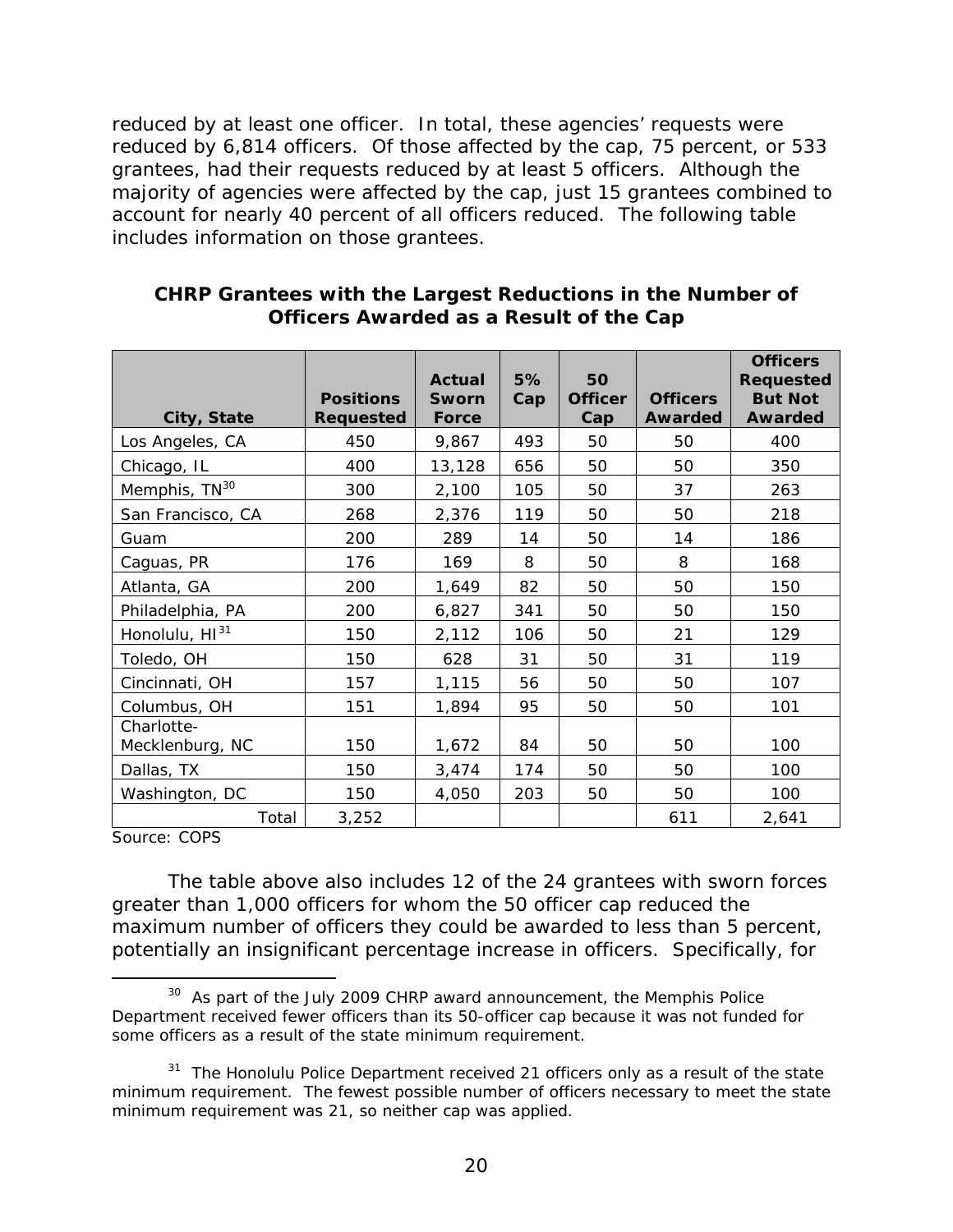<span id="page-30-0"></span>the 5 grantees that have sworn forces of approximately 3,000 or more officers – Los Angeles; Chicago; Philadelphia; Washington, D.C.; and Dallas – the percentage increase in their sworn forces as a result of their CHRP grants ranged between 0.38 and 1.44 percent.

COPS' officer capping policy resulted in a small number of larger agencies receiving only marginal increases in their sworn officer forces. However, the capping policy also increased the total amount of officers and applicants that were funded.

# **Scoring Equations**

-

Earlier in this report we reviewed the type of information COPS collected, evaluated, and scored in order to select the CHRP grantees. We concluded that the design of the CHRP application and the data collected to evaluate an applicant's condition related to fiscal condition, crime, and community policing plans were reasonable. However, we also noted that there were problems in some of the formulas COPS used to calculate some of the fiscal health indicators of applicants. As described earlier, 50 of the 100 points used to grade CHRP applicants were based on the applicants' individual economic and fiscal conditions. In general, applicants in the worst economic and fiscal situations were to receive more points relative to other applicants.

The 50 points for economic and fiscal conditions were based on applicant responses to 12 questions. The number of points applicants received for most of these questions were based on how their responses compared to the responses from other applicants. For example, the CHRP applicants provided COPS with the percentage of families living in poverty in their jurisdictions, and COPS ranked the applicants according to these poverty rates from lowest to highest. COPS then pro-rated points among the applicants according to this ranking.

In the previous example, COPS pro-rated points among applicants by ranking the data provided by the applicants. However, for four questions the rankings were based on values calculated by COPS using two or more pieces of data provided by the applicants. $32$  For example, to rank and score changes to applicants' budgets, COPS calculated scores that measured the

 $32$  The data used for the calculations were: (1) the law enforcement agency's total operating budget for the current and previous 2 fiscal years, (2) the total jurisdictional operating budget for the current and previous 2 fiscal years, (3) the total jurisdictional locally generated revenues for the current and previous 2 fiscal years, and (4) the total jurisdictional general fund balance for the current and previous 2 fiscal years.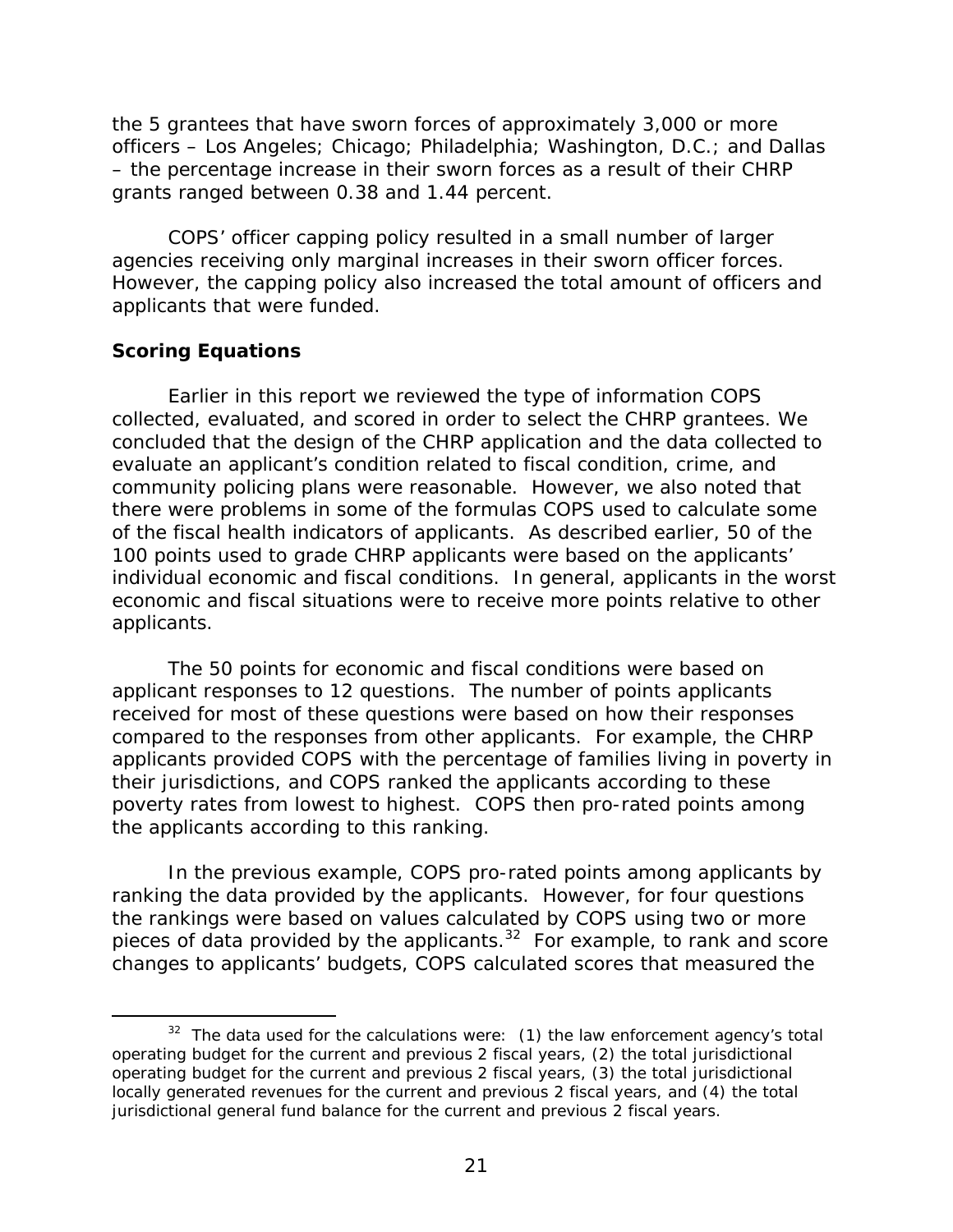rate of change in applicant budgets using budget values for FYs 2007, 2008, and 2009 provided by the applicants.

However, when we reviewed the formulas COPS used to calculate the rates of change, we found that the formulas contained two inaccuracies, which prevented COPS from accurately assessing the economic condition for CHRP applicants. $33$  Because economic conditions were the prime factor for ranking applicants, the impact on applicants and grantees that were negatively affected by the inaccuracies lessened the likelihood of awards to these applicants, which was inconsistent with the objectives of the program.

 where applicant data used in some formulas required dividing by zero. To The first inaccuracy in the formulas was that decreases from one year to the next year were effectively capped at 100 percent, while there were no limits to increases. As a result, these formulas had the effect of creating two different scales, one for measuring increases and another for measuring decreases. The second inaccuracy occurred when COPS addressed situations address this issue, COPS established protocols providing the same score for all applicants under similar situations. We determined that the inaccuracies with the formulas affected the scoring of four questions that examined the fiscal health of applicants, thereby causing COPS to inaccurately assess applicants' economic condition.

should not have received grants based on their scores. We also determined it was likely that if the formulas were corrected and the affected questions rescored, the results of the applicant rankings would change, with some applicants receiving higher scores and other applicants receiving lower scores to the point where some grant recipients

We discussed these issues with COPS officials, who generally agreed with our analysis and informed us they would correct the inaccurate formulas before using them again in the future. They asserted that they believed the impact on the CHRP selection process was insignificant. However, we asked COPS to run a corrected formula, rescore the 4 questions for all 7,203 applicants, and create a revised list of grantees.

In response, COPS rescored the CHRP applicants using revised formulas that corrected the inaccuracies we identified. The following table summarizes the agencies affected by the inaccurate formulas, as identified through the rescoring.

<sup>&</sup>lt;sup>33</sup> Appendix II provides a technical description of these inaccuracies.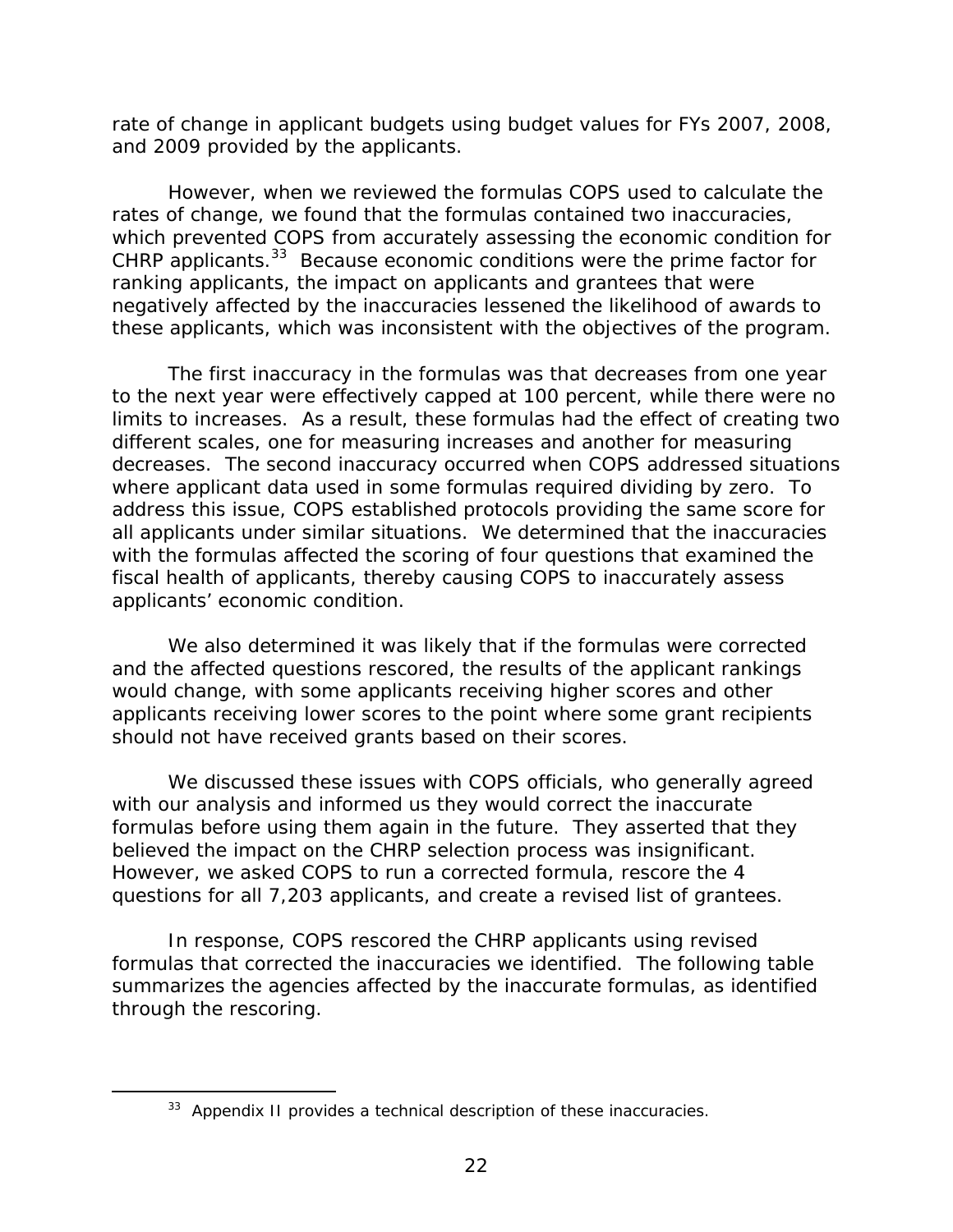# **Effects of Inaccurate Scoring Formulas on CHRP Applicants and Grantees**<sup>34</sup>

| Number of<br><b>Agencies</b>                                                                                  | Number of | <b>Amount of</b> |                                                                                                                                                                                          |  |  |
|---------------------------------------------------------------------------------------------------------------|-----------|------------------|------------------------------------------------------------------------------------------------------------------------------------------------------------------------------------------|--|--|
| <b>Affected</b><br><b>Funds</b><br><b>Officers</b><br><b>Notes</b><br><b>40 AGENCIES NEGATIVELY AFFECTED:</b> |           |                  |                                                                                                                                                                                          |  |  |
| 34 Applicants                                                                                                 | 68        | \$12,586,237     | These applicants did not receive<br>CHRP grants, but should have.<br>Most served small populations.                                                                                      |  |  |
| 6 Grantees <sup>35</sup>                                                                                      | 20        | \$3,523,790      | These agencies received CHRP<br>grants, but received fewer<br>positions than they should have.<br>Most agencies were denied 1-2<br>officers. One large agency was<br>denied 13 officers. |  |  |
| <b>TOTALS</b>                                                                                                 | 88        | \$16,110,027     |                                                                                                                                                                                          |  |  |
| 51 AGENCIES POSITIVELY AFFECTED:                                                                              |           |                  |                                                                                                                                                                                          |  |  |
| 45 Grantees                                                                                                   | 74        | \$14,647,267     | These grantees received CHRP<br>grants, but should not have.<br>Most served small populations                                                                                            |  |  |
| 6 Grantees                                                                                                    | 8         | \$1,773,373      | These agencies received CHRP<br>grants, but received more<br>positions than they should have.<br>These agencies received an<br>additional 1-2 officers.                                  |  |  |
| TOTALS                                                                                                        | 82        | \$16,420,640     |                                                                                                                                                                                          |  |  |

Source: OIG Analysis of COPS data

 $\overline{a}$ 

The complete lists of grantees affected by the rescoring are included in this report as Appendix III.

While the effect on the number of CHRP grants awarded in July 2009 was relatively small, both in the number of grants and the funding affected in comparison to the total funding awarding by COPS, it nevertheless had an impact on those applicants who should have received grants but did not, and

 $34$  The numbers and dollar amounts of positively and negatively affected applicants and grantees do not equate due to differences in officer salaries between jurisdictions.

 $35$  This does not include one grantee that according to COPS was awarded a grant after another grantee withdrew.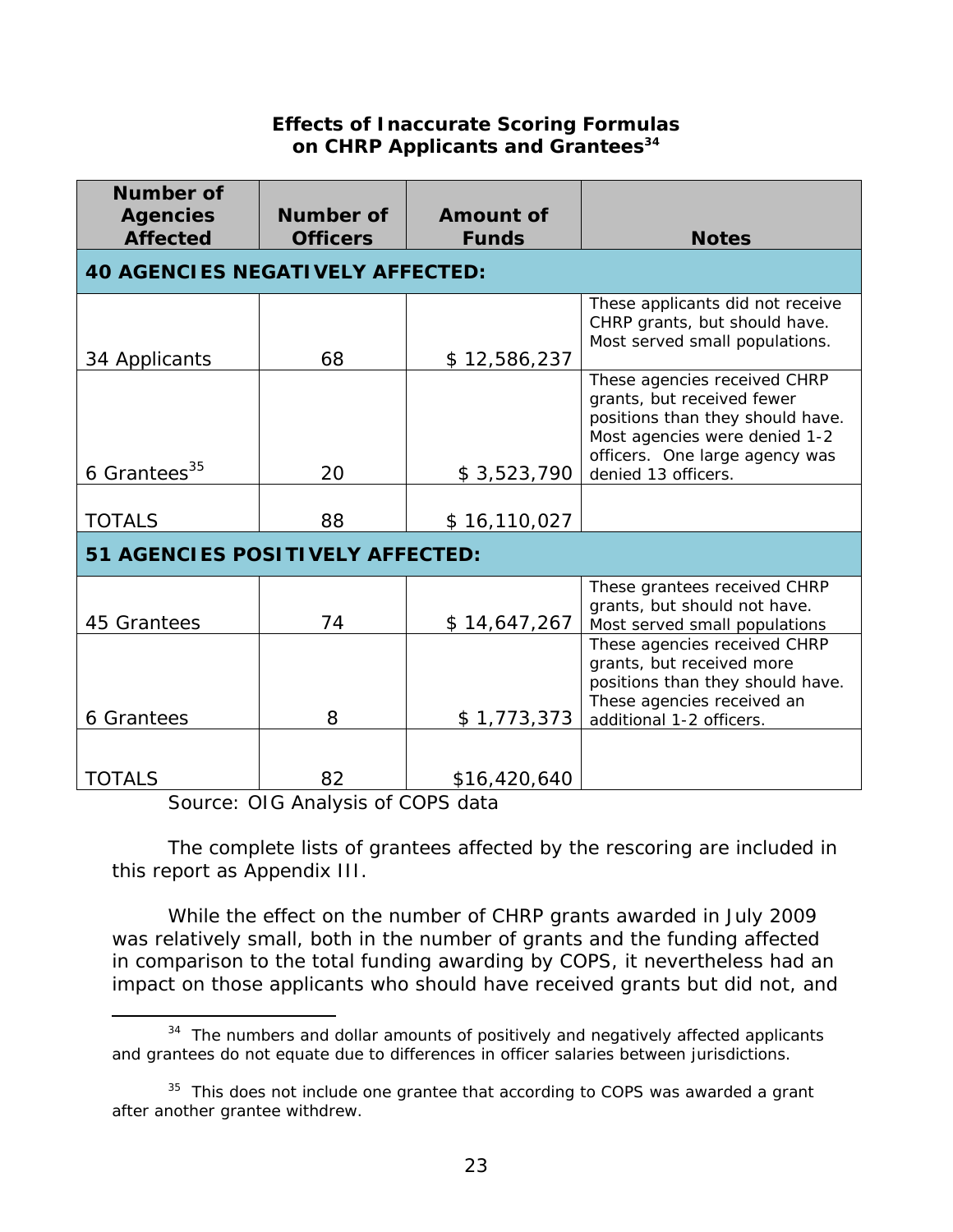<span id="page-33-0"></span>on those grantees who received fewer officer positions than they should have. We therefore recommended that COPS provide a remedy for those grantees negatively affected by the inaccurate scoring.

In its response to our finding, COPS has proposed to remedy the negatively affected applicants and grantees by applying the revised scoring formulas to the CHRP application list and incorporating additional steps into its grantee selection process for its \$298 million COPS Hiring Program (CHP) in FY 2010. COPS intends to select grantees for the FY 2010 program from the existing pool of agencies that applied for, but did not receive, CHRP funding.36 COPS plans to ask these agencies to update their applications and it will score them again according to the CHRP methodology, including the corrections to the inaccurate formulas we identified in this audit. If the unfunded and underfunded CHRP agencies are not selected for FY 2010 grants based on their scores, COPS will intervene to ensure these agencies are provided funding.

We believe this is a reasonable approach, given the effects of COPS' original inaccurate formulas, and we plan to monitor how it is implemented.

#### **Data Cleaning**

The scores COPS assigned to the data agencies submitted in their applications served as the basis for selecting CHRP grantees. Therefore, the validity of the data submitted by CHRP applicants was critical to the grantee selection process. The CHRP application required applicants to provide information on 164 data elements, with specific data elements that covered the 3 aspects of an agency's scores – economic condition, crime, and community policing strategies implemented. COPS used 32 data elements from the CHRP application to assign 50 percent of an agency's overall score related to fiscal health and 21 data elements related to crime and community policing to calculate the remaining 50 percent of the score.<sup>37</sup>

Having received 7,272 CHRP applications, it was necessary for COPS to manage over 350,000 data elements that were scored in addition to general application information. In our opinion, COPS faced a significant challenge in ensuring in a timely manner that the submitted data was free from errors that could affect the selection of grantees. For most of the data elements

<sup>-</sup><sup>36</sup> According to COPS, there are 15 agencies that received a CHRP grant but are still eligible to receive a FY 2010 hiring grant because their awards were limited by the application of the state minimum or population split requirements.

 $37$  See Appendix V for the CHRP application attachment that was used to collect this data.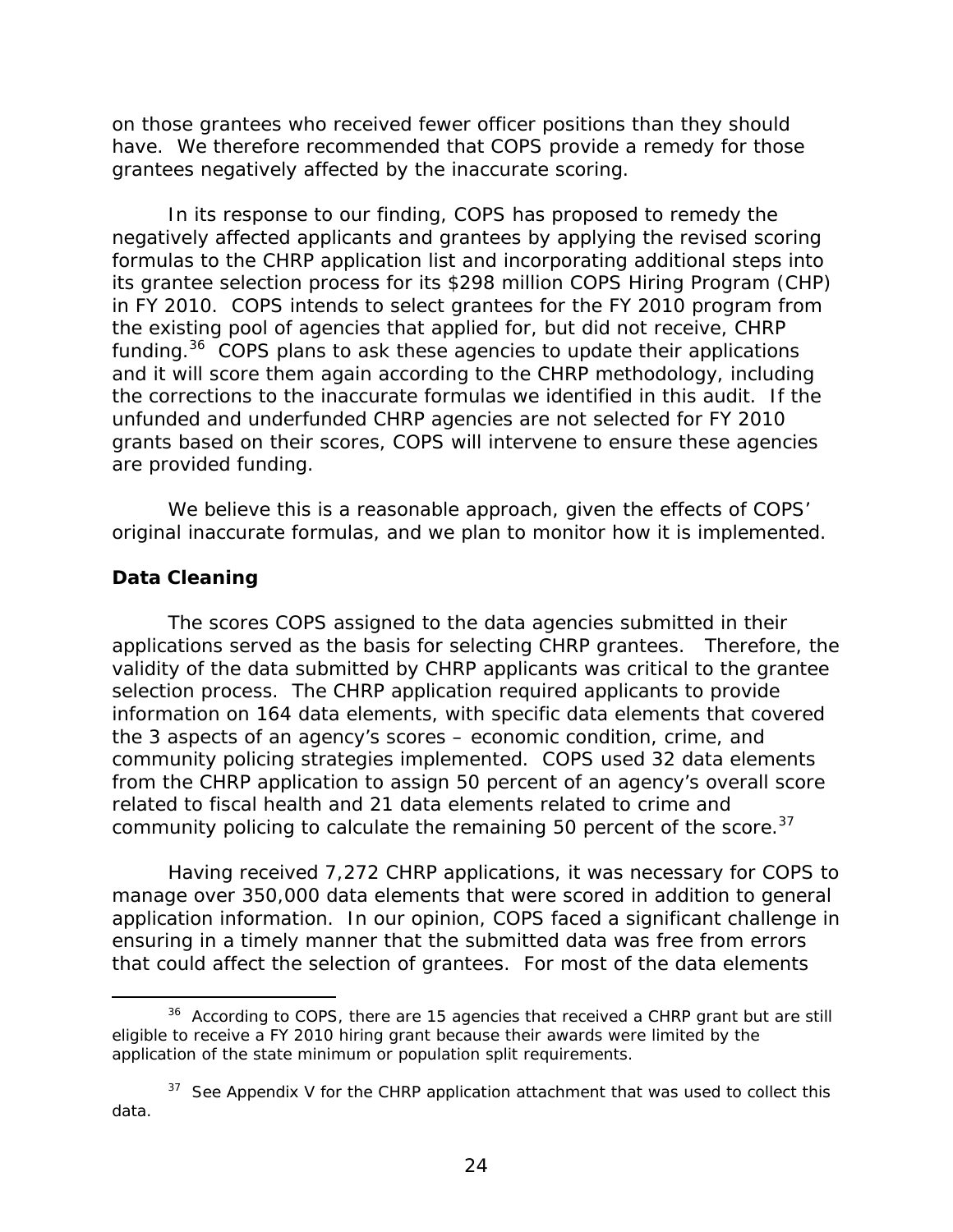used to score CHRP applicants, such as agency budget information and layoffs, the agency itself was the only source of the data. Verifying all of this data would have required contacting each of the 7,272 applicants for supporting documentation. We do not consider this to have been a practical option given the time constraints and COPS staffing resources.

Rather than attempting to validate data from all or a sample of applicants, COPS developed a set of outlier queries, or searches of the application data against baselines, to identify information that exceeded certain parameters in the fiscal health and crime areas, as well as some general information, such as population. When these outlier queries identified potentially flawed data, COPS staff followed up directly with applicants.

According to COPS, the initial round of the CHRP data cleaning process included reviewing 39 of the 164 data fields of the CHRP application for all 7,272 agencies that applied, or 283,608 individual data values. From this review, COPS identified 2,864 data values in 1,709 applications that fell outside the outlier queries related to each field and were flagged for review. In two additional rounds of data cleaning, COPS identified another 2,942 data values that were examined, but these were generally unrelated to agency scores.

We reviewed the outlier queries COPS used for the general information and fiscal health data and found them to be reasonable. However, we found a weakness in the outlier queries COPS used to assess the crime data submitted by applicants. Specifically, because the crime data outlier queries were based on the number of crimes rather than rates of crime within a jurisdiction's population, it was possible that inaccurately high crime data could be submitted by applicants without being flagged for follow-up by COPS' outlier queries. This information could have inflated an applicant's scoring and ranking by COPS. The following table shows the outlier queries COPS used to flag potentially flawed data.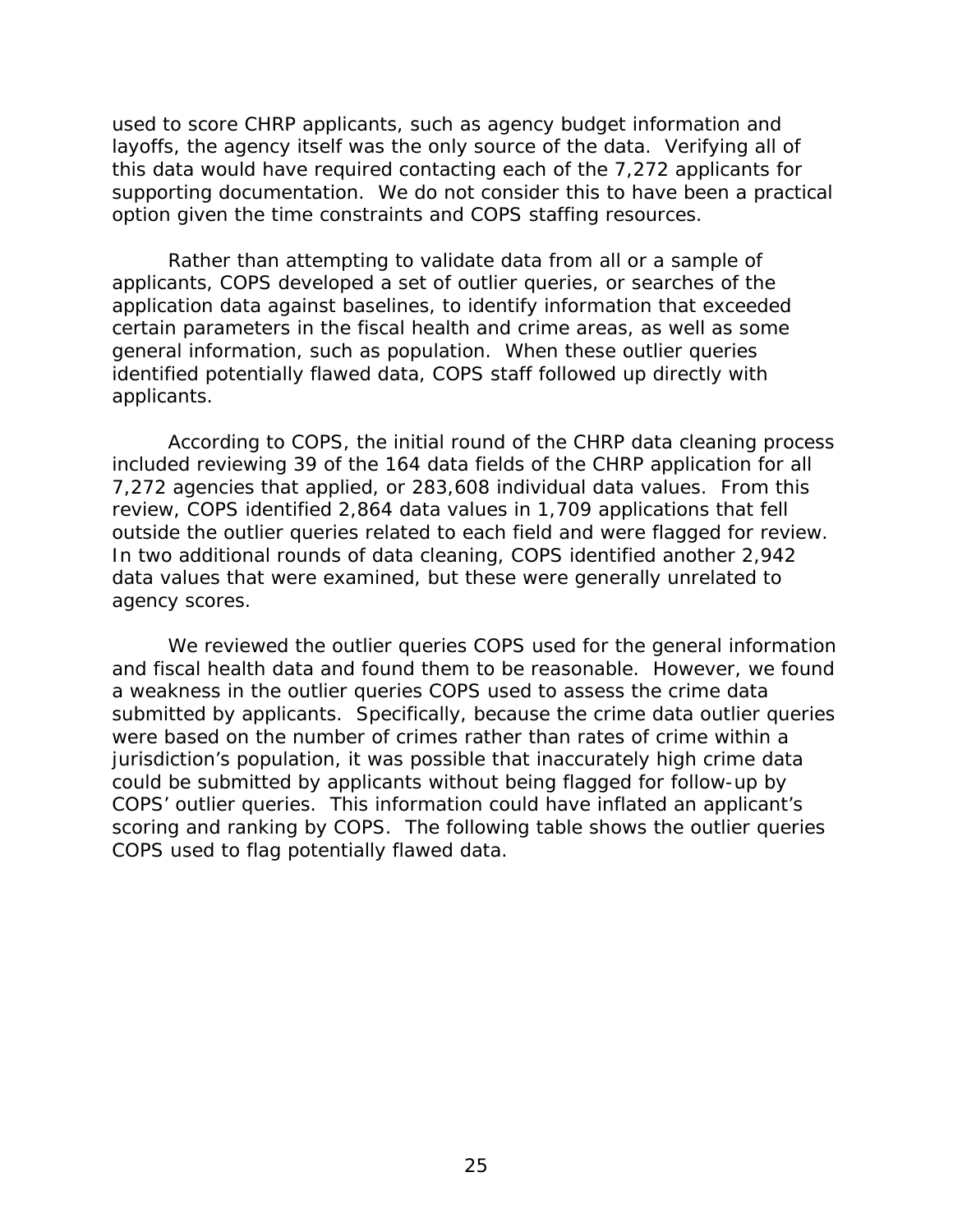|                           | Applicants with          | Applicants with          |
|---------------------------|--------------------------|--------------------------|
|                           | <b>Population Served</b> | <b>Population Served</b> |
| Crime Category            | of $< 150,000$           | of $> 150,000$           |
| <b>Criminal Homicide</b>  | >100                     | > 500                    |
| Forcible Rape             | >150                     | > 1,000                  |
| Robbery                   | > 1,000                  | > 15,000                 |
| <b>Aggravated Assault</b> | > 2,000                  | > 20,000                 |
| Burglary                  | > 3,000                  | > 30,000                 |
| Larceny                   | > 6,500                  | >100,000                 |
| Motor Vehicle Theft       | > 2,500                  | > 25,000                 |
| $C_{\text{AllICA}}$ CODC  |                          |                          |

#### **CHRP Outlier Queries for Crime Data**

Source: COPS

When we reviewed the crime rates of the CHRP grant recipient applications, we identified several grantees serving relatively small populations that included unusually high crime rates, but were still under the threshold of the outlier queries for those particular crimes. A few examples are a town with a population of 426 that reported 43 homicides during 2008, a village with a population of 1,500 that reported it had 557 larcenies committed in 2008, and a university that reported it had 478 burglaries committed in a population of 2,500 in 2008.

When we discussed this with COPS officials, they told us that they were aware of the weakness of using the outlier queries that relied on the number of crimes rather than crime rates when they completed the CHRP data cleaning. They said they did not base the crime data outlier queries on rates due to the exceedingly short time-frame demanded by the CHRP timeline and the capabilities of the COPS Information Technology (IT) staff in creating other queries. In addition, COPS told us that although the CHRP applicants provided crime data as reported to the Federal Bureau of Investigation (FBI) for the 2008 Uniform Crime Report (UCR), COPS was not able to use the FBI data to verify information submitted by applicants for two reasons. First, the FBI did not issue the full 2008 UCR publicly until after COPS completed its data cleaning, and second, many CHRP applicants were not required to report to the FBI for the UCR.

To gauge the extent of the potential problems caused by using outlier queries for crime statistics based on the actual number of crimes rather than crime rates, we asked COPS about the crime figures of 29 CHRP grant recipients that we judgmentally selected from the 1,046 grant recipients. We asked COPS to tell us what, if any, verification they had done prior to awarding these 29 agencies a CHRP grant, and to give us COPS' assessment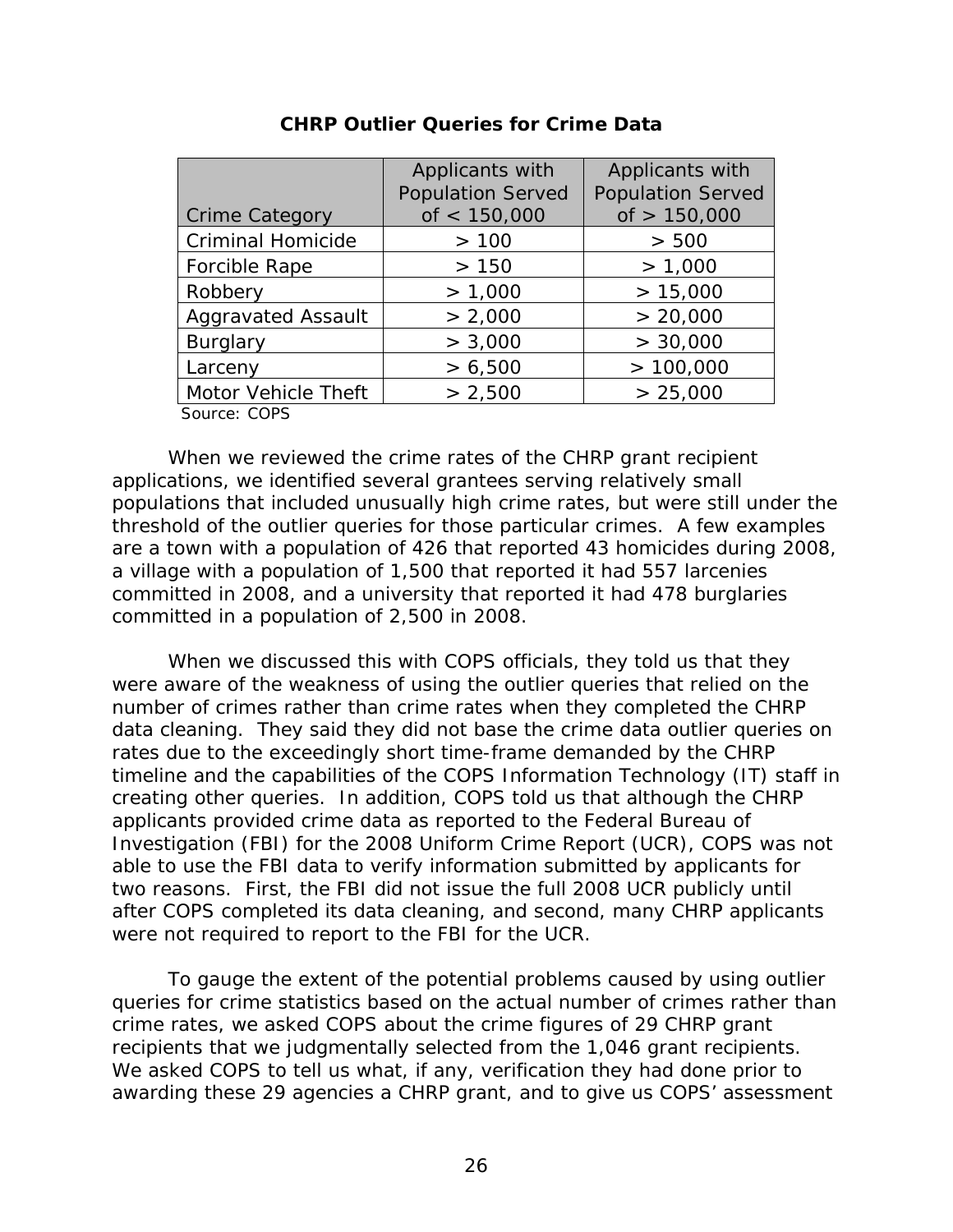of the potential impact any overstatement of the number of crimes would have had on their scores and chances of being awarded a grant. COPS reviewed the crime data of the 29 agencies and used the 2008 UCR data, where available, to verify the data submitted by the applicants. The following table summarizes COPS' evaluation of the 29 CHRP grantees.

| <b>Number</b><br>of<br>Agencies | Description of the Categories COPS<br><b>Created to Group Agencies</b>                                                       | <b>Potential Effect</b><br>on Score<br>According to<br><b>COPS</b> |
|---------------------------------|------------------------------------------------------------------------------------------------------------------------------|--------------------------------------------------------------------|
| 9                               | Two verified pre-award, six verified<br>with UCR for this review, and one is<br>summer resort so population is<br>misleading | <b>None</b>                                                        |
| 5                               | Compared to UCR data for this review                                                                                         | Minimal                                                            |
| 7                               | No UCR data available                                                                                                        | Minimal                                                            |
| 3                               | Compared to UCR for this review,<br>seven of seven crime categories<br>overstated                                            | Significant                                                        |
| 5                               | No UCR data available, seven of<br>seven crime categories overstated                                                         | Significant                                                        |
| Total<br>29                     |                                                                                                                              |                                                                    |

 **COPS' Evaluation of Crime Data from 29 CHRP Grantees** 

Source: COPS

As the table indicates, the COPS pre-award data cleaning identified and confirmed with the agency the crime data submitted by 2 of the 29 agencies we judgmentally selected. Thirteen of these 29 agencies did not report for the UCR in 2008, so there was no data for comparison in this review. In addition, COPS identified 8 of the 29 agencies as submitting crime data that was possibly overstated to the point it was likely to have had a significant change in their overall score had there been additional data cleaning checks on the crime data. COPS also identified another 12 agencies whose crime data in 1 or 2 of the 7 categories was likely incorrect but with only a minimal effect on its overall score - 5 to 10 percent. For the remaining nine agencies, COPS determined there was no effect.

Because our evaluation of the flawed fiscal scoring formulas demonstrated that very small changes in applicant scores resulted in changes to the group of agencies that received awards, we do not believe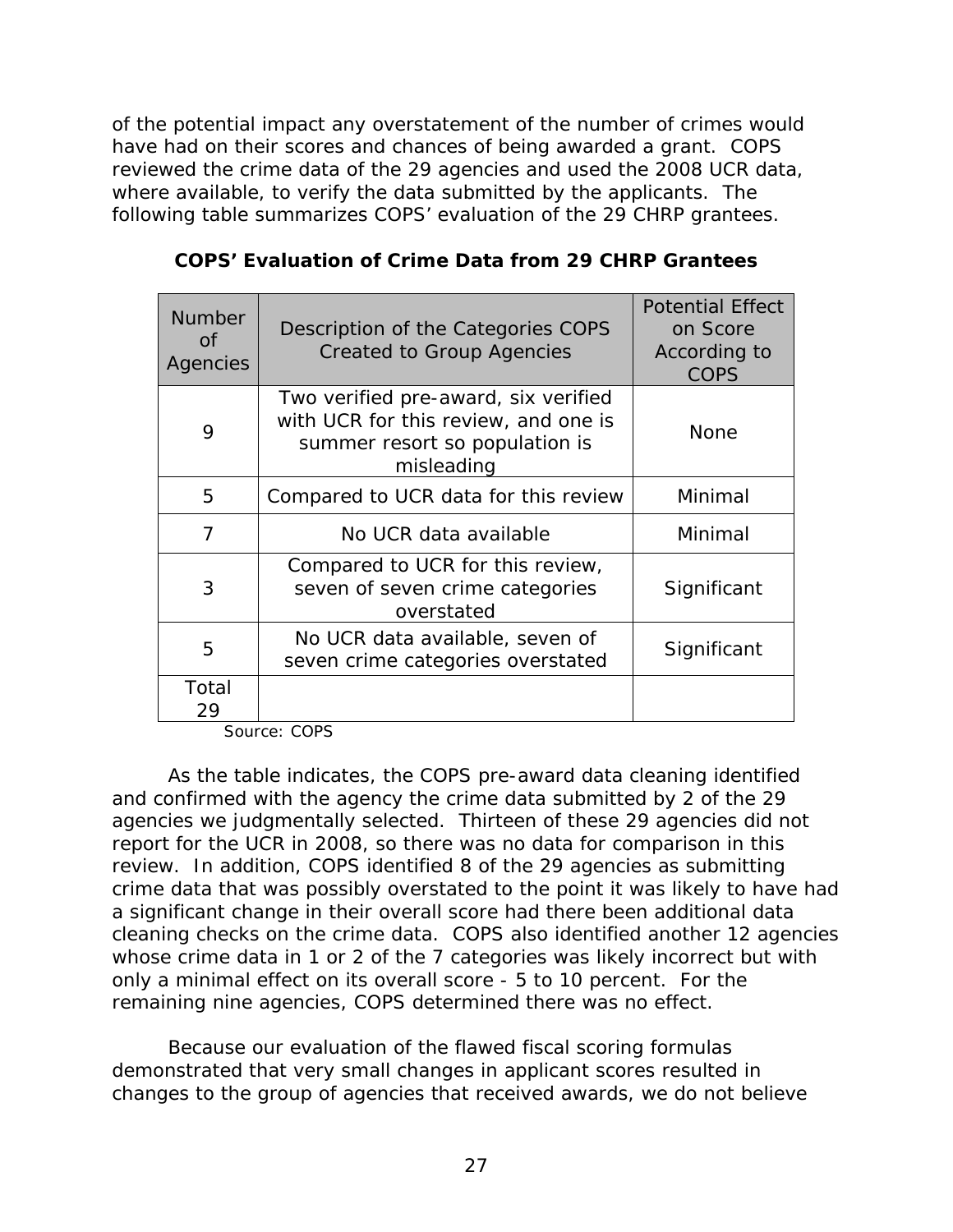that 5 to 10 percent changes are minimal. Although COPS identified 8 grantees whose scores were potentially overstated due to inflated crime data, and we believe that the scores of another 12 of the 29 grantees had the potential to affect the selection of those agencies that received awards, we recognize it would be time consuming and impractical to apply a revised data cleaning protocol to identify and correct every applicant with inflated crime data and re-score all 7,203 applications. However, COPS agreed that the outlier queries it used for CHRP could have been better designed and more improved queries for crime data, based on rates per population, will be used in the future. In addition, because 5 of the 29 grantees we asked COPS to review were law enforcement agencies for educational institutions, COPS told us it plans to develop separate queries to ensure that these types of agencies are actually reporting crime on campus and not crime in the surrounding jurisdiction.

We agree with the improvements COPS plans to make to its crime data cleaning procedures and believe this should enhance the integrity of grantee selection in future grant programs.

## **Data Integrity**

that was made available to agencies from March 16, 2009, to April 14, 2009. COPS developed a web-based system to receive CHRP applications The information for all 7,272 CHRP applications was managed in a computerbased database, and COPS continually updated the information based on the results of its data cleaning and other reviews.

COPS provided us with the initial and final versions of this database. The initial version reflected the CHRP application data before COPS made any changes, and the final version reflected the applicant data that was used for scoring and the grantee selection process. In total, we determined COPS made 2,588 changes to scored data fields related to 979 CHRP applicants based upon its data cleaning and other reviews.

Because changes made by COPS to the data submitted by applicants could significantly affect their scores and chances of obtaining a grant, we sought to determine whether COPS was justified and correct in making changes to the initial version of the database. We began this process by selecting a relatively small sample of 30 changes between the initial and final versions of the database. We then asked COPS to provide documentation or system information to support these changes. Because COPS had no single system to track the justifications for every change, COPS provided us with various types of support, including information on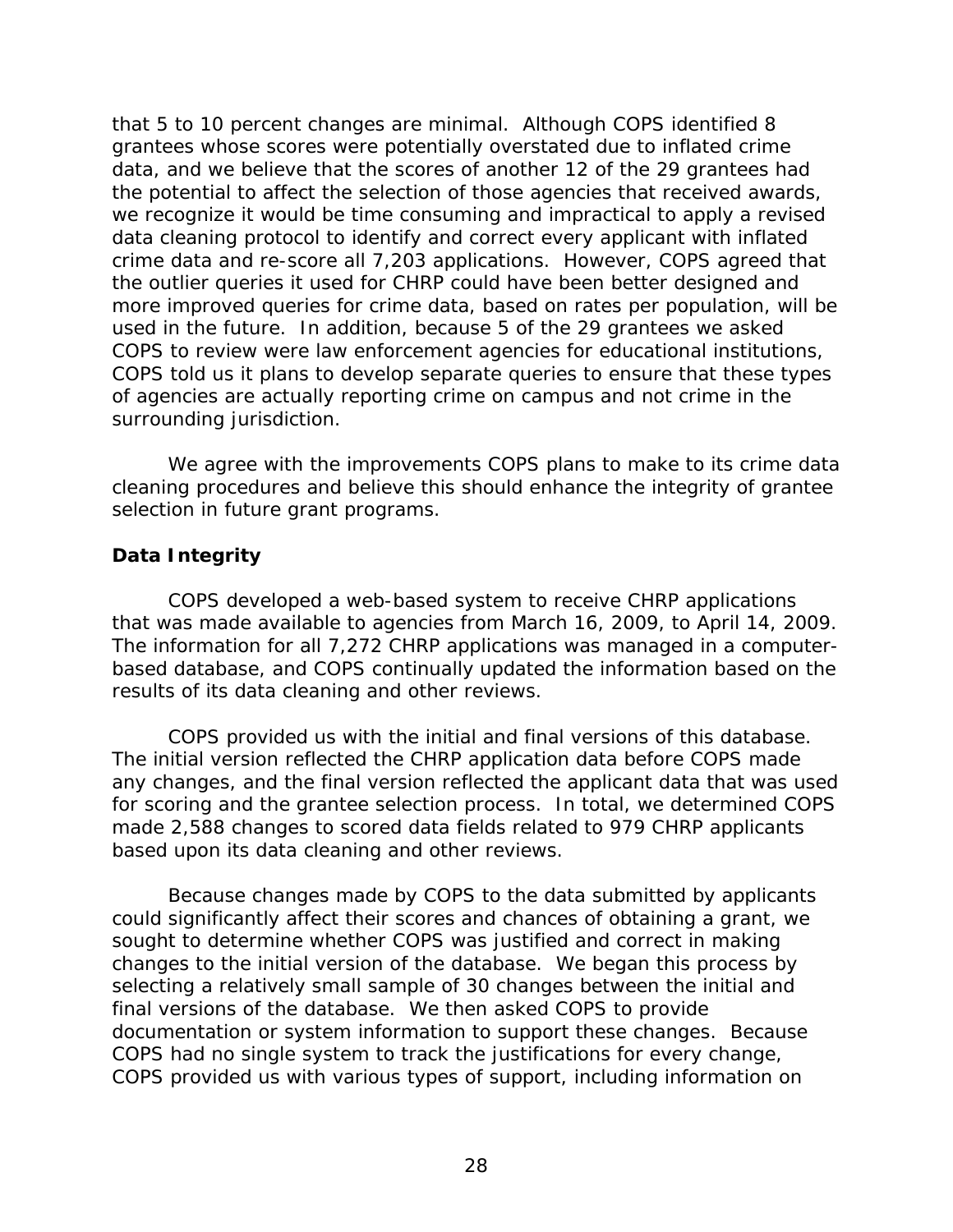phone conversations, e-mails from the applicant, and other information from the COPS grantee database.

We found that all 30 changes COPS made to the CHRP applicant database were justified and correct, and we determined more extensive testing was not warranted. However, although we did not identify any unsupported changes to the database, we are concerned that COPS does not have a system to track and justify changes to applicant data to enhance internal control and enhance transparency.

COPS officials agreed with our concerns and indicated that it was working to complete a system that would both actively monitor the information being entered into an application and limit applicant inputs to prevent inaccurate data from being entered into an application. Additionally, this would dramatically reduce the number of changes required by COPS. We agree with COPS' intention to prevent or deter applicants from submitting faulty data and cut down on the number of changes required from COPS; however, we still believe COPS should have in place a system to track its changes to applicant data.

## **Vetting CHRP Grantees**

COPS' vetting procedures are intended to help COPS identify and avoid granting funds to agencies that may place grant funding at risk or have other negative effects on COPS' operations. In the advice we issued to COPS in June 2009, we asked COPS to consider making changes to these procedures to improve its ability to identify high-risk grantees.

The COPS Legal Division has grantee vetting responsibilities, which include circulating lists of potential grantees to U.S. Attorneys' Offices, the Department of Justice (DOJ) Civil Rights Division, Criminal Division, and Public Integrity Section, as well as the OIG Investigations Division, and the Office of Justice Programs (OJP) Office of Civil Rights. These offices are asked for any reasons it would be inappropriate or inadvisable for COPS to award a grant to an agency on the list. In May 2009, prior to scoring the CHRP applications, COPS circulated the listing of all 7,272 CHRP applicants to these vetting offices.

In response, these offices informed COPS of concerns related to a total of 20 CHRP applicants. We reviewed this feedback and determined COPS took this information into consideration when selecting and awarding CHRP grants. Specifically, COPS excluded from consideration 8 of those 20 CHRP applicants, and of the remaining 12 applicants that were scored only 4 received grants.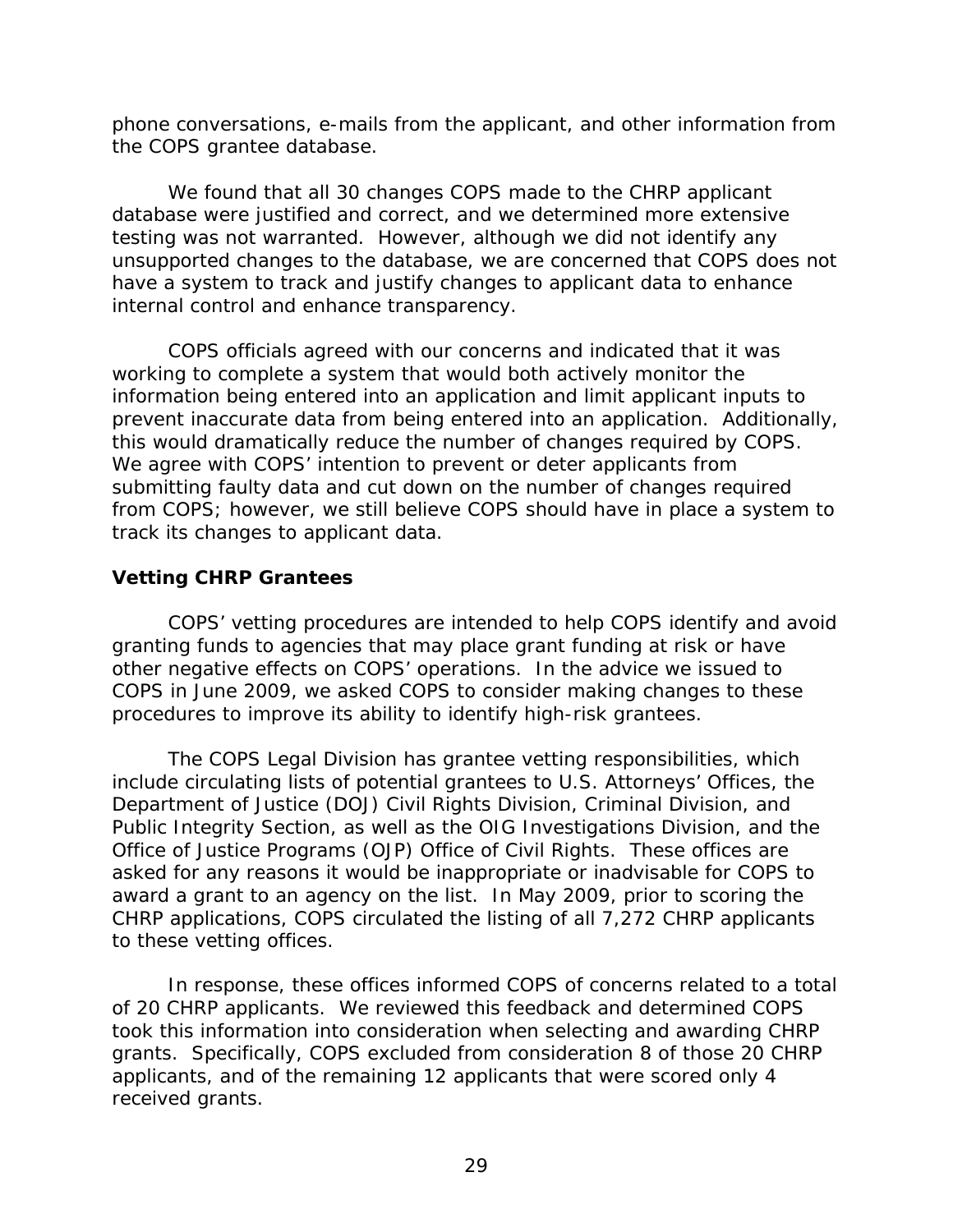In the report and memorandum we issued in June 2009, we also advised COPS that the offices reviewing the vetting lists may benefit from having a more detailed understanding of COPS' expectations regarding the office's screening of grant applicants. In its response, COPS stated that it would provide reviewers with Frequently Asked Questions (FAQs) during the process pertaining to vetting instructions on its website. Although the CHRP vetting was completed before our report was issued, we reviewed these FAQs and found they addressed our concerns.

Also in our June memorandum, we advised COPS that we believed it was missing out on potentially important information regarding applicants and grantees at other DOJ grant making components. In its response, COPS stated that it had begun exchanging information on high risk grantees and were reviewing OJP's information as part of the CHRP vetting process.

We determined that COPS reviewed the OJP high-risk grantee list from March 2009 for its CHRP vetting process. This list included 27 CHRP applicants. None of the CHRP applicants on the OJP list were excluded from consideration, nor were the awardees given special conditions regarding the use of CHRP funds. We further determined that COPS later awarded CHRP grants to 9 of the 135 agencies on the OJP high-risk list.

We also determined that during the CHRP grantee selection period, there were 27 agencies on the COPS "bar list." Of these 27 agencies, 5 former COPS grantees applied for CHRP funding. The majority of these grantees were placed on the bar list as part of an agreement to resolve and close longstanding audit findings identified through OIG grant audits. We determined none of the agencies on the COPS bar list were provided CHRP funding.

COPS told us that it did not exclude the agencies on the OJP high-risk list from consideration or attach conditions to their grants because the information from OJP was not entirely helpful. COPS officials stated that it was initially unable to determine why agencies were assigned to the OJP high-risk list and what the appropriate response from COPS might entail. COPS also told us that OJP later clarified that most of the grantees on the OJP high-risk list were placed there because they have audit reports that have been open for more than one year or were the subject of a previous OIG investigation where corrective action is needed to prevent future occurrences of mismanagement of grant funds.

OJP shared with COPS a set of 14 high-risk special conditions that it uses for OJP high-risk grantees. When we reviewed the OJP high-risk special conditions with COPS, we found that there were some conditions used by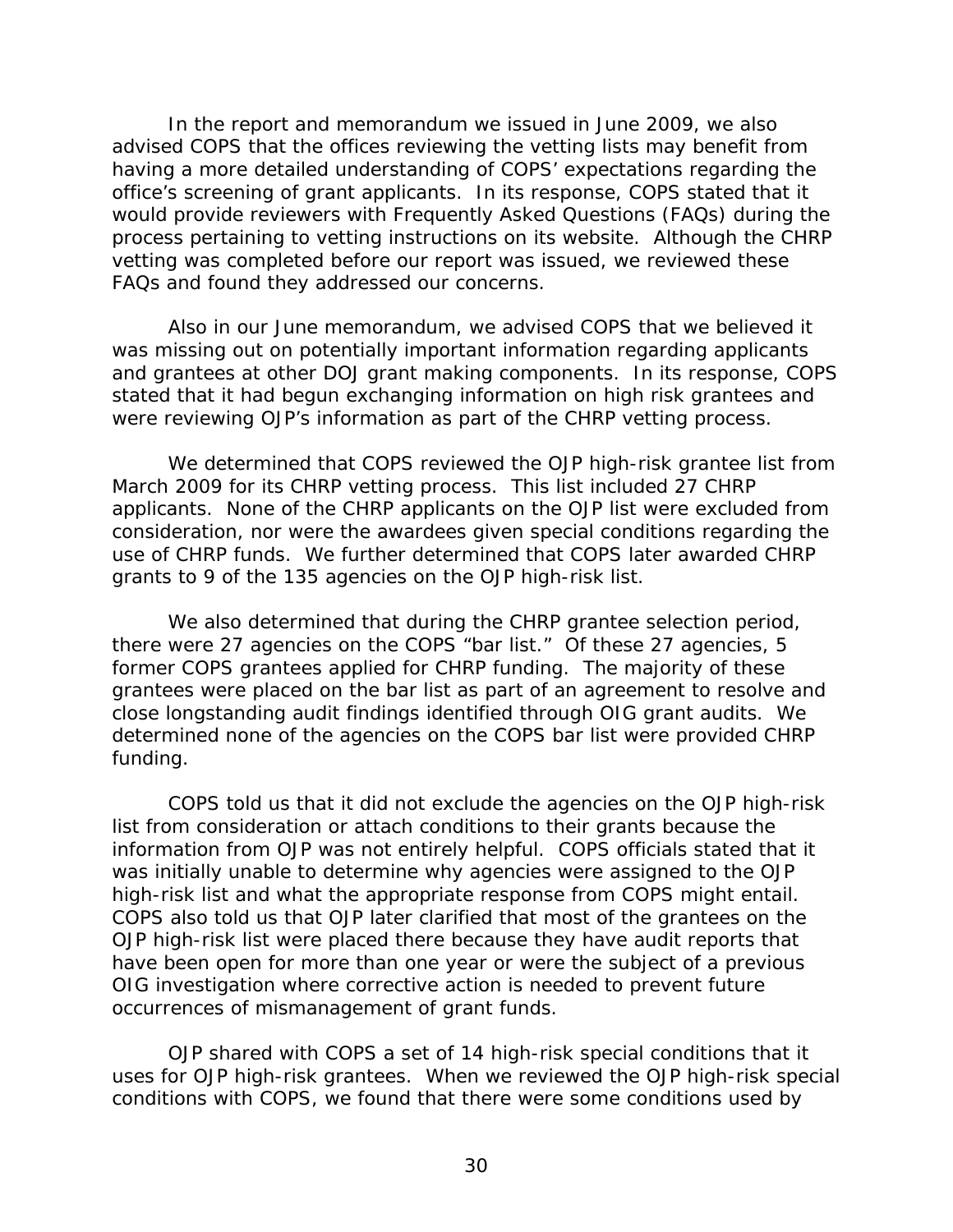OJP that have no COPS equivalent. COPS told us it typically will not provide funding to agencies it considers high risk, so the use of high-risk special conditions was unnecessary. However, we believe that there should be a consistent methodology for identifying and taking action on high-risk applicants and grantees among the agencies within the Department.

When we discussed the issue of the high-risk list with COPS at the conclusion of our audit, COPS officials told us they had taken additional steps to coordinate with OJP, including the development of a system that integrates the COPS and OJP approaches to identifying high-risk grantees. We recommend that COPS continue to work with OJP to develop a consistent methodology for identifying and acting on high-risk applicants and grantees.

CHRP funding because that agency was delinquent on its federal debt.<sup>38</sup> COPS vetting procedures also include circulating the list of potential grantees among the various COPS divisions, including the Grants Administration Division and Grants Monitoring Division. For CHRP, this internal vetting identified eight agencies that should not receive grants or only receive grants with special conditions attached. We also determined COPS used the CHRP application to exclude one agency for consideration for

In addition, we also noted that 12 agencies withdrew their applications from consideration before COPS announced the grantees that were selected. Many of these agencies withdrew their applications based on concerns related to their ability to retain their officers for one year beyond the end of the grant as required.39 The following table summarizes the reasons why agencies were excluded from consideration for CHRP funds.

-

 $38$  Federal debt issues are self-disclosed by applicants on the SF-424 – Application for Federal Assistance. COPS told us this agency correctly answered "yes" to question 20 of this form, which, according to the COPS Legal Division, requires COPS by law to exclude the applicant from consideration.

<sup>&</sup>lt;sup>39</sup> See Appendix IV for listing of CHRP applicants that withdrew their applications.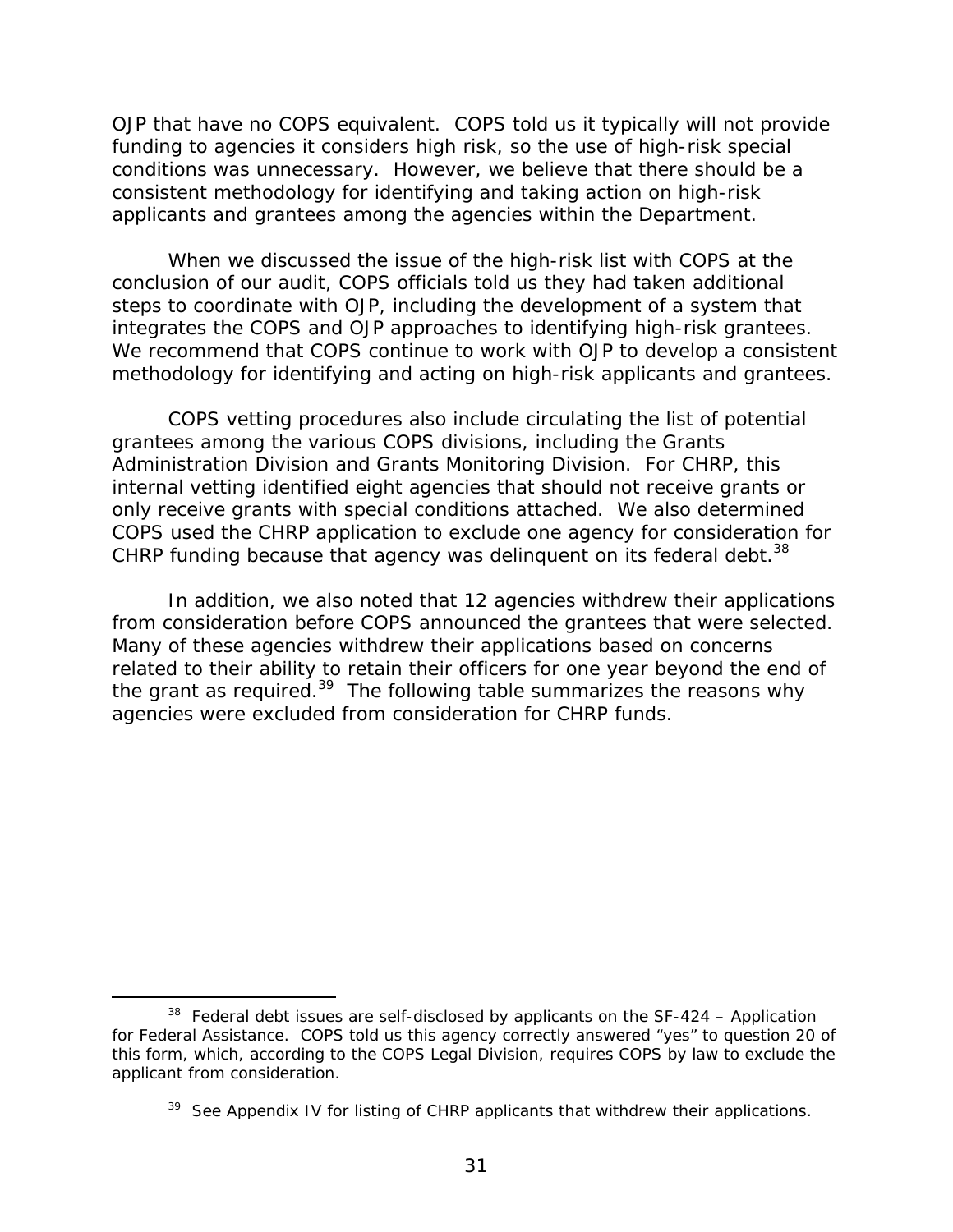## **Summary of Agencies Excluded From CHRP Consideration due to Vetting Procedures or Other Reasons**

|                                         | <b>Number</b> |
|-----------------------------------------|---------------|
| <b>Reason for Exclusion</b>             | of Agencies   |
| Vetting Process (External / COPS Legal) |               |
| OJP High-Risk List                      |               |
| Vetting Process (Internal and COPS Bar  |               |
| List)                                   | 8             |
| <b>Federal Debt</b>                     |               |
| Withdrawals                             | 12            |
| Totals                                  | つロ            |

Source: OIG analysis of COPS data

Finally, as stated in our June 2009 memorandum to COPS, we believe that grantee compliance could be improved by collecting from grantees more information specific to how funds will be managed and by requiring high-risk grantees to demonstrate that they understand key grant-related responsibilities. We noted COPS may benefit from collecting more information on a grantee's accounting system before making its award decisions, thereby enhancing opportunities to identify high-risk grantees. In response to our report COPS did not comment on these specific topics. We continue to emphasize the benefit of collecting more information that will help identify high-risk grantees.

## **Potential Overlap with Other Recovery Act Programs**

In our June 2009 memorandum to COPS, we identified the potential overlap between COPS' CHRP and two grant programs administered by the Bureau of Justice Assistance (BJA) within the Office of Justice Programs (OJP) - the Edward Byrne Memorial Justice Assistance Grant (JAG) Formula Program and the Edward Byrne Competitive Grant Program. To ensure COPS' decisions regarding grantee selection were appropriate and reasonable considering similar funding already provided to these grantees, we suggested that COPS should coordinate closely with BJA on grantee selection decisions. COPS agreed with our suggestion and stated that it had been working with OJP and BJA regarding the CHRP objectives, funding methodology, and rollout plans.

In addition, COPS told us that it provided BJA with a list of the CHRP grantees so that BJA would be aware of any agencies receiving grants under CHRP. We subsequently followed up with BJA to understand how it used the list of grantees provided by COPS. BJA told us that it used the list of 1,046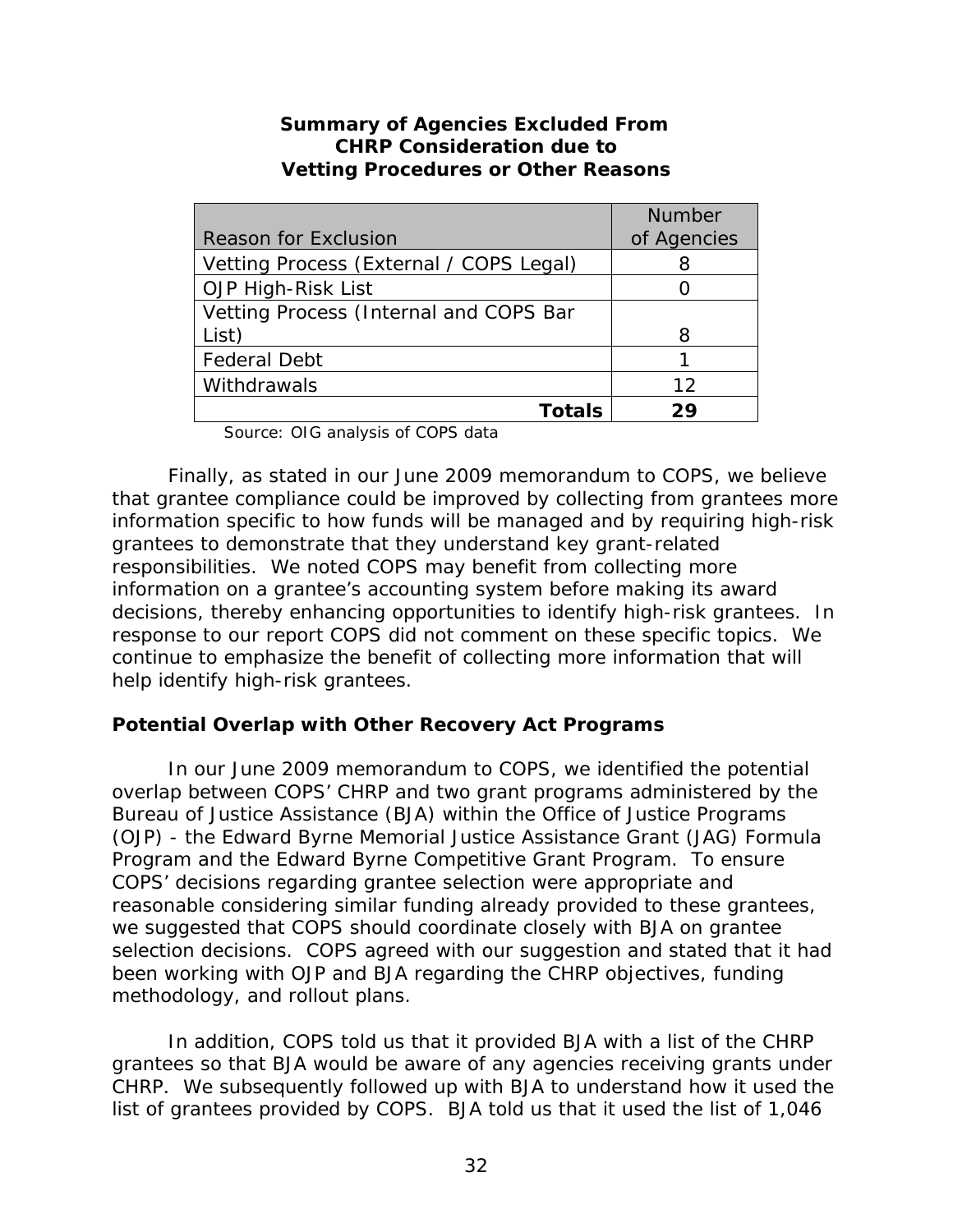CHRP grantees to identify 9 agencies applying for BJA grants as well. After considering the CHRP funding already provided to these nine agencies, BJA told us it determined the requests from eight of these agencies were reasonable. However, BJA told us it did work with the remaining agency to reduce that agency's BJA request in light of the CHRP funding already provided.

We believe COPS' continued work with OJP and BJA over the life of the CHRP grants and future awarding decisions could improve grant management and result in more informed award decisions.

### **Ensuring Compliance with Retention Requirement**

As we described earlier in this report, COPS designed the CHRP grantee selection process to provide grants to agencies facing the more severe economic circumstances. COPS also required CHRP grantees to demonstrate an increase in the number of sworn officer positions serving the community by retaining grant-funded officers for at least 12 months beyond the end of the CHRP grant.

In our June 2009 memorandum to COPS, we expressed concerns that some grantees receiving funding could be at a greater risk of failing to meet their retention requirements due to their poor fiscal condition. We encouraged COPS to increase the identification of those potential grantees that are at the greatest risk of noncompliance with retention requirements, such as entities that do not have a substantive retention plan, or whose retention plan relies on funding sources that may not fully support the cost of retained officers. We also advised that COPS closely monitor the economic situation of high-risk grantees throughout the life of the grant and be prepared to periodically assist with guidance on program implementation, conduct site visits, or take other appropriate action should it become apparent that recipients will not be able to meet the retention requirement.

In its response to our memorandum, COPS described its review of the information submitted by CHRP applicants and the information COPS was providing to these agencies on the retention issue. COPS also described how annual progress reports would solicit agencies to self-report problems in the retention issue.

In addition, COPS officials described for us its exemption policy regarding the retention requirement. This policy allows severely fiscallydistressed grantees to request waivers of the retention requirement and under the policy COPS can grant these waivers when necessary.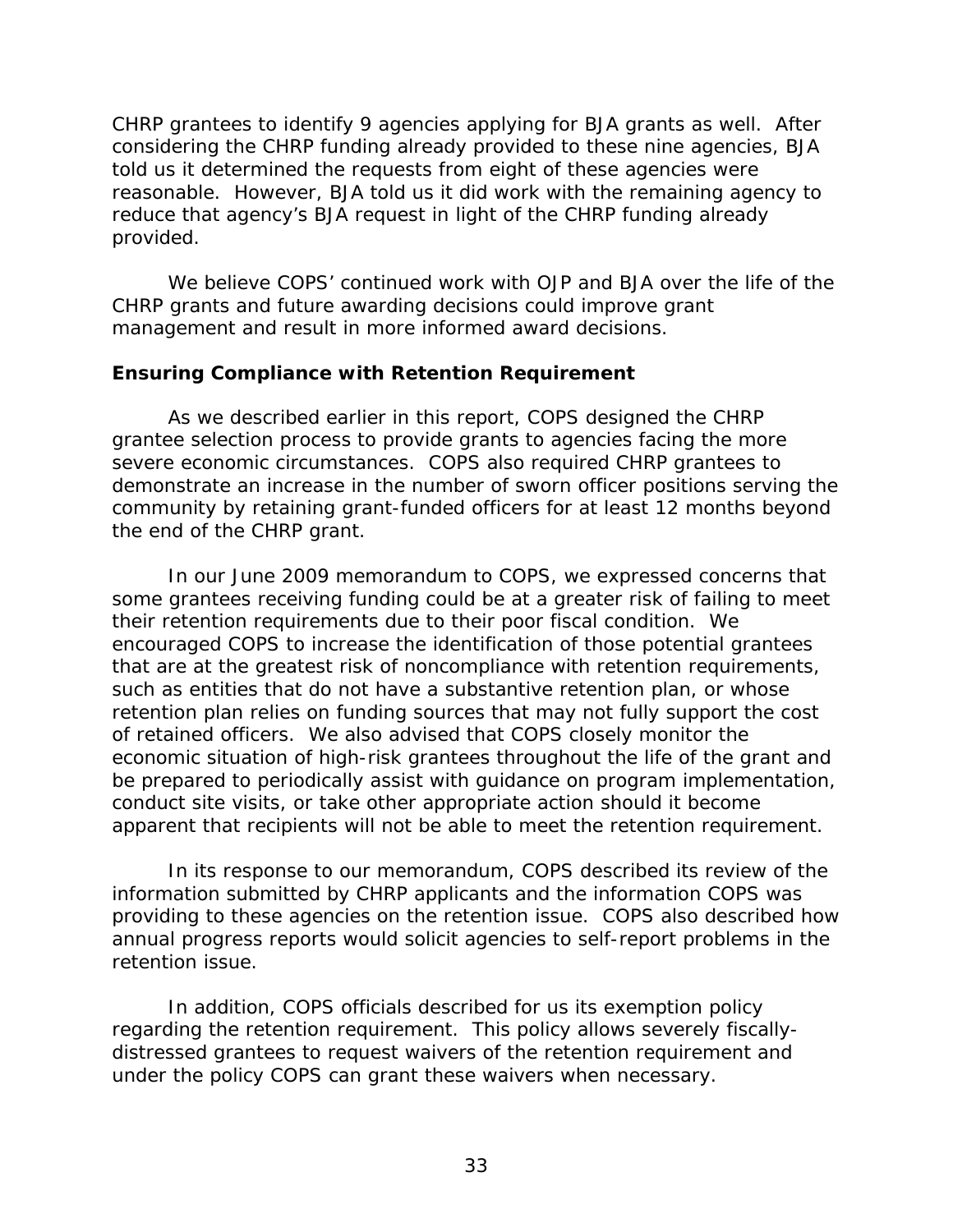Although we agree that the actions COPS outlined are important, we believe COPS can enhance compliance with the retention requirement by concentrating on certain agencies using data provided in the CHRP application. For example, six agencies that were awarded CHRP grants indicated in their applications that they were either bankrupt or in receivership.40 We believe COPS should consider using this fiscal information to identify grantees that are at a greater risk of failing to meet their retention requirements. COPS should then ensure the retention plans of those grantees are revisited and closely monitored during the life of the grants to provide COPS and the grantees time to develop options for avoiding noncompliance.

## **Ensuring Timely Implementation of Programs**

In our June 2009 memorandum, we concluded that the amount of time COPS planned for the process of selecting CHRP grantees was reasonable given the large numbers of applicants, the large amount of information collected from each applicant, and the related technical challenges. By announcing the CHRP award recipients by the end of July 2009 – or just 5 months following enactment of the Recovery Act – COPS met its timeline and we continue to believe this to be timely award implementation.

In the June 2009 memorandum we also informed COPS of our concerns related to timeliness on the part of CHRP grantees. We outlined the many factors that can delay the hiring of police officers at the local or state level, including recruiting, training, and other budgetary issues. Due to these concerns and the need for timely grant expenditures to meet the economic goals of the Recovery Act, we suggested that COPS consider changing its policies so that it no longer routinely approves grant extensions, or extensions of time to complete a recipient's grant objectives, for CHRP grantees and that it alert CHRP grantees to this change in policy.

In response, COPS described the information included in the CHRP grant owner's manual that reminds grantees that grant extensions will only be granted with reasonable justifications. COPS officials also stated that COPS was planning to use its web-based training system, CHRP eLearn Center, to distribute documents that could help grantees avoid common delays in hiring officers.

Finally, COPS told us it would evaluate overall grantee progress in filling CHRP officer positions and consider revising its extension policy.

<sup>-</sup> $40$  A law enforcement agency is in receivership when a court or higher legislative authority, such as a state, determines that another entity must be given custodial responsibilities of the agency.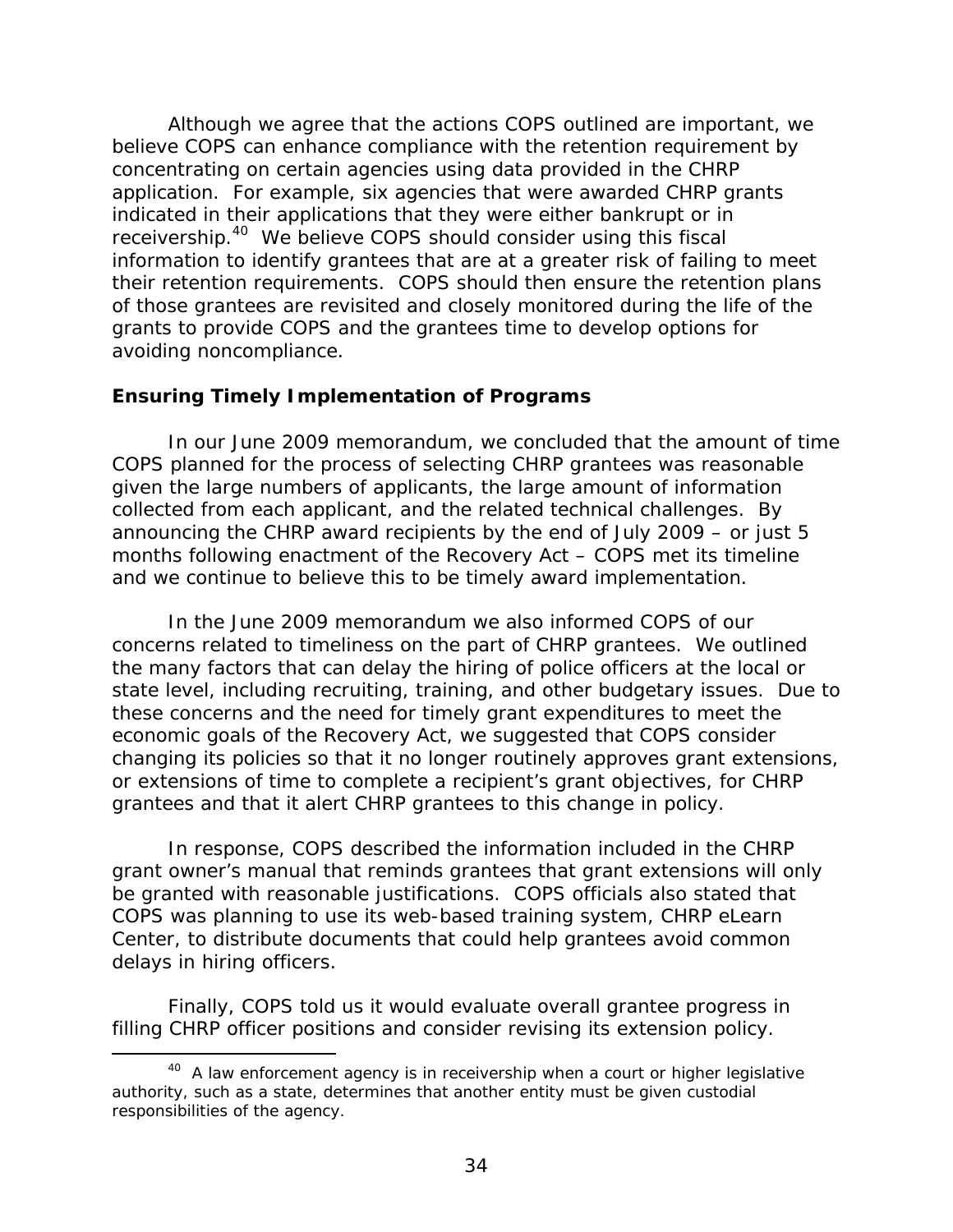When we followed up with COPS for this report, COPS officials stated that no changes were made to the extension policy yet, but reducing the use of "automatic" extensions was being considered, if determined appropriate. Additionally, COPS stated that requiring more detailed written justifications for any extension granted were also being considered, with the merits of each request reviewed to ensure that the needs of the community are balanced against the purposes of the Recovery Act.

COPS officials also told us that the COPS Finance staff will evaluate quarterly financial status reports received from grantees and perform regular analyses of the drawdown data to ensure that grantees are expending grant funds on a timely basis.

### **Allowing OJP Remote Access to Grant Documentation**

In our June 2009 report, we suggested that COPS allow OJP remote access to COPS' grantee information database for monitoring. As we described in that report, most of the data COPS maintains regarding its grantees, including CHRP award recipients, is maintained in a database called the COPS Management System (CMS). Although CMS is primarily accessed by COPS staff located in COPS headquarters and it is not a web based system, it is possible to access CMS remotely.

When we first suggested that the Office of Justice Programs' Office of Audit, Assessment, and Management (OAAM) and Office of the Chief Financial Officer (OCFO) should have remote access to CMS because of their oversight and monitoring responsibilities for COPS grantees, COPS stated that off-site access to the COPS Management System is only possible by using a COPS-issued laptop and a secure remote connection.<sup>41</sup> Further, COPS officials stated that responses were made to OJP's requests for information by providing customized hardcopy reports in a timely manner.

OAAM and OCFO officials told us that they would prefer remote access to CMS as this would be of greater assistance in carrying out monitoring and program assessment responsibilities. Because we strongly believe that oversight agencies should have direct, instant, and complete access to grant information, which is not provided using the current system that relies on hard copies of documents, we continue to encourage COPS to consider providing its OJP partners with the necessary access to CMS remotely.

-

<sup>&</sup>lt;sup>41</sup> OJP's OAAM and OCFO also have responsibilities related to COPS grantee monitoring and often require information from the COPS Management System. OCFO completes financial related site visits and compliance reviews. OAAM provides leadership and oversight for OJP and COPS program monitoring efforts.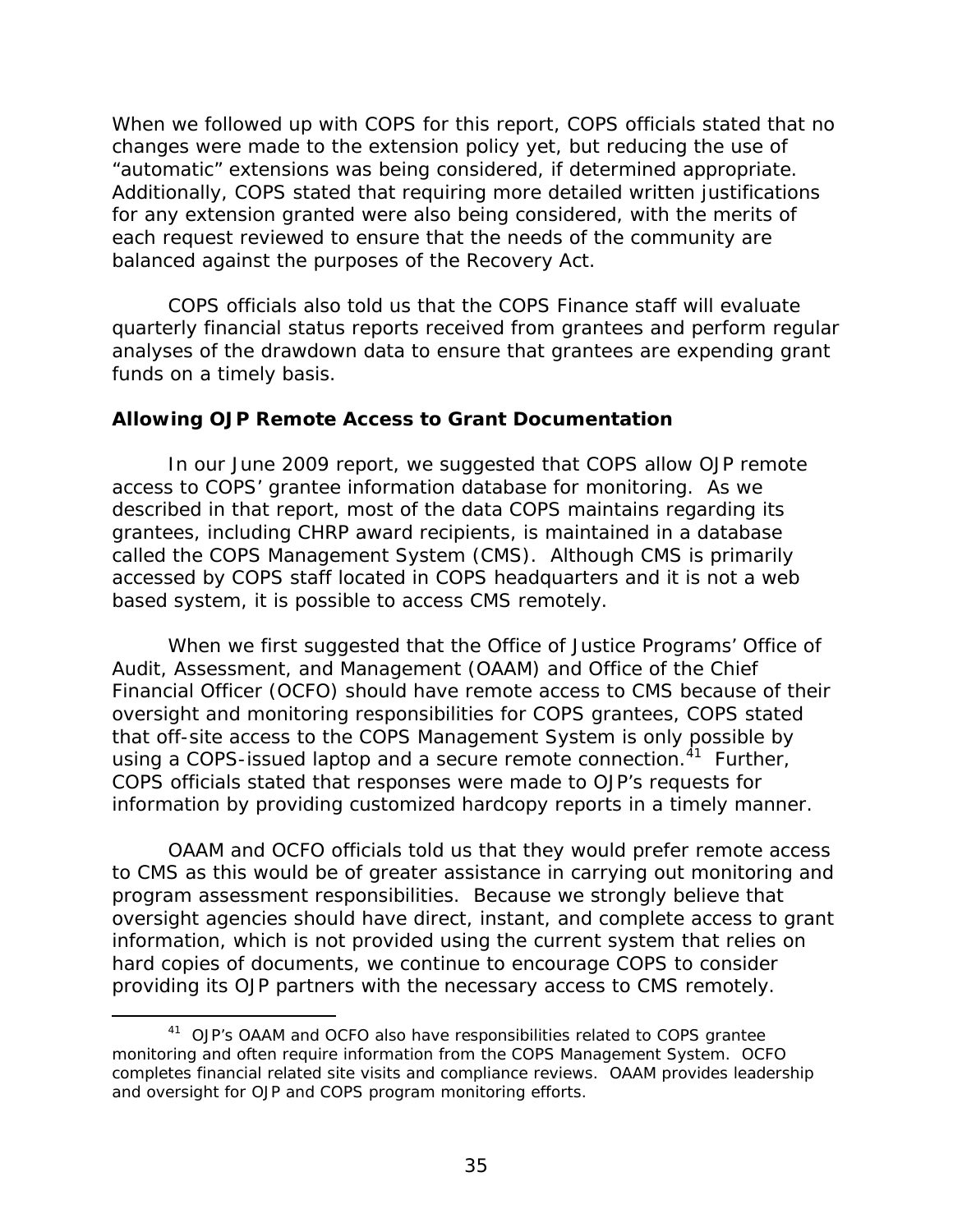## **Ensuring Transparency of Funding**

In our June 2009 memorandum, we brought to COPS' attention the aspects of transparency we believed were most significant to the CHRP grant program. One aspect was the importance of informing all CHRP applicants why their application was either funded or not funded. Although not specifically required by the Recovery Act, we believe this type of information should be disclosed to the public whenever possible.

Subsequent to this memorandum and following the announcement of the CHRP award recipients on July 28, 2009, COPS made available to the public a significant amount of information regarding the selection of the CHRP grantees. Specifically, COPS created the CHRP Announcement Toolkit, a webpage on its internet site dedicated to providing additional information on how the CHRP application was created, reviewed, and how the final awardees were selected. COPS also included the final award list; CHRP applicant rankings by state; state summary sheets that included the number of agencies that applied and were awarded, dollars requested and awarded, and a list of agencies awarded; frequently asked questions; and the methods used to develop and evaluate CHRP applications.

We reviewed the information COPS made public regarding CHRP following the announcement of the award recipients and determined it was accurate and useful. However, COPS chose not to disclose key elements of the CHRP grantee selection methodology such as the number of points assigned to the data submitted in the applications. COPS told us this type of detailed information was not made public because part or all of the methodology may be used again in the future, and it may be possible for some future applicants to gain an unfair advantage by misusing this information.

Based on our review of the documents described, we believe that COPS took reasonable actions and met its responsibilities related to the aspects of transparency we raised in our memorandum.

## **Grantee Training**

In our June 2009 report, we expressed our belief that many COPS grantees who failed to comply with administrative requirements did so either because they misinterpreted grant requirements or were never aware of them. As a means to improve grantees' understanding and compliance with terms and conditions of the CHRP award, we advised COPS to consider developing recurring and mandatory training programs for all grantees, but especially those who could be considered high risk of non-compliance for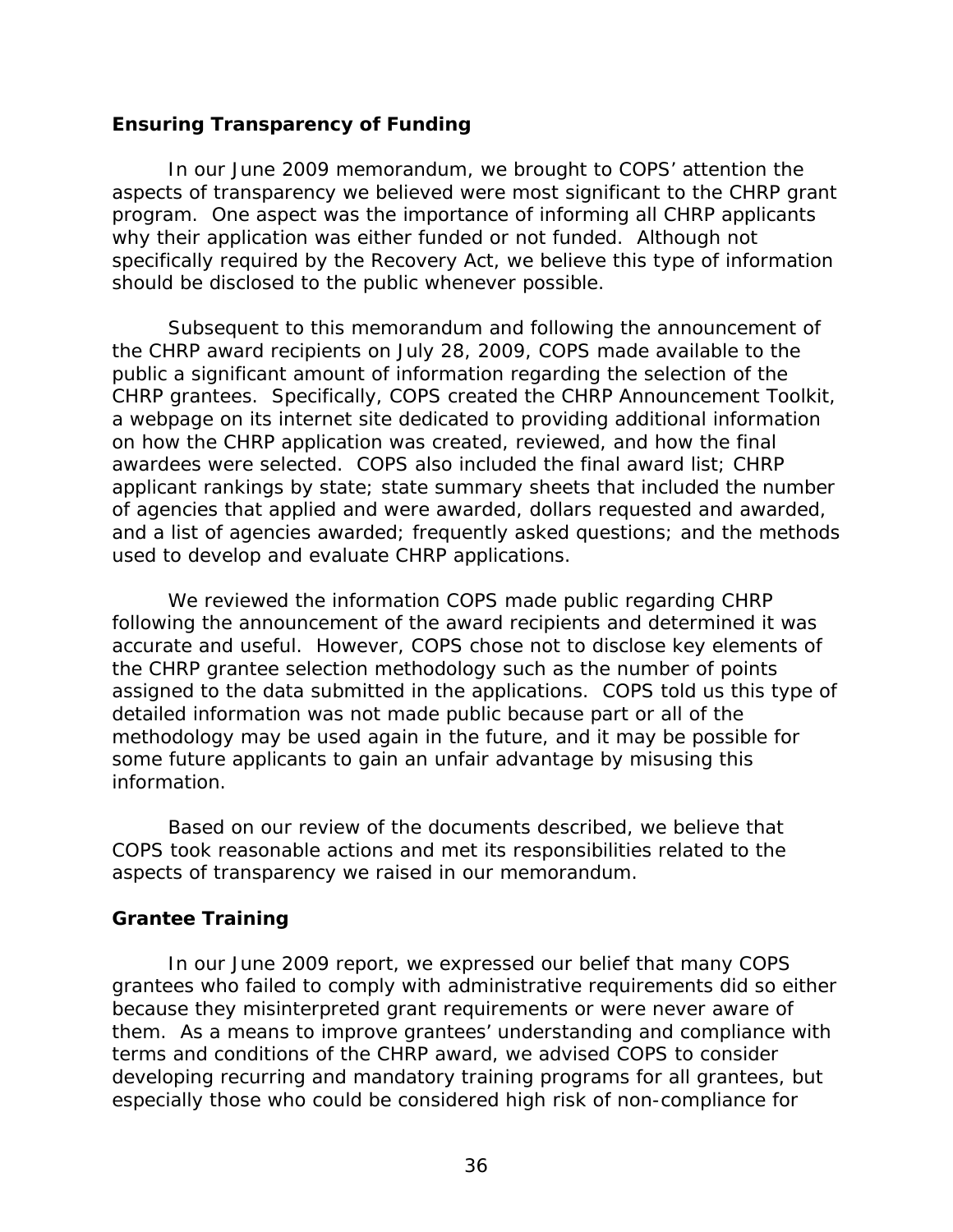certain requirements. We also suggested to COPS that it consider using Internet-based methods to deliver this training in a cost effective manner.

COPS generally agreed with our suggestions regarding training and told us in June 2009 that it was establishing a CHRP "eLearn Center" to deliver both grants management training and community policing training to grantee agencies. The eLearn Center is an Internet based training tool for COPS grantees, developed in partnership with the Virginia Center for Policing Innovation, which offers online courses that guide agencies through the details of managing their grants from the time they accept an award to final grant close-out. Additional eLearn Center features include guides that show grantees how to request grant funding, maintain financial records, and meet the other terms and conditions of the CHRP grants.

In early December 2009, COPS activated the eLearn Center and invited all CHRP grantees to visit the website. We found the materials on the website to be well organized and comprehensive. However, because visiting the website and taking the courses is completely voluntary, we are concerned that some grantees that would benefit most from these materials will choose not to do so.

COPS informed us that it is considering the possibility of using the eLearn Center, after an initial evaluation, for either mandatory training or specific training tailored to high-risk grantees.

Based on our review of the eLearn Center, we believe COPS has made significant improvements to its grantee training capability. We also continue to encourage COPS to consider making grantee participation mandatory and requiring grantees to demonstrate their understanding of the material through testing.

## **Conclusion**

We found that COPS issued \$1 billion in CHRP grant funds in a timely and transparent manner. COPS received 7,272 applications for grant funds and granted funding to 1,046 recipients.

We concluded that, in general, COPS relied on merit-based decision making to select CHRP grantees in a manner consistent with the other significant requirements established for the Recovery Act. COPS also met the major allocation requirements related to COPS grants for hiring police officers.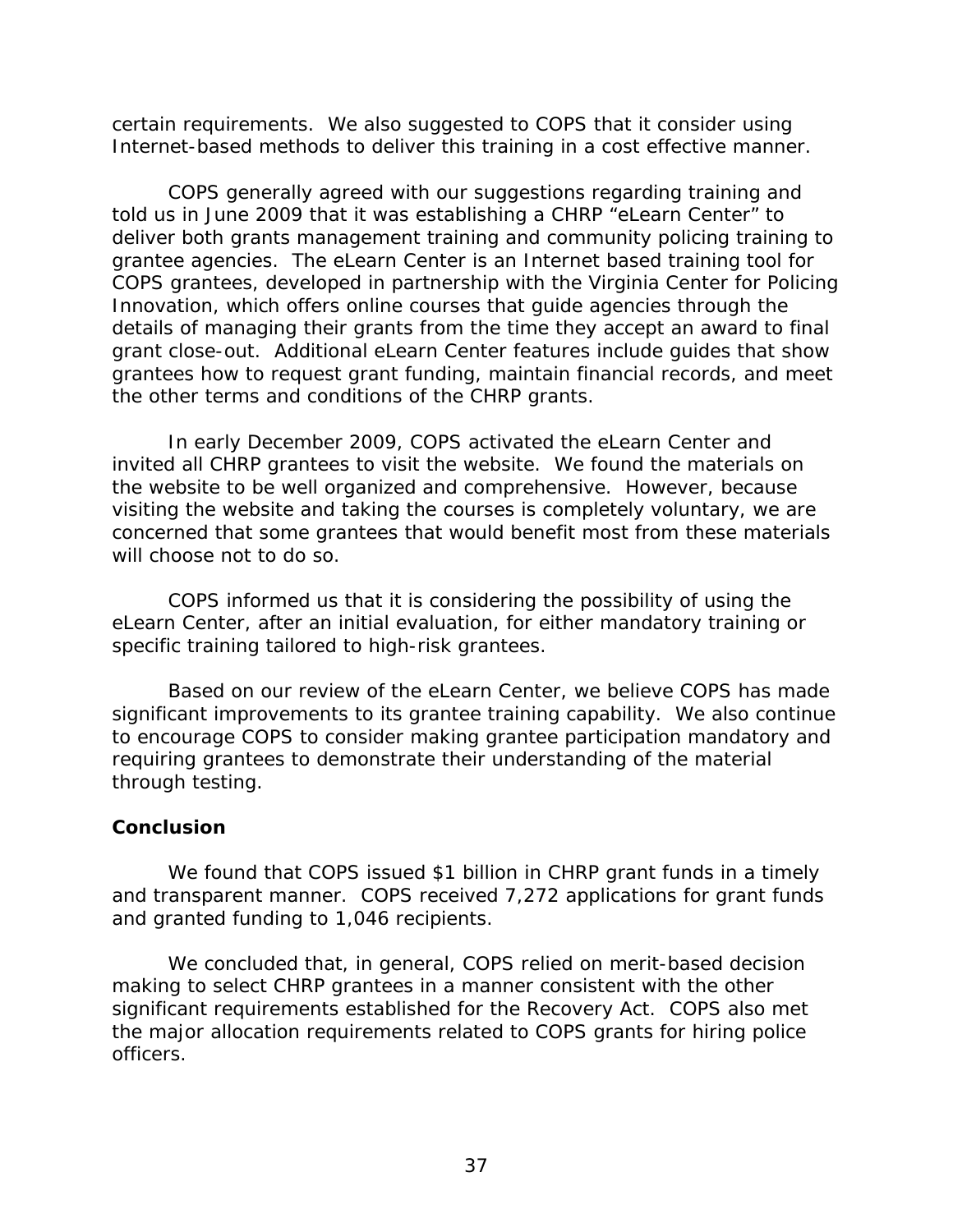However, we identified inaccuracies in some formulas that COPS used to award the CHRP grants. These inaccuracies resulted in 34 applicants that did not receive grants but should have, 6 grantees that received fewer officer positions than they should have, 45 grantees that should not have received grants, and 6 grantees that received more officer positions than they should have.

In addition, from our analysis of COPS validation and management of data submitted by applicants for Recovery Act funding, we identified two areas for improvement. The first relates to potentially overstated data that may have affected the selection of Recovery Act recipients. The second involves a weak system for tracking changes to data and ensuring data integrity.

Finally, we reviewed concerns we previously brought to COPS attention regarding grant administration in general and Recovery Act grants specifically. These issues relate to information sharing with OJP, grantee evaluation and training, and meeting other requirements related to the Recovery Act. Although COPS has addressed some of these concerns, we believe there are still areas in need of improvement.

#### **Recommendations**

We recommend that COPS:

- 1. Implement a remedy for agencies that were negatively affected by the inaccurate formulas used in developing the scores and ranks of CHRP applicants.
- 2. Replace the outlier queries for future grant programs to better identify potentially inaccurate data submitted by grant applicants.
- 3. Develop and implement a system to track significant changes made during the application process to applicant information.
- 4. Work with OJP to avoid duplication of future grant funding.
- 5. Provide OJP additional access to grant management documentation, such as through direct access of CMS.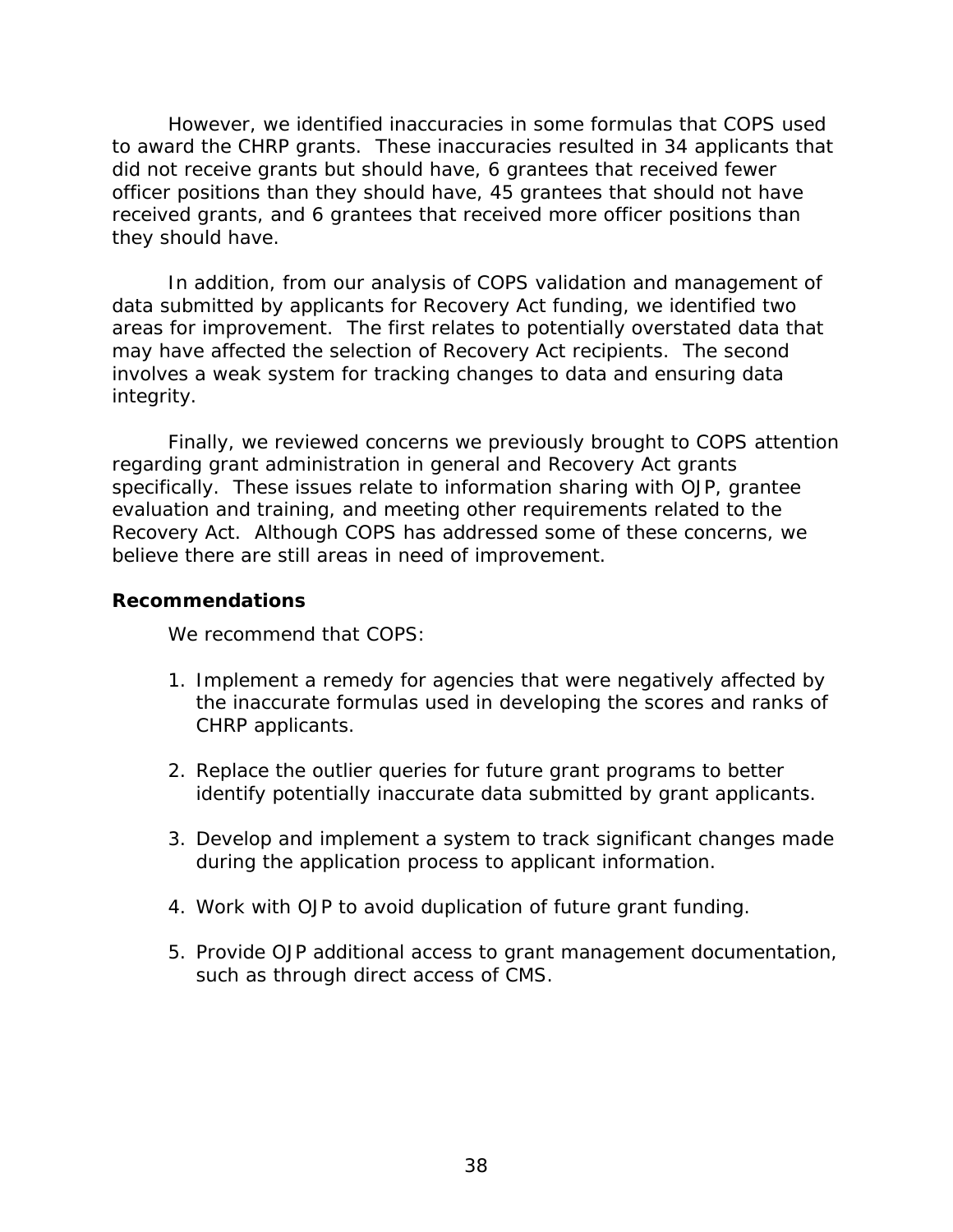- 6. Consult with OJP to develop a consistent methodology for identifying and managing high-risk grant applicants and awardees.
- 7. Encourage CHRP grantees to participate in grant management training and consider evaluating grantees' understanding of the material through testing.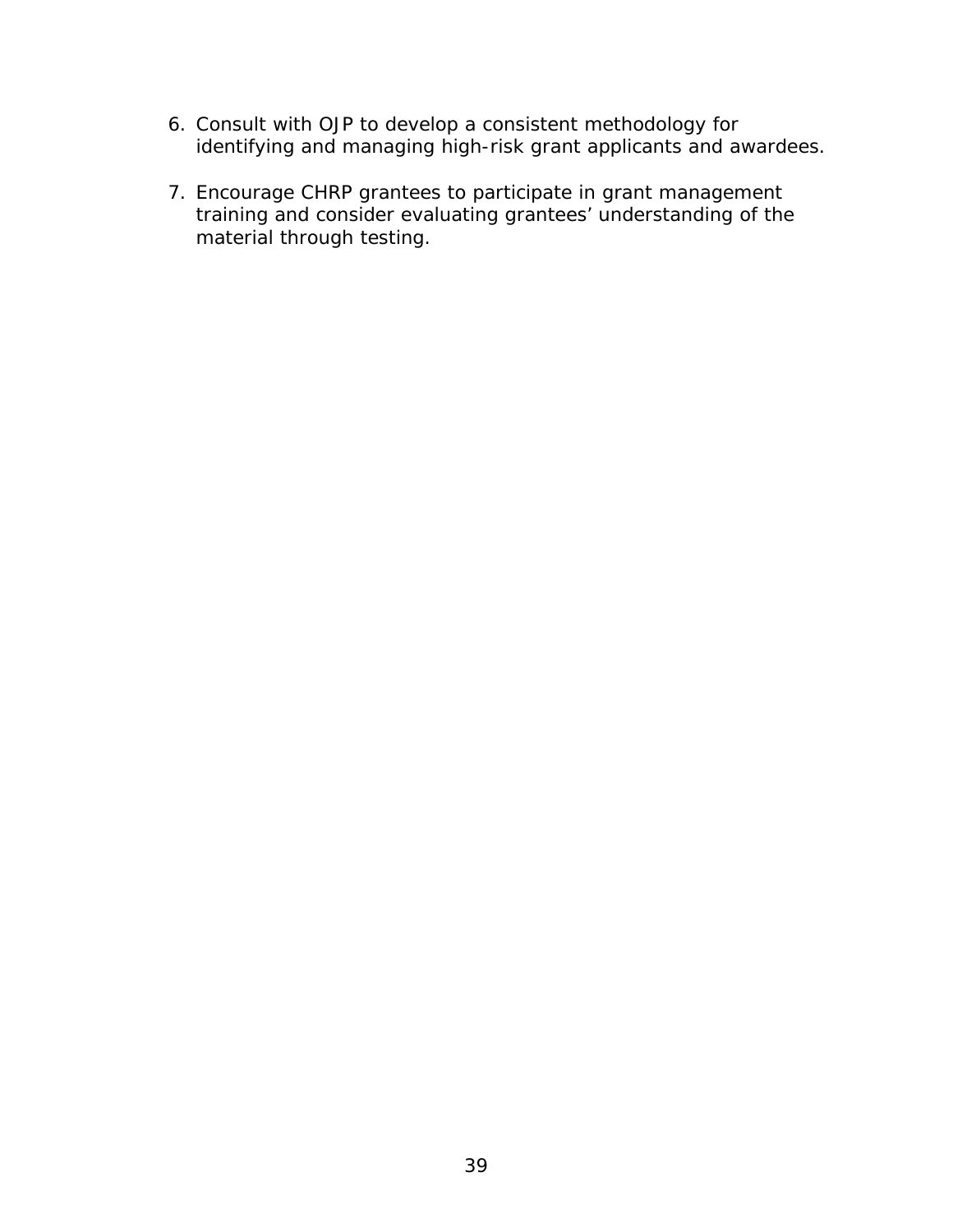## **STATEMENT ON INTERNAL CONTROLS**

In planning and performing our audit of the COPS Hiring and Recovery Program, we considered the COPS' internal controls for the purpose of determining our audit procedures. This evaluation was not made for the purpose of providing assurance on the internal control structure as a whole. However, we noted certain matters that we consider to be reportable conditions under the *Government Auditing Standards*.

Reportable conditions involve matters coming to our attention relating to significant deficiencies in the design or operation of the internal control structure that, in our judgment, could adversely affect the COPS' ability to manage CHRP.

As discussed in the Findings and Recommendations section of this report, we have concerns related to how well COPS tracked changes to the data it collected from applicants during the scoring and ranking process. To address this deficiency we recommended that COPS develop and implement a system to more efficiently track changes to data sets when a significant number of changes are necessary as was the case with the CHRP applicant data.

Because we are not expressing an opinion on the COPS' internal control structure as a whole, this statement is intended solely for the information and use of the COPS in administering CHRP. This restriction is not intended to limit the distribution of this report, which is a matter of public record.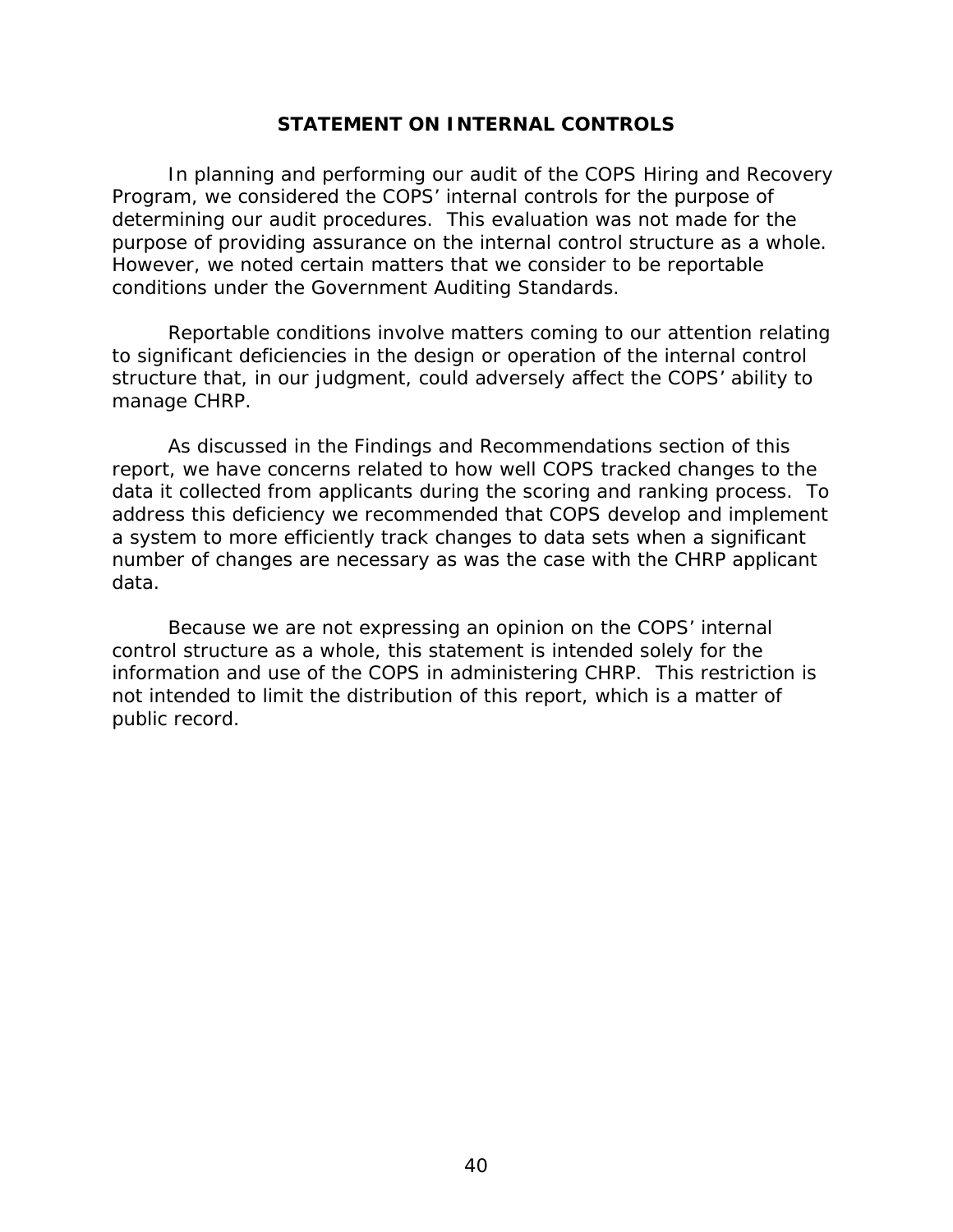## **STATEMENT ON COMPLIANCE WITH LAWS AND REGULATIONS**

This audit evaluated COPS management of the CHRP grant program through the grantee selection period. In connection with the audit, as required by the *Government Auditing Standards*, we reviewed management processes and records to obtain reasonable assurance that COPS' compliance with laws and regulations that, if not complied with, in our judgment, could have a material effect on COPS operations. Compliance with laws and regulations applicable to the COPS management of CHRP is the responsibility of COPS management.

Our audit included examining, on a test basis, evidence about laws and regulations. The specific laws and regulations against which we conducted our tests are contained in the relevant portions of:

- Pub.L No. 111-5, The American Recovery and Reinvestment Act of 2009
- $\bullet$  42 U.S.C. § 3793(a)(11)(b) (2008)
- 42 U.S.C. § 3796 dd(f) (2008)
- Executive Memorandum for Heads of Executive Departments and Agencies: Ensuring Responsible Spending of Recovery Act Funds, March 20, 2009
- OMB Memorandum M-09-16, Interim Guidance Regarding Communications with Registered Lobbyists About Recovery Act Funds
- OMB Memorandum M-09-10, Initial Implementing Guidance for the American Recovery and Reinvestment Act of 2009
- OMB Memorandum M-09-15, Updated Implementing Guidance for the American Recovery and Reinvestment Act of 2009.

Except for the instances of non-compliance identified in our audit, we did not identify any areas where COPS was not in compliance with the laws and regulations referred to above. With respect to activities that were not tested, nothing came to our attention that caused us to believe that COPS management was not in compliance with the laws and regulations cited above.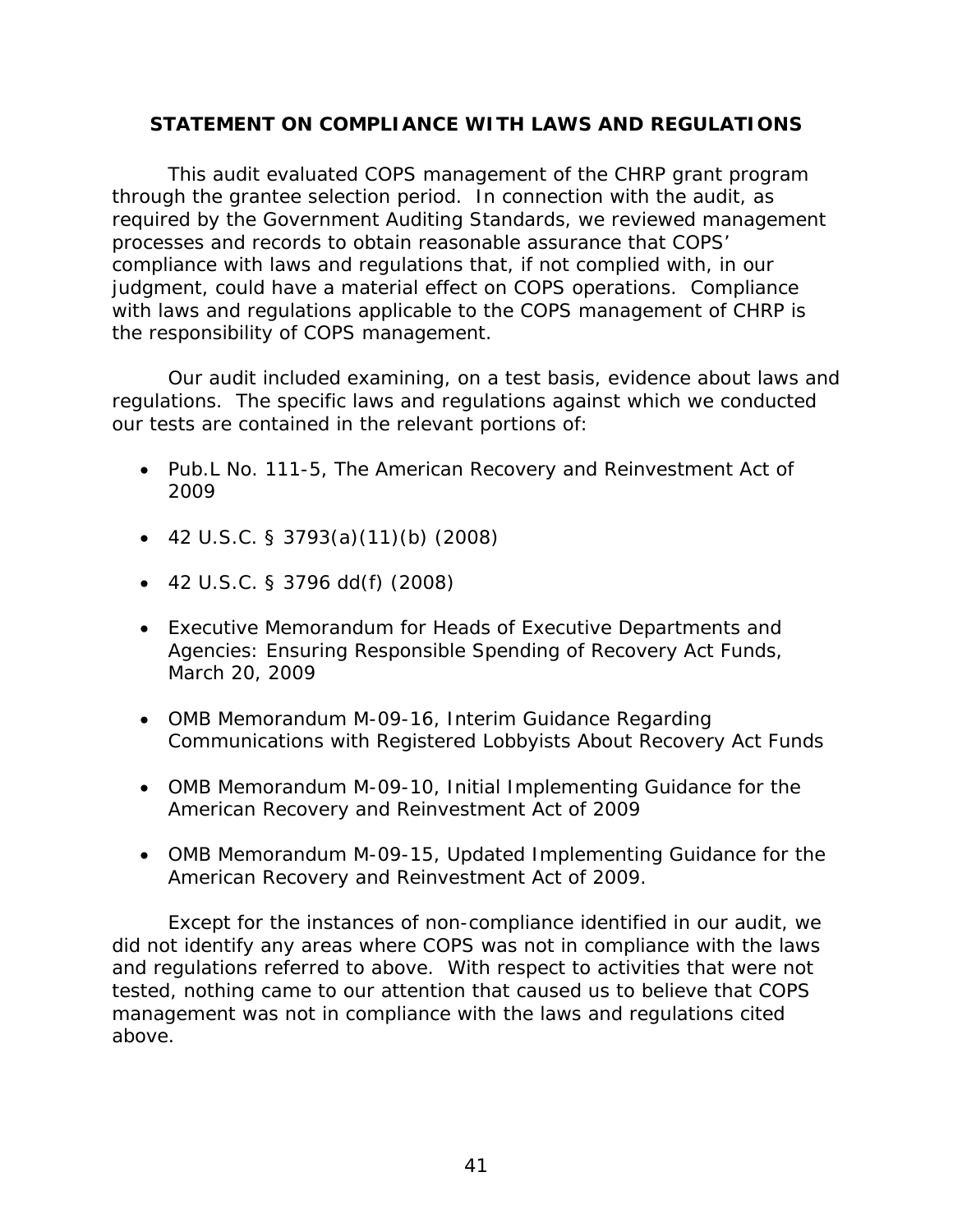## **OBJECTIVES, SCOPE, AND METHODOLOGY**

### **Objectives**

The objectives of this audit were to: (1) evaluate COPS compliance with relevant statutes and executive directives in its design and implementation of CHRP, (2) evaluate the reasonableness of criteria COPS established for CHRP, (3) review technical aspects of the CHRP grantee selection process, and (4) follow up on previous OIG concerns reported to COPS.

### **Scope and Methodology**

We conducted this performance audit in accordance with generally accepted government auditing standards. Those standards require that we plan and perform the audit to obtain sufficient, appropriate evidence to provide a reasonable basis for our findings and conclusions based on our audit objectives. We believe that the evidence obtained provides a reasonable basis for our findings and conclusions based on our audit objectives.

We conducted work at the COPS' headquarters in Washington, D.C. Generally speaking, the scope of this audit covered the entire CHRP grantee selection period beginning with the enactment of the Recovery Act on February 17, 2009, through December 2009.

To perform our audit, we interviewed COPS officials and analyzed documents and data from both COPS and CHRP applicants. Where appropriate we compared results of actions taken by COPS with applicable statutes and executive directives. As described in the report, we completed limited testing of the integrity of the data COPS used to select grantees. We also reviewed the original and revised scoring and ranking processes used to select CHRP grantees.

To complete our analysis of previously identified concerns related to matters of grantee administration common to COPS and OJP, we obtained information from OJP officials directly as necessary.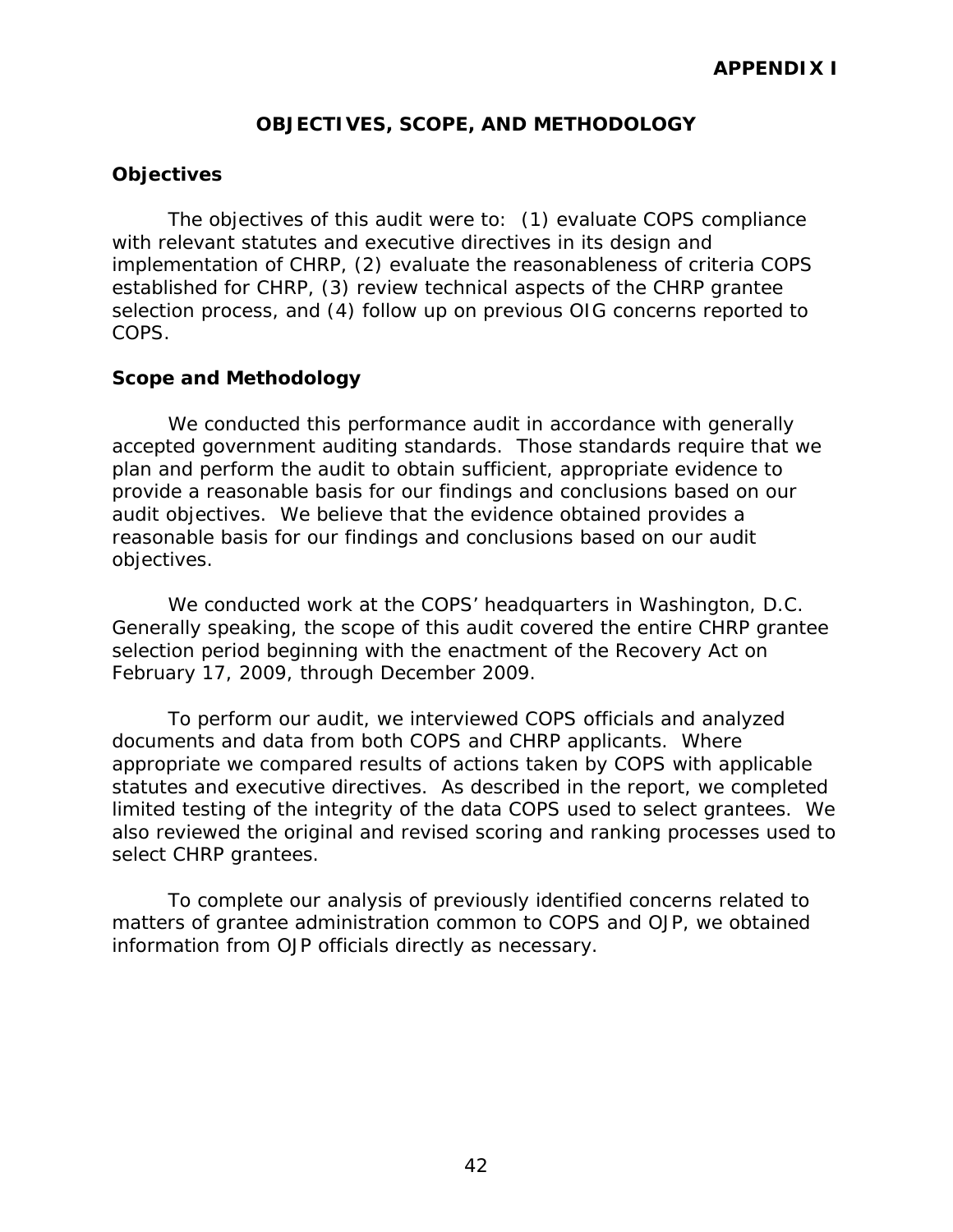## **TECHNICAL REVIEW OF FORMULAS USED IN THE GRANTEE SELECTION METHODOLOGY**

Our technical review of the formulas COPS used to calculate the measures of average rates of change for the scoring of some applicants identified two inaccuracies. To illustrate these inaccuracies, the formulas used by COPS to measure applicant fiscal health are presented through numeric examples below. Our illustration only includes the formula COPS used for the jurisdictional balance indicator metric. However, because COPS used similar formulas for the other indicator metrics, the inaccuracies present in the jurisdictional balance indicator metric are identical to the other formulas for the other indicator metrics.

The formulas for the jurisdictional balance indicator COPS used computed the percentage rate of change from FY 2007 to FY 2008 and the percentage rate of change from FY 2008 to FY 2009 and then took the average percentage rate of change. The rate of change from FY 2007 to FY 2008 is named Change1 and of the rate of change from the FY 2008 to FY 2009 is named Change2. Therefore, the formulas COPS used were as follows:

 $Change1 = \frac{FY08 \text{ Jurisdictional Balance} - FY07 \text{ Jurisdictional Balance}}{T100} *100$ *FY* 07 *Jurisdictional Balance* 

 $Change 2 = \frac{FY09 \text{ Jurisdictional Balance} - FY08 \text{ Jurisdictional Balance}}{100}$ *FY* 08 *Jurisdictional Balance* 

 $Average Change = (Change 1 + Change 2)/2$ 

The first inaccuracy in these formulas was that, when the jurisdictional balance is decreased from one year to the next, the rate of decrease is never less than -100% as the denominator is always larger than the difference. On the other hand, when the jurisdictional balance has increased from one year to the next, the rate of increase can go to any high value without limit, as the denominator could be less than the difference. This shows that the metric measuring any decrease was on one scale while the metric measuring any increase was on a different scale. Therefore, the average change was an inaccurate measure of the indicator. We illustrate this point in the following example: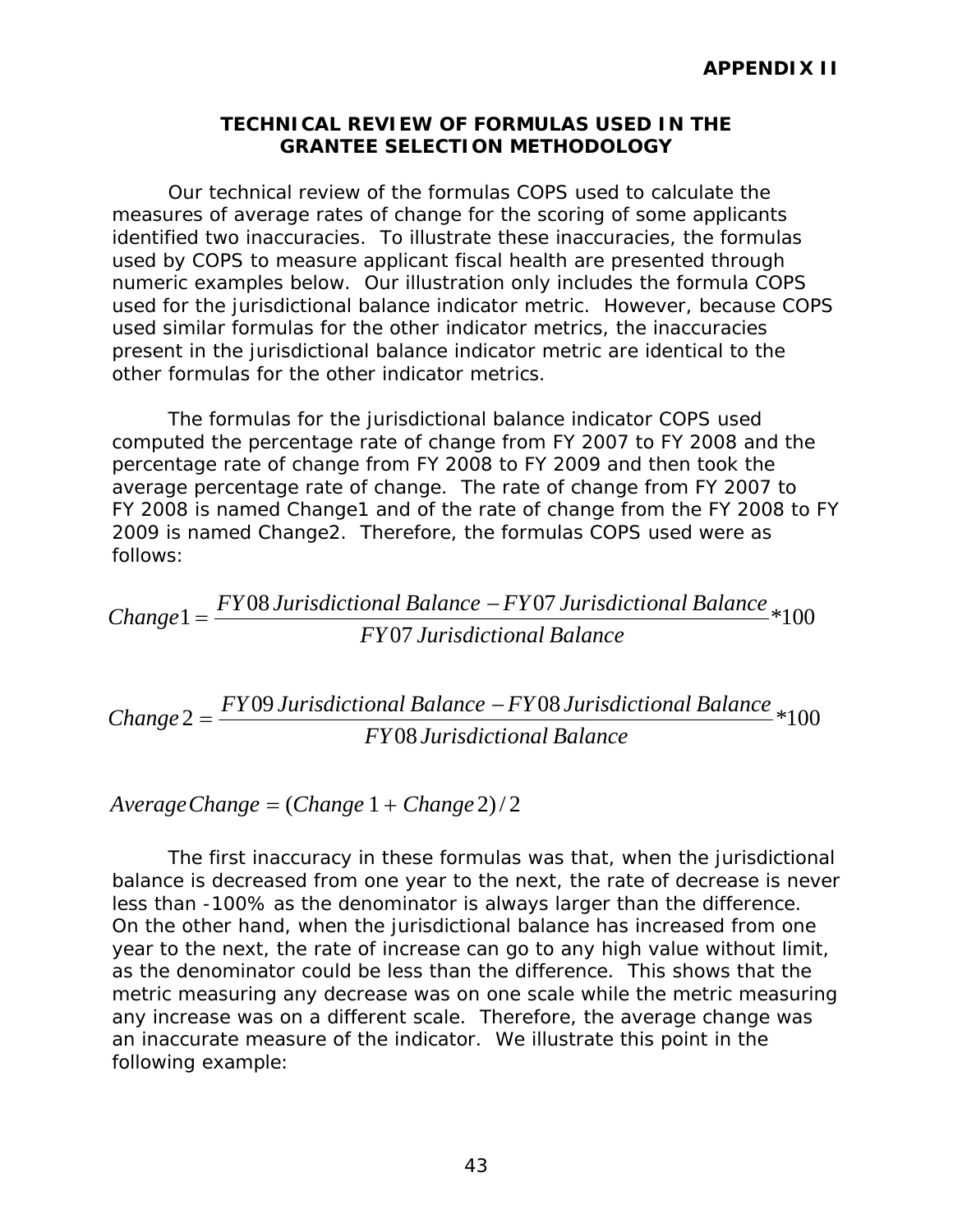For two applicants, Applicant A and Applicant B, assume the three fiscal year's 2007, 2008, and 2009 jurisdictional balance data is given as in Table 1.

|          | Table 1: Jurisdictional Balance of two Applicants in FYs 2007, 2008, |  |  |
|----------|----------------------------------------------------------------------|--|--|
| and 2009 |                                                                      |  |  |

| Applicant   | <b>FY 2007</b> | <b>FY 2008</b> | <b>FY 2009</b> |
|-------------|----------------|----------------|----------------|
| Applicant A | 100            | 96             | oσ             |
| Applicant B | 100            |                |                |

Using COPS' formulas as described above, jurisdictional balance change 1, change 2, and average change computations are provided in Table 2.

| Table 2: FY 2007 to FY 2009 Rate of Change of Jurisdictional Balance |                      |                      |                                |  |  |  |  |  |
|----------------------------------------------------------------------|----------------------|----------------------|--------------------------------|--|--|--|--|--|
| <b>Percentage Rate of Change</b>                                     |                      |                      |                                |  |  |  |  |  |
| <b>Average Rate of Change</b><br>Applicant<br>Change 2<br>Change 1   |                      |                      |                                |  |  |  |  |  |
| Applicant A                                                          | (96-100)/100=-4%     | $(92-96)/96 = -4.2%$ | $(-4\% + (-4.2\%))/2 = -4.1\%$ |  |  |  |  |  |
| Applicant B                                                          | $(2-100)/100 = -98%$ | $(10-2)/2=400%$      | $(-98\% + 400\%)$ /2=+151%     |  |  |  |  |  |

The calculations show that Applicant A has an average rate of change measure of -4.1% while Applicant B has an average rate of change measure of +151%, indicating that Applicant A is in poorer fiscal condition than Applicant B. Consequently, the COPS algorithm gives Applicant A a higher score than Applicant B. However, the jurisdictional balance of Applicant B was reduced from 100 to 10 while that of Applicant A reduced from 100 to 92 and the fiscal condition of Applicant B was worse than Applicant A. Therefore the formula COPS used to measure the indicator of fiscal condition was not accurate.

The second inaccuracy associated with these formulas was that the rate of change value was sometimes unavailable because the formula required division by zero, which resulted in an undefined value. This flaw is illustrated in a numerical example in the Table 3 below.

**Table 3: Jurisdictional Balance of two Applicants in FYs 2007, 2008, and 2009** 

| Applicant   | <b>FY 2007</b> | <b>FY 2008</b> | <b>FY 2009</b> |
|-------------|----------------|----------------|----------------|
| Applicant A |                |                |                |
| Applicant B |                |                | 1,000,000      |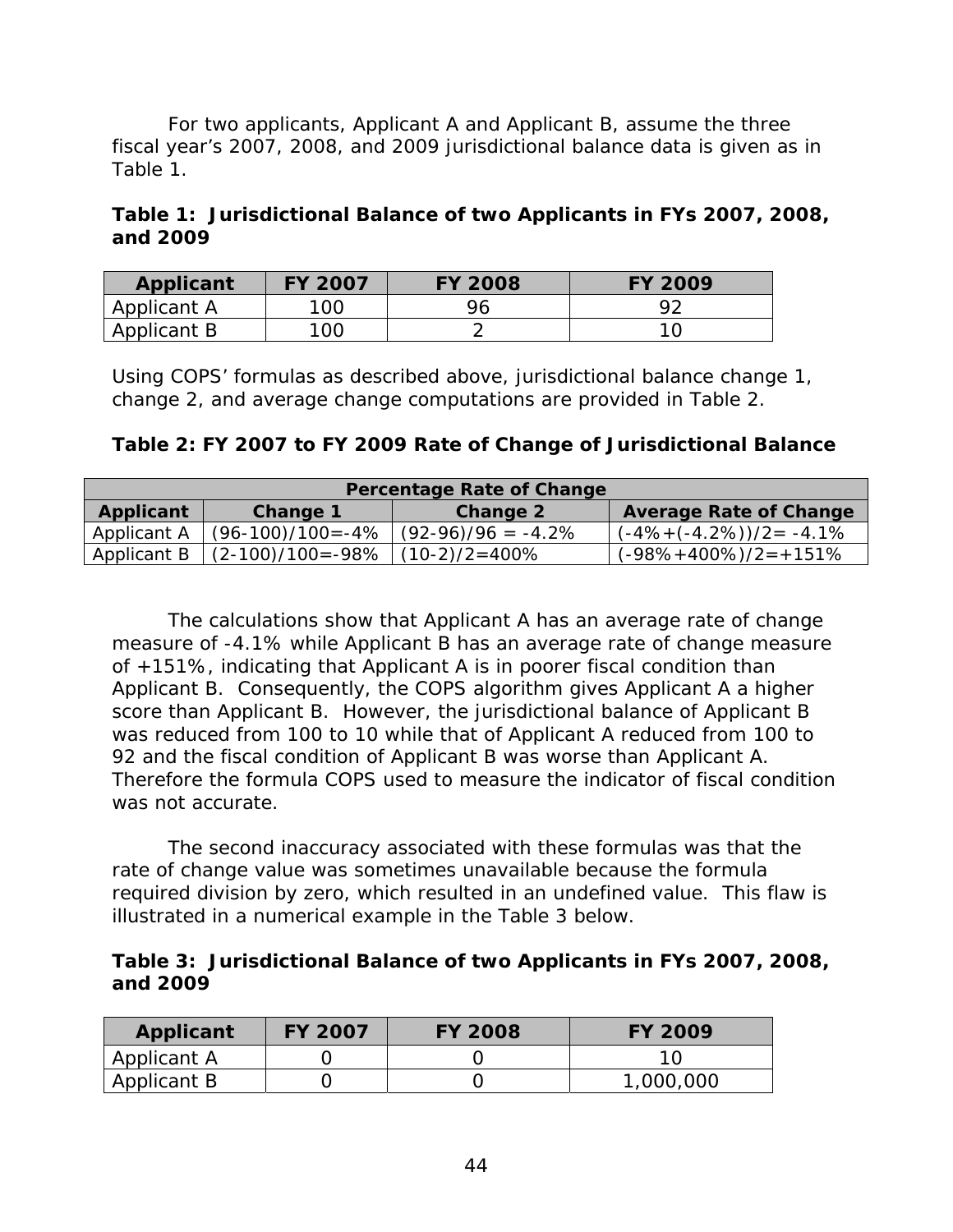COPS' formulas cannot be used to calculate rates of change as the denominator in these cases was zero. To mitigate this computational difficulty, COPS inaccurately applied protocols using the same rates of change for all such cases with the same score. As can be seen in Table 3, the jurisdictional balance indicator of fiscal condition of Applicant A was much worse than that of Applicant B, as Applicant A has improved from 0 to 10 as opposed to Applicant B's change from 0 to 1,000,000. We believe it was inappropriate to use these protocols because they did not capture the desired measurements accurately.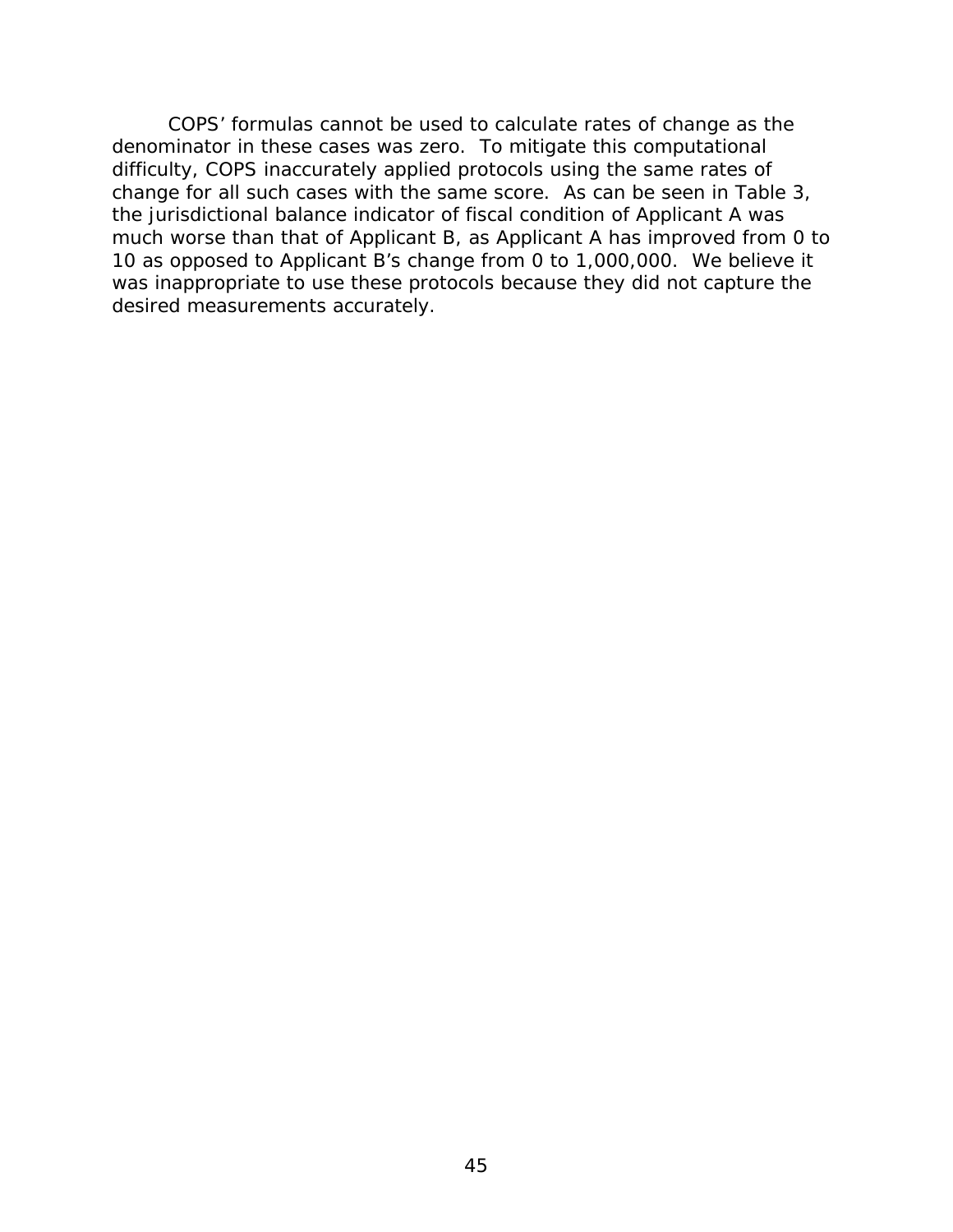## **AGENCIES AFFECTED BY CHRP RESCORING**

## **Grantees That Would Not Have Been Funded CHRP Grants (45 Recipients)**

|                | Agency                                   | <b>Officers</b> | <b>Award Amount</b> |           |
|----------------|------------------------------------------|-----------------|---------------------|-----------|
| $\mathbf{1}$   | Macon County Sheriff's Department, AL    | 1               | \$                  | 114,573   |
| 2              | Colorado River Indian Tribes, AZ         | $\mathbf{1}$    | \$                  | 150,624   |
| 3              | Pittsburg Police Department, CA          | $\overline{2}$  | \$                  | 758,096   |
| 4              | Willows Police Department, CA            | $\mathbf{1}$    | \$                  | 255,843   |
| 5              | Dinuba Police Department, CA             | $\overline{2}$  | \$                  | 543,842   |
| 6              | Sutter Creek Police Department, CA       | $\mathbf{1}$    | \$                  | 238,884   |
| $\overline{7}$ | Clovis Police Department, CA             | 5               | \$                  | 1,526,465 |
| 8              | West Sacramento Police Department, CA    | 3               | \$                  | 973,356   |
| 9              | Siskiyou County Sheriff's Department, CA | $\mathfrak{Z}$  | \$                  | 615,156   |
| 10             | Colorado Springs Police Department, CO   | $\overline{2}$  | \$                  | 418,560   |
| 11             | Black Hawk Police Department, CO         | $\mathbf{1}$    | \$                  | 262,308   |
| 12             | Hollywood Police Department, FL          | 4               | \$                  | 1,132,096 |
| 13             | Winter Garden Police Department, FL      | $\mathfrak{Z}$  | \$                  | 571,362   |
| 14             | Dunnellon Police Department, FL          | $\mathbf{1}$    | \$                  | 144,043   |
| 15             | Adairsville Police Department, GA        | $\mathbf{1}$    | \$                  | 156,726   |
| 16             | City of Villa Rica, GA                   | $\overline{2}$  | \$                  | 321,516   |
| 17             | Clearwater County Sheriff's Office, ID   | $\mathbf{1}$    | \$                  | 144,170   |
| 18             | Riverdale, Village of, IL                | $\overline{2}$  | \$                  | 515,532   |
| 19             | City of LaPorte, IN                      | $\overline{2}$  | \$                  | 382,154   |
| 20             | Edwardsville Police Department, KS       | $\mathbf{1}$    | \$                  | 187,574   |
| 21             | City of Hyden, KY                        | $\mathbf{1}$    | \$                  | 108,363   |
| 22             | Hopkins Police Department, MI            | $\mathbf{1}$    | \$                  | 111,747   |
| 23             | Sugar Creek Police Department, MO        | $\mathbf{1}$    | \$                  | 158,847   |
| 24             | Livingston Police Department, MT         | 1               | \$                  | 172,548   |
| 25             | Richmond County Sheriff's Department, NC | 3               | \$                  | 383,778   |
| 26             | Town of Red Springs, NC                  | 1               | \$                  | 136,356   |
| 27             | Town of Madison, NC                      | 1               | \$                  | 137,840   |
| 28             | Lincoln Police Department, NE            | 4               | \$                  | 679,136   |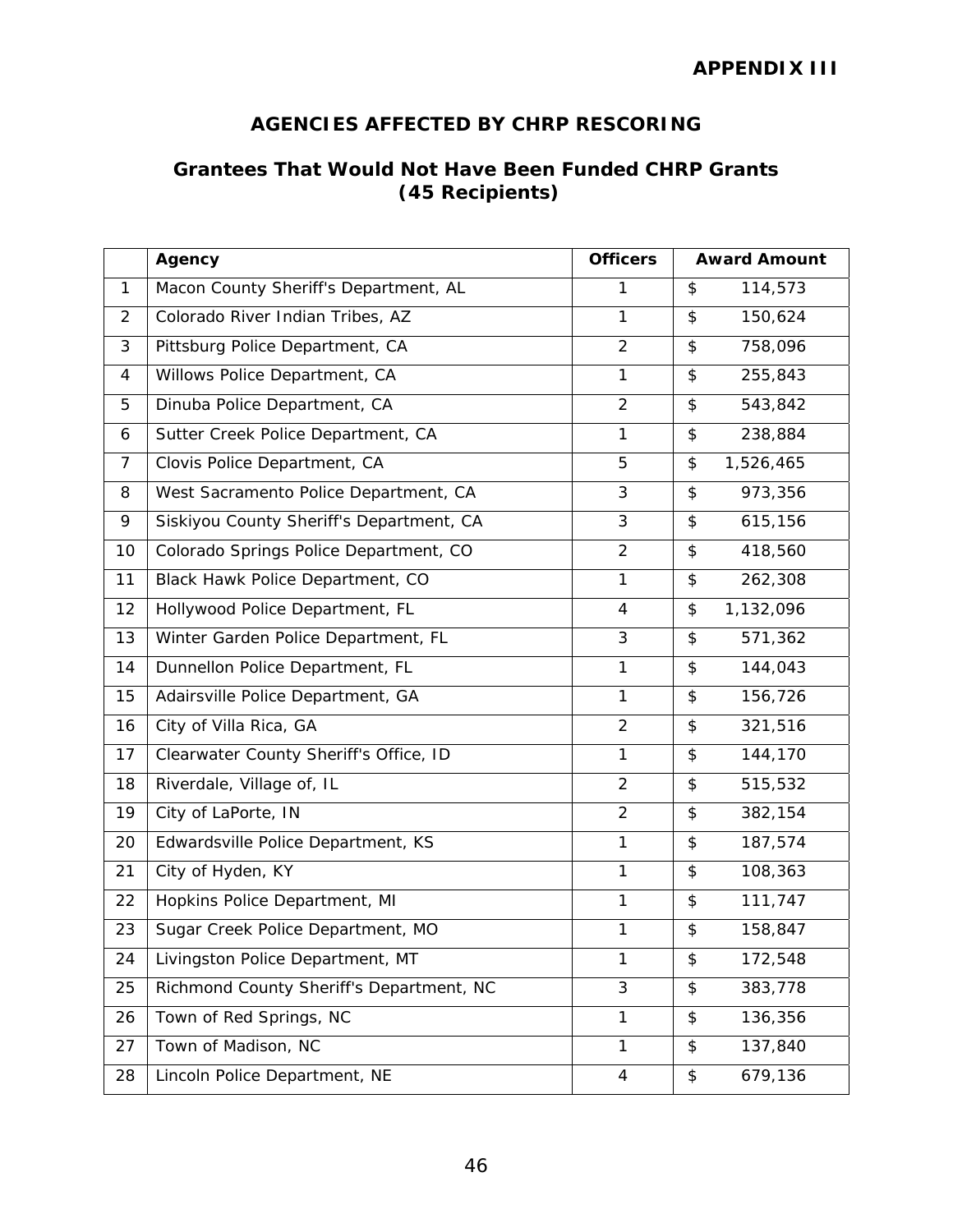| 29 | Franklin Police Department, NH        | 1              | \$<br>180,095 |
|----|---------------------------------------|----------------|---------------|
| 30 | Wakefield Police Department, NH       | 1              | \$<br>188,003 |
| 31 | Reno-Sparks Indian Colony, NV         | 1              | \$<br>176,254 |
| 32 | Russells Point Police Department, OH  | 1              | \$<br>130,428 |
| 33 | Newton Falls Police Department, OH    | 1              | \$<br>195,090 |
| 34 | New Boston Police Department, OH      | 1              | \$<br>154,490 |
| 35 | Wilkinsburg Police Department, PA     | 1              | \$<br>210,795 |
| 36 | Bluffton Police Department, SC        | $\overline{2}$ | \$<br>361,464 |
| 37 | Aiken Department of Public Safety, SC | $\overline{4}$ | \$<br>568,280 |
| 38 | Town of McBee, SC                     | 1              | \$<br>137,686 |
| 39 | Simpsonville Police Department, SC    | $\overline{2}$ | \$<br>252,294 |
| 40 | City of Martin, SD                    | $\mathbf{1}$   | \$<br>140,262 |
| 41 | Normangee Police Department, TX       | 1              | \$<br>137,816 |
| 42 | Roma Police Department, TX            | $\mathbf{1}$   | \$<br>114,733 |
| 43 | Ceredo Police Department, WV          | 1              | \$<br>126,861 |
| 44 | White Hall Police Department, WV      | 1              | \$<br>122,424 |
| 45 | Cameron Police Department, WV         | 1              | \$<br>148,797 |

## **Grantees That Would Have Received Less CHRP Funding (6 Recipients)**

|               | Agency                                | <b>Officers</b> | <b>Award Amount</b> |         |
|---------------|---------------------------------------|-----------------|---------------------|---------|
|               | Boise Police Department, ID           |                 |                     | 503,270 |
| $\mathcal{P}$ | <b>Gulfport Police Department, MS</b> |                 |                     | 156,257 |
| 3             | Tulsa Police Department, OK           | $\mathcal{P}$   | S                   | 389,494 |
| 4             | Oregon City Police Department, OR     |                 |                     | 288,299 |
| 5             | Providence Police Department, RI      |                 |                     | 271,524 |
| 6             | Norfolk Police Department, VA         |                 |                     | 164,529 |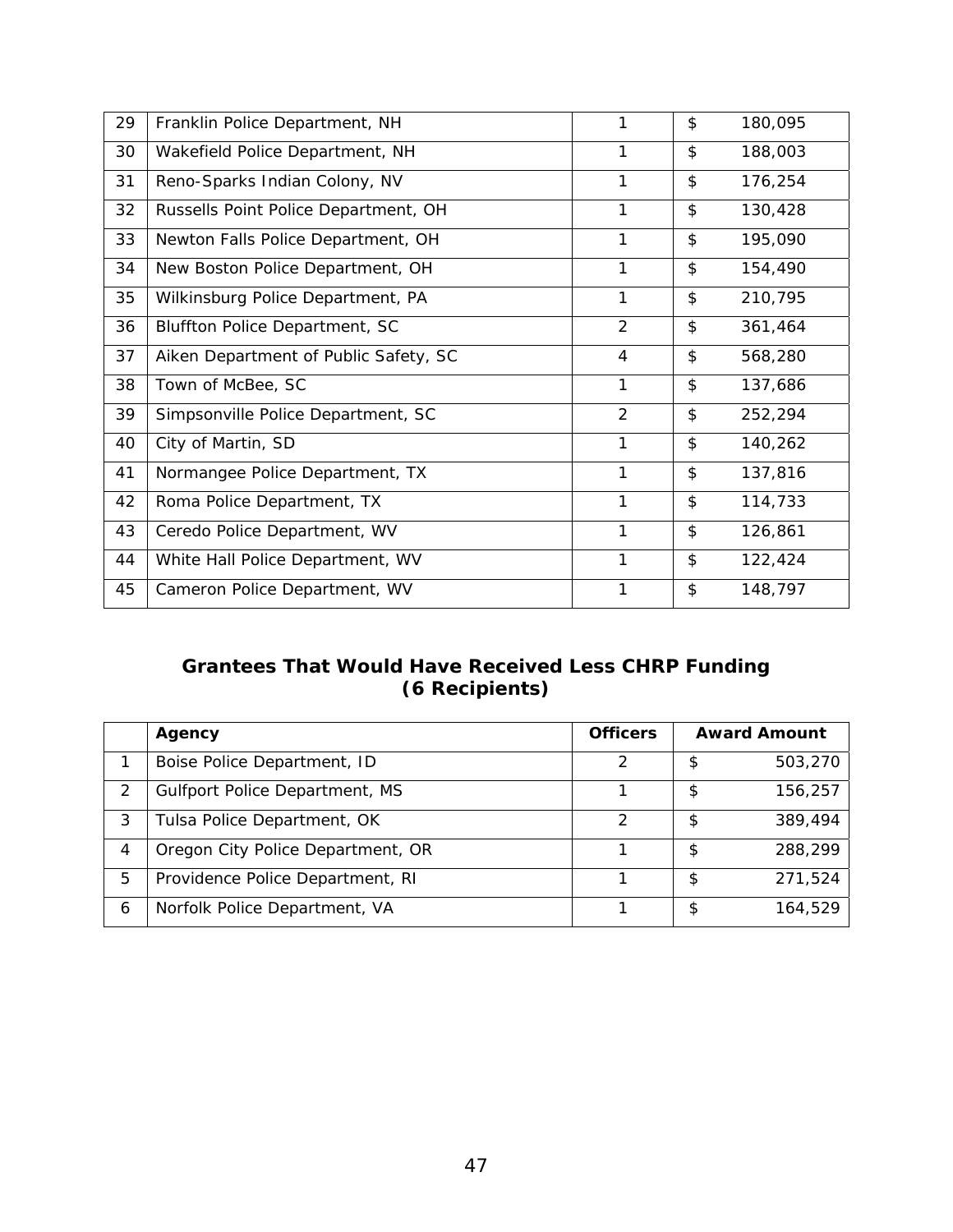## **Agencies That Should Have Been Funded CHRP Grants (34 Applicants)**

|                |                                            |                 | <b>Award</b>                                  |                      |
|----------------|--------------------------------------------|-----------------|-----------------------------------------------|----------------------|
|                | Agency                                     | <b>Officers</b> |                                               | Amount <sup>42</sup> |
| 1              | Petersburg Police Department, AK           | 1               | \$                                            | 249,364              |
| 2              | Casa Grande Police Department, AZ          | $\overline{4}$  | \$                                            | 1,006,404            |
| 3              | Trinity County Sheriff's Department, CA    | $\mathbf{1}$    | \$                                            | 253,465              |
| 4              | Red Bluff Police Department, CA            | $\mathbf{1}$    | \$                                            | 261,087              |
| 5              | Northglenn Police Department, CO           | $\mathfrak{Z}$  | \$                                            | 645,339              |
| 6              | Thornton Police Department, CO             | $\mathbf{1}$    | $\frac{1}{2}$                                 | 223,669              |
| $\overline{7}$ | <b>Bushnell Public Safety, FL</b>          | $\mathbf{1}$    | \$                                            | 158,603              |
| 8              | Hampton Police Department, GA              | $\mathbf{1}$    | \$                                            | 146,892              |
| 9              | Athens Clarke County Police Department, GA | 11              | \$                                            | 1,486,617            |
| 10             | Meridian Police Department, ID             | $\overline{4}$  | \$                                            | 725,932              |
| 11             | Springfield Police Department, IL          | $\overline{7}$  | \$                                            | 1,451,058            |
| 12             | Harlan Police Department, KY               | 1               | \$                                            | 128,625              |
| 13             | Saugus Police Department, MA               | $\mathfrak{Z}$  | \$                                            | 537,945              |
| 14             | Fruitland Police Department, MD            | 1               | \$                                            | 203,670              |
| 15             | Tawas Police Authority, MI                 | $\mathbf{1}$    | \$                                            | 187,442              |
| 16             | Lansing Township Police Department, MI     | $\mathbf{1}$    | \$                                            | 225,804              |
| 17             | City of Saint Clair, MO                    | $\mathbf{1}$    | \$                                            | 163,446              |
| 18             | Duck Hill Police Department, MS            | $\mathbf{1}$    | \$                                            | 111,404              |
| 19             | Cut Bank Police Department, MT             | $\mathbf{1}$    | \$                                            | 134,865              |
| 20             | Grand Island Police Department, NE         | 3               | \$                                            | 576,528              |
| 21             | Boardman Township, OH                      | $\overline{2}$  | \$                                            | 524,246              |
| 22             | Chillicothe Police Department, OH          | 2               | \$                                            | 446,722              |
| 23             | Del City Police Department, OK             | $\overline{2}$  | \$                                            | 351,232              |
| 24             | McLoud Police Department, OK               | $\mathbf{1}$    | \$                                            | 99,937               |
| 25             | Borough of West Hazleton, PA               | 1               | \$                                            | 176,912              |
| 26             | City of Groton, SD                         | $\mathbf{1}$    | \$                                            | 142,788              |
| 27             | Lenoir Police Department, TN               | $\mathbf{1}$    | $\, \, \raisebox{12pt}{$\scriptstyle \circ$}$ | 212,266              |

 $\overline{a}$  $42$  This award amount is taken from information submitted by the applicant and the actual amount to be awarded may increase or decrease based on COPS' final review of the applicant's grant request.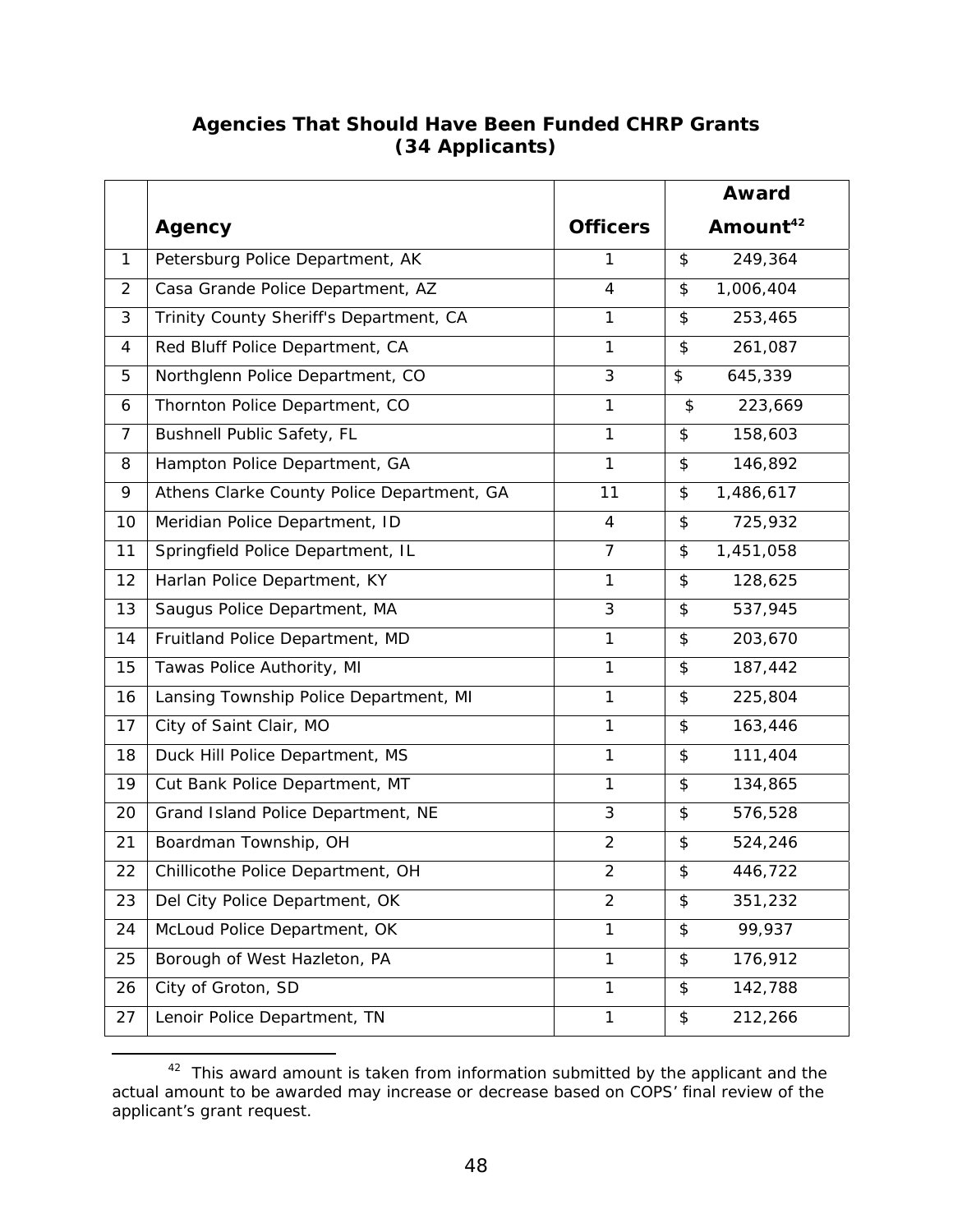| 28 | Covington Police Department, TN    | 2             | \$<br>353,544 |
|----|------------------------------------|---------------|---------------|
| 29 | Waller Police Department, TX       |               | \$<br>178,572 |
| 30 | San Juan Police Department, TX     | っ             | \$<br>282,108 |
| 31 | Vidor Police Department, TX        |               | \$<br>186,689 |
| 32 | Glade Spring Police Department, VA |               | \$<br>107,869 |
| 33 | Moses Lake Police Department, WA   | $\mathcal{D}$ | \$<br>453,864 |
| 34 | Gillett Police Department, WI      |               | \$<br>191,329 |

## **Grantees That Should Have Received More CHRP Funding (6 Recipients)**

|   | Agency                              | <b>Officers</b> | Award Amount <sup>42</sup> |
|---|-------------------------------------|-----------------|----------------------------|
|   | Wichita Police Department, KS       |                 | 204,597                    |
|   | Canton Police Department, MS        |                 | \$<br>123,393              |
| 3 | Concord Police Department, NH       | $\mathcal{P}$   | \$<br>415,088              |
| 4 | Nye County Sheriff's Department, NV |                 | \$<br>216,539              |
| 5 | Memphis Police Department, TN       | 13              | \$<br>2,229,357            |
| 6 | Morgantown Police Department, WV    | っ               | \$<br>334,816              |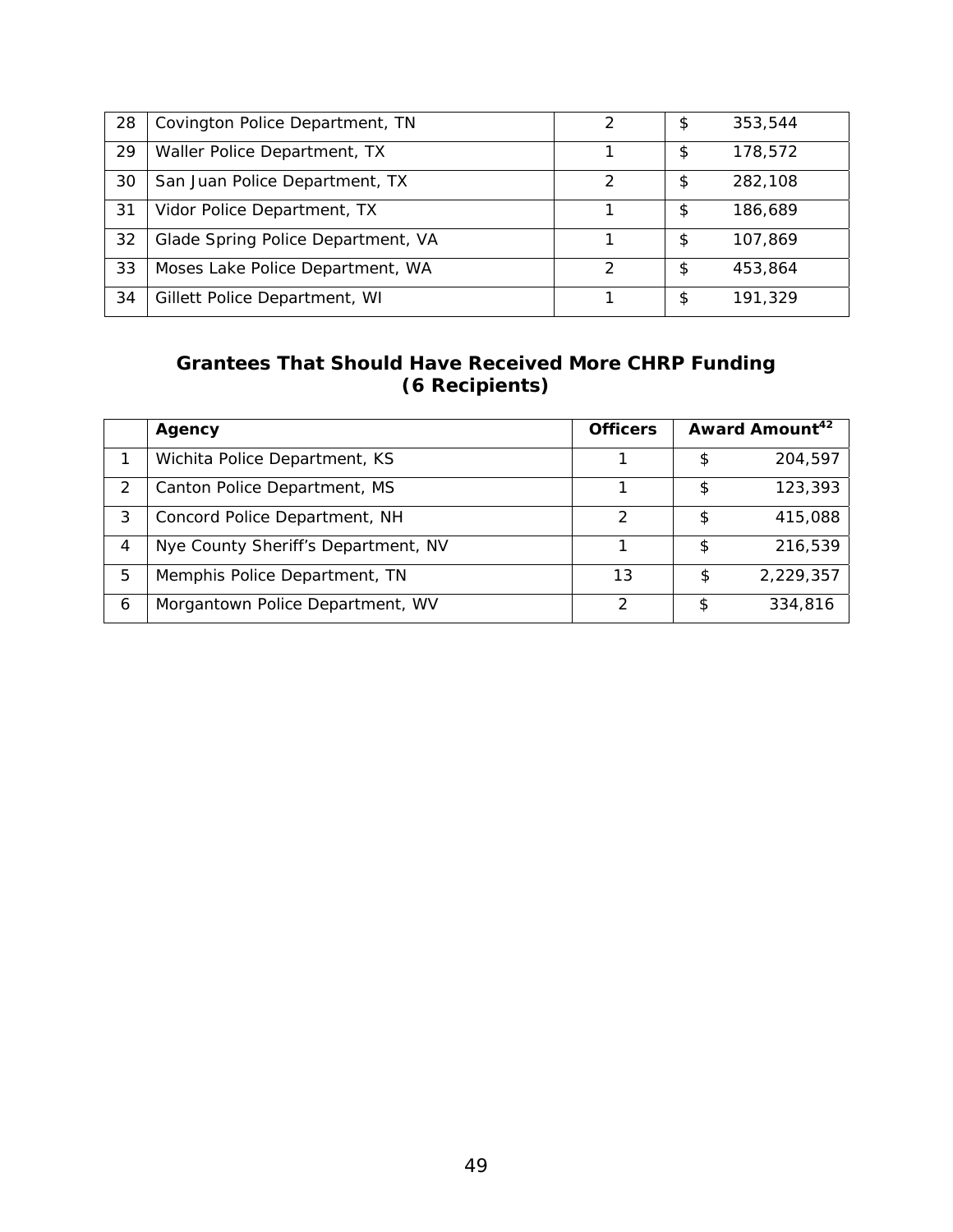## **AGENCIES THAT WITHDREW FROM CHRP**

|                | <b>Agency</b>                                                      |
|----------------|--------------------------------------------------------------------|
| $\mathbf{1}$   | City of Plainview, AR                                              |
| 2              | Delaware Department of Natural Resources and Environmental Control |
| 3              | City of Jacksonville Beach, FL                                     |
| $\overline{4}$ | Lee County Sheriff's Office, FL                                    |
| 5              | Florida Department of Law Enforcement, FL                          |
| 6              | Winter Haven PD, FL                                                |
| $\overline{7}$ | Middle Georgia College, GA                                         |
| 8              | Christian County Sheriff's Office, IL                              |
| 9              | Village of Waterman, IL                                            |
| 10             | Menifee County Sheriff's Department, KY                            |
| 11             | Cheyenne and Arapahoe Tribes, OK                                   |
| 12             | High Point, NC                                                     |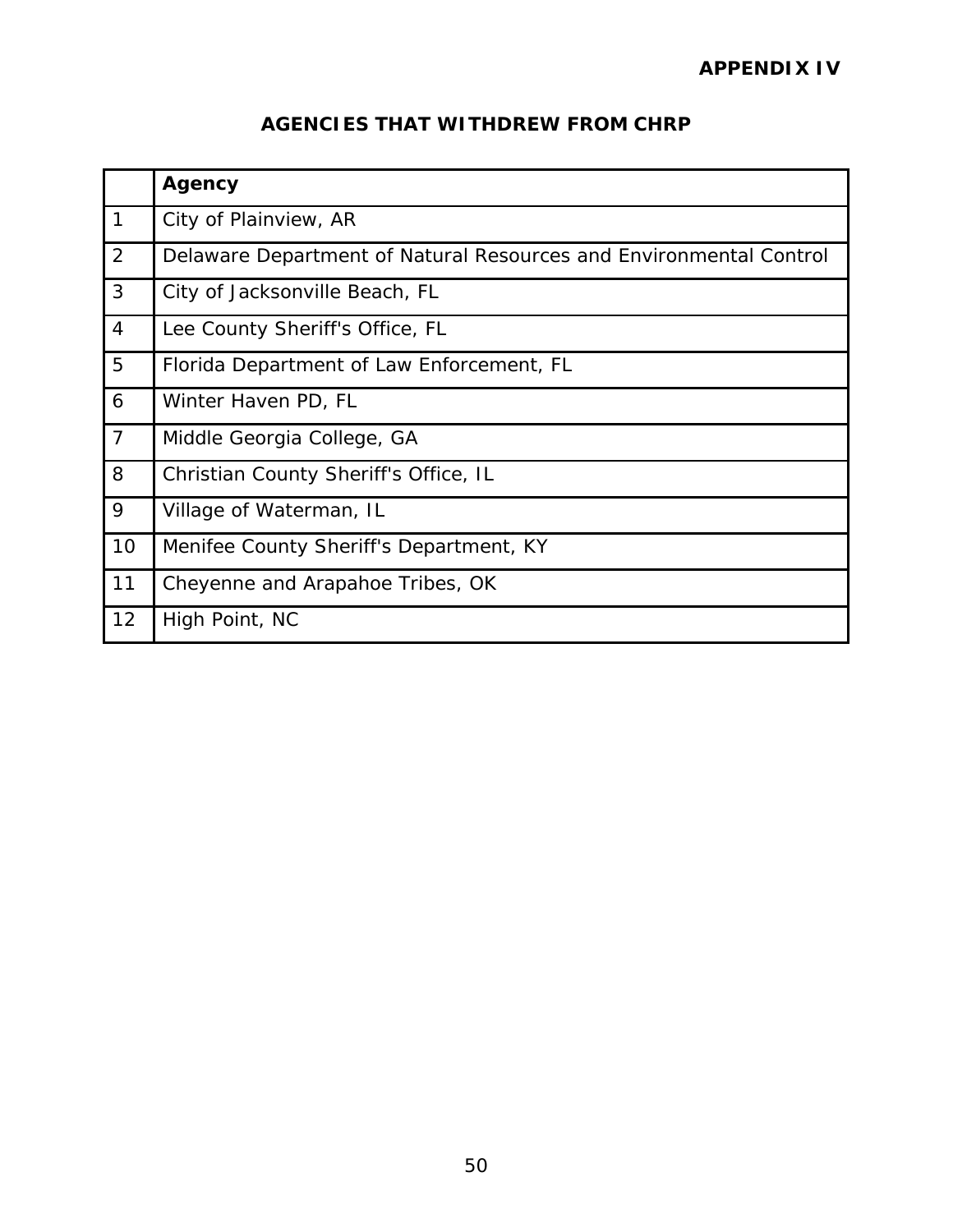OMB Number: 1103-0098 Expiration Date: 09/30/2009

# **COPS Hiring Recovery Program (CHRP) Application**

COPS Application Attachment to SF-424

The COPS Hiring Recovery Program (CHRP) is a competitive grant program that provides funding directly to law enforcement agencies having primary law enforcement authority to create and preserve jobs and to increase their community policing capacity and crime-prevention efforts. CHRP funding is available to hire full-time career law enforcement officers. There is no local matching requirement, but grant funding will be based on your agency's current entry-level salaries and benefits for sworn officer positions. Any additional costs for higher salaries and benefits for positions hired under the CHRP grant must be paid for by the grantee agency.

In preparing your agency's grant application, please be advised that grantees are prohibited from reducing state, local, or tribal funding for sworn officer positions *as a direct result of* applying for and/or receiving this CHRP grant. Instead, this program is intended to supplement the amount of state, local, or tribal funding that your agency would otherwise be able to budget for sworn officer positions.

In addition, at the conclusion of federal funding, grantees must retain all sworn officer positions awarded under the CHRP grant. The retained CHRP-funded positions should be added to your agency's law enforcement budget with state and/or local funds, over and above the number of locally-funded sworn officer positions that would have existed in the absence of the grant.

 need for federal assistance to address its public safety needs and to preserve and create jobs. To the extent possible, all data should come from a publicly verifiable source, and documentation may be requested by the COPS Office. This information will be used to evaluate your jurisdiction's

## **SECTION 1: EXECUTIVE INFORMATION**

*Note: Listing individuals without ultimate programmatic and financial authority for the grant could delay the review of your application, or remove your application from consideration.* 

## **A. Applicant ORI Number: \_\_ \_ \_ \_ \_ \_ \_ \_**

**B. Applicant DUNS Number:** \_\_ \_ \_ \_ \_ \_ \_ \_ \_ \_ *\_* \_ *A Data Universal Numbering System (DUNS) number is required. A DUNS number is a unique nine-digit sequence recognized as the universal standard for identifying and keeping track of entities receiving federal funds. For more*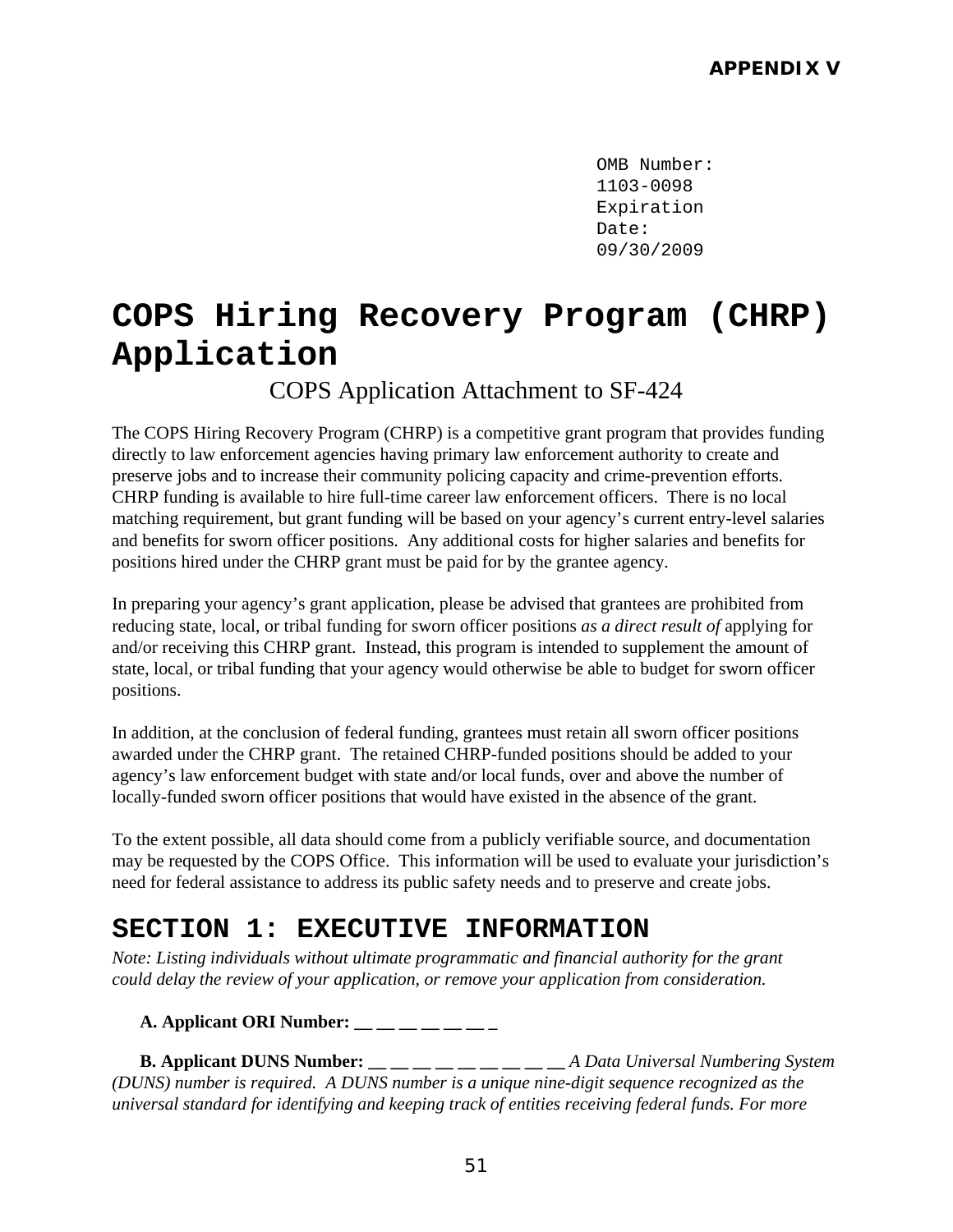*information about how to obtain a DUNS number, please refer to the How to Apply section of the COPS Application Guide.* 

**C. Central Contractor Registration (CCR)** *All applicants are required to maintain current registrations in the Central Contractor Registration (CCR) database. The CCR database is the repository for standard information about federal financial assistance applicants, recipients, and sub-recipients. For more information about how to register with the CCR, please refer to the How to Apply section of the COPS Application Guide. Please note that applicants must update or renew their CCR at least once per year to maintain an active status.*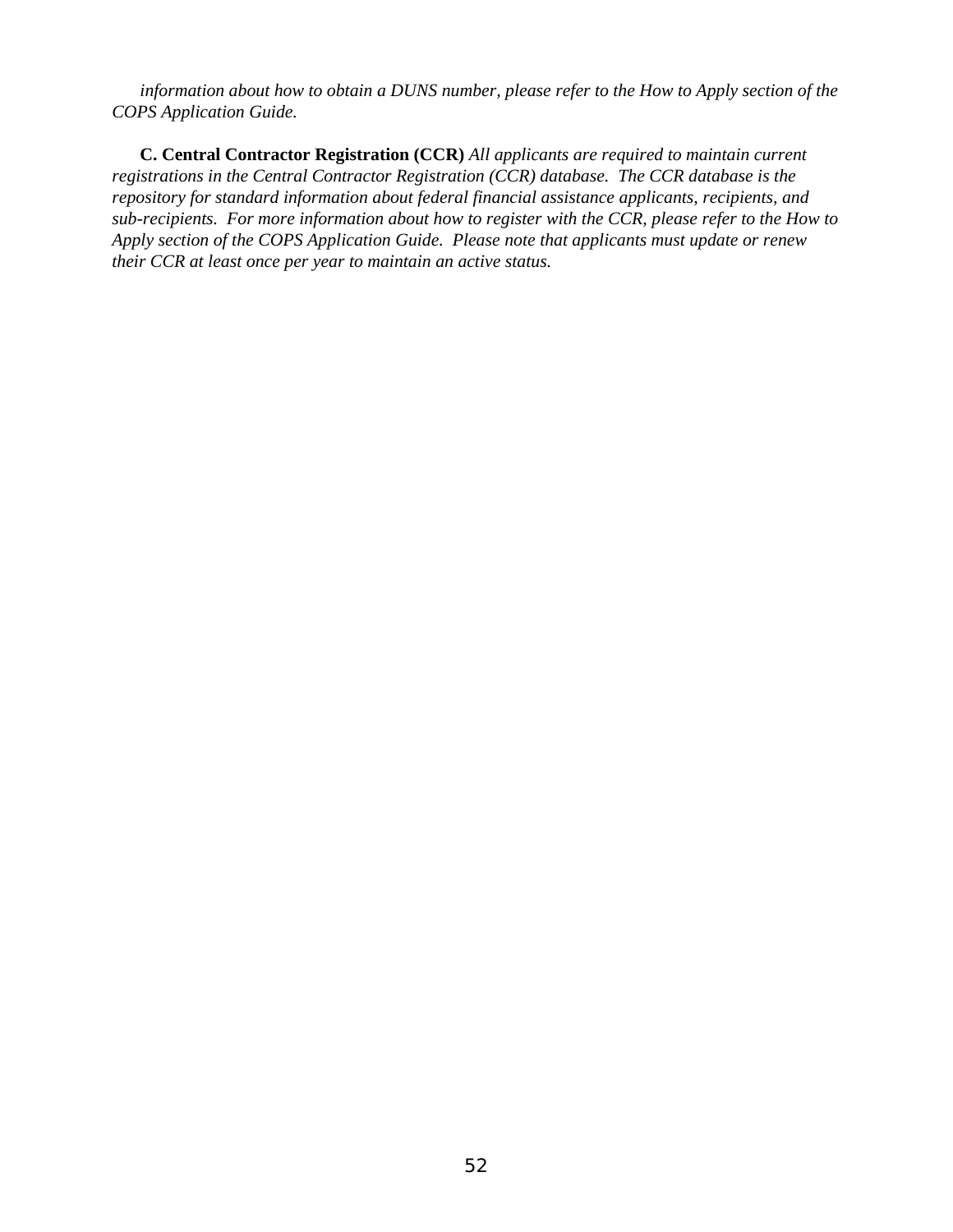**Does your agency have an active registration with the Central Contractor Registry? Yes No** 

**If no, will your agency agree to have an active registration with the Central Contractor Registry before any COPS grant funding is awarded? Yes No** 

#### **D. GNIS ID: \_\_ \_\_ \_\_ \_\_ \_\_ \_\_ \_\_**

*Please enter your Geographic Names Information System (GNIS) Identification Number. This is a unique ID assigned to all geographic entities by the U.S. Geological Survey. To look up your GNIS Feature ID, please go to the website: http://.geonames.usgs.gov/domestic/index.html. For more information about how to obtain a GNIS number, please refer to the How to Apply section of the CHRP Application Guide.* 

|  |       | E. Law Enforcement Executive/Program Official Information: |
|--|-------|------------------------------------------------------------|
|  | . 7 1 |                                                            |

| or equivalent). |        |            |         |
|-----------------|--------|------------|---------|
| Title:          |        |            |         |
| First Name:     | MT:    | Last Name: | Suffix: |
| Agency Name:    |        |            |         |
| Street Address  |        |            |         |
| 1:              |        |            |         |
| Street Address  |        |            |         |
| 2:              |        |            |         |
| City:           | State: | Zip Code:  |         |
| Telephone:      | Fast:  |            |         |
| $E$ -mail:      |        |            |         |

*For Law Enforcement Agencies: Enter the law enforcement executive's name and contact information. This is the highest ranking law enforcement official within your jurisdiction (e.g., Chief of Police, Sheriff,* 

#### **Type of Agency:**

#### **F. Government Executive/Financial Official Information:**

*For Government Agencies: Enter the government executive's name and contact information. This is the highest ranking official within your jurisdiction (e.g., Mayor, City Administrator, Tribal Chairman, or equivalent).* 

| Title: First Name: MI: Last Name: |        | Suffix: Agency Name: Street Address 1: Street |
|-----------------------------------|--------|-----------------------------------------------|
| Address 2: City:                  | State: | Zip Code: Telephone: Fax: E-                  |
| mail:                             |        |                                               |
| <b>Type of Government Entity:</b> |        |                                               |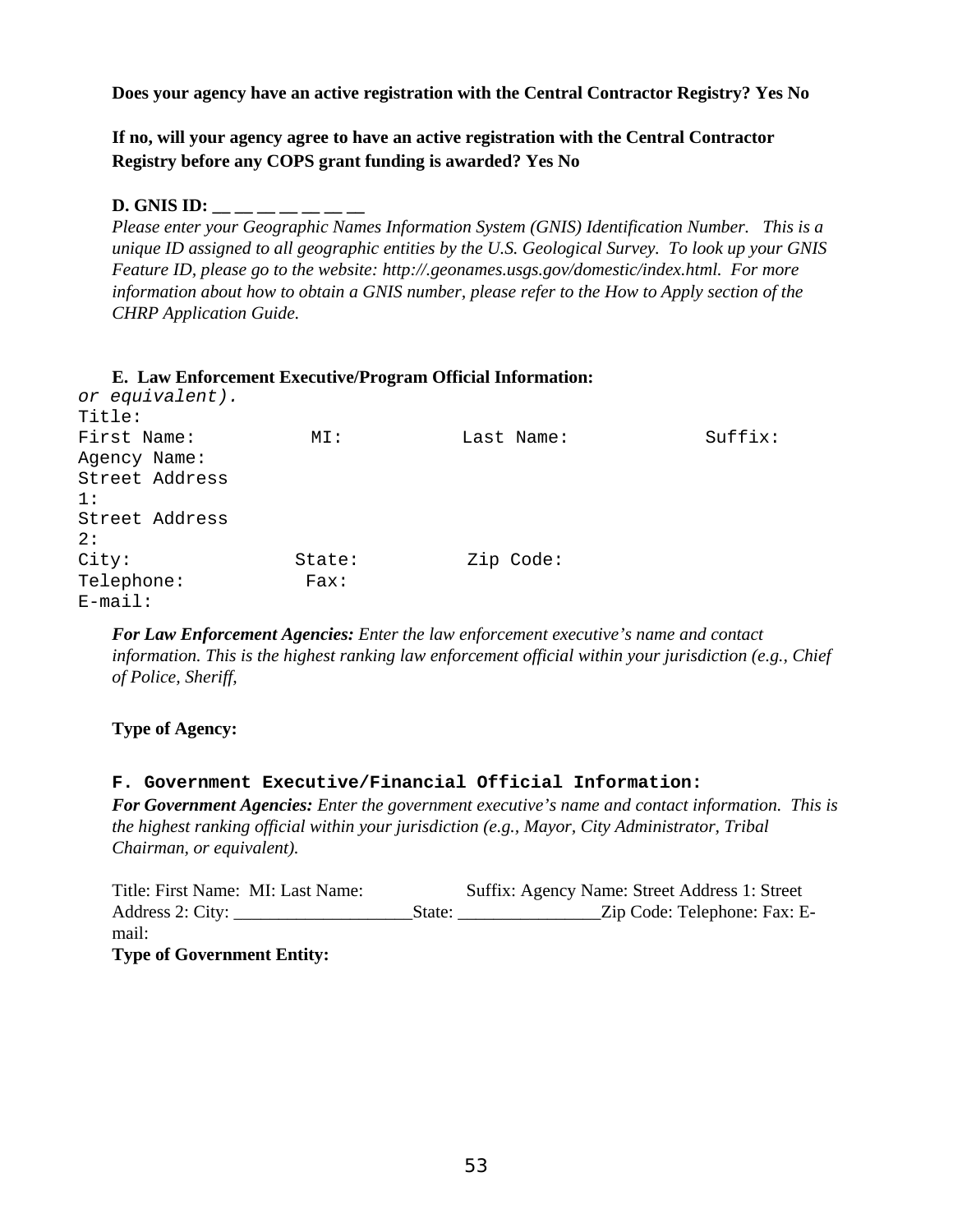# **SECTION 2: GENERAL AGENCY INFORMATION**

#### **A. General Applicant Information**

1. Cognizant Federal Agency: \_\_\_\_\_\_\_\_\_\_\_\_\_\_\_\_\_\_\_\_\_\_\_\_\_\_\_\_\_\_\_\_\_\_\_\_\_\_\_

 $\overline{\phantom{a}}$  , where  $\overline{\phantom{a}}$  , where  $\overline{\phantom{a}}$  , where  $\overline{\phantom{a}}$ 

*Enter your jurisdiction's Cognizant Federal Agency. A Cognizant Federal Agency, generally, is the federal agency from which your jurisdiction receives the most federal funding. Your Cognizant Federal Agency also may have been previously designated by the Office of Management and Budget* 

2. Fiscal Year: \_ \_/\_ \_ /\_ \_ \_ to \_ \_/\_ \_ /\_ \_ \_ (mo/day/yr) *Enter your jurisdiction's fiscal year.*  3. Jurisdictional population as of the 2000 U.S. Census:

 Check here if the jurisdictional population is not represented by U.S. Census figures (e.g., colleges, special agencies, school police departments, etc.). (*If checked, skip Question 4 and go to Question 5*)

4. Enter the total jurisdictional population as of the 2007 Census Estimate. The Census Estimate can be looked up in the American FactFinder at http://FactFinder.census.gov.

5. If the jurisdictional population is not represented by U.S. Census figures, please indicate the size of the population in 2007:

Please indicate the source of this estimate:

*(Question 5 is N/A unless the checkbox in #3 above is checked)* 

 investigation of crime within its jurisdiction.] 6. Do officers have primary law enforcement authority for this entire jurisdictional population? [An agency with primary law enforcement authority is defined as the first responder to calls for service, and has ultimate and final responsibility for the prevention, detection, and/or

 $YES \quad \_\ NO \quad \_\_\$ *(If yes, skip to section B below)* 

*\_\_\_\_\_\_\_\_\_\_\_\_\_\_\_\_\_\_\_\_\_\_\_\_\_\_\_\_\_\_\_\_\_* 

a) If NO, what is the actual population for which your department has primary law enforcement authority? For example, your service population may be the 2007 Census Estimate minus the population of the incorporated towns and cities that have their own police departments within your geographic boundaries. \_\_\_\_\_\_\_\_\_\_\_

#### **B. Law Enforcement Agency Information**

#### **1. Enter the Current Fiscal Year Budgeted Sworn Force Strength:**

Full-time: Part-time:

*The budgeted number of sworn officer positions is the number of sworn positions your agency has funded within its budget, including state, Bureau of Indian Affairs, and locally-funded vacancies. Do*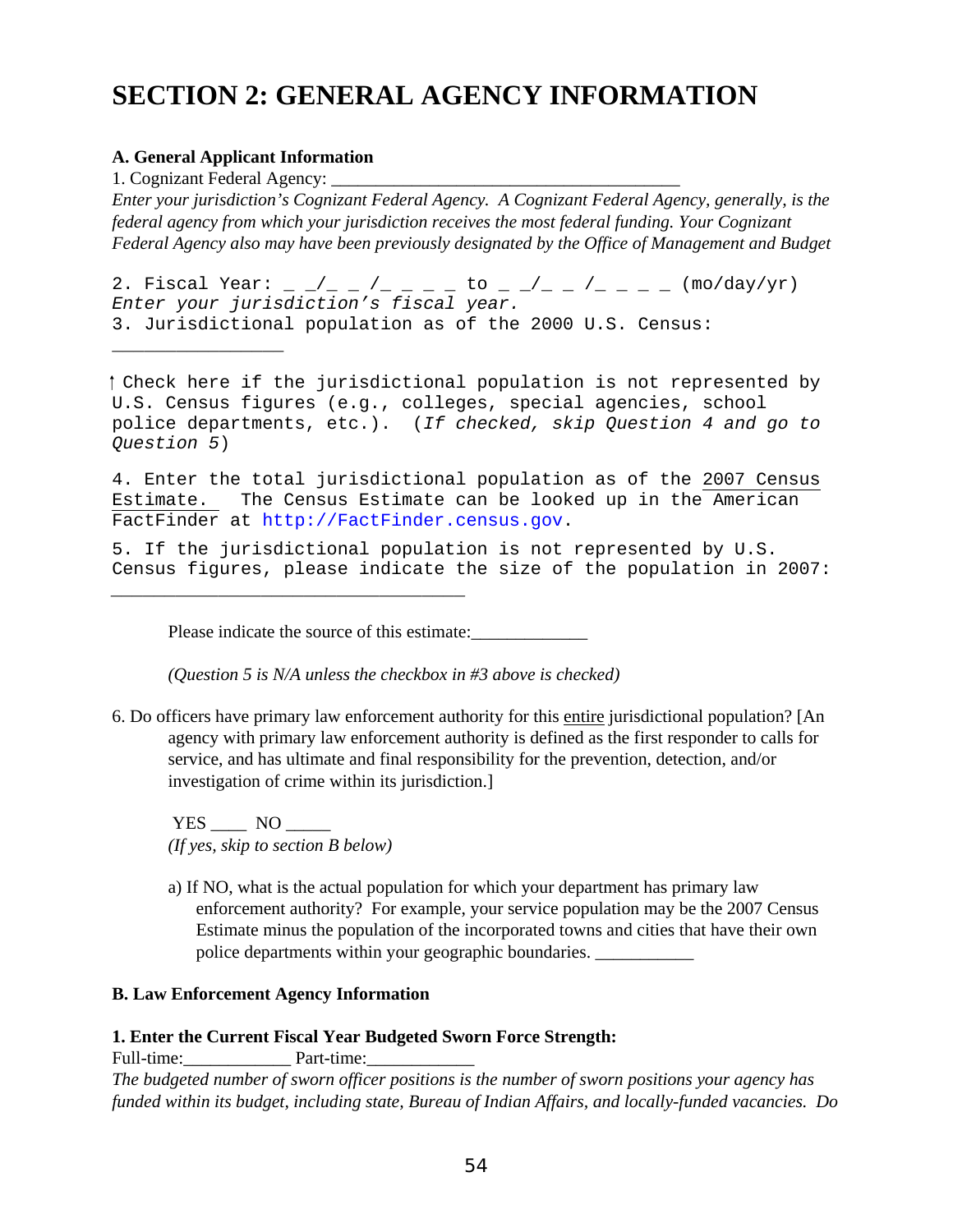*not include unfunded vacancies or unpaid/reserve officers.* 

**2. Enter the Actual Sworn Force Strength as of the Date of This Application:** 

Full-time: Part-time:

*The actual number of sworn officer positions is the actual number of sworn positions employed by your agency as of the date of this application. Do not include funded but currently vacant positions or unpaid positions.* 

# **SECTION 3: CHRP PROGRAM REQUEST**

 who have already been laid off, or are currently scheduled to be laid off on a future date*,* as a result Your agency may apply for COPS funds to use on or after the official grant award start date to hire new, additional officer positions (including filling existing unfunded vacancies) or rehire officers of state, local or tribal budget reductions. Please base your application request on your agency's current anticipated needs for funding in these primary categories. Please also be mindful of the initial three-year grant period and your agency's ability to fill and retain the officer positions awarded, while following your agency's established hiring policies and procedures.

As described in detail in the CHRP Application Guide, it is imperative that applicants understand that the COPS statute nonsupplanting requirement mandates that CHRP funds may be used only to supplement (increase) a grantee's law enforcement budget for sworn officer positions and may not supplant (replace) state, local, or tribal funds that a grantee otherwise would have spent on officer positions if it had not received a CHRP award. This means that if your agency plans to:

(a) Hire new officer positions (including filling existing officer vacancies that are no longer funded in your agency's budget): It must hire these additional positions on or after the official grant award start date, above its current budgeted (funded) level of sworn officer positions, and otherwise comply with the nonsupplanting requirement as described in detail in the CHRP Application Guide and Grant Owner's Manual;

(b) Rehire officers who have *already been laid off* (at the time of application) as a result of state, local, or tribal budget cuts: It must rehire the officers on or after the official grant award start date, maintain documentation showing the date(s) that the positions were laid off and rehired, and otherwise comply with the nonsupplanting requirement as described in detail in the CHRP Application Guide and Grant Owner's Manual;

(c) Rehire officers who are (at the time of application) *currently scheduled to be laid off on a future date* as a result of state, local, or tribal budget cuts: It must continue to fund the officers with its own funds from the grant award start date until the date of the scheduled lay-off (for example, if the CHRP award start date is September 1 and the lay-off is scheduled for November 1, then the CHRP funds may not be used to fund the officers until November 1, the date of the scheduled layoff), identify the number and date(s) of the scheduled lay-off(s) in this application [see below], maintain documentation showing the date(s) and reason(s) for the lay-off, and otherwise comply with the nonsupplanting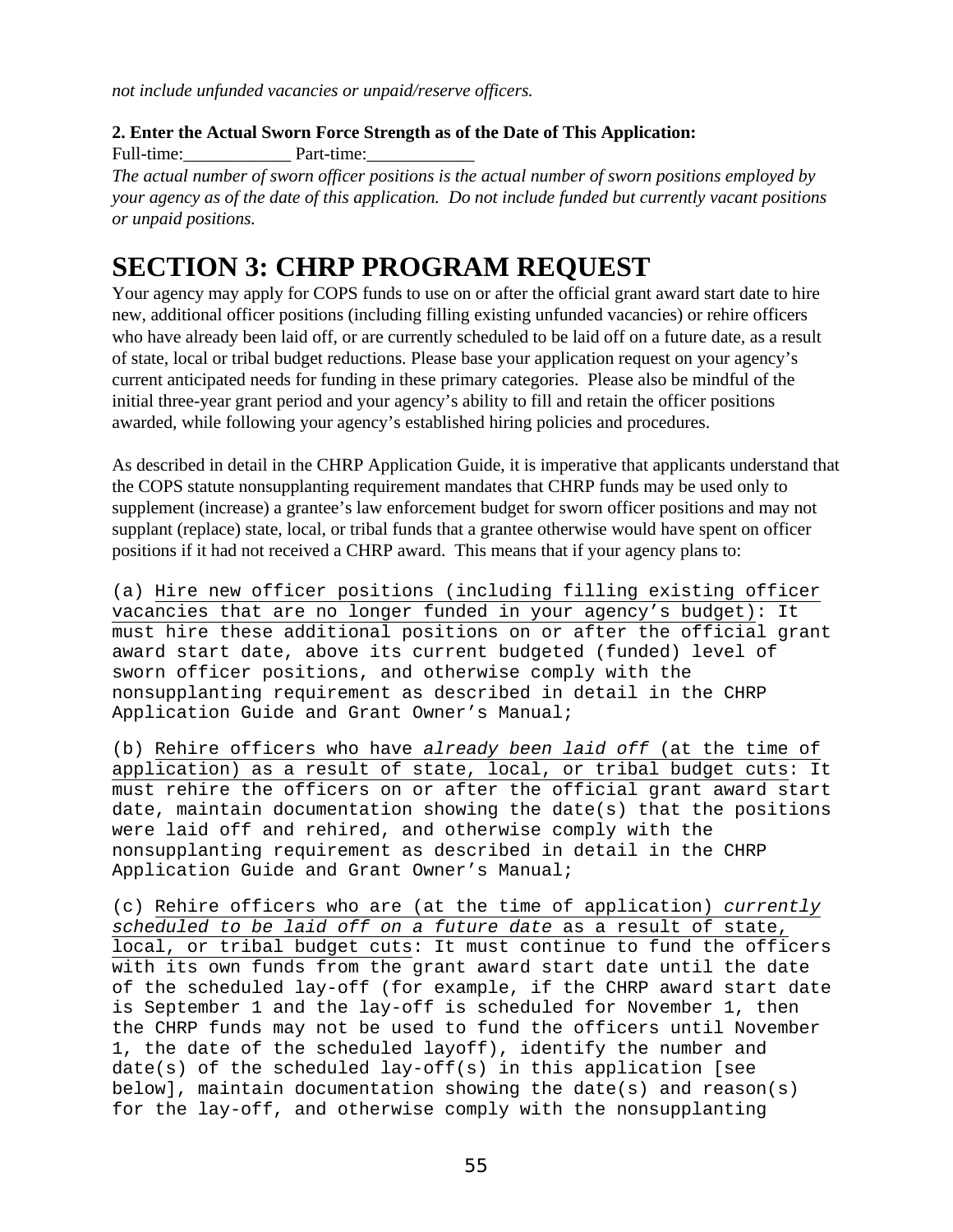requirement as described in detail in the CHRP Application Guide and Grant Owner's Manual. [Please note that as long as your agency can document the date that the lay-off(s) would occur if the CHRP funds were not available, it may transfer the officers to the CHRP funding on or immediately after the date of the lay-off without formally completing the administrative steps associated with a layoff for each individual officer.]

Documentation that may be used to prove that scheduled lay-offs are occurring for local economic reasons that are unrelated to the availability of CHRP grant funds may include (but are not limited to) council or departmental meeting minutes, memoranda, notices, or orders discussing the lay-offs; notices provided to the individual officers regarding the date(s) of the layoffs; and/or budget documents ordering departmental and/or jurisdiction-wide budget cuts. These records must be maintained with your agency's CHRP grant records during the grant period and for three years following the official closeout of the CHRP grant in the event of an audit, monitoring, or other evaluation of your grant compliance. The following tips are designed to help comply with the program and financial requirements associated with the administration of your grant. http://www.cops.usdoj.gov/Default.asp?Item=2116

When completing the questions below, please base your responses on your agency's current (at the time of application) needs for funding in the three hiring categories (new hires, rehires of previously laid off officers, and rehiring officers who are scheduled to be laid off on a specific future date). CHRP grant awards will be made for officer positions requested in each of these three categories and recipients of CHRP awards are required to use awarded funds for the specific categories awarded.

 officer positions requested in each category. During the review of your agency's application, if the COPS Office reduces the number of positions you requested in the application, the COPS Office may contact you to obtain a new number of

#### **How many CHRP sworn officer positions is your agency requesting (total)? \_\_\_\_\_\_\_**

How many of the positions will be:

(a) To hire new, additional officer positions (including to fill existing vacancies that are no longer funded in your agency's budget)? (b) To rehire officers who have already been laid off (at the time of application) as a result of state, local, or tribal budget reductions? \_\_\_\_\_\_\_\_\_\_\_\_\_\_\_\_\_\_\_\_\_\_\_\_\_\_\_\_\_\_\_\_\_\_\_\_\_\_\_ (c) To rehire officers who are (at the time of application) currently scheduled to be laid off on a specific future date as a result of state, local, or tribal budget reductions?

(# Positions) \_\_\_\_\_\_\_ Date of the scheduled lay-off for these officers

*If your agency has planned multiple future lay-off dates, please use the additional space below:*  (# Positions) \_\_\_\_\_\_\_ Date of the scheduled lay-off for these officers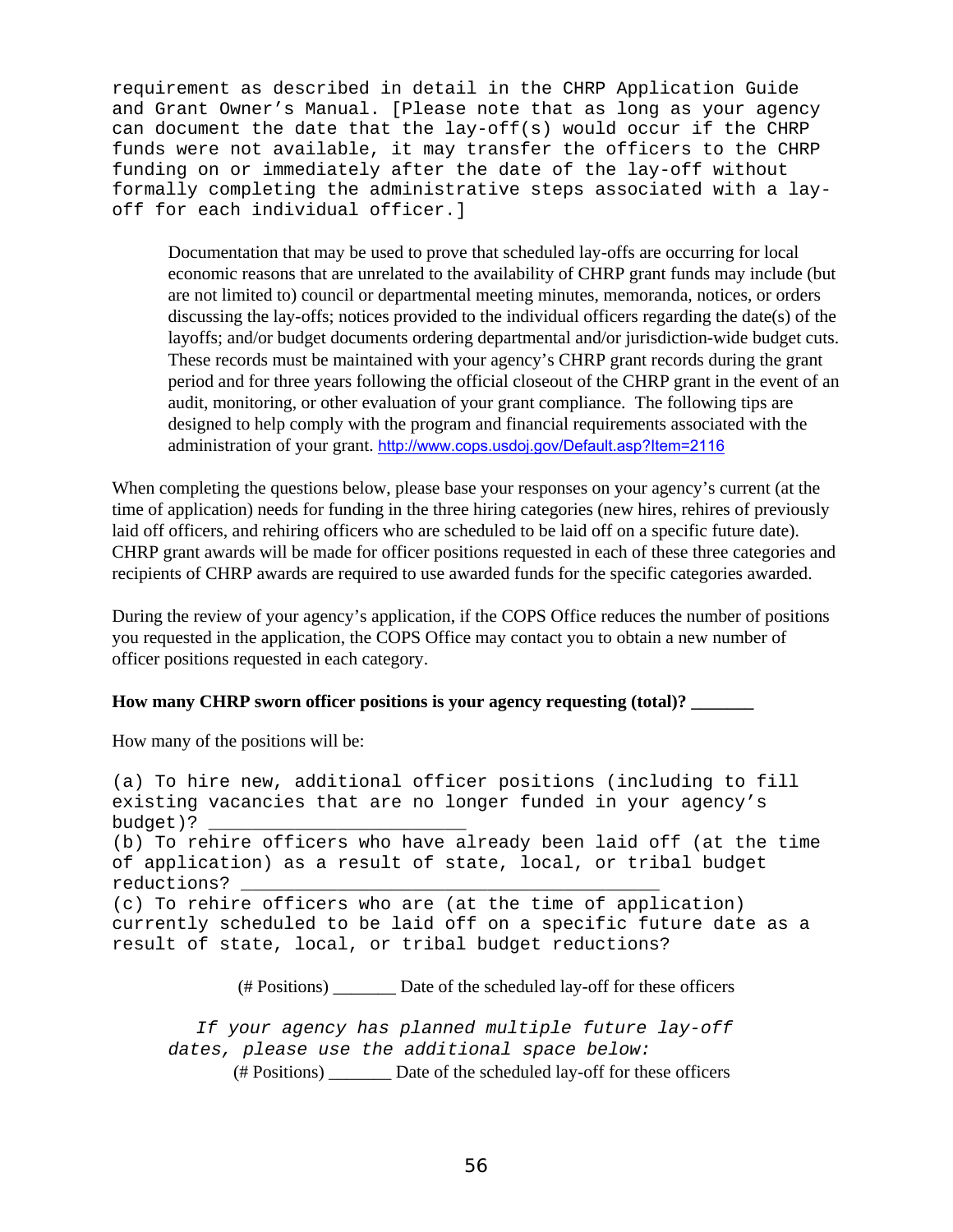(# Positions) \_\_\_\_\_\_\_ Date of the scheduled lay-off for these officers

Special Reminder for Rehired Officers:

 expenses for rehired officers must be paid by your agency. The CHRP program awards funding based on your agency's *entry-level* salary and benefits package. Any additional (higher than entry-level) salary and benefits

## **Certification Regarding Scheduled Lay-Offs:**

If your agency plans to use CHRP funds to rehire officers who are currently scheduled to be laid off on a future date (under category c above), please certify (by checking the appropriate boxes) to the following:

### Certification:

 $\rm My$  agency has and will maintain documentation showing the date(s) of the scheduled lay-off(s) and demonstrating that the scheduled lay-off(s) is/are occurring for fiscal reasons that are unrelated to the availability or receipt of CHRP grant funds (as described above).

 only on or after the scheduled date of the lay-off(s). My agency will use its own funds to continue funding these officers until the scheduled date(s) of the lay-off(s) and will use CHRP funds to rehire these officers

 My agency recognizes that the CHRP program provides funding based on our entry-level salary and benefits package and that any additional costs for rehired officers beyond entry-level are our responsibility to pay with other sources of funding.

If an applicant receives an award, and after receiving the awards needs to change the hiring categories, it must request a post-award grant modification to change the categories of hiring and receive prior approval before spending CHRP funding by calling the COPS Office Response Center at 1-800-4216770.

The American Recovery and Reinvestment Act (Recovery Act) requires grantees to report their financial and programmatic progress within 10 days after the end of each calendar quarter. The Recovery Act reporting requirements are in addition to quarterly financial status report and quarterly programmatic progress report requirements. The COPS Office plans to request information from grantees consistent with Section 1512 of the Recovery Act, including collecting information on the number of new jobs created and the number of jobs preserved using CHRP funding. Awarded agencies will be required to submit information in a timely manner as a condition of the award. The COPS Office is then required to post data from grantee reports to Recovery.gov. Please be advised that the submission of programmatic and financial reports on a timely basis is a significant condition of the CHRP grant and a violation of the grant requirement may result in termination of grant funding or other remedies.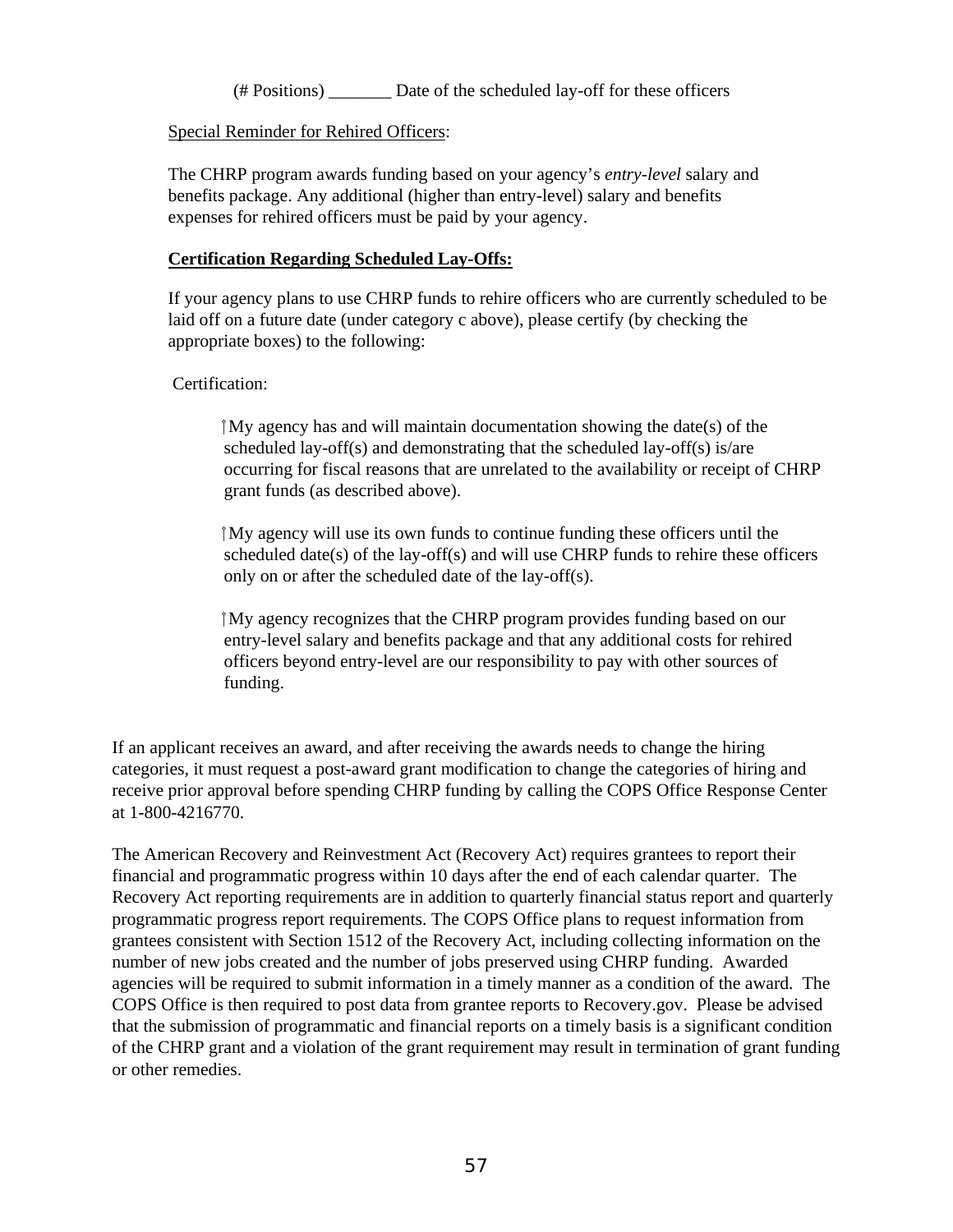In order to aid in compliance with the reporting requirements, awarded agencies should be prepared to track and report CHRP funding separately from other funding sources (including other COPS and federal grants) to ensure accurate financial and programmatic reporting on a timely basis. Your agency should ensure that you have financial internal controls in place to monitor the use of CHRP funding and ensure that its use is consistent with grant terms and conditions. Good practices in this area would include written accounting practices, an accounting system that tracks all drawdowns and grant expenditures, and the ability to track when each CHRP position funded is filled or vacant (including if the position was for a new hire or a re-hire).

# **SECTION 4: NEED FOR FEDERAL ASSISTANCE**

1) Enter your law enforcement agency's total operating budget for the current AND previous two

fiscal years. CURRENT FISCAL YEAR (2009) \$\_\_\_\_\_\_\_\_\_\_\_\_\_\_\_\_\_\_\_ PREVIOUS FISCAL

YEAR (2008) \$

PREVIOUS FISCAL YEAR (2007) \$\_\_\_\_\_\_\_\_\_\_\_\_\_\_\_\_\_\_\_\_ 2) Enter the total

jurisdictional (city, county, state, tribal) operating budget for the current AND previous two fiscal years.

CURRENT FISCAL YEAR (2009) \$\_\_\_\_\_\_\_\_\_\_\_\_\_\_\_\_\_\_\_

PREVIOUS FISCAL YEAR (2008) \$\_\_\_\_\_\_\_\_\_\_\_\_\_\_\_\_\_\_\_

PREVIOUS FISCAL YEAR (2007) \$\_\_\_\_\_\_\_\_\_\_\_\_\_\_\_\_\_\_\_\_

3) Enter the total jurisdictional (city, county, state, tribal) locally generated revenues for the current AND previous two fiscal years. *Locally generated revenues may include locally generated property taxes, sales taxes and other taxes and revenue sources (for example, transportation taxes, transient lodging taxes, licensing fees, other non-property taxes and franchise taxes).* 

CURRENT FISCAL YEAR (2009) \$\_\_\_\_\_\_\_\_\_\_\_\_\_\_\_\_\_\_\_

PREVIOUS FISCAL YEAR (2008) \$

PREVIOUS FISCAL YEAR (2007) \$\_\_\_\_\_\_\_\_\_\_\_\_\_\_\_\_\_\_\_\_

4) Enter the total jurisdictional (city, county, state, tribal) general fund balance for the current and previous two fiscal years.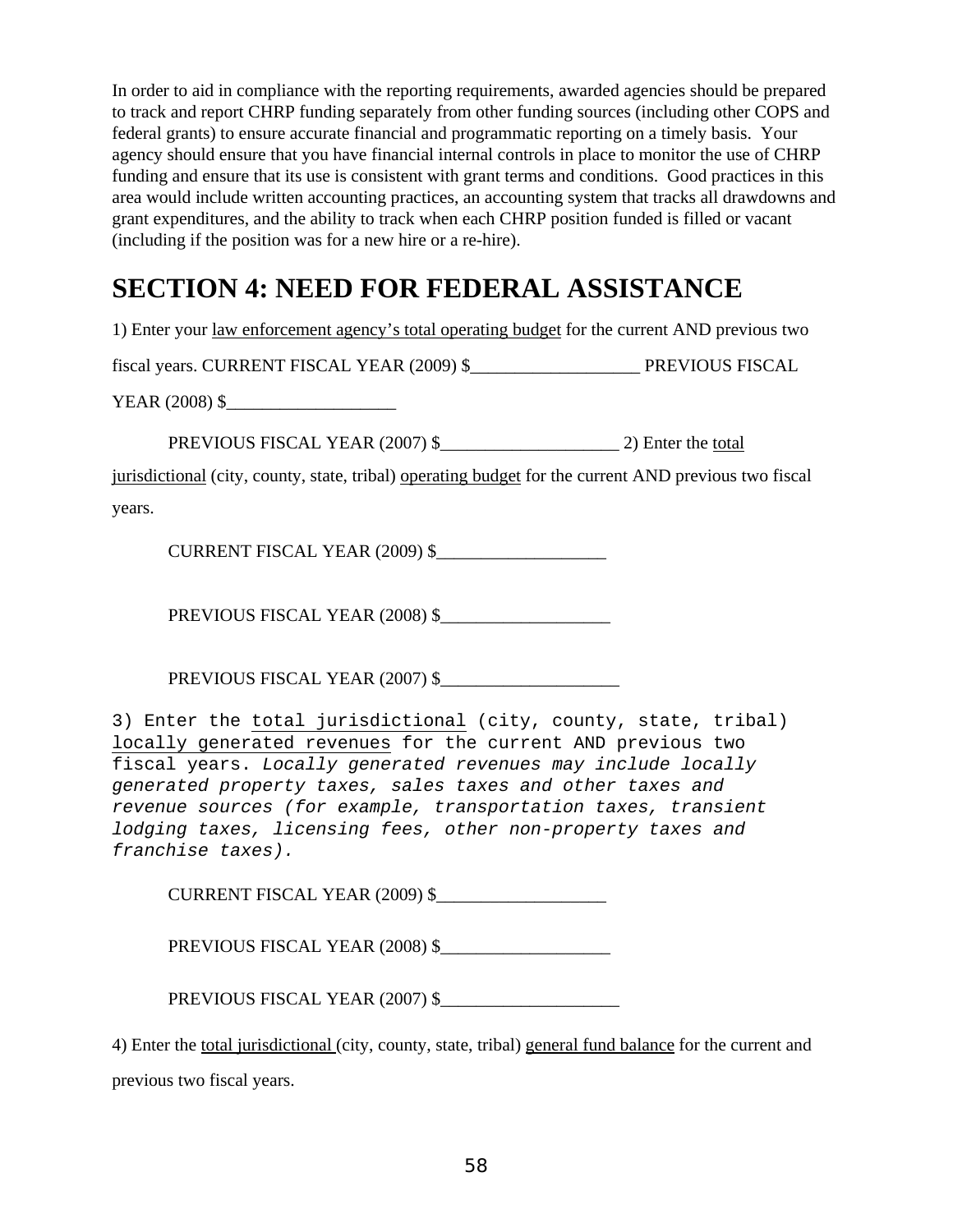CURRENT FISCAL YEAR (2009) \$\_\_\_\_\_\_\_\_\_\_\_\_\_\_\_\_\_\_\_

PREVIOUS FISCAL YEAR (2008) \$

PREVIOUS FISCAL YEAR (2007) \$

 5) Since January 1, 2008, what percentages of the following employees in your jurisdiction (city, county, state, tribal) have been reduced through lay-offs:

Civilian Law Enforcement Agency Personnel \_\_\_\_\_%

Sworn Law Enforcement Agency Personnel \_\_\_\_\_%

Other Government Agency Personnel \_\_\_\_\_%

6) Since January 1, 2008, what percentages of the following employees in your jurisdiction (city, county, state, tribal) have been reduced through furloughs that have lasted or are scheduled to last a minimum of forty hours over the course of a fiscal year:

Civilian Law Enforcement Agency Personnel \_\_\_\_\_%

Sworn Law Enforcement Agency Personnel \_\_\_\_\_%

Other Government Agency Personnel \_\_\_\_\_%

7) Since January 1, 2008 what percentages of the following employees in your jurisdiction (city, county, state, tribal) have been reduced due to official policies that limit your jurisdiction's ability to fill vacancies (i.e., hiring freezes):

Civilian Law Enforcement Agency Personnel \_\_\_\_\_%

Sworn Law Enforcement Agency Personnel \_\_\_\_\_%

Other Government Agency Personnel \_\_\_\_\_%

8) The U.S. Census Bureau American Community Survey (ACS) provides multi-year poverty rate estimates for communities. For jurisdictions with a Census population greater than 20,000, please go to the U.S. Census Bureau's American FactFinder (http://FactFinder.census.gov) to determine the percent of families in poverty in your jurisdiction based on the 2005-2007 ACS. For jurisdictions below 20,000 in population or not represented in the U.S. Census, please select the nearest best match for your jurisdiction (for example, the county in which your jurisdiction is located). Please see the CHRP Application Guide for additional information and help in using the American FactFinder.

Percent of families in poverty\_\_\_\_\_\_\_\_%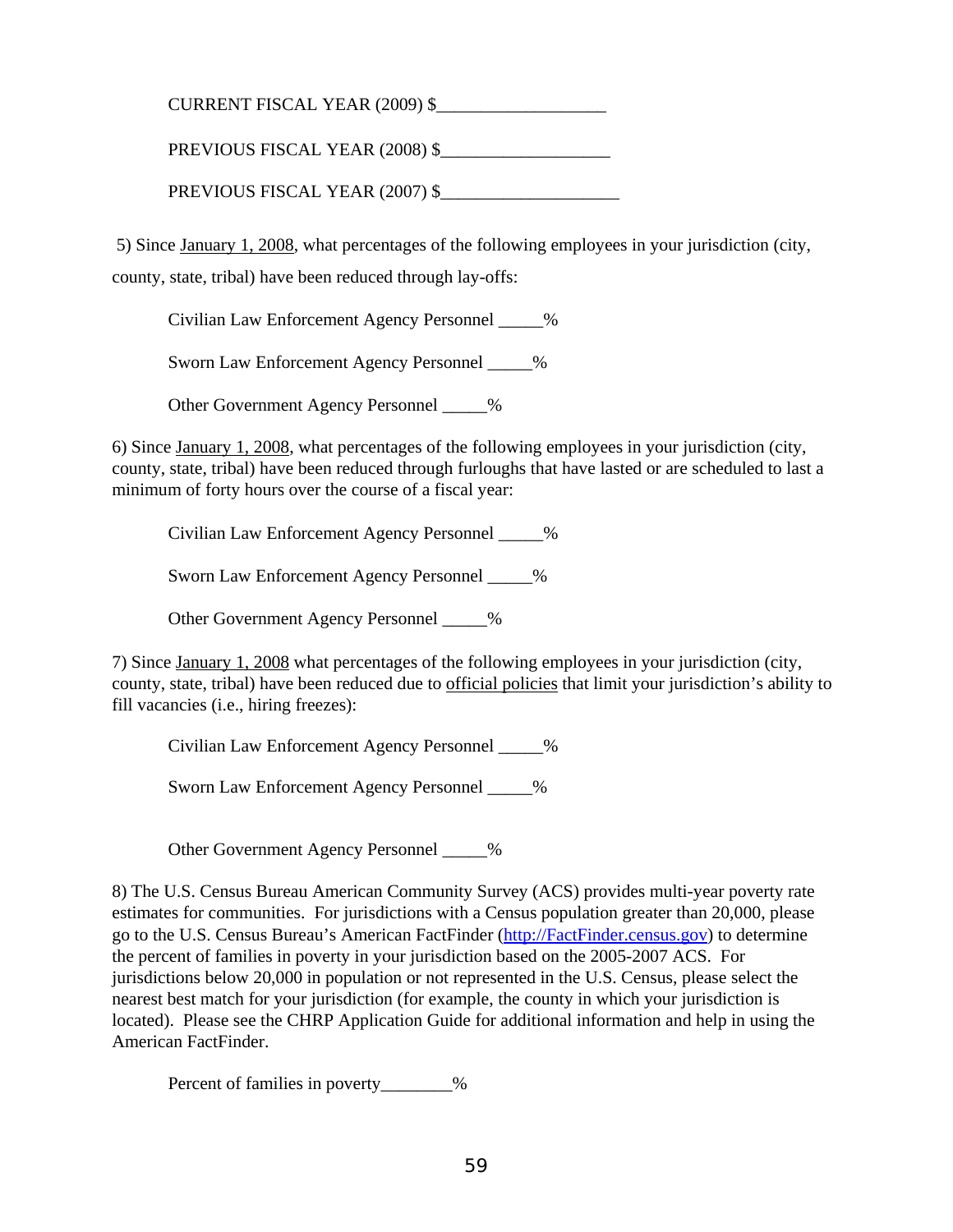9) The Bureau of Labor Statistic's' Local Area Unemployment Statistics (LAUS) program provides monthly estimates of unemployment for communities. Please go to the Bureau of Labor Statistics' LAUS website: (www.bls.gov/lau/data.htm) to find detailed instructions for looking up your local area's unemployment rate. As with the previous question, it may be necessary to select the nearest best match to your jurisdiction (for example, a city of fewer than 25,000 people may report their county level rate). Please see the CHRP Application Guide for additional information and help in using the LAUS data.

Percentage unemployed for January 2009  $\frac{1}{2}$ 

Percentage unemployed for January 2008  $\%$ 

10) Indicate your jurisdiction's estimated residential property foreclosure rate for calendar year 2008. This rate should be calculated as the total number of new default and auction foreclosure filings and new bank-owned foreclosures (REOs) in 2008 divided by the total number of residential households.

 $\frac{9}{6}$ 

\_\_\_\_\_\_ Check here if the information necessary to calculate this rate is unavailable.

11) Indicate if your jurisdiction has experienced any of the following events since January 1, 2008:

\_\_\_\_\_Military base closure or realignment.

\_\_\_\_\_A declaration of natural or other major disaster or emergency has been made pursuant to the Robert

T. Stafford Disaster Relief and Emergency Assistance Act. (42 U.S.C. 5121 et seq.)

\_\_\_\_\_A declaration as an economically or financially distressed area by the state in which the applicant is located.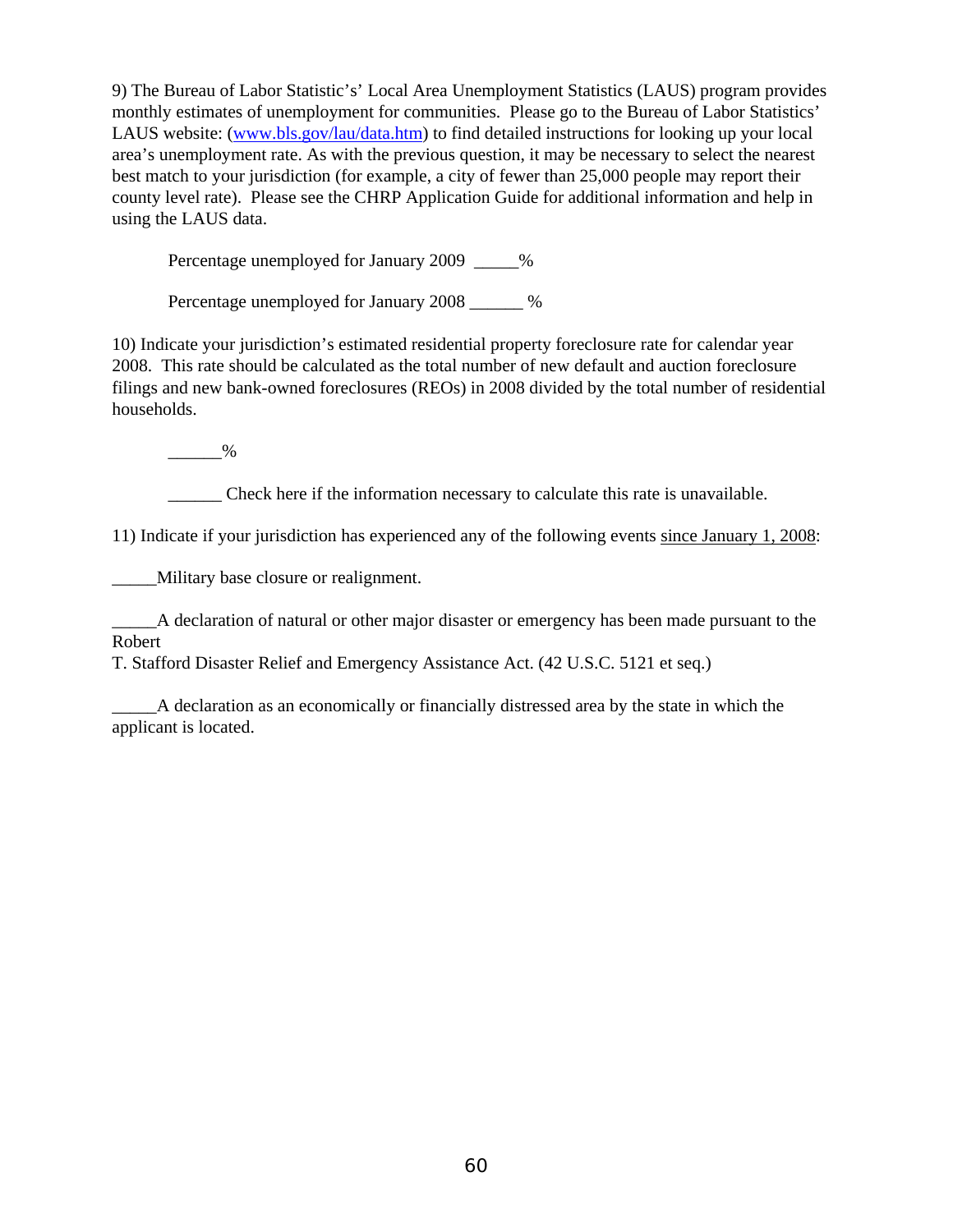Downgrading of the applicant's bond rating by a major rating agency. Has filed for or

been declared bankrupt by a court of law. \_\_\_\_\_Has been placed in receivership or its functional

equivalent by the state or federal government.

*System Note: They can select multiple items above.* 

12) Indicate if, since January 1, 2008, your jurisdiction has experienced an unplanned, nonrecurring, capital outlay or unanticipated loss of revenue that has had a significant negative impact on your jurisdiction's fiscal health.

Yes No

12a) If YES, please express the cost of this event as a percentage of your total current operating budget \_\_\_\_\_\_% and please describe the event (please limit to 350 characters):

13) Using UCR crime definitions enter the actual number of incidents reported to your jurisdiction in calendar year 2008 for the following crime types:

| Criminal Homicide:                    | Forcible Rape: |                                    | Robbery: |  |
|---------------------------------------|----------------|------------------------------------|----------|--|
| Aggravated Assault:                   |                | Burglary: $\overline{\phantom{a}}$ |          |  |
| Larceny (except motor vehicle theft): |                | Motor Vehicle Theft:               |          |  |
|                                       |                |                                    |          |  |

\*Note: If your agency currently reports to NIBRS, or does not report crime incident totals at all, please ensure that your data is converted to UCR Summary Data style. Please see the CHRP Application Guide or the FBI's UCR Handbook (www.fbi.gov/ucr/handbook/ucrhandbook04.pdf) for more information.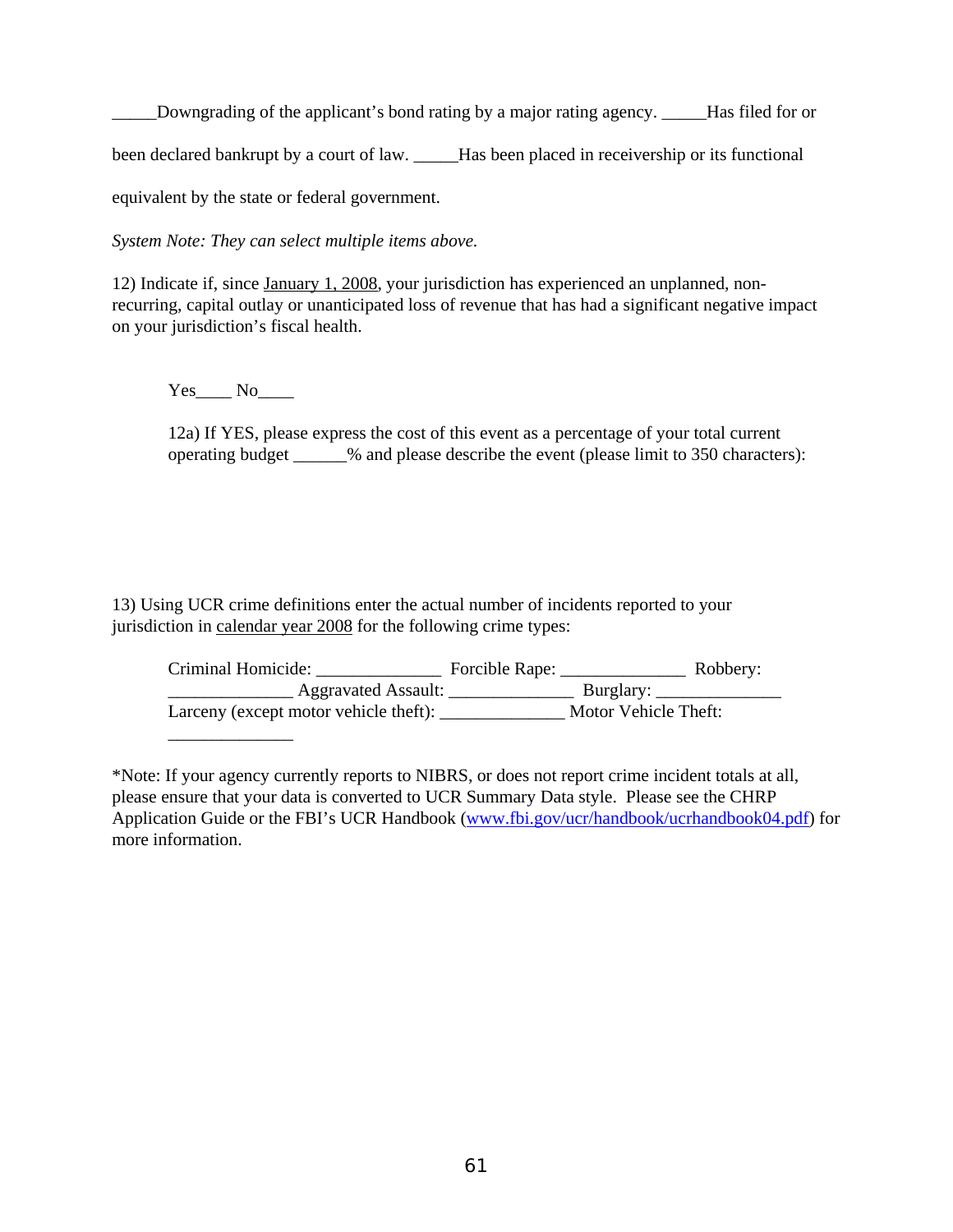# **SECTION 5: LAW ENFORCEMENT & COMMUNITY POLICING STRATEGY**

## **Proposed Community Policing Plan**

COPS grants must be used to initiate or enhance community policing activities. Please complete the following questions to describe the types of community policing activities that will result from CHRP funding. You may find more detailed information about community policing at the COPS Office web site http://www.cops.usdoj.gov/Default.asp?Item=36.

#### **Community Partnerships**

Community partnerships are on-going collaborative relationships between the law enforcement agency and the individuals and organizations they serve to both develop solutions to problems and increase trust in the police.

#### **My agency:**

- P1) Regularly distributes relevant crime and disorder information to community members. a) does not currently do, and has no plans to implement under this grant b) does not currently do, and plans to initiate under this grant c) currently does, and plans to continue doing under this grant d) currently does, and plans to expand/enhance under this grant
- P2) Routinely seeks input from the community to identify and prioritize neighborhood problems (e.g., through regularly scheduled community meetings, annual community surveys, etc.). a) does not currently do, and has no plans to implement under this grant b) does not currently do, and plans to initiate under this grant c) currently does, and plans to continue doing under this grant d) currently does, and plans to expand/enhance under this grant
- P3) Regularly collaborates with other local government agencies that deliver public services. a) does not currently do, and has no plans to implement under this grant b) does not currently do, and plans to initiate under this grant c) currently does, and plans to continue doing under this grant d) currently does, and plans to expand/enhance under this grant
- P4) Regularly collaborates with non-profit organizations and/or community groups. a) does not currently do, and has no plans to implement under this grant b) does not currently do, and plans to initiate under this grant c) currently does, and plans to continue doing under this grant d) currently does, and plans to expand/enhance under this grant
- P5) Regularly collaborates with local businesses. a) does not currently do, and has no plans to implement under this grant b) does not currently do, and plans to initiate under this grant c) currently does, and plans to continue doing under this grant d) currently does, and plans to expand/enhance under this grant
- P6) Regularly collaborates with informal neighborhood groups and resident associations. a) does not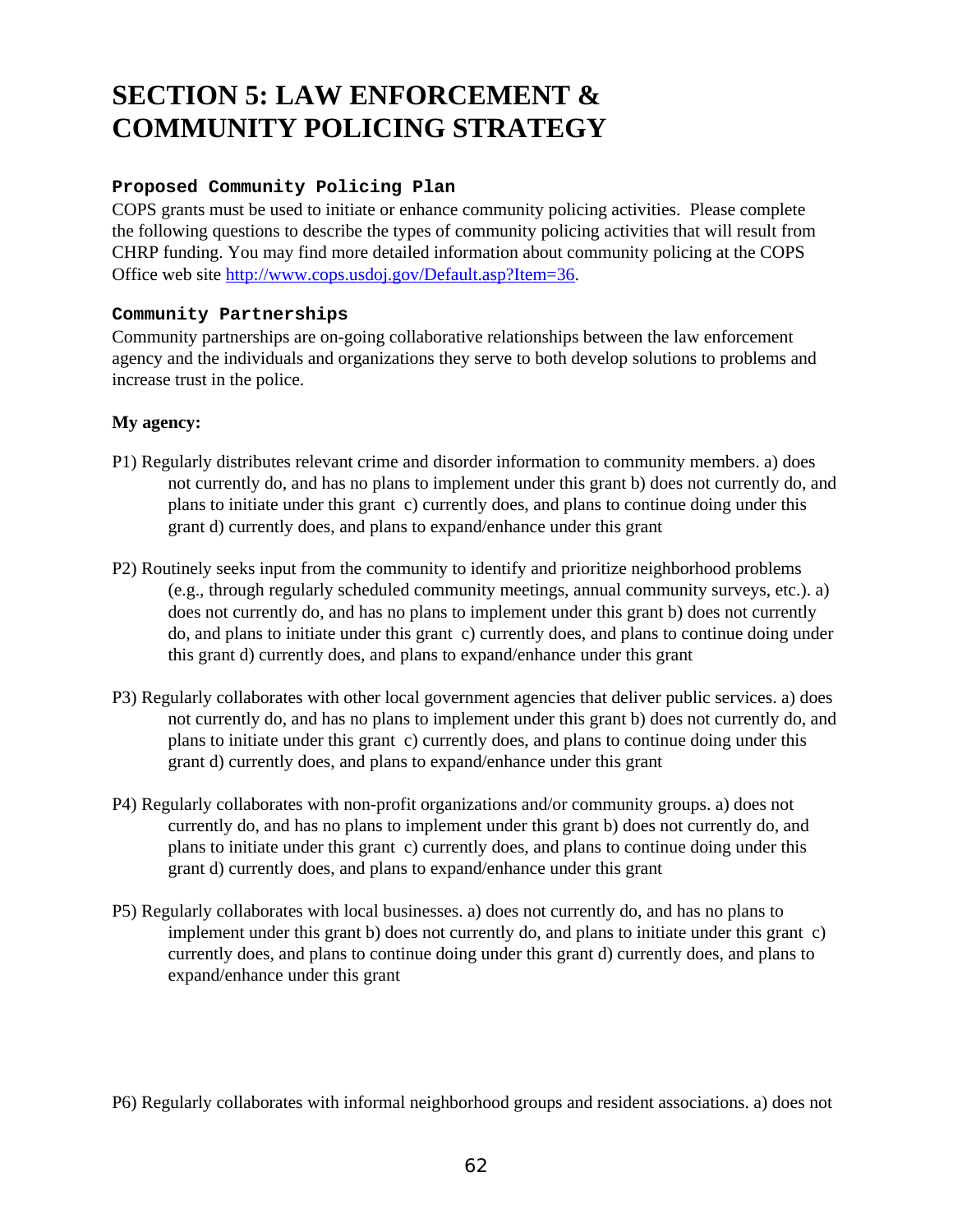currently do, and has no plans to implement under this grant b) does not currently do, and plans to initiate under this grant c) currently does, and plans to continue doing under this grant d) currently does, and plans to expand/enhance under this grant

#### **Problem Solving**

Problem solving is an analytical process for systematically 1) identifying and prioritizing problems, 2) analyzing problems, 3) responding to problems, and 4) evaluating problem solving initiatives. Problem solving involves an agency-wide commitment to go beyond traditional police responses to crime to proactively address a multitude of problems that adversely affect quality of life.

#### **My agency:**

- PS1) Routinely incorporates problem-solving principles into patrol work. a) does not currently do, and has no plans to implement under this grant b) does not currently do, and plans to initiate under this grant c) currently does, and plans to continue doing under this grant d) currently does, and plans to expand/enhance under this grant
- PS2) Identifies and prioritizes crime and disorder problems through the routine examination of patterns and trends involving repeat victims, offenders, and locations. a) does not currently do, and has no plans to implement under this grant b) does not currently do, and plans to initiate under this grant c) currently does, and plans to continue doing under this grant d) currently does, and plans to expand/enhance under this grant
- PS3) Routinely explores the underlying factors and conditions that contribute to crime and disorder problems. a) does not currently do, and has no plans to implement under this grant b) does not currently do, and plans to initiate under this grant c) currently does, and plans to continue doing under this grant d) currently does, and plans to expand/enhance under this grant
- PS4) Systematically tailors responses to crime and disorder problems to address their underlying conditions. a) does not currently do, and has no plans to implement under this grant b) does not currently do, and plans to initiate under this grant c) currently does, and plans to continue doing under this grant d) currently does, and plans to expand/enhance under this grant

PS5) Regularly conducts assessments to determine the effectiveness of responses to crime and disorder problems. a) does not currently do, and has no plans to implement under this grant b) does not currently do, and plans to initiate under this grant c) currently does, and plans to continue doing under this grant d) currently does, and plans to expand/enhance under this grant

#### **Organizational Transformation**

Organizational transformation is the alignment of organizational management, structure, personnel and information systems to support community partnerships and proactive problem-solving efforts.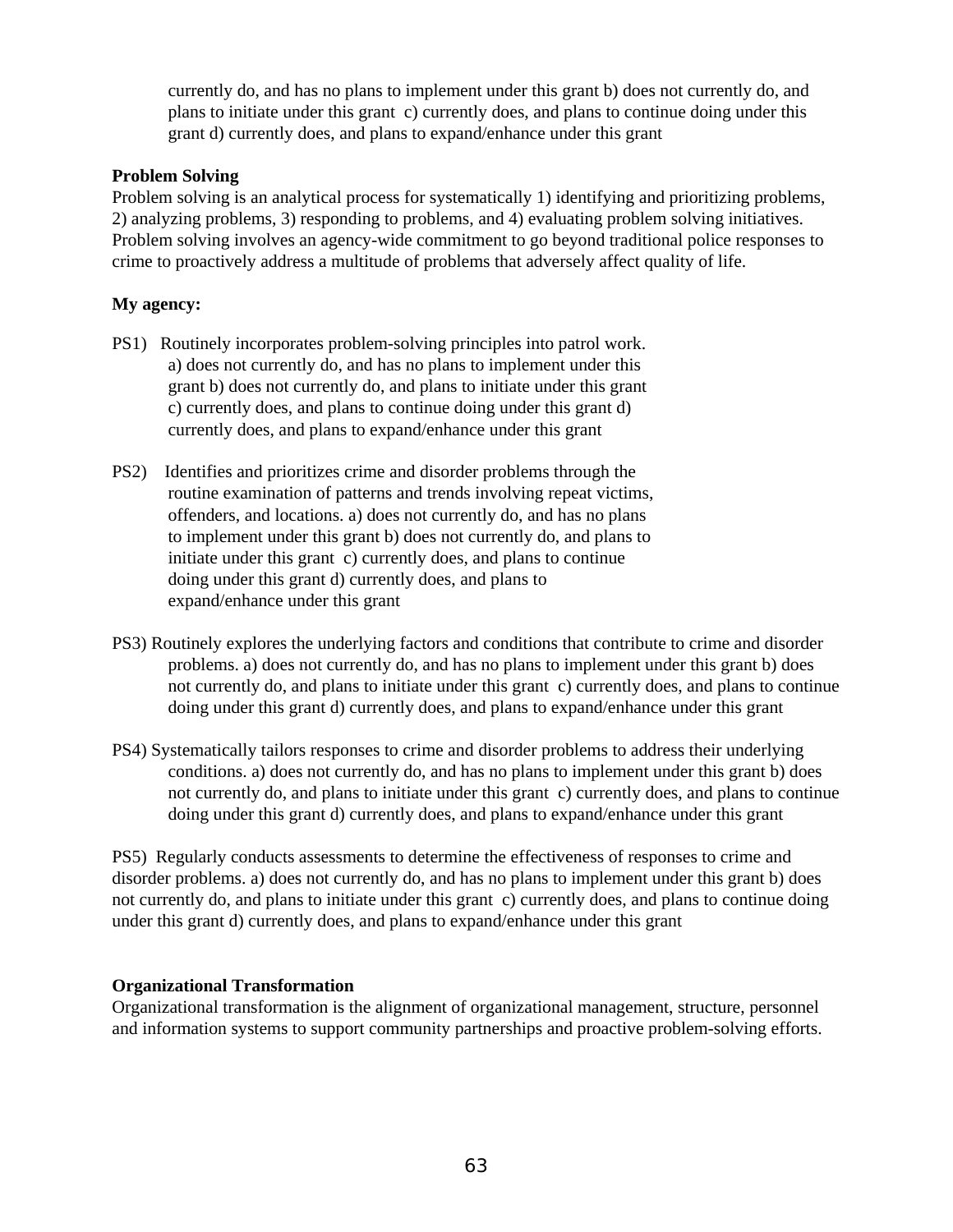## **My agency:**

OC1) Incorporates community policing principles into the agency's mission statement and strategic plan.

a) does not currently do, and has no plans to implement under this grant

b) does not currently do, and plans to initiate under this grant

c) currently does, and plans to continue doing under this grant

d) currently does, and plans to expand/enhance under this grant

OC2) Practices community policing as an agency-wide effort involving all staff (i.e. not solely housed in

a specialized unit).

- a) does not currently do, and has no plans to implement under this grant
- b) does not currently do, and plans to initiate under this grant
- c) currently does, and plans to continue doing under this grant
- d) currently does, and plans to expand/enhance under this grant

OC3) Incorporates problem-solving and partnership activities into personnel performance evaluations.

a) does not currently do, and has no plans to implement under this grant

b) does not currently do, and plans to initiate under this grant

c) currently does, and plans to continue doing under this grant

d) currently does, and plans to expand/enhance under this grant

#### **Community Policing Plan Narrative (please limit to 2,000 characters)**

Please describe your agency's implementation plan for this program (if awarded), with specific reference to each of the following elements of community policing: (a) community partnerships and support, including consultation with community groups, private agencies, and/or other public agencies; (b) related governmental and community initiatives that complement your agency's proposed use of CHRP funding; and (c) organizational transformation – how your agency will use these funds, if awarded, to reorient its mission to community policing or enhance its involvement in and commitment to community policing. This narrative will not be scored for selection purposes but serves, along with the previous questions, as your agency's community policing plan. Your organization may be audited or monitored to ensure that it is initiating or enhancing community policing in accordance with this plan. The COPS Office may also use this information to understand the needs of the field, and potentially provide for training, technical assistance, problem solving and community policing implementation tools.

If your organization receives this CHRP grant funding, these responses will be considered as your organization's community policing plan. We understand that your community policing needs may change during the life of your CHRP grant (if awarded), and minor changes to this plan may be made without prior approval of the COPS Office. We also recognize that this plan may incorporate a broad range of possible community policing strategies and activities, and that your agency may implement particular community policing strategies from the plan on an as-needed basis throughout the life of the grant. If your agency's community policing plan changes significantly, however, you must submit those changes in writing to the COPS Office for approval. Changes are "significant" if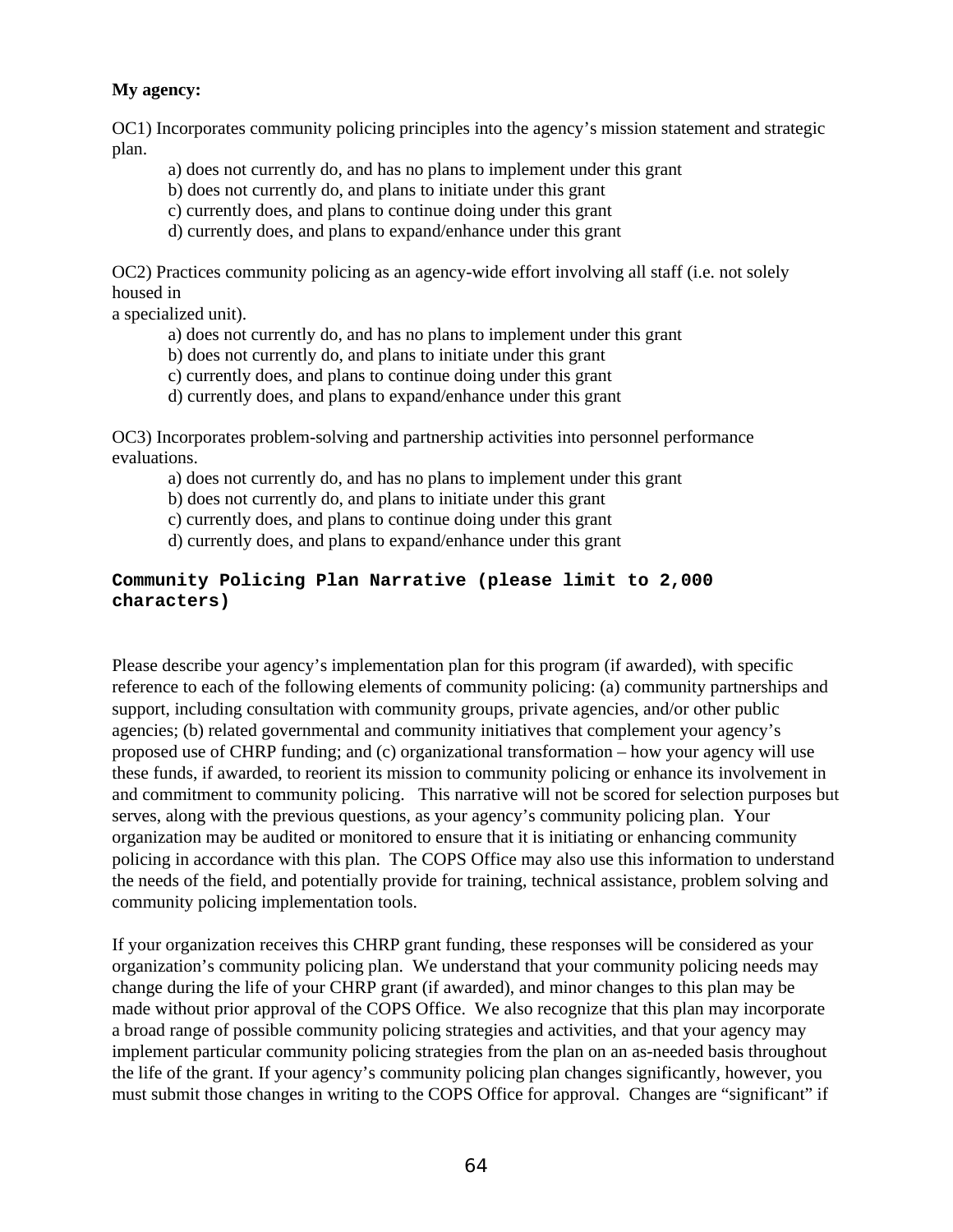they deviate from the range of possible community policing activities identified and approved in this original community policing plan submitted with your application.

CP1) To what extent is there community support in your jurisdiction for implementing the proposed grant activities? a) Minimal support b) Moderate support c) High level of support

CP2) If awarded, to what extent will the grant activities impact the other components of the criminal justice system in your jurisdiction? a) Potentially increased burden b) No change in burden c) Potentially decreased burden

# **SECTION 6: CONTINUATION OF PROJECT AFTER FEDERAL FUNDING ENDS**

Applicants must plan to retain all sworn officer positions awarded under the CHRP grant for a minimum of 12 months at the conclusion of 36 months of federal funding for each position. The retained CHRP-funded positions should be added to your agency's law enforcement budget with state and/or local funds at the end of grant funding, over and above the number of locally-funded sworn officer positions that would have existed in the absence of the grant. At the time of grant application, applicants must affirm that they plan to retain the positions and identify the planned source(s) of retention funding. We understand that your agency's source(s) of retention funding may change during the life of the grant. Your agency should maintain proper documentation of any changes in the event of an audit, monitoring

or other evaluation of your grant compliance. Please refer to the frequently asked questions on retention which can be found here http://www.cops.usdoj.gov/Default.asp?Item=2115.

Has your agency planned to retain all additional sworn officer positions under this grant for a minimum of 12 months at the conclusion of 36 months of federal funding for each position? YES  $N$ O

*(If YES, move on to next question) (If NO,: "Agencies that do not plan to retain all the positions awarded under this grant are ineligible to receive CHRP funding")* 

Please identify the source(s) of funding that your agency plans to utilize to cover the costs of retention from the drop-down box listed below:

-General funds -Raise bond/tax issue -Asset forfeiture funds -Private sources/donations -Fundraising efforts -Other (Please provide a brief description of the source(s) of funding not to exceed 75 words.)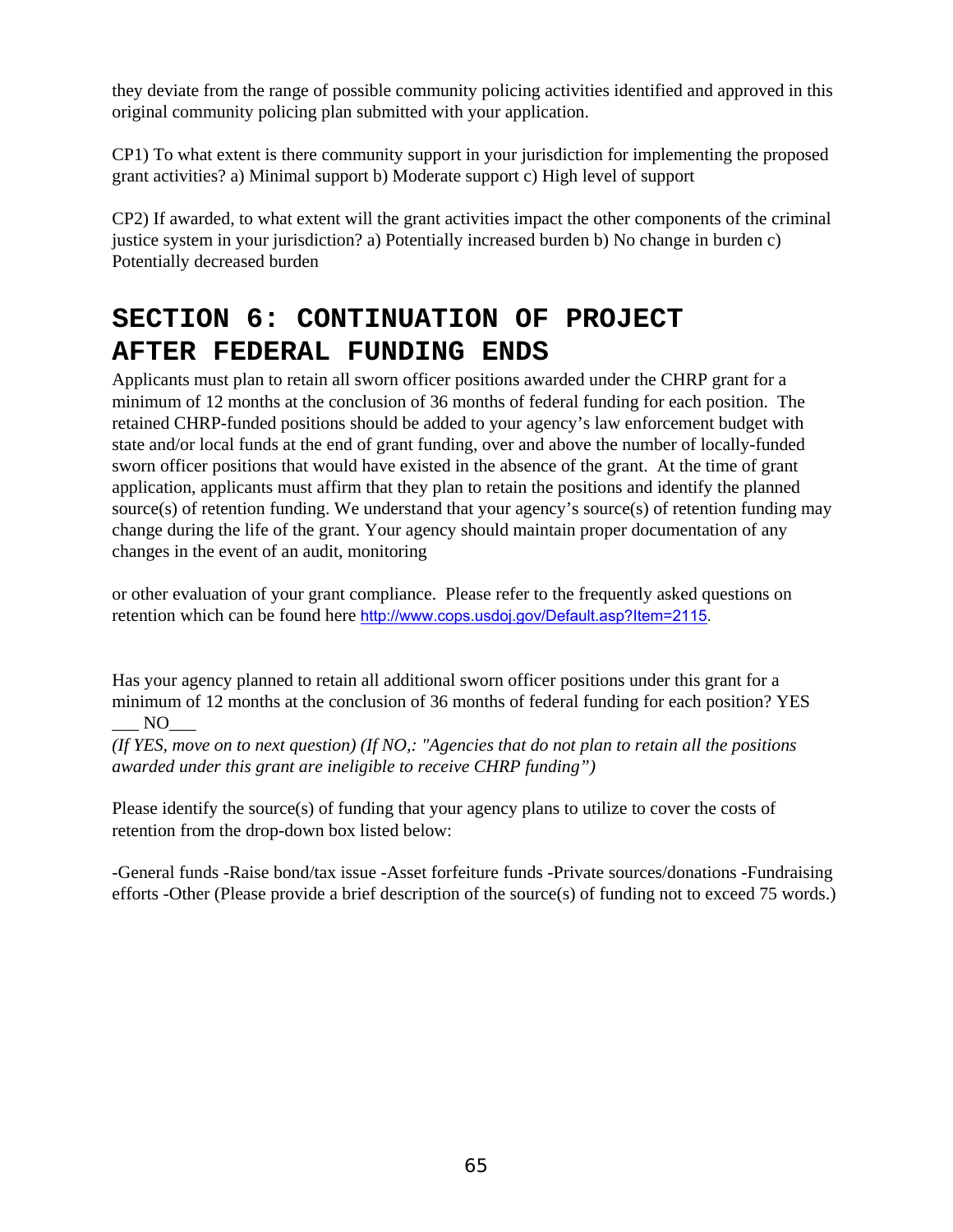# **THE OFFICE OF COMMUNITY ORIENTED POLICING SERVICES' RESPONSE TO THE DRAFT REPORT**



**U.S. Department of Justice** 

 *Office of Community Oriented Policing Services (COPS)* 

#### **MEMORANDUM**

# *VIA ELECTRONIC and U.S. MAIL*

To: Raymond J. Beaudet Assistant Inspector General for Audit Office of the Inspector General

From: Bernard K. Melekian Barnet N. Malhor **Director** 

Office of Community Oriented Policing Services (COPS)

Date: May 7, 2010

Subject: Draft Audit Report on the Selection Process for the COPS Hiring Recovery Program

This memorandum is in response to the Office of the Inspector General's (OIG) abovereferenced draft audit report dated April 23, 2010. The COPS Office thanks the OIG for the opportunity to respond to the auditors' recommendations.

As stated in the report, on February 17, 2009, President Obama signed into law the American Recovery and Reinvestment Act (Recovery Act) of 2009, P.L. 111-5. This act provided \$1 billion to the Department of Justice Office of Community Oriented Policing Services (COPS) to make grants directly to state, local, and tribal law enforcement agencies to hire and/or rehire career law enforcement officers in an effort to create and preserve jobs and increase their community policing capacity and crime prevention efforts.

On July 28, 2009, just five months later, the COPS Office made 1,046 awards to hire or rehire 4,699 law enforcement officer positions. Within those five months, COPS: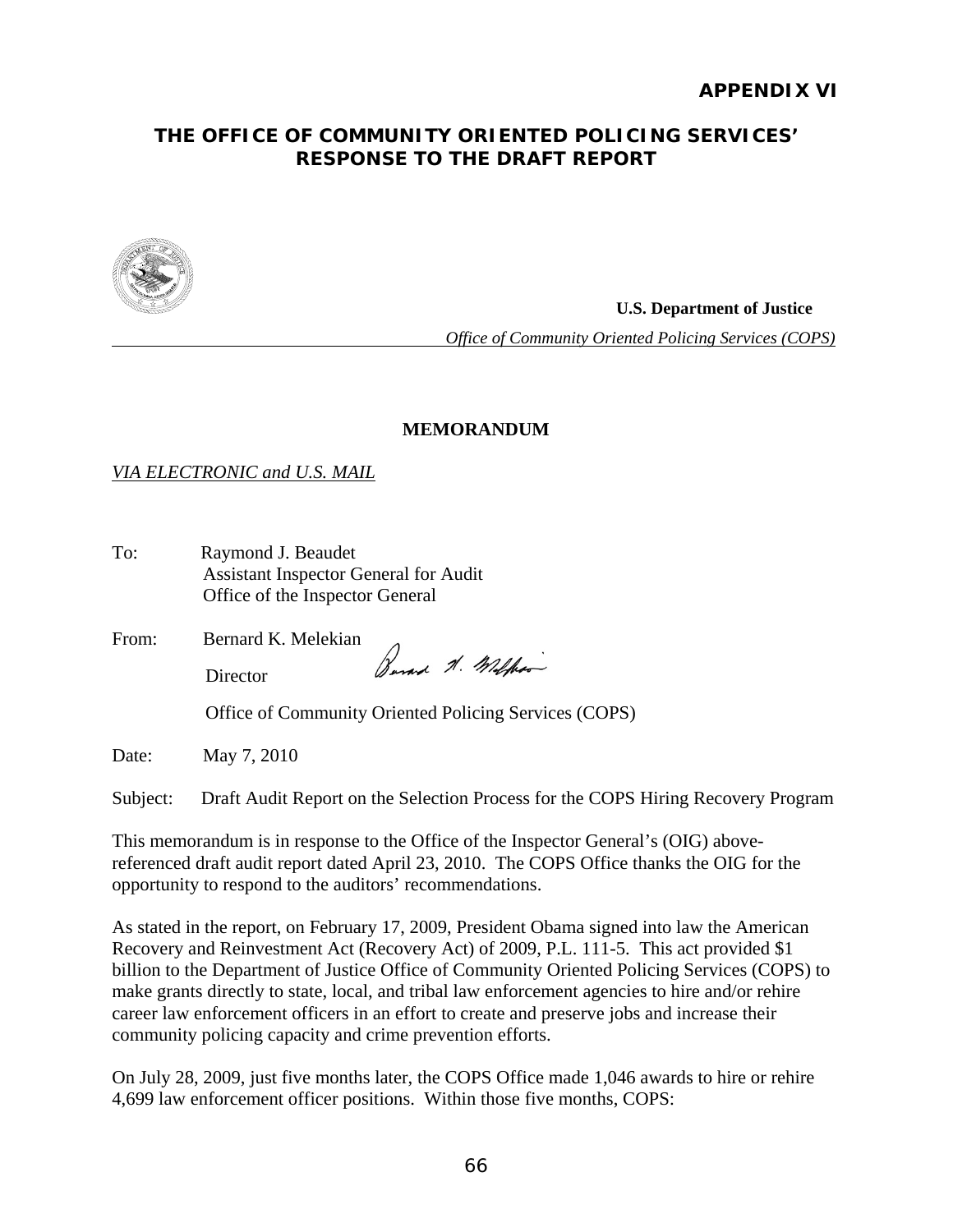- Developed a new open competitive solicitation the COPS Hiring Recovery Program (CHRP) – for all local, state, and federally recognized tribal law enforcement agencies, which fully incorporated the new requirements of the Recovery Act.
- Built a new on-line application system which not only provided the COPS Office with real-time data, but also allowed COPS to make up-to-the-minute reports available to interested parties within the Department of Justice.
- Received and responded to an unprecedented number of inquiries  $-17,626$  telephone calls, 489 voicemail messages, and 4,300 e-mail messages – from the public.
- Received, processed, data cleaned, and evaluated applications from 7,272 law enforcement agencies requesting more than 39,000 officer positions, full funding of which would have required \$8.3 billion.
- Contacted more than 1,700 agencies to validate their data, and in total reviewed over 275,000 individual data points. This data verification process, though time consuming, was crucial to ensuring that all applicants were properly evaluated based on accurate and reliable economic, crime, and community policing data.

The new application for CHRP funds was created to meet the requirements of the statutory mission of the Office – to advance the practice of community policing as an effective strategy in communities' efforts to improve public safety – as well as the clear intent of the Recovery Act. The Act required that CHRP funds be allocated:

- To preserve and create jobs and promote economic recovery;
- To assist those most impacted by the recession; and
- To stabilize state and local government budgets, in order to minimize and avoid reductions in essential services and counterproductive state and local tax increases.

In an effort to respond to these Recovery Act goals, the COPS Office consulted with experts in the fields of policing, criminology, and public finance to develop the appropriate questions. Applicants were asked to submit information on such factors as reported crimes for the previous calendar year; planned community policing activities; changes in budgets for law enforcement agencies and local governments; and poverty, unemployment and foreclosure rates. In asking a variety of fiscal health questions, the COPS Office was able to gain a complete a view of the fiscal distress being experienced by applicants through objective and verifiable indicators that all agencies, from rural communities to large cities, could accurately report.

After applications were received and the initial data was verified, COPS moved quickly to the next phase of the review process, which included in-depth budget request reviews and evaluation of other aspects of the applications. Finally, in preparing a CHRP award list, COPS reviewed the total number of sworn positions being requested by each agency to determine how best to allocate the funds available.

COPS developed a method to score each response and an algorithm that combined those scores in a way to reflect the purposes of the Recovery Act. In this calculation, fiscal health factors accounted for 50% of the total score, while the other 50% of the score was based on a combination of the reported crime information and the planned community policing activities. In this way, COPS was able to fairly evaluate each applicant, striking an appropriate balance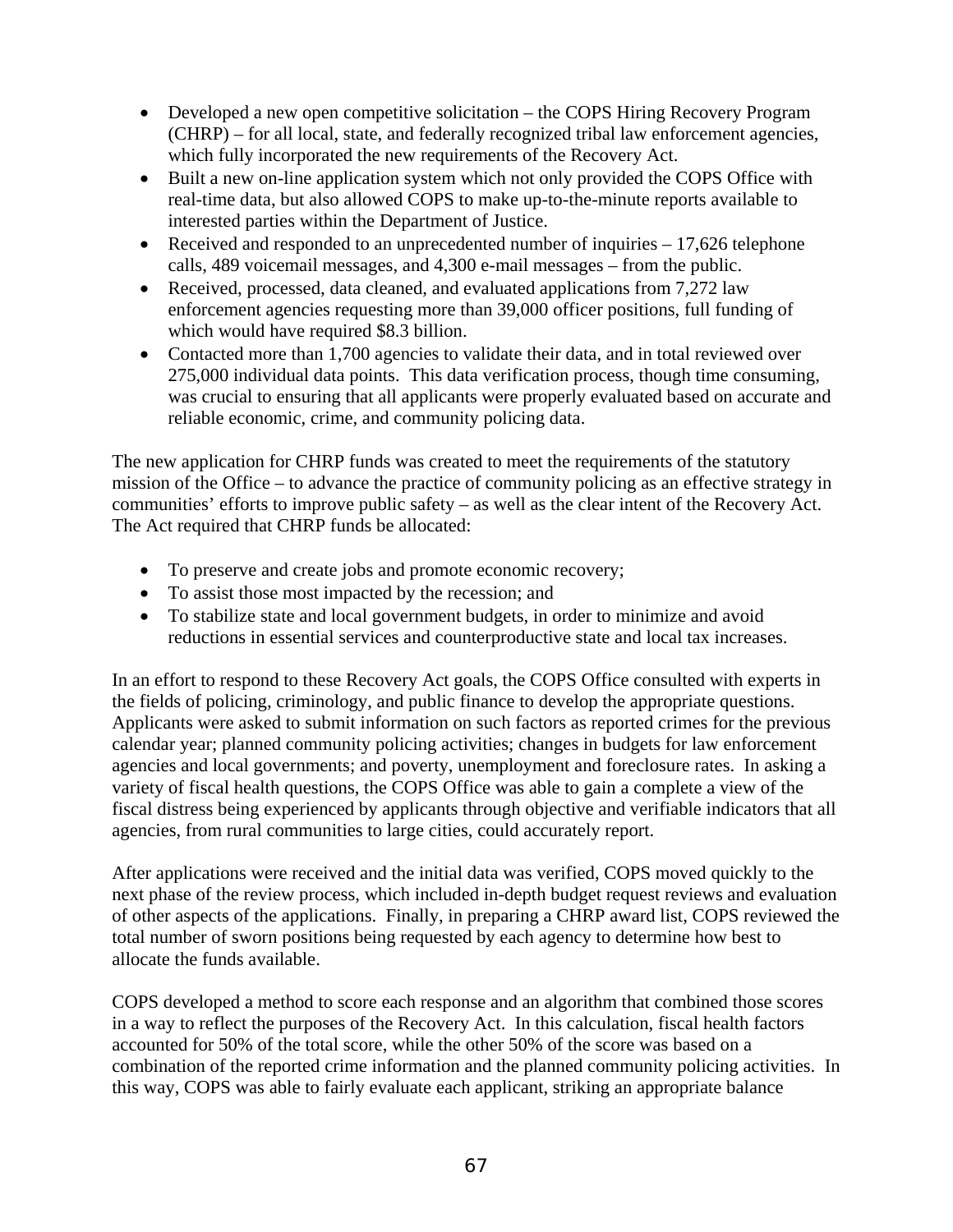between the purpose of the Recovery Act and the underlying COPS statute and historical mission of the Office.

The COPS Office instituted two different limitations on the numbers of officers available to applicants that took into account the strong demand for CHRP funds, while also keeping the awards at a meaningful level:

- All agencies were capped at no more than 5% of their current actual sworn force strength
- No agency received funding for more than 50 officers

The COPS Office concluded that these restrictions would allow funds to be awarded to a greater number of law enforcement agencies than simply giving the first-ranked applicants their full officer request, regardless of the size of that request. Without these caps, a very small number of agencies would have consumed all of the available funding. With them, almost all funded agencies received a 5% boost in their staffing levels.

We agree with the OIG's determination that there were minor technical inaccuracies with some of the formulas COPS used in our application scoring methodology, which impacted 40 agencies that either should have received grants but did not or received fewer officers than they should have, representing only 3.82% of all 1,046 CHRP award recipients (and less than 1.7% of total CHRP funding). As noted by the OIG in the draft audit report, COPS has already developed a reasonable and acceptable remedy to this anomaly, which will ensure that those agencies that did not receive the full amount of CHRP funding in FY 2009 will be provided such funding through the 2010 COPS Hiring Program (CHP). The COPS Office has notified the 40 affected agencies of the remedial action and their pending FY 2010 awards.

The extremely high demand for funding, the development of our new on-line application system, and the dramatically compressed timeline to award COPS Hiring Recovery Program grants presented challenges not previously experienced with past COPS hiring programs. Yet, the COPS Office was able to evaluate, score, and award \$1 billion in Recovery Act funds in just over five months. We are pleased that the OIG has determined, as stated within the draft audit report, that COPS administered this program "in a timely, transparent, and merit-based manner."

For ease of review, the draft audit recommendations are stated in bold and underlined, followed by the COPS Office's response to each recommendation.

# **Recommendation 1: Implement a remedy for agencies that were negatively affected by the inaccurate formulas used in developing the scores and ranks of CHRP applicants.**

The COPS Office concurs with this recommendation.

In addition to a host of other information, applicants seeking funding from the CHRP program were asked to provide data for three years on the applicant's agency budget, jurisdictional budget, jurisdictional revenue, and jurisdictional general fund balance. These questions were scored using a formula for measuring the change over time that the OIG identified as inaccurate. After this issue was identified, the COPS Office proactively determined the scope of the inaccuracy, developed an appropriate improvement to the formula for future use, and identified the agencies negatively affected, all of which are discussed in detail in the draft audit report.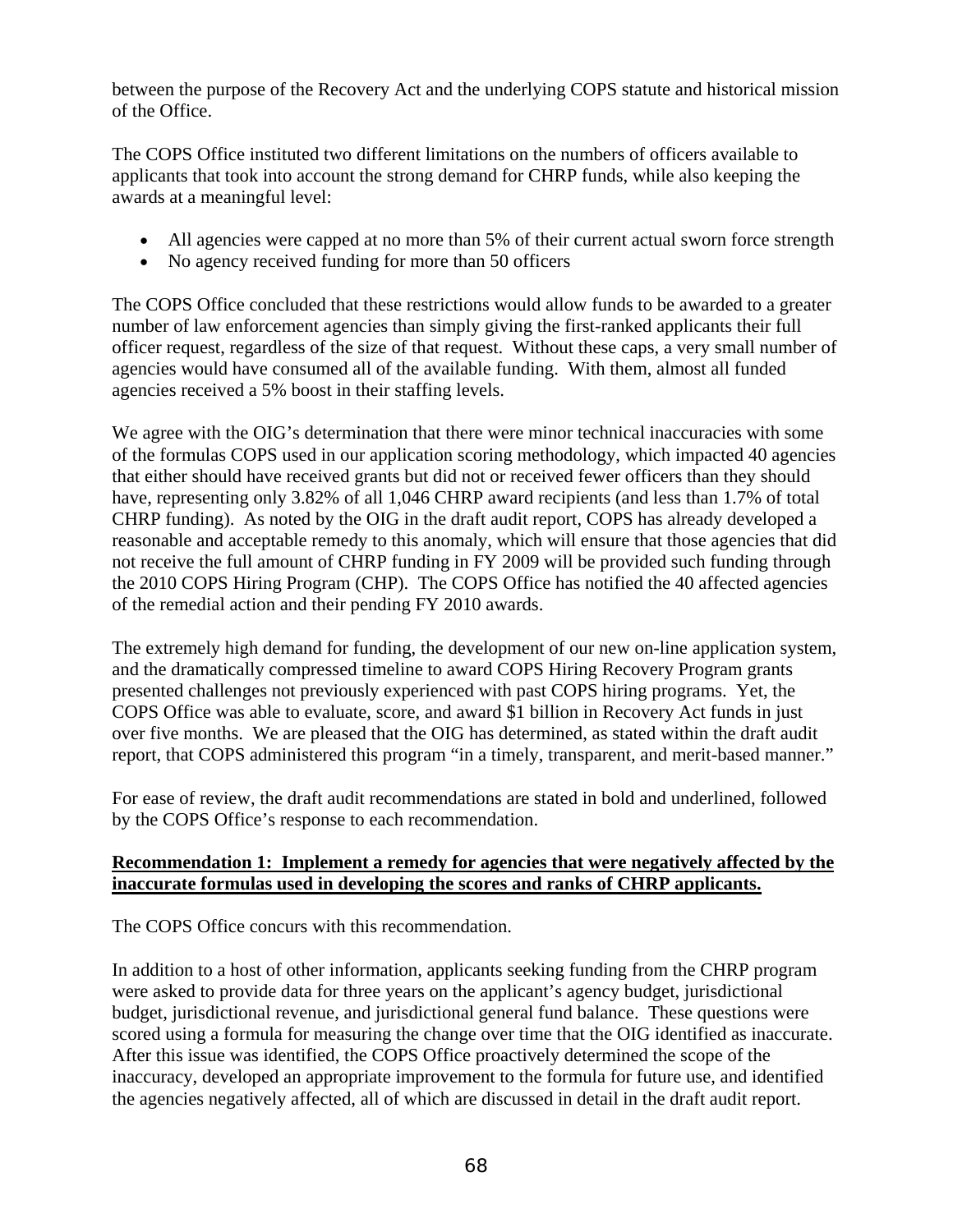The COPS Office will be remedying the 40 agencies identified in Appendix III using available funding, including FY 2010 COPS Hiring Program funding. 34 of these agencies would have received CHRP funding, and 6 of these agencies would have received more CHRP funding (additional officer positions), if the new formula had been used. The COPS Office has notified the 40 affected agencies of the remedial action and their pending FY 2010 awards. Prior to awarding this funding, the COPS Office will verify that these agencies are in compliance with all other grant conditions and will obtain updated budget data from each agency, as it is necessary to have current and validated salary information in order to determine accurate award amounts. Consequently, the dollar amounts listed in the report appendix may change in order to ensure that the correct number of full-time officer positions is awarded for each agency. As noted on page 24 of the draft audit report, the OIG has agreed that this is a reasonable approach.

#### **Recommendation 2: Replace the outlier queries for future grant programs to better identify potentially inaccurate data submitted by grant applicants.**

The COPS Office concurs with the need to replace the outlier queries used to assess the crime data submitted by applicants.

As discussed in the draft audit report, the crime data reported by agencies in CHRP applications was scanned for outliers by using baseline numbers for large and small applicants. The COPS Office recognized at the time that rates (based on population size) would have been a preferred method for querying outliers. However, due to the complexity of the necessary queries, the decision was made to use the baseline numbers method. Starting with FY 2010, revisions to the COPS Standard Application and improvements to the query process will allow the COPS Office to more accurately identify outliers based on rates.

On page 27 of the report, the OIG interprets from the COPS Office's evaluation of the crime data that 12 agencies had (or potentially had) errors in only one or two crime categories, each of which was potentially worth a 5% change in the total score, and which the COPS Office described as "minimal." The OIG goes on to state that "…we do not agree with COPS' conclusion that 5 to 10 percent changes should routinely be considered minimal." The COPS Office concurs that a 5 to 10 percent change should not routinely be considered minimal, and never claimed it as such. It should be noted that the description of "minimal" impact for those 12 agencies in the COPS Office evaluation of the crime data was only in comparison to the eight agencies that had "significant" impacts due to errors (or potential errors) in all seven crime categories.

#### **Recommendation 3: Develop and implement a system to track significant changes made during the application process to applicant information.**

The COPS Office concurs that an improved process should be implemented to track significant changes made to applicant data.

It should be noted that the COPS Office did use a system to track significant changes made during the CHRP application process. As the OIG stated on page 29 of the draft audit report,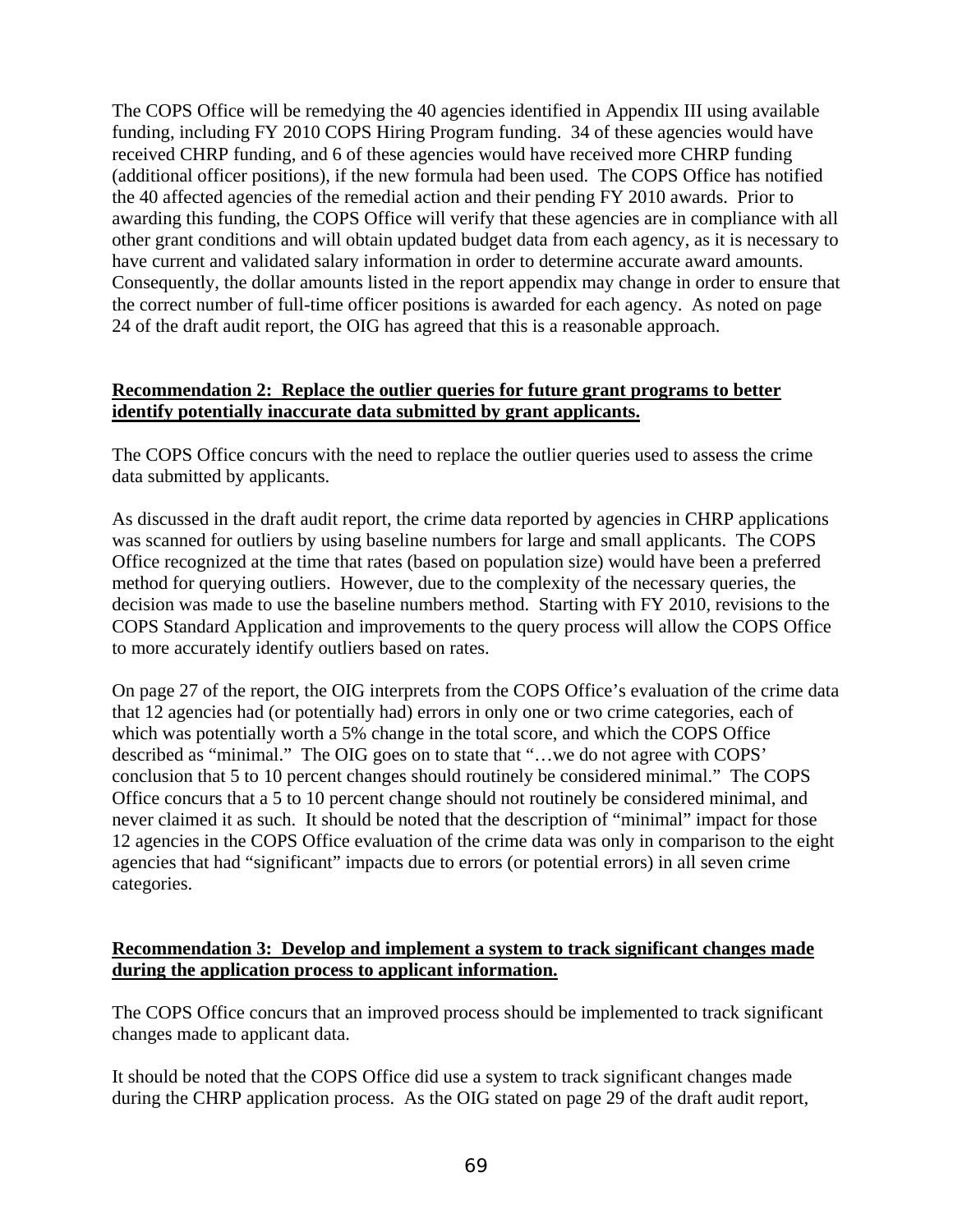based on its sample of 30 changes made to the CHRP applicant database, all 30 were "justified and correct." However, the COPS Office continually seeks ways to improve our data management processes, including the tracking of changes to the data.

For FY 2010, the COPS Office intends to implement enhancements for the COPS Hiring Program to improve the tracking of significant changes made during the data cleaning process. The COPS Office will move to a time-sensitive, applicant-driven data cleaning process, which will place the responsibility on applicants – not COPS staff – to change their own data within the time allotted, and which will minimize the administrative challenges and potential for error associated with having dozens of COPS staff changing, tracking, and verifying data.

# **Recommendation 4: Work with OJP to avoid duplication of future funding.**

The COPS Office concurs that COPS and the Office of Justice Programs (OJP) should continue to work together closely to avoid duplication of future funding.

As previously documented for the OIG, COPS coordinated closely with OJP during the development and implementation of the CHRP program, and the then-Acting Director of the COPS Office briefed both the Acting Assistant Attorney General for OJP and the Acting Director of the Bureau of Justice Assistance (BJA) regarding our program objectives, funding methodology, and rollout plans. The COPS Office also provided BJA with a list of the agencies to be funded under CHRP, so that BJA would be aware of any agencies receiving funding through both programs. [The receipt of grants through one award program did not prohibit applicants from receiving other Recovery Act funds, as long as agencies were aware that grantees may not use COPS funding for the identical item or service also funded by an OJP award.]

As stated in the draft audit, continued collaboration between DOJ grant-making components could improve grant management and result in more informed award decisions. It should be noted that in each fiscal year, COPS and OJP work together in a number of ways regarding each agency's program objectives and funding decisions. For example, each year COPS and OJP coordinate efforts to review their respective lists of Congressional "earmarks" appropriated for administration and to determine which component would be the most appropriate to administer each project. As another example, with regard to the COPS Child Sexual Predator Program, COPS has participated in meetings (led by DOJ's Sex Offender Sentencing, Monitoring, Apprehending, Registering and Tracking (SMART) Office) with several other DOJ components so that each program could discuss their work, objectives, and respective funding programs in this area. Furthermore, all DOJ grant-making components providing funding to tribal agencies are collaborating extensively in FY 2010 through the joint Consolidated Tribal Assistance Solicitation (CTAS). [Through CTAS, DOJ is combining existing tribal government-specific competitive solicitations into one solicitation, thus requiring only one application from each tribe or tribal consortium.]

Another example of collaboration related to grant management is the establishment of the DOJwide Grants Management Challenges Workgroup. This workgroup, created in February 2010, is an interagency initiative established by the Office of the Associate Attorney General. Led by the Deputy Associate Attorney General and consisting of representatives from COPS, OJP, and the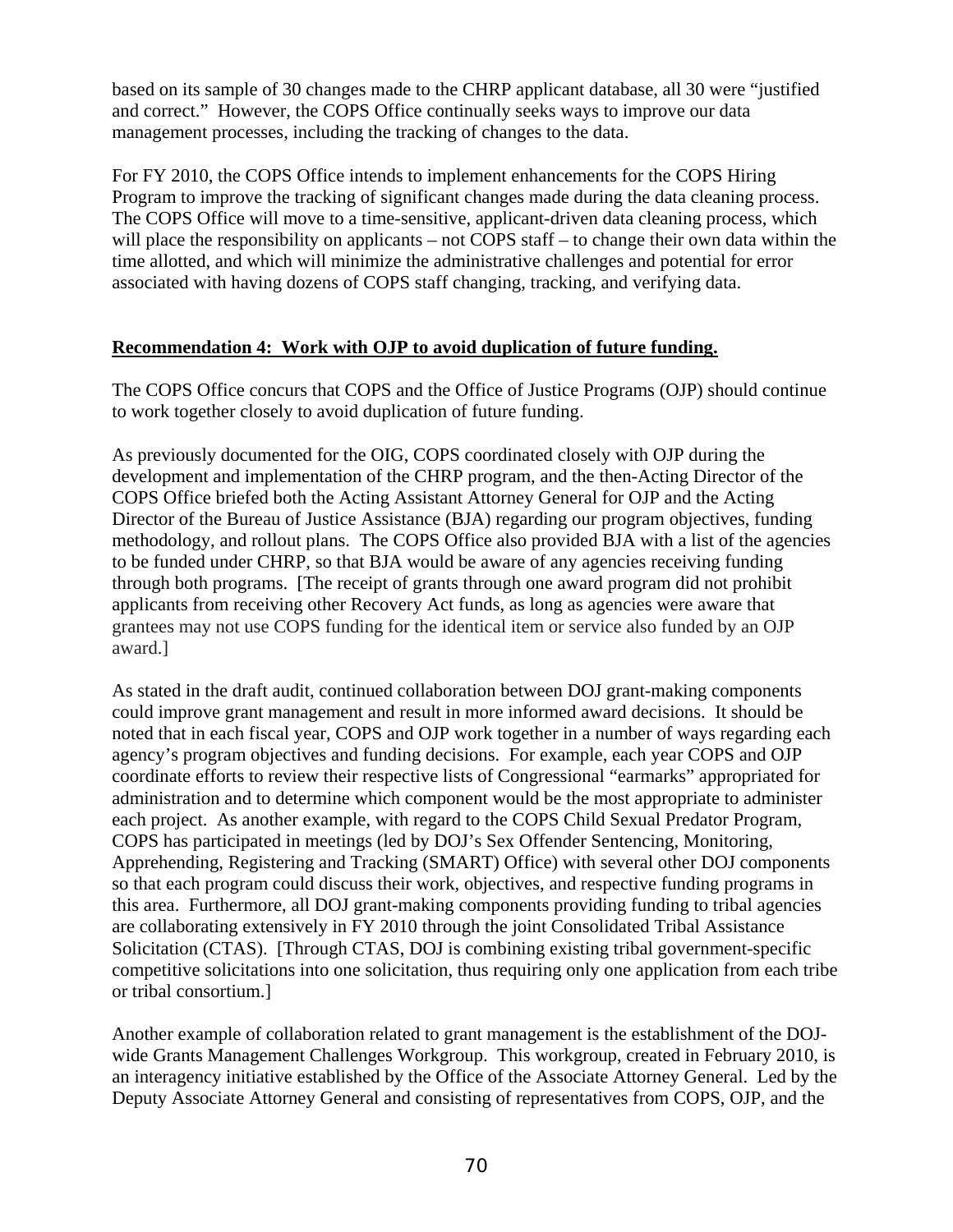Office on Violence Against Women (OVW), the workgroup meets bi-weekly to share information and develop consistent practices and procedures in a wide variety of grant administration and management areas, including monitoring guidelines, high-risk grantee criteria, and the expeditious handling of OIG grantee audits. Concerns regarding the duplication of future funding will similarly be addressed by the workgroup as the need arises.

Based on the above management action, the COPS Office requests closure of Recommendation 4.

# **Recommendation 5: Provide OJP additional access to grant management documentation, such as through direct access of CMS.**

The COPS Office concurs that OJP should have timely access to COPS grant management documentation for appropriate monitoring purposes.

It should be noted that OJP had not raised the issue of having access to the COPS Management System (CMS) database prior to 2009, when the legacy financial systems were taken offline and Office of the Chief Financial Officer (OCFO) staff no longer had access to basic CMS data that they used for financial monitoring site visits and other types of financial compliance reviews. Since 2009, OJP has made requests for CMS data on specific pools of COPS applicants, and the data has been delivered by COPS as quickly as possible.

The majority of CMS is not web-based, meaning that it cannot be accessed outside the COPS Office building except by COPS users, who are able to access CMS via the Justice Secure Remote Access (JSRA) system. However, COPS understands OJP's need for access to what the OIG describes as direct and instant information. Given that, the COPS Office proposes the following solution:

- If OJP has a standing request for one standard and consistent set of data elements, COPS IT staff can build a customized, real-time report of the data requested and make the report available online so that OJP users can log in through the COPS website and access it whenever they choose. [A user name and account would be established for OJP in the "Account Access" feature of the COPS website, similar to the method used by grantees in accessing their grant award information online.] As an example, if OCFO develops a list of 20 data elements needed for each grantee agency for their site visits, COPS IT could create that standing report. When OCFO users logged in, they could enter the grant numbers for which they need data, and a report would be generated. [Please note, however, that the data elements would need to remain consistent for this system to work effectively, as time constraints on COPS IT staff prevent the ability to create an ondemand query system that is also available online.]
- As an additional advantage, providing established reports with data elements agreed upon in advance reduces the chance of OJP users unfamiliar with CMS attempting to run ad hoc queries and possibly misinterpreting the data results.
- There are several current grant management functions that COPS maintains online that both feed and read from the CMS database schema. These functions include both hiring and non-hiring progress reports; SF-425 quarterly financial status reports; current contact information for law enforcement and government executives; 2009 CHRP applications,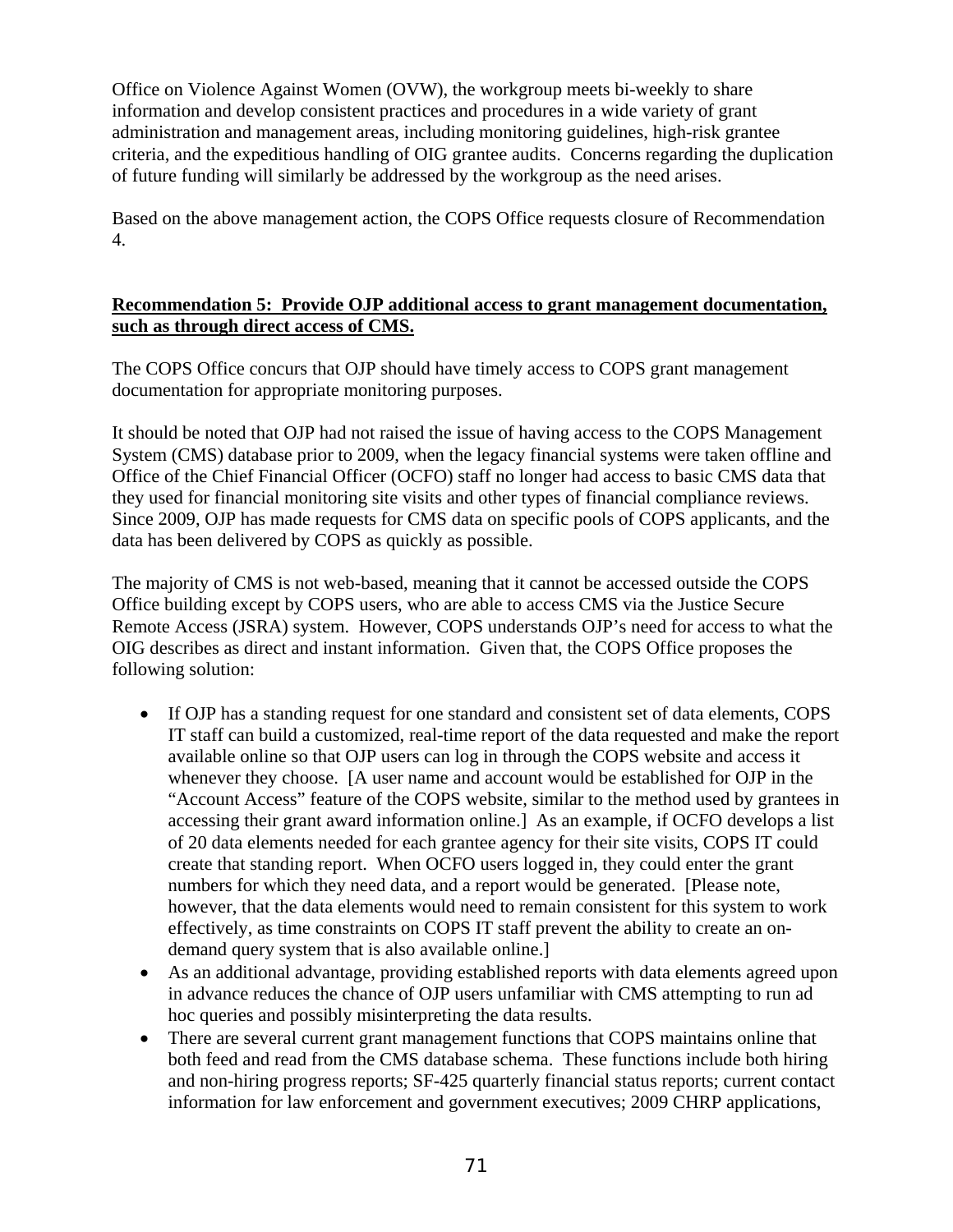and (after September 30, 2010) all other COPS grant applications. COPS IT can create user accounts for these modules and allow OJP staff to review these reports and systems on a read-only basis.

The COPS Office will work with OJP to determine if the proposed solution will meet their needs for the type of information they wish to access, and if so, will work to implement this solution following the conclusion of FY 2010.

# **Recommendation 6: Consult with OJP to develop a consistent methodology for identifying and managing high-risk grant applicants and awardees.**

The COPS Office concurs with this recommendation.

As stated previously in our response to Recommendation 4, the DOJ-wide Grants Management Challenges Workgroup is a newly-created (February 2010) interagency initiative established by the Office of the Associate Attorney General. This group, led by the Deputy Associate Attorney General and consisting of representatives from COPS, OJP, and OVW, meets bi-weekly to share information and develop consistent practices and procedures in a wide variety of grant administration and management areas, including monitoring guidelines, high-risk grantee criteria, and the expeditious handling of OIG grantee audits.

The workgroup has already spent extensive time developing a common definition of "high-risk" and examining the criteria used to classify a grantee agency as such; formulating procedures and protocols for maintaining and tracking a shared list of high-risk grantees (the combined high-risk list will be managed by OJP's Office of Audit, Assessment, and Management); and creating and/or revising high-risk referral templates, notification letters, policy documents, special conditions for future awards, and other materials that will be used consistently by COPS, OJP, and OVW. This methodology is currently in the finalization process, and should be complete by July 2010.

# **Recommendation 7: Encourage CHRP grantees to participate in grant management training and consider evaluating grantees' understanding of the material through testing.**

The COPS Office concurs with this recommendation, and agrees with the OIG's statement on page 37 of the draft audit report that the introduction of our online grant management training represents a significant improvement to our grantee training capability. The online training is a new, state-of-the-art, interactive course specialized for CHRP grantees and American Recovery and Reinvestment Act requirements, and among other features, it incorporates user testing as part of the training. To date, 447 of the 1,046 CHRP grantee agencies have registered for the eLearn Center course.

To continue to encourage additional CHRP grantees to participate in this training, the following actions are planned:

• The COPS Office will add information about the online grant management training to the progress report notification letter sent to all CHRP grantees each quarter.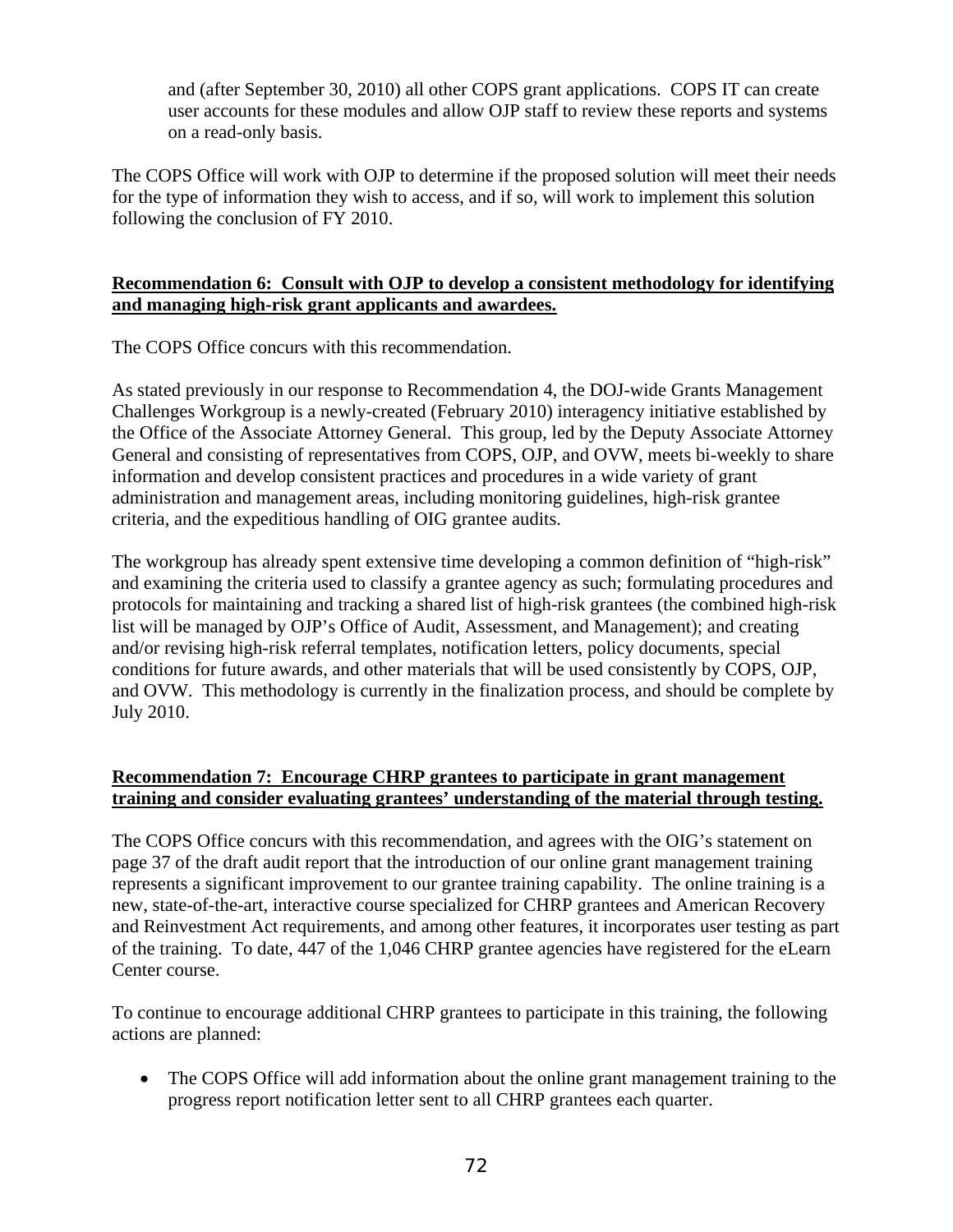- COPS had already planned to make courtesy outreach phone calls to all CHRP grantees by the end of July 2010 to determine if any agencies need or desire additional technical assistance with the implementation of their grants. As part of those calls, grantees will be encouraged to participate in the online grant management training.
- The COPS Grant Monitoring Division, in connection with site visits and other compliance reviews of CHRP grantees, will remind agencies of the available training opportunity.
- COPS will continue to promote the training through our website and through other routine correspondence with CHRP grantees, and will monitor participation levels to determine what additional outreach efforts may be needed.

Based on the above management action, the COPS Office requests closure of Recommendation 7.

The COPS Office thanks the Office of the Inspector General for the opportunity to review and respond to this draft audit. If you have any questions, please contact Bob Phillips, Deputy Director for Operations, at (202) 616-2876; Cynthia Bowie, Assistant Director, Audit Liaison Division, at (202) 616-3645; or Martha Viterito, Program Audit Liaison, at (202) 514-6244.

cc: Karol V. Mason Deputy Associate Attorney General

> Helaine Greenfield Deputy Associate Attorney General

Richard P. Theis Assistant Director, Audit Liaison Group, Justice Management Division

 Thomas O. Puerzer Regional Audit Manager, OIG Philadelphia Regional Audit Office

Marcia L. Wallace Director, Office of Operations, OIG Audit Division

Robert A. Phillips Deputy Director for Operations, COPS Office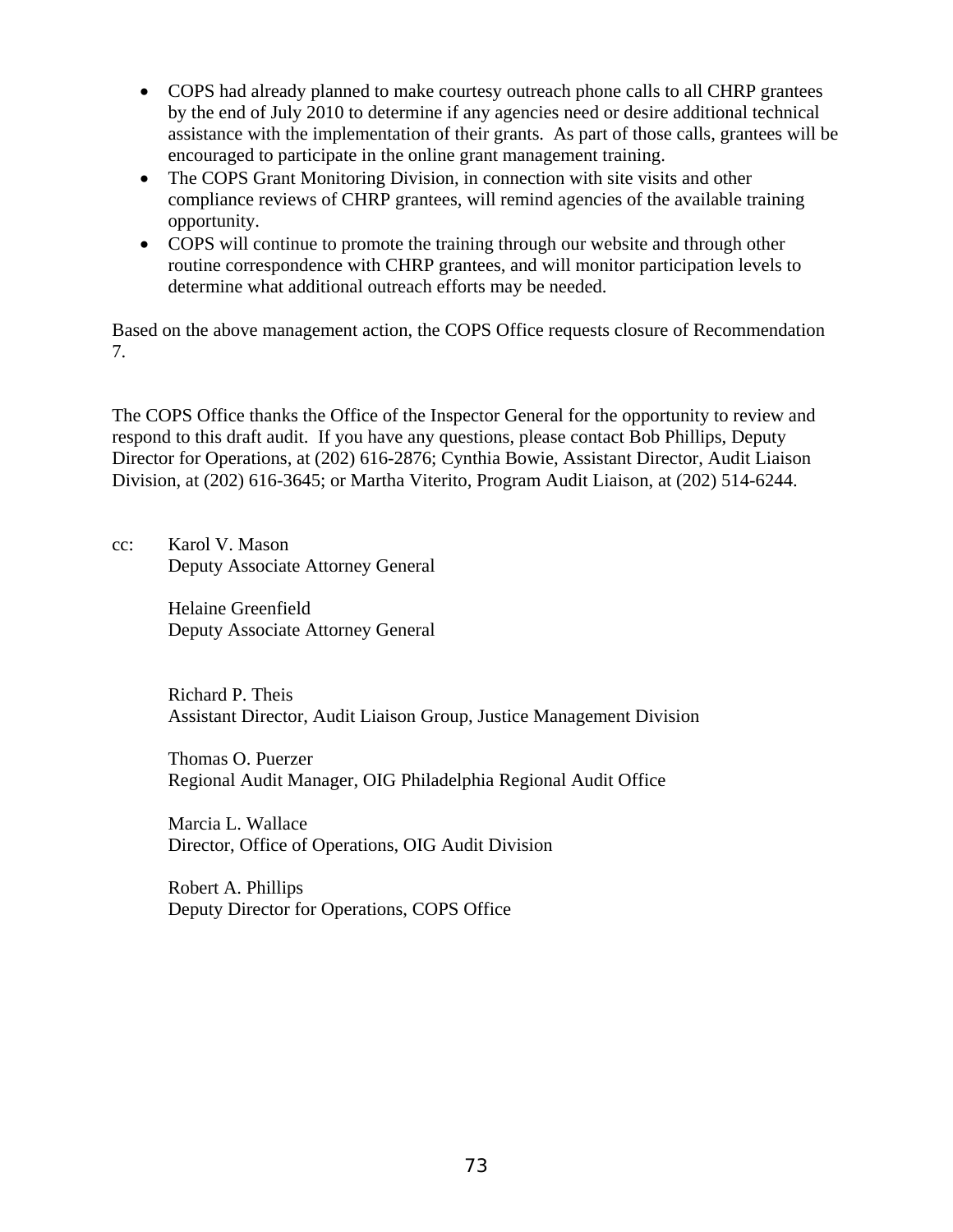# **OFFICE OF THE INSPECTOR GENERAL ANALYSIS AND SUMMARY OF ACTIONS NECESSARY TO CLOSE THE REPORT**

The OIG provided a draft of this audit report to the Office of Community Oriented Policing Services (COPS). The COPS response is incorporated in Appendix VI of this final report. The following provides the OIG analysis of the response and summary of actions necessary to close the report.

# **Analysis of COPS' Response**

In response to our audit report, COPS concurred with our recommendations and discussed the actions it will implement in response to our findings. However, COPS also responded to information in our report that did not pertain to our recommendations. We provide the following reply to these statements before discussing COPS' specific responses to each of our recommendations and the actions necessary to close those recommendations.

In its response, COPS noted its agreement with our determination that there were inaccuracies with some of the formulas COPS used in the application scoring methodology. However, contrary to COPS' response, we do not state in our report, nor do we believe, that the inaccuracies were minor. First, when the rescoring and re-ranking of the applicants was performed, almost every applicant score (7,201 of the 7,203 rescored) was affected (either by an increase or decrease) due to the revised formulas. Second, by not accurately ranking agencies, the inaccuracies resulted in 34 agencies that did not receive grants and 6 agencies that did not receive all of the officer positions that they should have received.

# **Summary of Actions Necessary to Close Report**

- 1. **Resolved**. COPS concurred with our recommendation to implement a remedy for agencies that were negatively affected by the inaccurate formulas used in developing the scores and ranks of CHRP applicants. COPS plans to ensure those agencies, if deemed eligible, will be provided grants from its FY 2010 Hiring Program. This recommendation can be closed when we receive documentation demonstrating that those negatively affected agencies received appropriate amounts of grant funds.
- 2. **Resolved.** COPS concurred with our recommendation to replace outlier queries to better identify potentially inaccurate data submitted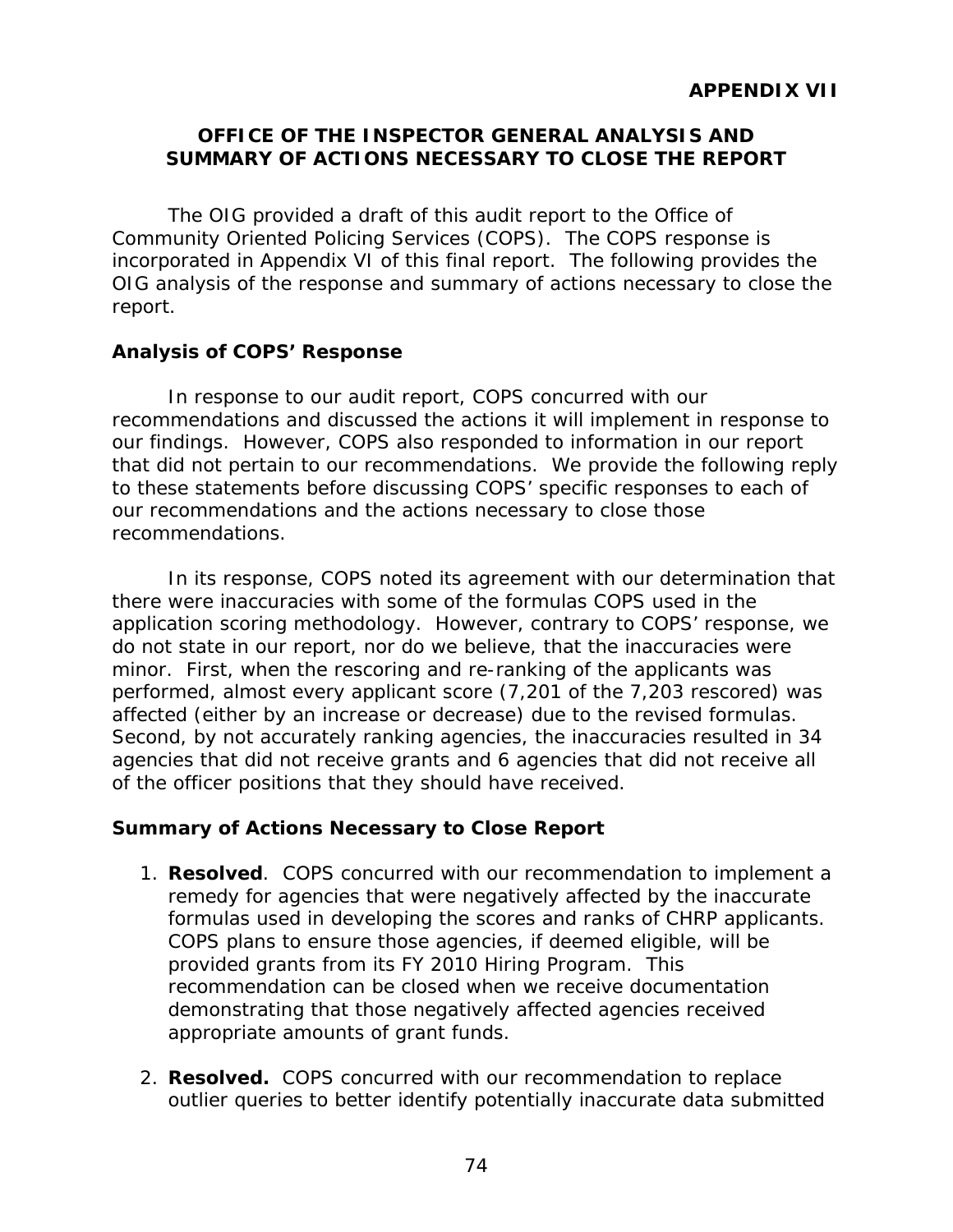by grant applicants. COPS said that revisions to the COPS Standard Application and improvements to the query process will allow COPS to more accurately identify outliers based on crime rates. This recommendation can be closed when we receive documentation demonstrating that these changes have been implemented.

In addition, in responding to Recommendation 2, COPS stated that the OIG draft report misstated COPS' position regarding the effect of potential errors in one or two crime categories reported by agencies. Specifically, COPS stated that it concurs with the OIG that a 5 to 10 percent change in a total score caused by errors in reported crime data should not be considered minimal. COPS stated that its description of minimal impact for those 12 agencies in the COPS Office evaluation of the crime data was only in comparison to the eight agencies that have "significant" impacts due to errors (or potential errors) in all seven categories. We adjusted one statement in the final report to clarify that COPS believes that a 5 to 10 percent change in an applicants' total score should not be considered minimal.

- processes COPS implements. 3. **Resolved**. COPS concurred with our recommendation to develop and implement a system to track significant changes made during the application process to applicant information. COPS said it plans to improve its data management procedures and implement an applicantdriven data-cleaning process that is designed to minimize the need for COPS staff to change data provided by applicants. This recommendation can be closed when we receive documentation regarding the improved data management and data-cleaning
- 4. **Resolved**. COPS concurred with our recommendation to work with OJP to avoid duplication of future grant funding. COPS included in its response that, as noted in our report, it had coordinated with OJP during the development and implementation of the CHRP program, and that it would continue to work with OJP and the other DOJ grantmaking components. COPs also included examples of its current and planned coordination efforts, particularly for "earmark" appropriations, the COPS Child Sexual Predator Program, and tribal assistance programs. While we agree that COPS has taken some steps to coordinate with OJP during the development and implementation of the CHRP program, we believe that additional coordination is needed regarding the ongoing monitoring of CHRP grantees and the implementation of programs outside of COPS that may impact CHRP grant recipients. Because CHRP is a 3-year program, COPS and OJP should also consider the potential for duplication of any new grant